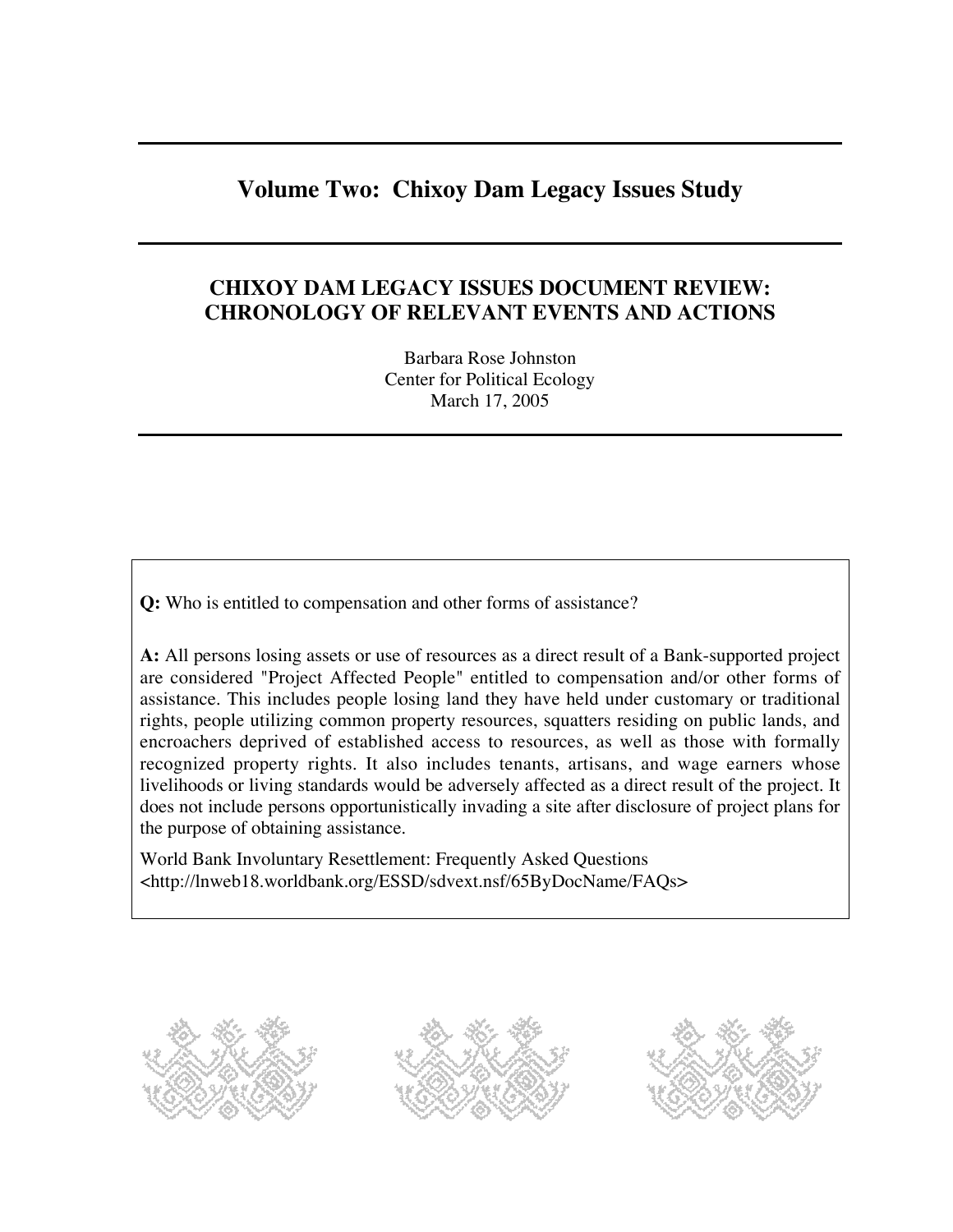## Chixoy Dam Legacy Issues Study

An independent scientific assessment by the Center for Political Ecology commissioned by *Asociacion Campesina Río Negro 13 de Marzo Maya Achi* (ASCRA), International Rivers Network, Reform the World Bank-Italy, and Rights Action-Guatemala.

Research and report production has been supported by grants from the Ford Foundation, Global Greengrants Fund, Grassroots International, Global Fund for Human Rights, Moriah Fund, Sigrid Rausing Trust, and the Swedish Society for Nature Conservation. Peer review of this work has been supported by a grant from the American Association for the Advancement of Science, Science and Human Rights Program, and the intellectual contributions of members of the Society for Applied Anthropology, American Anthropological Association, and the American Association for the Advancement of Science.

**Published by: Center for Political Ecology P.O. Box 8467 Santa Cruz, California 95061 United States**

**The** Chixoy Dam Legacy Issues Study **may be freely duplicated or linked to for nonprofit research, advocacy, and education purposes.** 

#### **Volume Two: Chixoy Dam Legacy Issues Document Review: Table of Contents**

| Introduction                                                           |    |
|------------------------------------------------------------------------|----|
| <b>Table 1: Abbreviations and Measurements</b>                         |    |
| Table 2: International Financial Institution and Bilateral Involvement |    |
| in Planning and Building the Pueblo Viejo-Quixal (Chixoy) Project      |    |
| <b>Table 3: Companies Involved in Dam Construction</b>                 | 10 |
| <b>Chronology of Relevant Events and Actions</b>                       | 12 |
| <b>Addendum: Acknowledgements</b>                                      | 78 |
| <b>References</b>                                                      | 79 |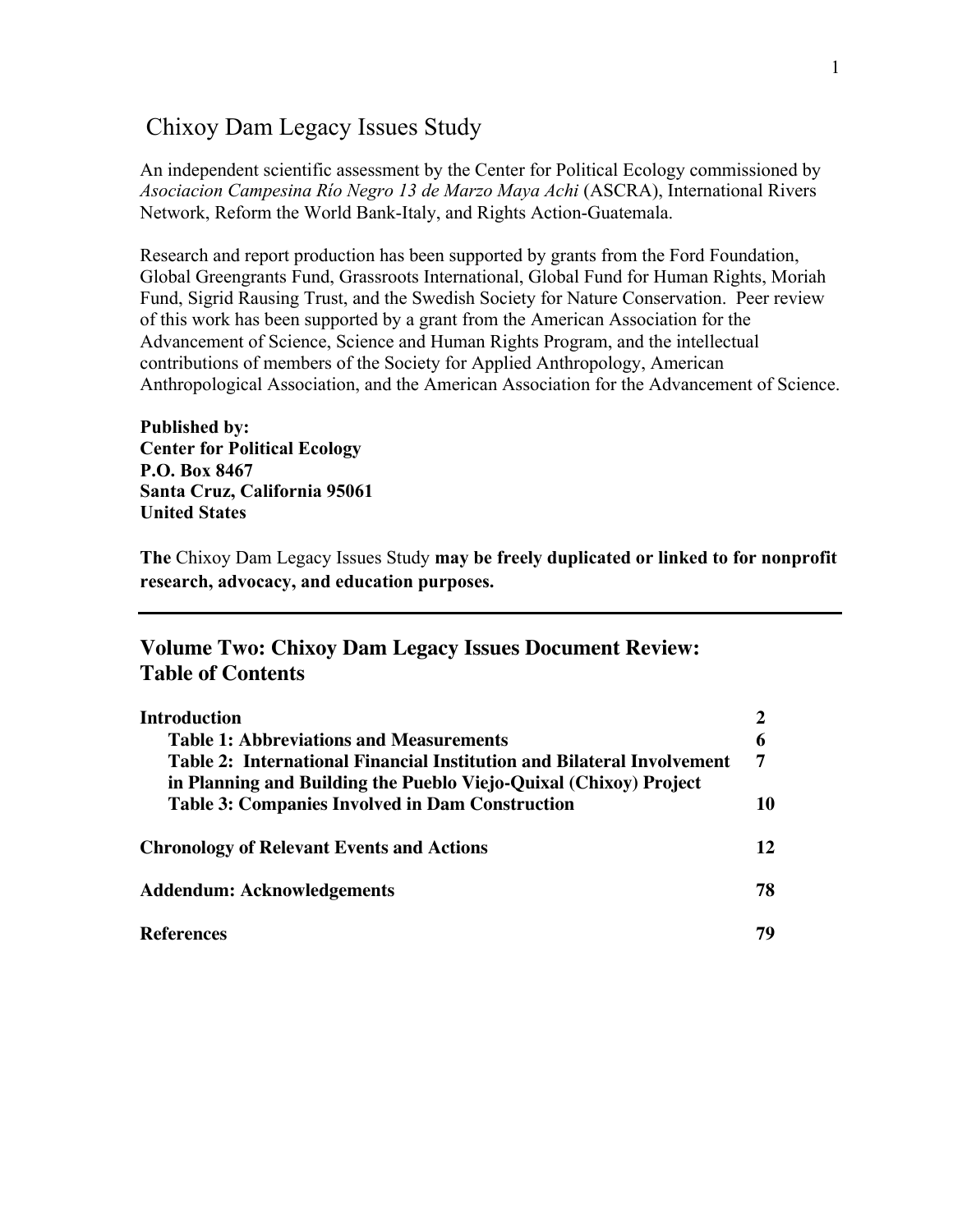#### **INTRODUCTION**

 $\overline{a}$ 

For more than two decades, members of the Chixoy dam-affected communities have struggled to secure fair and just compensation for the taking of lands, lives, and property that took place while building and operating the Chixoy Dam. Presenting their case of involuntary displacement in national and international forums, they have argued that inadequate resettlement planning and implementation failures contributed to an array of actions and conditions producing serious damage and harm to life, community, culture, and livelihood.

Staff of the World Bank, while acknowledging that project planning and implementation was hindered by significant failures in the resettlement program, conducted a social program evaluation in 1996 and concluded that the World Bank's obligations had been met. Yet they continued to periodically assist the dam-affected community in the years since determining that formal obligations had been met. The project developer, Instituto Nacional de Electrificación (INDE), has taken the similar position that obligations have been met, and further points out that since privatization in 1998, they no longer have the institutional mechanism, financial ability, or legal responsibility to respond to dam-affected community complaints.

Dam-affected communities have pointed out that they do not have any of the resettlement and compensation documents that establish their rights and entitlements, nor have they been able to access the documentation used by project financiers and developers to support contentions that resettlement obligations have been met. They have not received the compensation and assistance that they are entitled to as defined by the World Bank policy on Involuntary Resettlement, nor even the full array of promises extended by INDE so many years ago. They also point out that in many cases resettlement and compensation negotiations were aborted or halted and agreements never reached, and even in those cases where agreements were tentatively reached, they were achieved under great duress – with the very real threat of violence and massacre hanging over them. Lacking the documentation to prove their rights to even basic entitlements verbally promised so many years ago, dam-affected communities have been unable to maintain those entitlements (e.g., the provision of free electricity by INDE, Instituto Nacional de Electrificación).

Given these complex conditions and varied perspectives, an independent assessment of the project record was deemed a critical component in the overall effort to secure meaningful remedy for Chixoy Dam-affected peoples.<sup>1</sup>

<sup>&</sup>lt;sup>1</sup> It is important to define what is meant by "independent assessment." Typically, post-development project assessment of the performance of social programs occurs in one of three ways: via in-house staff review, by consultants contracted by financiers to conduct an external review, or by staff of the nongovernmental organizations that make up the activist community. In each of these situations findings can be muted by controversy over the independent status of the review, as one party or the other claims an interest or agenda, which contaminates the independent findings. In this case conscious effort has been taken to ensure that the review is transparent, thorough, and independent of the various parties. While many people contributed their time and energy to locate, reproduce, translate and interpret information, the selection and articulation of relevant events and the summary findings discussed elsewhere in this Chixoy Dam Legacy Issues Study, unless otherwise noted by citation, formal declaration, or endorsement, are the sole responsibility of the author.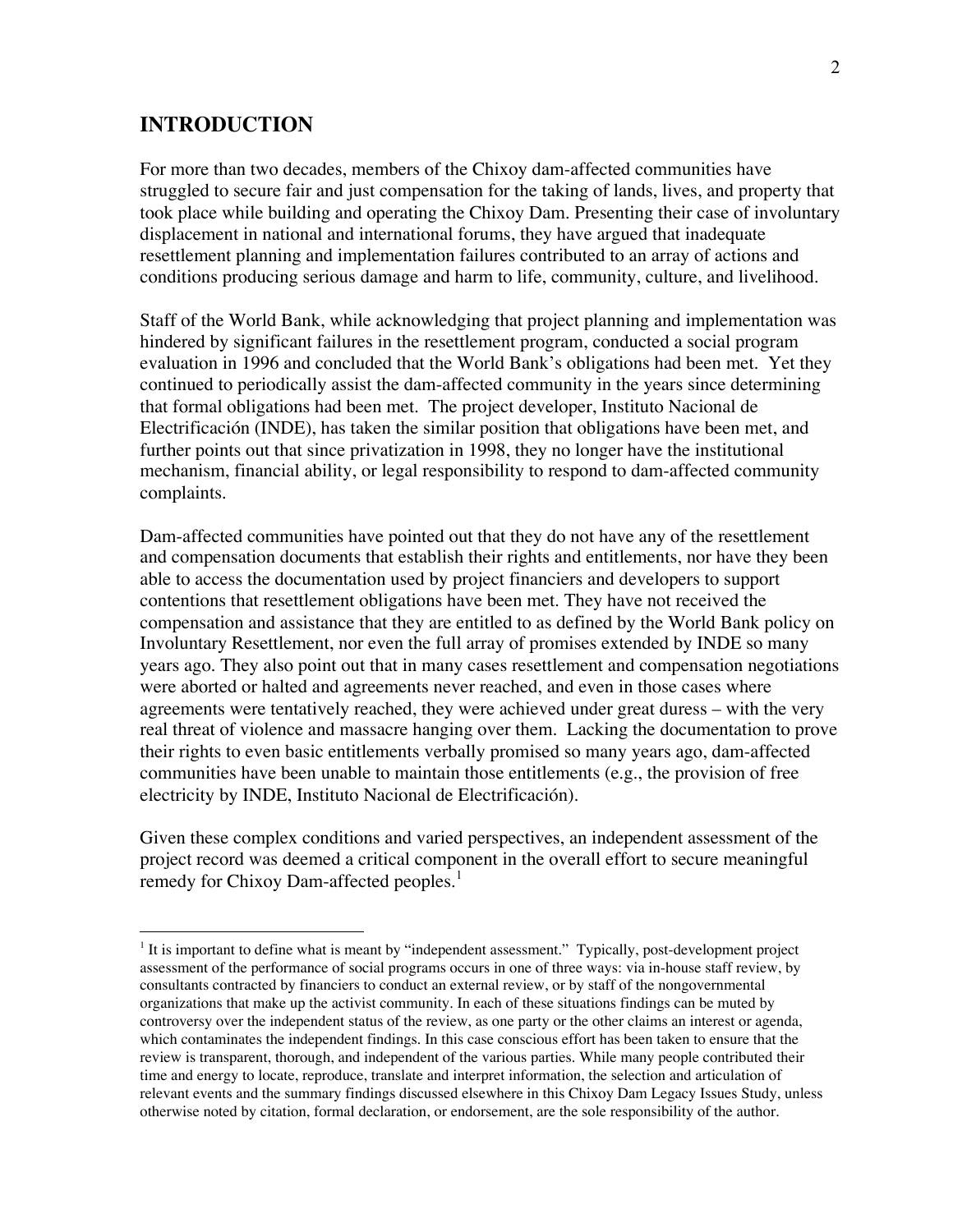Volume II of the Chixoy Dam Legacy Issues Study summarizes the documents and other evidentiary material that make up the accessible record. It is an annotated chronology of events, plans, decisions, and actions associated with the planning, construction and eventual operation of the Pueblo Viejo-Quixal Hydroelectric Facility on the Chixoy River in Guatemala. This chronology is derived from an independent research and analysis process that began in Pacux, Rabinal in July 2003, when I was asked by Asociacion Campesina Río Negro 13 de Marzo Maya Achi (ASCRA) representatives and their advocates (Rights Action Guatemala, International Rivers Network, and Reform the World Bank Italy) to help secure community access to the documentary record, to review said documents, and to produce a report that has a dual focus on the historical chain of events and the consequential damages associated with these events. To do this I examined all accessible documents related to the planning and development of the project, as well as documents demonstrating the broader context in which development activities took place—including the broader legal framework existing at the time in which the project was conceived and developed, the political context in this region of Guatemala, and key community experiences perceived to be related to the construction of the Chixoy Dam.

To structure this independent assessment of the project record a series of key questions were developed to guide archival research and develop the relevant chain of events:

- $\triangleright$  Over the course of hydroelectric development planning in Guatemala, and assessment, planning, construction and management of the Pueblo Viejo-Quixal hydroelectric project, what were the obligations of the Guatemalan Government, INDE, project financiers and project contractors with regard to dam-affected communities?
- $\triangleright$  What is the record of resettlement and compensation promises or agreements, and how is this record reflected in community testimony, project plans, contracts, and related documents?
- $\triangleright$  What assumptions, methods and indicators were used to determine the affected population, their rights and resources, and the value of goods, lands and livelihoods that would be adversely affected by the development?
- $\triangleright$  In what ways and at what times were resettlement, compensation and related social problems reported?
- $\triangleright$  When problems were reported, what were the responses?
- $\triangleright$  In those cases where specific promises and plans were made to remediate reported problems, what actions were implemented, and did this effort achieve its socioeconomic goals?
- $\triangleright$  Were institutional actors, in particular the financial institutions and lender countries, aware of the violence occurring in the region, and specifically of the violence being perpetrated upon project-affected communities?
- $\triangleright$  What evidence can be found in published and public record documents, forensic reports, news reports, witness testimony, project consultant files, and other records that contextualizes, confirms or clarifies the testimony of members of dam-affected communities, or conversely, the views and conclusions of project financiers?

Formal requests to access and review relevant documents on behalf of the dam-affected communities were made to major project financiers. An initial request had been submitted by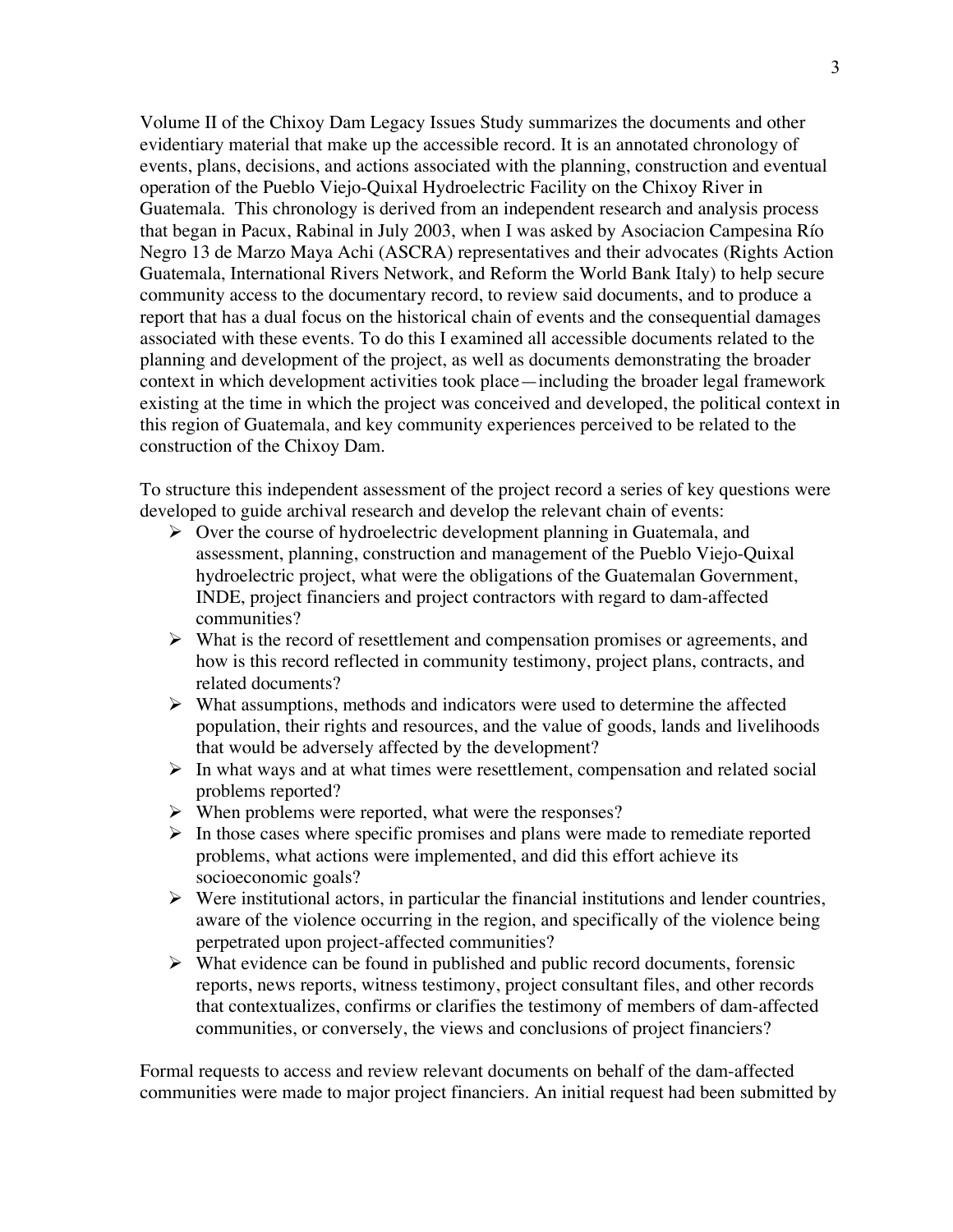the Guatemala nonprofit CONGCOOP (Coordinación de ONG Guatemlatecas) in February 2003 to the World Bank Archives, producing a list of records, but no access. A subsequent request for access to project documents was submitted on behalf of the community in July 2003, with a letter from the American Anthropological Association (AAA) to World Bank and Banco Interamericano de Desarrollo (BID) staff in Guatemala City introducing me as the community's representative and AAA delegate in this independent review. BID staff Michael Collins provided advice and access to two BID reports. World Bank staff Mario Marroquin denied access to documents, but encouraged further requests to the Washington, DC office. In September 2003, BID archivist Roland Lamberton provided access to several project documents housed in the Felipe Herrera library in Washington, DC. Bertha Wilson, archivist for the World Bank, who had previously helped develop an inventory of Chixoy documents in the Bank archives, denied access pending disclosure review of the documents (an estimated 39,000 pages are in the archive). After many months, Archive staff eventually scanned and provided digital access to some 13,000 pages in May 2004 -- one-third of the Chixoy Project inventory held by the Archive (documents largely submitted in support of the 1978 loan). Access to the remaining archive was promised by World Bank officials and staff in several meetings with dam-affected community representatives and Guatemala human rights advocates, yet repeated subsequent requests to the archive for permission to access the remaining 26,000 pages in the World Bank archive have gone unanswered.

Because institutional actors were unable or unwilling to provide full access to their records, efforts were taken to reconstruct the record by reviewing public sources (libraries and archives of governmental agencies, international institutions, universities and museums), the files and archives of various project consultants, and the files and archives of human rights and environmental advocacy groups. Some of this research was accomplished via internet access to online archives. Significant sources include the "truth and reconciliation" documents and reports on the American Association for the Advancement of Science website; the record and performance of international financial institutional loans to Guatemala summarized in annual reports, country summaries, and case studies published on international financial institution websites; and the record and performance of Guatemala as signatory to international conventions and treaties summarized in the annual reports and country reports posted on the Organization of American States Inter-American Commission on Human Rights and United Nations Commission on Human Rights websites. The majority of documents summarized in this review were obtained by visiting and copying documents in University libraries; the Carnegie Institute Museum; offices of the Bank Information Center, International Rivers Network, Rights Action – Guatemala; Guatemalan research facilities including AK'KUTAN Documentation Center in Coban, CIRMA (Centro de Investigaciones Regionales de Mesoámerica, Antigua), CEMCA (Centre Français d'Etudes Mexicaines et Centraméricaines), Museo Nacional de Arqueologia y Etnologia (Guatemala City), and the Museo de Rabinal; and, the personal files of archaeologists, anthropologists and other project consultants. These efforts produced materials that help place local events associated with dam construction in the larger context of civil war in Guatemala. They also produced a large, yet still incomplete record of the social impact assessment, resettlement and compensation planning, and program implementation record.

For the most part, this chronology consists of brief summaries of project milestones and related events. In some cases, greater detail is provided, especially when summarizing and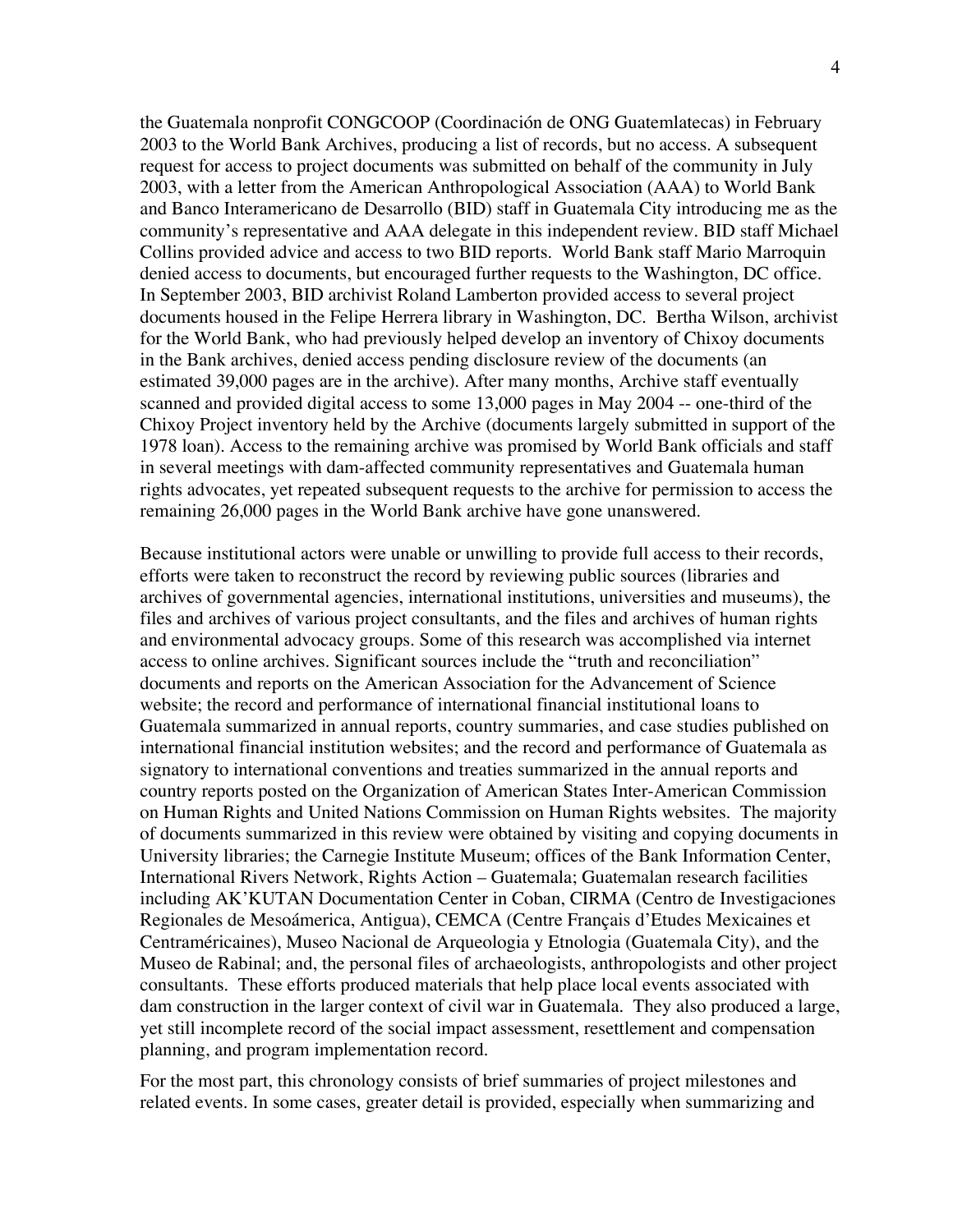quoting from resettlement plans and agreements. And in some cases additional case-specific facts and interpretative remarks are included to highlight the relevance of the entry or event. In these instances, the interpretative paragraph is placed as a footnote at the end of the page. All summaries and quotes are in English, and in a number of instances represent English translations from the Spanish or French original. Sources are briefly cited and full references appear at the end of this report. When citing documents and reports prepared for INDE, other Guatemalan Government agencies, World Bank, BID and other development project entities, the citation reflects the Spanish language name and includes report author or title (if author unknown), contracting agency, and year of completion.

In addition to documentary sources, significant effort was taken to verify historical accounts and clarify the current interpretation of past events. Telephone, email and in-person interviews were conducted with members of the dam-affected communities; project consultants; former World Bank staff; archaeologists working in the area during the construction phase; and, lawyers, historians and anthropologists who assisted with the documentation of massacres, the reconstruction of events from the 1970s and 1980s, and the history and experiences of various Mayan highland communities. "Personal communication" citations are used in this report to indicate when information was obtained from these varied expert witness sources.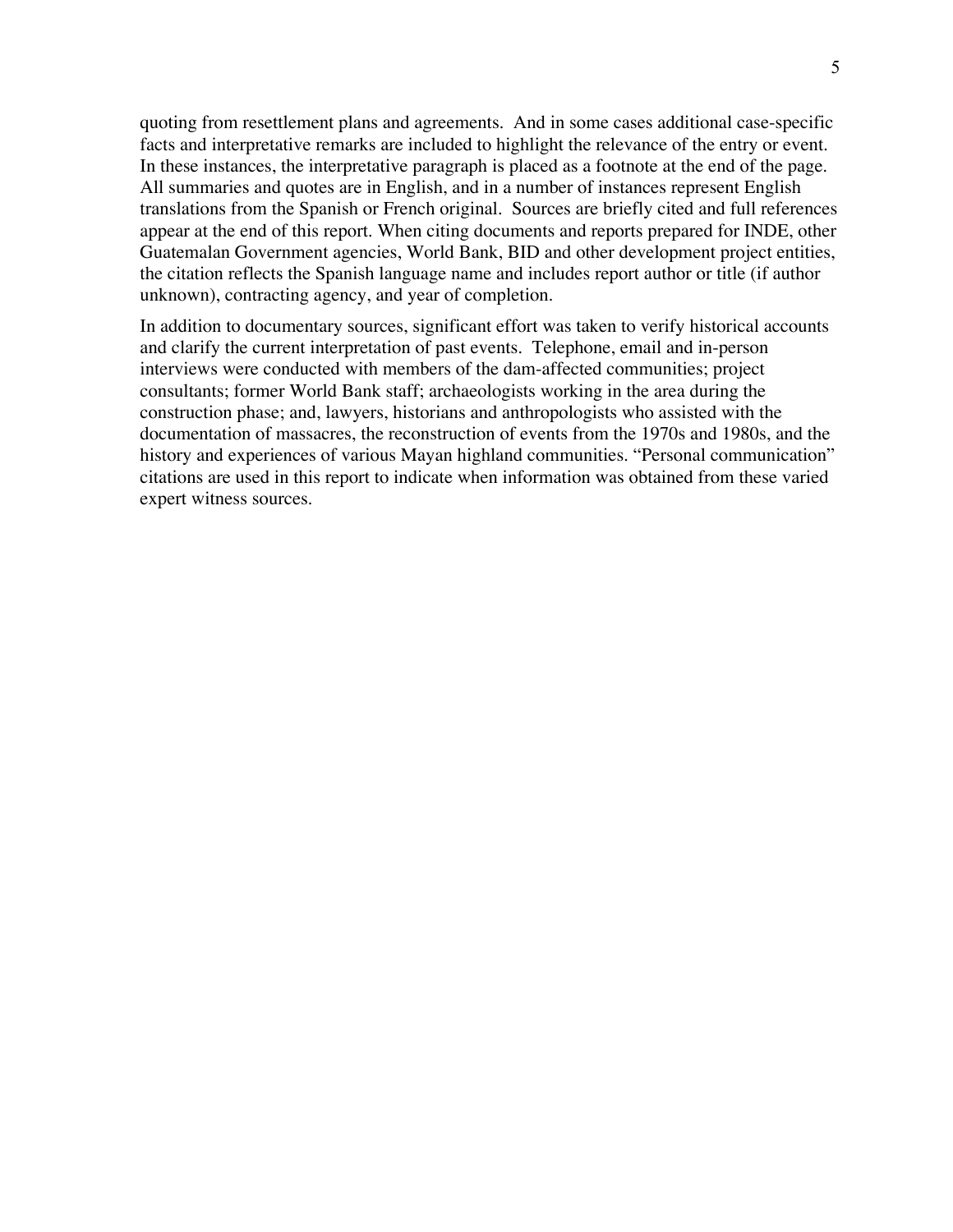### **Table 1: Abbreviations and Measurements**

# **Abbreviations**

| AAA             | American Anthropological Association                                                     |  |  |  |  |  |
|-----------------|------------------------------------------------------------------------------------------|--|--|--|--|--|
| AAAS            | American Association for the Advancement of Science                                      |  |  |  |  |  |
| <b>ADIVIMA</b>  | Asociación del Desarrollo Intregral de las Victimas, Maya Achí                           |  |  |  |  |  |
| <b>ASCRA</b>    | Asociación Campesina Río Negro 13 de Marzo Maya Achí                                     |  |  |  |  |  |
| <b>BID</b>      | Banco Interamericano de Desarrollo                                                       |  |  |  |  |  |
| <b>BIRF</b>     | Banco Internacional de Reconstrucción y Fomento                                          |  |  |  |  |  |
| <b>BCIE</b>     | Banco Centroamericano de Integración Económica                                           |  |  |  |  |  |
| <b>CEH</b>      | Comisión para el Esclarecimiento Histórico                                               |  |  |  |  |  |
| <b>COHRE</b>    | Centre on Housing Rights and Evictions                                                   |  |  |  |  |  |
| <b>CONGCOOP</b> | Coordinación de ONG Guatemlatecas                                                        |  |  |  |  |  |
| <b>CUC</b>      | Comité de Unidad Campesina                                                               |  |  |  |  |  |
| <b>DICABI</b>   | Direccion de Catastro y Avaluo de Bienes Inmuebles                                       |  |  |  |  |  |
| EGP             | Ejército Guerrillero de los Pobres                                                       |  |  |  |  |  |
| <b>EAFG</b>     | Equipo de Antropología Forense de Guatemala                                              |  |  |  |  |  |
| FAFG            | Fundación de Antropología Forense de Guatemala (EAFG is now FAFG)                        |  |  |  |  |  |
| <b>FIV</b>      | Fondo de Inversiones de Venezuela                                                        |  |  |  |  |  |
| <b>FONAPAZ</b>  | Fondo Nacional para la Paz                                                               |  |  |  |  |  |
| <b>IACHR</b>    | Inter-American Commission on Human Rights                                                |  |  |  |  |  |
| <b>IDAEH</b>    | Instituto de Antropología e Historia                                                     |  |  |  |  |  |
| <b>INDE</b>     | Instituto Nacional de Electrificación                                                    |  |  |  |  |  |
| <b>INTA</b>     | Instituto Nacional de Transformación Agraria                                             |  |  |  |  |  |
| LA COORDINADORA | La Coordinadora de Comunidades Afectadas por la Represa de Chixoy                        |  |  |  |  |  |
| LAMI            | Lahmeyer International (Frankfurt au Main), Motor Columbus, SA (Baden, Switzerland), and |  |  |  |  |  |
|                 | International Engineering Co., of San Francisco (Consortium of firms).                   |  |  |  |  |  |
| <b>LAVALIN</b>  | Lamarre Valois International Limitee of Canada                                           |  |  |  |  |  |
| <b>MIGA</b>     | Multilateral Investment Guarantee Agency                                                 |  |  |  |  |  |
| <b>ORPA</b>     | Organización del Pueblo en Armas                                                         |  |  |  |  |  |
| <b>PAC</b>      | Patrullas de Autodefensa Civil                                                           |  |  |  |  |  |
| <b>PDH</b>      | Procuradoría de Derechos Humanos                                                         |  |  |  |  |  |
| <b>PER</b>      | Programa de Electrificación Rural                                                        |  |  |  |  |  |
| <b>PMA</b>      | Policia Militar Ambulante                                                                |  |  |  |  |  |
| <b>URNG</b>     | Unidad Revolucionaria National Guatemalteca                                              |  |  |  |  |  |

### **Measurements and Conversions**

*Manzana, Hectares, Caballería*: Measurements of land. 1 manzana = 1.7 acres = 10 cuerdas = 6987 sq. m 1 hectare  $= 2.25$  acres  $= 1.43$  manzanas 1 caballería= 45.12 hectares = 64.5 manzanas = 101.4 acres

*Quetzales:* Dollars up through  $1985$  Q.1 = US\$1  $1991$  Q.  $5.18 = US$1$  $2005 \overline{Q}$ . 7.69 = US\$1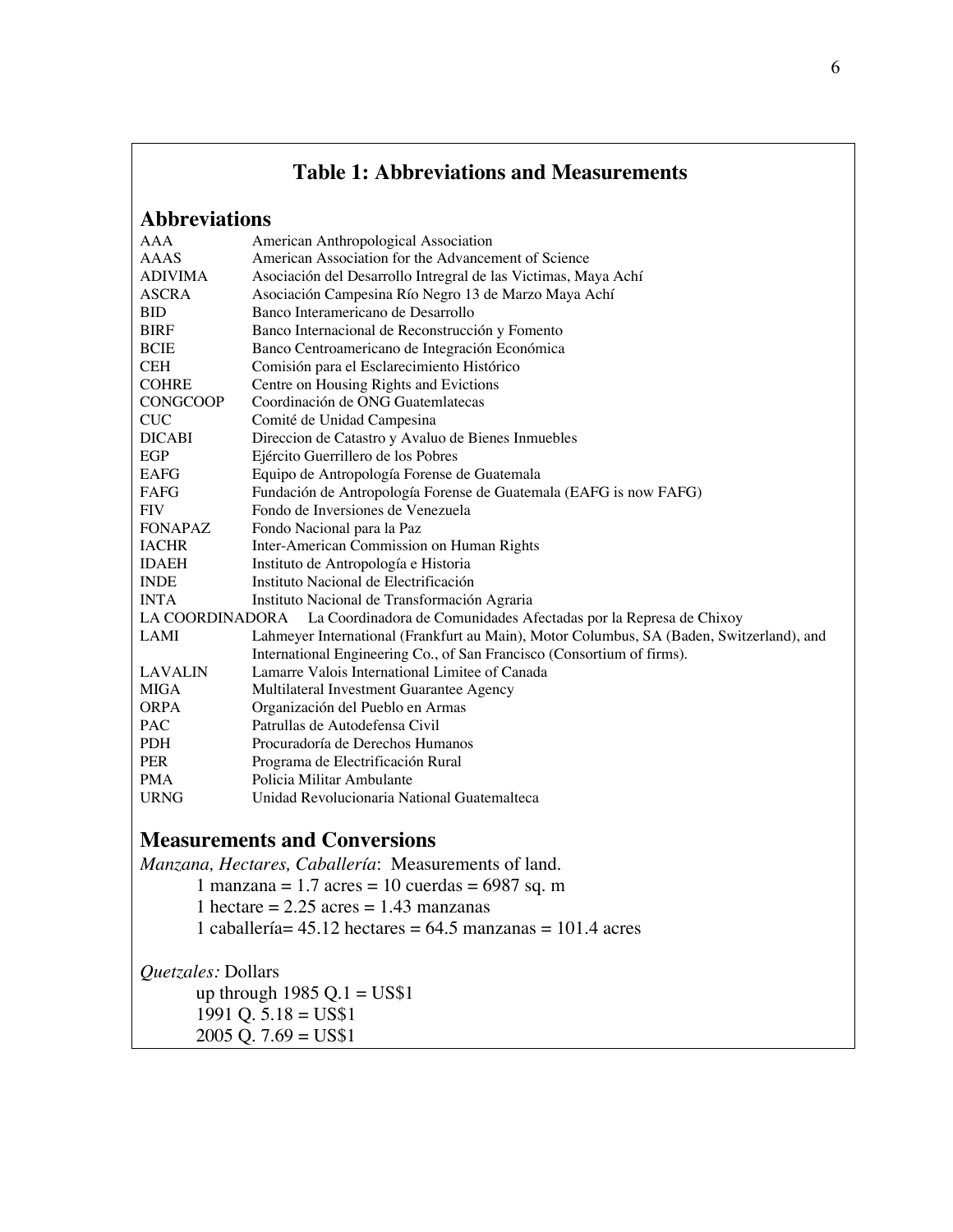| Table 2: International Financial Institution and Bilateral Involvement in |                                                                                                                                                         |                                                                                                                                                                                                                                                                                                                                                                                                                                                                                                                                                 |                                                                                              |  |
|---------------------------------------------------------------------------|---------------------------------------------------------------------------------------------------------------------------------------------------------|-------------------------------------------------------------------------------------------------------------------------------------------------------------------------------------------------------------------------------------------------------------------------------------------------------------------------------------------------------------------------------------------------------------------------------------------------------------------------------------------------------------------------------------------------|----------------------------------------------------------------------------------------------|--|
| Planning and Building the Pueblo Viejo-Quixal (Chixoy) Dam                |                                                                                                                                                         |                                                                                                                                                                                                                                                                                                                                                                                                                                                                                                                                                 |                                                                                              |  |
| <b>Source</b>                                                             | <b>Date</b>                                                                                                                                             | <b>Details</b>                                                                                                                                                                                                                                                                                                                                                                                                                                                                                                                                  | <b>Source</b>                                                                                |  |
| World Bank                                                                | 1951                                                                                                                                                    | Economic development plan for Guatemala prioritizes<br>construction of highways and hydroelectric energy to allow<br>mining, timber harvest and development of export agriculture<br>as the means to transform and develop the rural areas. Plan<br>recommends creation of INDE. Subsequent loans reflect this<br>development template.                                                                                                                                                                                                         | WB 2004b.                                                                                    |  |
| World Bank                                                                | 7/29/55<br>\$2.73 million                                                                                                                               | First World Bank loan to Guatemala: #0124 Highway Project                                                                                                                                                                                                                                                                                                                                                                                                                                                                                       | WB 2004b.                                                                                    |  |
| <b>United Nations</b><br>Special Fund<br>and World Bank                   | 1961                                                                                                                                                    | The United Nations Special Fund, Guatemalan Government,<br>and World Bank sign an agreement for a comprehensive study<br>of electric power and irrigation in Guatemala. World Bank is<br>executing agency for the studies, having general responsibility<br>for execution of the project including disbursement of the<br>money made available by the Special Fund.                                                                                                                                                                             | WB 2004b.                                                                                    |  |
| Inter-American<br>Development<br>Bank (BID)                               | 12/19/63 loan<br>$#81$ (OC) for<br>\$3.15 million.                                                                                                      | Loan provided to INDE, signed on 6/18/64. Financing the<br>development of INDE and the initiation of national energy<br>development plans.                                                                                                                                                                                                                                                                                                                                                                                                      | Loan detail in<br><b>BID 2004.</b>                                                           |  |
| World Bank                                                                | "Power Project"<br>agreement in<br>1963 authorizes<br>$1/19/67$ loan<br>#0487 for \$15<br>million; and<br>$6/18/68$ loan<br>#0545-0 for<br>\$7 million. | "Power Project" loans finance the development of a national<br>energy plan for Guatemala. Loan allowed formation of energy<br>development policy and surveys that examined energy<br>production, estimates future demand, identified key strategies<br>for developing new energy source, and produced a national<br>energy plan emphasizing the production of energy from<br>renewable resources. A series of hydroelectric dam sites are<br>identified, including sites on the Chixoy River.                                                   | "Plan de<br>Desarrollo<br>75/85" INDE<br>1974; INDE<br>1991. Loan<br>detail in WB<br>2004a.  |  |
| World Bank                                                                | 6/12/72<br>Distribution of<br>#545-GU-IBRD<br>used by INDE to<br>conduct pre-<br>feasibility<br>studies.                                                | INDE contracts with Consorcio LAMI (lead company is<br>Frankfurt-based Lahmeyer Int.) to study the hydrological<br>potential of the middle Chixoy River and draft plans for<br>thermal plants. Work begins June 18, 1972. First phase<br>identifies some 32 possible locations, second phase narrows it<br>down to four: primary recommendation for the Pueblo Viejo-<br>Quixal site. Reports note extensive agricultural cultivation<br>and sparse residential population. Engineering estimates<br>include land acquisition and resettlement. | Consorcio<br><b>LAMI/INDE</b><br>1973, 1974.<br>Funding<br>discussed in<br><b>INDE 1991.</b> |  |
| Government of<br>West Germany                                             | 11/13/72                                                                                                                                                | Government of West Germany formalizes a technical<br>assistance grant to Guatemala to elaborate a plan for<br>hydroelectric development.                                                                                                                                                                                                                                                                                                                                                                                                        | Discussed in<br><b>INDE 1991.</b>                                                            |  |
| Central<br>American Bank<br>of Economic<br>Integration                    | 1974-75<br>BCIE loans #74,<br>$#75, #75-1.$<br>\$13.27 million.                                                                                         | Financing to support the construction of the Pueblo Viejo-<br>Quixal (Chixoy) Dam.                                                                                                                                                                                                                                                                                                                                                                                                                                                              | Loan detail in<br><b>INDE</b><br>1991:254.                                                   |  |
| Investment<br>Fund of<br>Venezuela                                        | FIV loan #01-29<br>and loan $#03-70$ .<br>\$74.8 million.                                                                                               | Financing to support the construction of the Pueblo Viejo-<br>Quixal (Chixoy) Dam.                                                                                                                                                                                                                                                                                                                                                                                                                                                              | Loan detail in<br><b>INDE</b><br>1991:254.                                                   |  |
| Government of<br>West Germany                                             | 1975                                                                                                                                                    | West Germany and Guatemala sign an agreement to develop a<br>master plan for development of a dam and hydroelectric<br>generation facility at Chixoy River. West Germany contracts<br>with LAMI Consortium. Guatemalan Government creates a<br>governmental agency to work in partnership with LAMI.                                                                                                                                                                                                                                            | Discussed in<br><b>INDE 1991.</b>                                                            |  |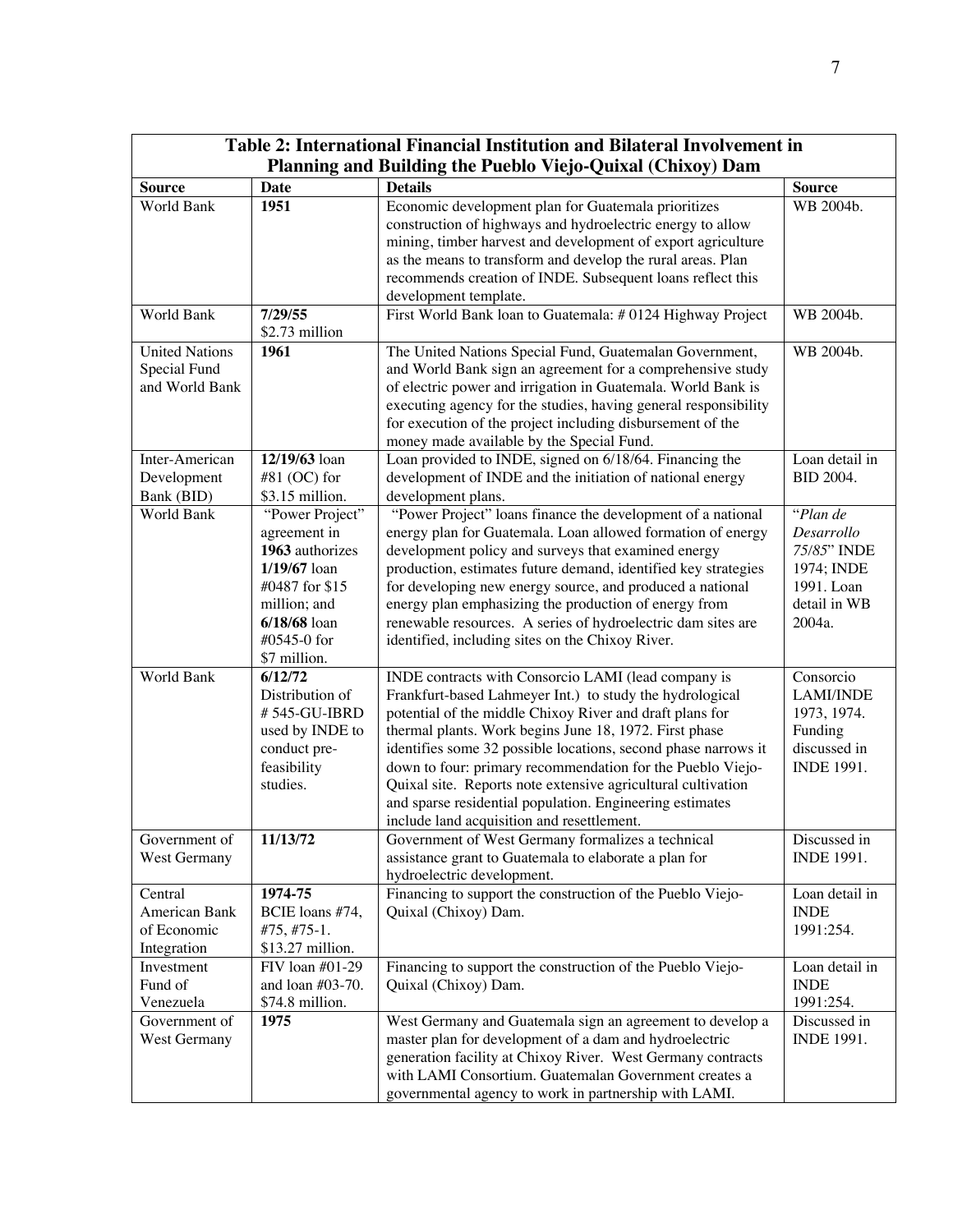| World Bank     | 2/24/75                | INDE and Consortio LAMI sign contract. LAMI prepares              | Contract          |
|----------------|------------------------|-------------------------------------------------------------------|-------------------|
|                | Distribution of        | bidding documents for construction and equipment; evaluates       | details           |
|                | #545-GU-IBRD.          | offers; carries out financial and engineering studies; develops   | discussed in      |
|                |                        | design and technical specifications.                              | <b>INDE 1991.</b> |
| Inter-American | 1/15/76                | BID loan to the Guatemalan Government (INDE) to refine            | Loan details      |
| Development    | \$105 million to       | engineering plans and build the Chixoy Dam. Contract              | discussed in      |
| Bank (BID)     | <b>INDE</b> for Chixoy | includes no mentions of a resettlement program, or source or      | Partridge         |
|                | Loan contracts         | amount of financing for compensatory programs. Chapter V,         | 1983. Loan        |
| "BID $1$ "     | under this             | Clausula 2 (d) (ii), stipulates that INDE is required to satisfy  | contract cited    |
|                | authorization:         | the Inter-American Development Bank that it has possession        | by INDE           |
|                | #301, 302, 454         | of lands where project works are to be constructed "de            | 1991:254. See     |
|                | and 6/VF.              | conformidad con las disposiciones legales en vigencia."           | also BID 2004.    |
|                |                        | Construction is set to begin at the end of 1976.                  |                   |
| World Bank     | 7/16/76                | Loan to Guatemalan Government. National survey of housing         | WB 1976.          |
|                |                        |                                                                   |                   |
|                | Loan #1314-0           | conditions and reconstruction following the 2/4/76 earthquake     | Gaitán 1979.      |
|                | \$4.2 million and      | assesses housing and rebuilds some schools and homes in           | Loan details in   |
|                | Loan #1315-0           | urban areas; rural surveys include the psychological,             | WB 2004a.         |
|                | \$20 million.          | socioeconomic, ethnic, and political characteristics of           |                   |
|                |                        | communities. In the Chixoy River Basin survey also involves       |                   |
|                |                        | a census of the population, housing, and property, and initial    |                   |
|                |                        | proposals for compensation and resettlement.                      |                   |
| <b>BID</b>     | 1/25/77                | Technical assistance grant to INDE to prepare a program to        | Discussed in      |
|                | $$1.51$ million.       | protect the environment in the project zone of influence, and     | WB 1978, and      |
|                | Grant of               | finance the preparation of a program for the economic and         | Partridge         |
|                | Canadian               | social development of the project zone. BID is responsible        | 1983. See also    |
|                | \$539,000 and          | for planning, and INDE for implementation. BID requires           | <b>LAVALIN</b>    |
|                | US\$231,000.           | INDE to submit resettlement program reports three times each      | 1978, 1981.       |
|                | Donated by             | year. LAVALIN, a Canadian consulting firm, is contracted to       | La Nacion         |
|                | Canada, BID            | prepare the Chixoy River Basin Sustainable Development            | Guatemala         |
|                | administered.          | plan, including plans for resettlement.                           | April 26, 1978.   |
| World Bank     | 6/19/78                | Contract includes a clause obligating INDE to provide houses      | <b>WB</b> Staff   |
|                | Chixoy Loan            | and services for the relocatees of better quality than those they | Appraisal         |
|                | BIRF #1605-0           | enjoyed previously. "In addition to the normal commitment to      | Report, June      |
|                | providing \$72         | carry out the project with due regard to ecological matters, the  | 15, 1978.         |
|                | million to INDE        | Bank obtained assurances from Government and INDE that a          | Contract          |
|                | at a $7.5\%$ rate.     | program will be implemented to compensate adequately and,         | discussed in      |
|                |                        | if necessary, resettle, those residents (about 1,500) of the area | Partridge         |
|                |                        | to be flooded by the reservoir whose living and working           | 1983. Loan        |
|                |                        | conditions have been adversely affected by such flooding.         | detail and rate   |
|                |                        | INDE will prepare such a program and present it for Bank          | WB 2004a.         |
|                |                        | review by December 31, 1979."                                     |                   |
| <b>BID</b>     | 11/11/81               | Contracts are signed December 17, 1981 by the Republic of         | Discussed in      |
|                | Loan #301A and         | Guatemala and BID. No specific clause makes reference to          | Partridge         |
| "BID 2"        | 302A to INDE           | requirements for resettlement planning or implementation, but     | 1983. Detail in   |
|                | for \$45 million       | a budget line exists under the direct costs of construction for   | BID 2004.         |
|                | Repaid with            | "Purchase of Lands and Resettlement" in the amount of US          |                   |
|                | 9.25% interest.        | \$3.8 million. Note, Witness for Peace, citing BID 1985,          |                   |
|                |                        | reports this as a \$70 million loan to cover the "cost incurred   |                   |
|                |                        | by additional works."                                             |                   |
| <b>BID</b>     | 12/21/83               | Severe water losses from the headrace tunnel prompts shut-        | Detail in BID     |
|                | Loan #456 $(OC)$       | down of the power plant. Inspection reveals considerable          | 2004. INDE        |
|                | \$34,1130,000          | damage to tunnel areas. Disbursement under funding provided       | (1991:254)        |
|                | award to INDE.         | by BID 1 used for emergency repairs. Additional loans and         | cites this loan   |
|                | (\$10,466,060.94)      | another two years of repairs are required before the plant can    | as BID 454.       |
|                | was cancelled).        | begin commercial operation.                                       |                   |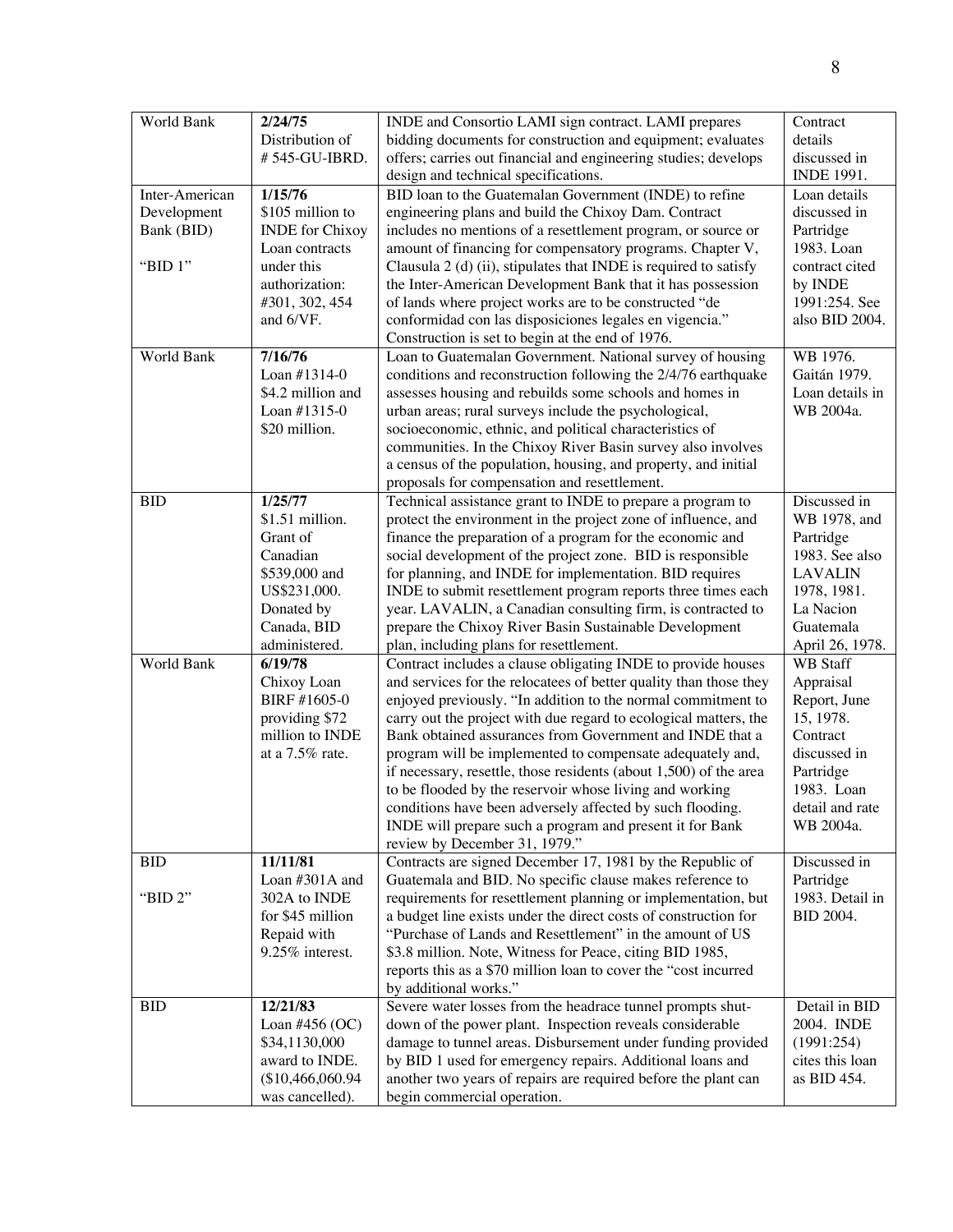| <b>BID</b>                                                                                                                  | 1985                          | Loans to finance repairs. Total BID financing approved is \$57 | Loan detail in    |  |  |
|-----------------------------------------------------------------------------------------------------------------------------|-------------------------------|----------------------------------------------------------------|-------------------|--|--|
|                                                                                                                             | Loan #GU-0026                 | million. BID also facilitated a cofinancing agreement with     | <b>BID 2004;</b>  |  |  |
| "BID 3"                                                                                                                     | (cited by INDE                | FIV (Venezuela) for an additional \$22.3 million.              | <b>INDE 1991.</b> |  |  |
|                                                                                                                             | 1991:254)                     |                                                                |                   |  |  |
|                                                                                                                             | totaling \$44.51              |                                                                |                   |  |  |
|                                                                                                                             | million. Loan                 |                                                                |                   |  |  |
|                                                                                                                             | #169 (IC) (cited              |                                                                |                   |  |  |
|                                                                                                                             | by BID 2004)                  |                                                                |                   |  |  |
|                                                                                                                             | dispersing \$44.5             |                                                                |                   |  |  |
|                                                                                                                             | million.                      |                                                                |                   |  |  |
| World Bank                                                                                                                  | 3/19/85                       | Loan to repair the conduction tunnel that had collapsed during | Loan terms        |  |  |
|                                                                                                                             | BIRF #1605-1                  | the first phase construction. Accompanying the loan is an      | discussed in      |  |  |
|                                                                                                                             | providing \$44.46             | Aide Memoire outlining World Bank Actions and INDE             | Partridge         |  |  |
|                                                                                                                             | million to <b>INDE</b>        | obligations, and signed by all parties, that notes: "INDE has  | 1984. Loan        |  |  |
|                                                                                                                             | at a 2.98% rate.              | not complied with Section 3.06(a), (b) and (c) of the Loan     | detail and rate   |  |  |
|                                                                                                                             |                               | Agreement signed with the World Bank dated July 21, 1978       | in WB 2004a.      |  |  |
|                                                                                                                             |                               | (1605 GU). Therefore the supplementary loan now being          |                   |  |  |
|                                                                                                                             |                               | considered by the World Bank for the Chixoy Project should     |                   |  |  |
|                                                                                                                             |                               | not be approved until INDE can successfully demonstrate        |                   |  |  |
|                                                                                                                             |                               | during appraisal that the major problems with the human        |                   |  |  |
|                                                                                                                             |                               | resettlement and community reconstruction components of the    |                   |  |  |
|                                                                                                                             |                               | project have been corrected."                                  |                   |  |  |
| <b>BID</b>                                                                                                                  | 11/12/91                      | Chixoy River Watershed Management and Conservation             | BID 2001:15.      |  |  |
|                                                                                                                             | Loan 871/SF-GU                | Program. Reforestation, installation of automated sensor flood |                   |  |  |
|                                                                                                                             | $$14.4$ million. <sup>1</sup> | gates. With \$14,272,000 dispersed, this project was evaluated |                   |  |  |
|                                                                                                                             |                               | by BID in 2001 as "Unsatisfactory" noting: "implementation     |                   |  |  |
|                                                                                                                             |                               | progress was extremely complex and the executing unit          |                   |  |  |
|                                                                                                                             |                               | invested a great deal of time on startup and coordination."    |                   |  |  |
| <b>Note 1:</b> Loans above represent only a portion of total construction costs ascribed to the Chixoy Dam. According to    |                               |                                                                |                   |  |  |
| some estimates, financing specifically earmarked for the Chixoy Project, including repairs in the 1980s, total \$955        |                               |                                                                |                   |  |  |
| million and by the mid-1990s represented some 45% of Guatemala's foreign debt. In 1991, 51% of INDE's revenues              |                               |                                                                |                   |  |  |
| were used to service this debt (Goldman et al 2000:15). The privatization of INDE allowed the World Bank and most of        |                               |                                                                |                   |  |  |
| the BID loans to be paid in full. World Bank loans have been repaid at interest rates noted above, and while their          |                               |                                                                |                   |  |  |
| portfolio statement includes interest rates, maturation dates and payment status it does not report total income earned on  |                               |                                                                |                   |  |  |
| this debt. On July 21, 2004, BID reports collecting income from loans $301(0C)$ , $301A(OC)$ , $\#456(OC)$ , $\#169(OC)$ of |                               |                                                                |                   |  |  |
| revalued US\$139,628,376.29. (BID 2004:1-2; World Bank 2004a).                                                              |                               |                                                                |                   |  |  |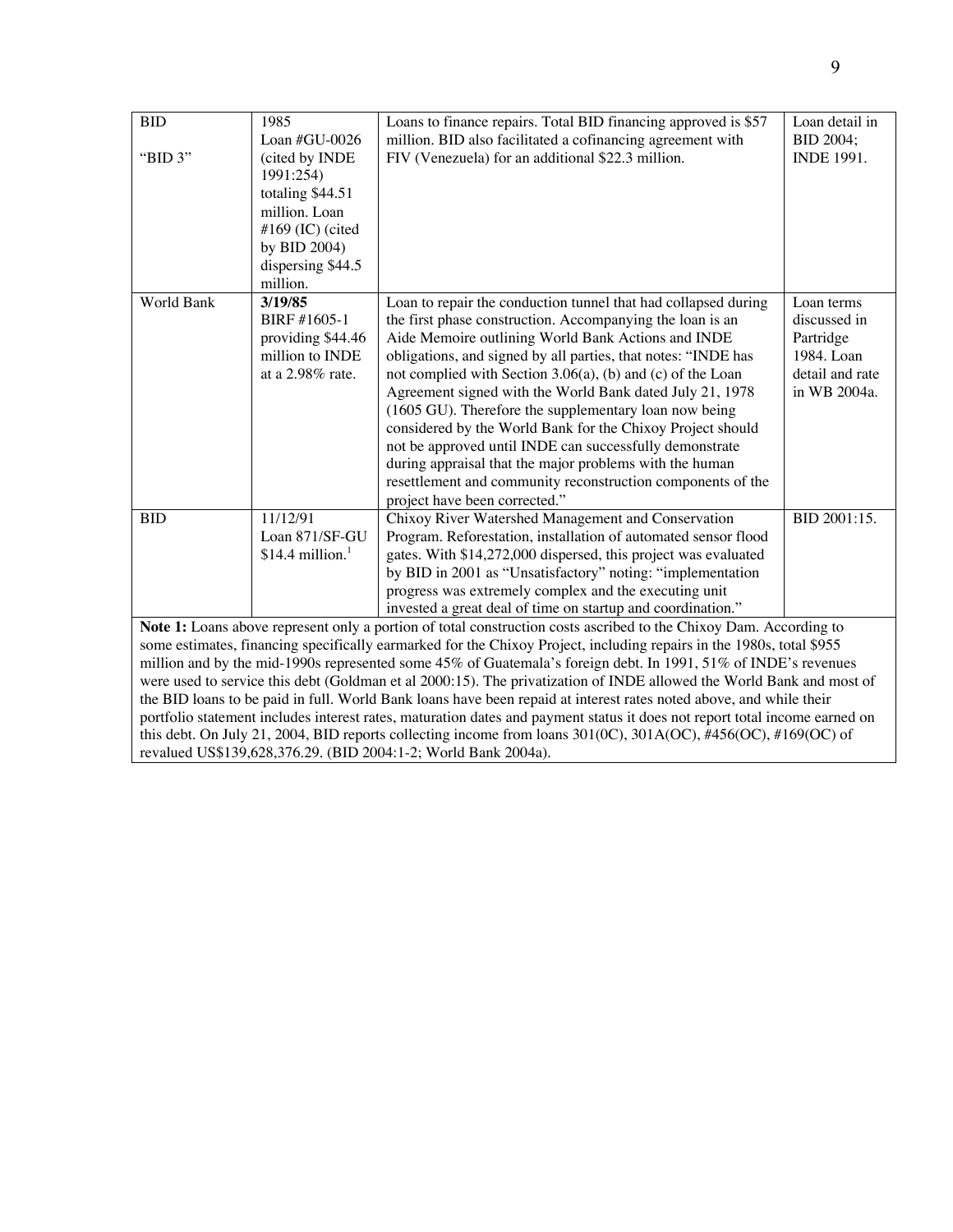| Table 3: Companies Involved in the Construction of Chixoy Dam                                         |                                              |                 |                                                                                                                                           |                                                                                                                                                                                                                                                                                                                                                                                                                                                   |
|-------------------------------------------------------------------------------------------------------|----------------------------------------------|-----------------|-------------------------------------------------------------------------------------------------------------------------------------------|---------------------------------------------------------------------------------------------------------------------------------------------------------------------------------------------------------------------------------------------------------------------------------------------------------------------------------------------------------------------------------------------------------------------------------------------------|
| Company                                                                                               | Location                                     | <b>Years</b>    | <b>Workers</b>                                                                                                                            | <b>Additional info</b>                                                                                                                                                                                                                                                                                                                                                                                                                            |
| <b>INDE</b>                                                                                           | Guatemala                                    |                 | 1 supervisor onsite,<br>many in INDE's<br>administrative offices,<br>20 - 25 people present<br>on site.                                   | INDE contracted PMA as well as<br>private security firms, 60+ PMA<br>worked as INDE security. INDE<br>helped provide construction labor:<br>about 10,000 Guatemalans worked<br>on the dam with 4,000 living in<br>worker camps, the rest were local.                                                                                                                                                                                              |
| <b>ICOGUA</b>                                                                                         | Guatemala                                    | 1976-77         | 15 people.                                                                                                                                | Built administrative headquarters.                                                                                                                                                                                                                                                                                                                                                                                                                |
| <b>Escher Weis</b>                                                                                    | Switzerland                                  | 1980-83         | 8 (?) Swiss                                                                                                                               | Installed turbines, lived in Quixal,<br>worked in Quixal. INDE used BID<br>funds to pay the $$11,804,000$ award. <sup>1</sup>                                                                                                                                                                                                                                                                                                                     |
| <b>ICA</b>                                                                                            | Guatemala<br>and Mexico                      | 1977<br>1982-83 | 20(?) Mexican<br>Workers lived and<br>worked in Quixal.                                                                                   | In 1977 INDE used BID funds to pay<br>ICA (Guatemala) \$1,900,000 for<br>"heavy construction: Ex. Building"<br>and another \$1,952,000 to ICA<br>(Mexico) for "Services NEC." In<br>1982 INDE paid ICA \$14,612,000 to<br>build the turbine house (\$9,465,000<br>financed by BID).                                                                                                                                                               |
| <b>NELLOLTER</b>                                                                                      | United<br><b>States</b>                      | 1970-75         | 80 (?) US workers.                                                                                                                        | Built access roads. Lived in Santa<br>Cruz, work camps in Agua Blanca<br>and Pueblo Viejo.                                                                                                                                                                                                                                                                                                                                                        |
| <b>QUASIM</b>                                                                                         | Italy                                        | 1996            |                                                                                                                                           | COFEGAR subcontractor. Built a<br>relief tunnel, installed automatic<br>basin doors with sensor units.                                                                                                                                                                                                                                                                                                                                            |
| <b>LAMI</b><br>Consortium<br>Lahmeyer Int.,<br>International<br>Engineering,<br><b>Motor Columbus</b> | Germany,<br>United<br>States,<br>Switzerland | 1974-87         | Developed technical<br>plans for the project.<br>4 or 5 representatives<br>present on site. Onsite<br>workers did technical<br>oversight. | First contract of \$252,000 on<br>1/1/1974 for "heavy construction, ex.<br>Building." Second series of contracts<br>on 1/1/77 total \$1,574,000 for<br>engineering and related technical<br>assistance. First and second series of<br>contracts financed by BID awarded<br>to Germany-based Consortium. Third<br>set of contracts awarded 5/31/82 to<br>Guatemala-based Consorcio LAMI<br>total \$10,180,000 with \$5,810,000<br>financed by BID. |
| <b>MITSUBISHI</b>                                                                                     | Japan                                        | 1979-83         | 15 (?) Japanese<br>Provided and installed<br>diesel plants, lived in<br>San Cristobal, worked<br>in Quixal.                               | Awarded \$23,866,000 in a series of<br>three contracts issued 8/17/78 with<br>BID funds \$11,272,000 and<br>(presumably) World Bank funds<br>\$12,594,000.                                                                                                                                                                                                                                                                                        |
| <b>SHOKE</b><br><b>WALTMAN</b>                                                                        | India                                        |                 | $3(?)$ Indians                                                                                                                            | <b>COFEGAR</b> subcontractor. Built<br>release tunnel 2, lived in Santa Cruz,<br>work base in Pueblo Viejo.                                                                                                                                                                                                                                                                                                                                       |
| <b>HOLCHTIEF</b>                                                                                      | Germany                                      | 1977-83         | 60 (?) Germans<br>Designed and built<br>tunnel. Hired 47<br>security guards.                                                              | Lived in San Cristobal, workshops<br>and warehouses in Quixal. Awarded<br>contracts for \$3,359,000 in 1/1/77<br>financed by BID, and \$70,754,000 in<br>5/31/82 of which \$54,275.000 was<br>financed by BID.                                                                                                                                                                                                                                    |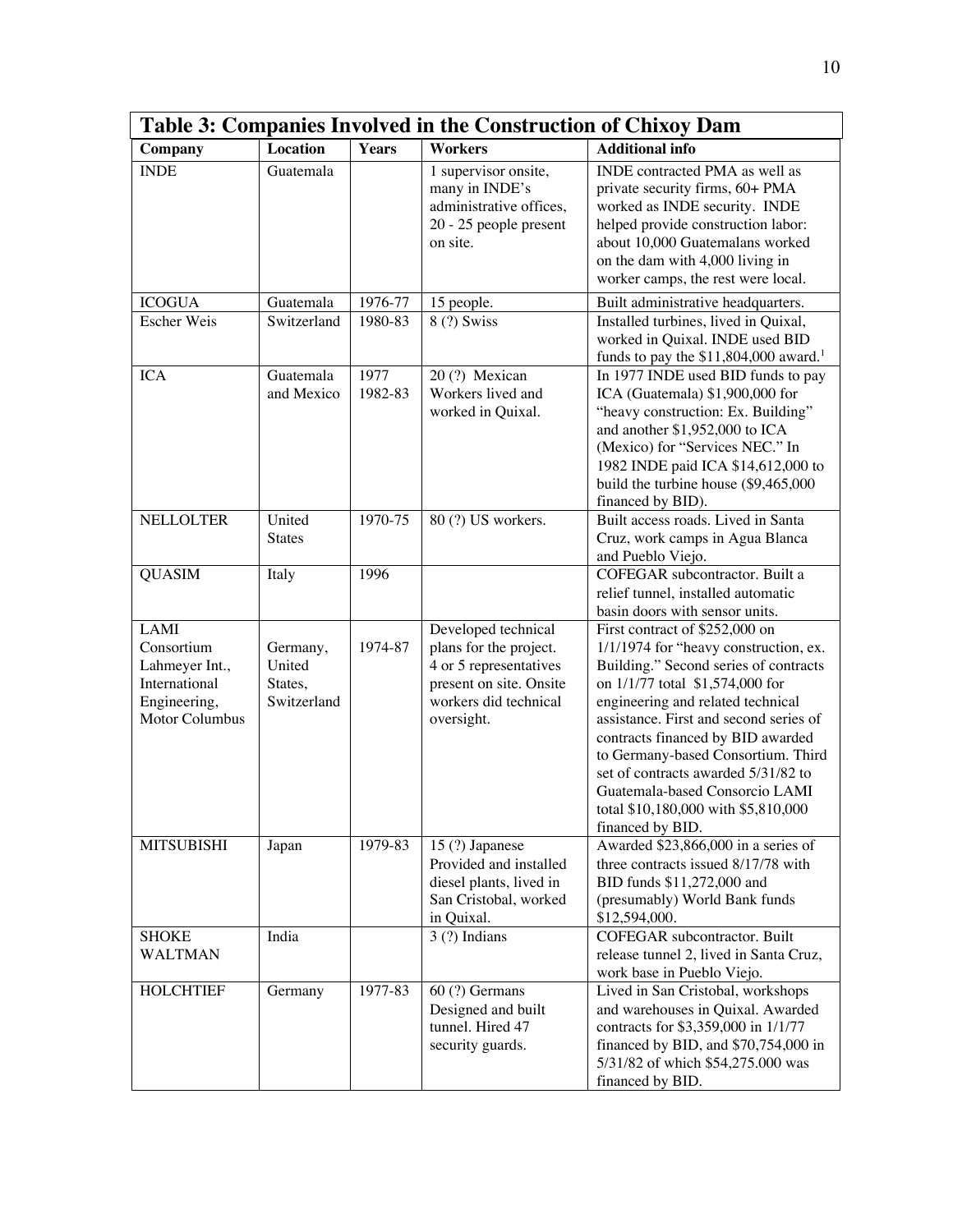| <b>SWISS BORING</b>                                     | Honduras |                  | 10(?)                                                                                                                               | COFEGAR subcontractor. Tunnel<br>work, lived/worked in Pueblo Viejo.                                                                                                                                                                                                                                                                                                                                                                                             |
|---------------------------------------------------------|----------|------------------|-------------------------------------------------------------------------------------------------------------------------------------|------------------------------------------------------------------------------------------------------------------------------------------------------------------------------------------------------------------------------------------------------------------------------------------------------------------------------------------------------------------------------------------------------------------------------------------------------------------|
| <b>SOREFOMER</b>                                        | Portugal | 1979-83          | 40 (?) Portuguese<br>Installed bocatoma<br>equipment, lived in San<br>Cristobal, half worked<br>in Quixal, half in<br>Pueblo Viejo. | Funded in a series of three contracts<br>8/1/78 with \$6,992,000 financed by<br>BID and \$7,812,000 financed<br>(presumably) by the World Bank.                                                                                                                                                                                                                                                                                                                  |
| <b>COFEGAR-</b><br>Impregilo                            | Italy    | 1977-83<br>1990s | $\overline{40}$ -50 $(?)$ Italians<br>Built the dam, lived in<br>Santa Cruz, worked in<br>Pueblo Viejo.                             | Contractor for the \$12.7 million El<br>Jute gallery, which adjusts the water<br>level at the Chixoy dam, funded in<br>part with Italian bilateral aid.<br>Contracts awarded by INDE on<br>8/10/78 total \$70,576,000 with<br>\$15,606,000 paid with BID funds,<br>and \$54,980,000 presumably paid<br>with World Bank funds. In 1996,<br>QUASIM, a COFEGAR<br>subcontractor, built a relief tunnel<br>and installed automatic basin doors<br>with sensor units. |
| LAVALIN:<br>Lamarre Valois<br>Int. Limitee of<br>Canada | Canada   | 1978-81          |                                                                                                                                     | Developed plans for the development<br>and restoration of the Chixoy River<br>Basin, including dam-affected<br>villages, and the integrated rural<br>development project in the<br>municipalities of San Juan Cotzal<br>and Chajul. Work funded through a<br>\$1.51 million technical assistance<br>grant provided, in part, by Canada<br>and administered by BID.                                                                                               |

**Note 1:** Contract award detail reflects only that portion reported on BID procurement records, and total some \$224,694,000 – about 25% of the close to one billion reportedly spent.

**Sources:** Annie Bird, interview notes with INDE workers, October 31, 2000; Goldman, et al 2000:14; Inter-American Development Bank, "Project Procurement Information: Goods and World by Borrowing Country" Web-based summary for contracts facilitated or financed by BID in Guatemala, March 14, 2005.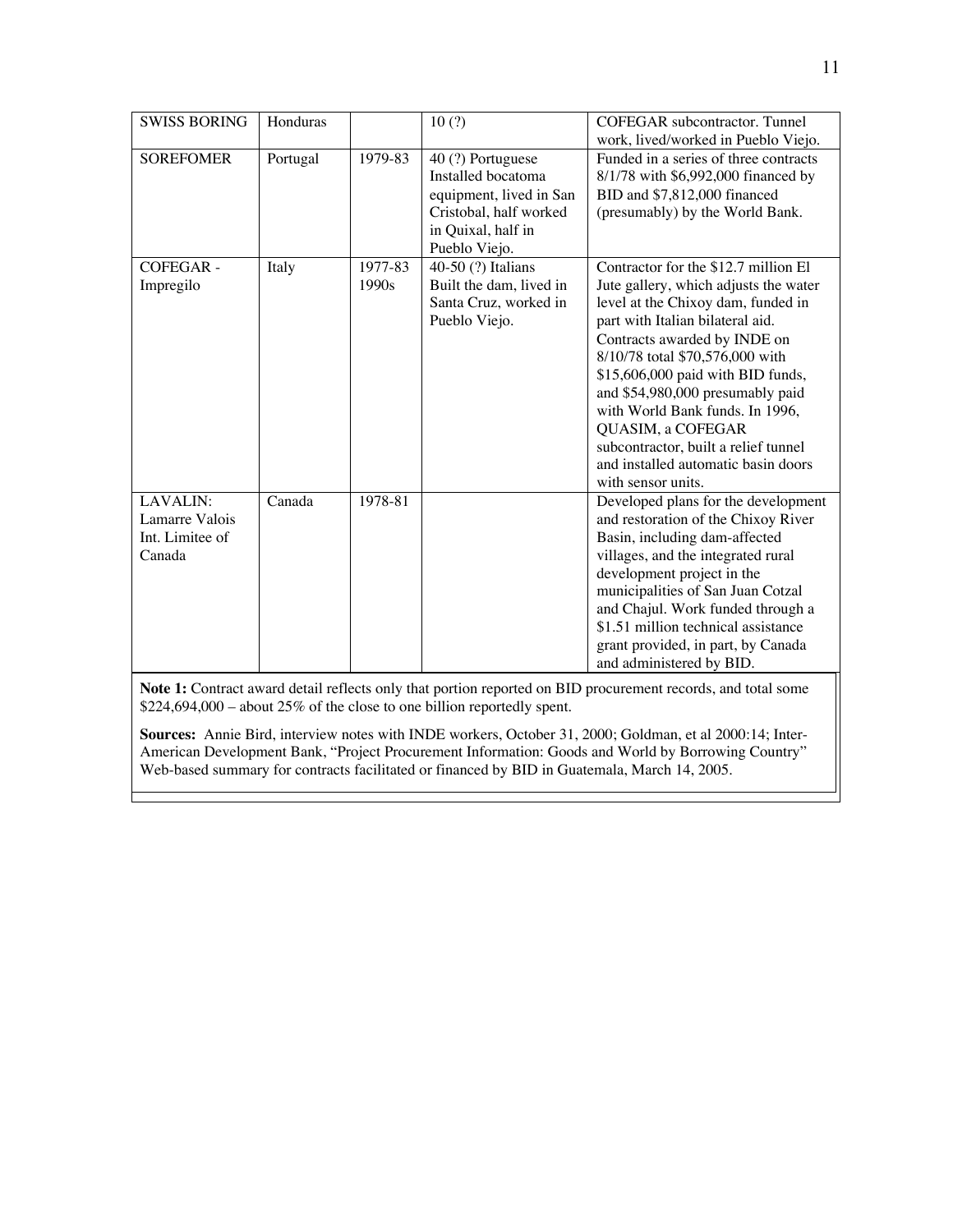### **CHRONOLOGY OF RELEVANT EVENTS AND ACTIONS**

**1949 –1950** Convention on the Prevention and Punishment of the Crime of Genocide is adopted by the United Nations General Assembly on 9 December 1948 and ratified by the Guatemalan State by Decree 704 on 30 November 1949, and by Guatemalan Congress on 22 June 1949 and 13 January 1950. Guatemala is the sixth nation to ratify the Convention on Genocide. On May 14, 1950. Guatemala ratifies the Geneva Conventions of 12 August 1949. Article 8 of The Universal Declaration of Human Rights states: "Everyone has the right to an effective remedy by the competent national tribunals for acts violating the fundamental rights granted him by the constitution or by law."

**June 14 – August 1950** First World Bank mission to Guatemala. Mission report, *Guatemala – El Desarrollo Economico,* published in June 1951 (World Bank 2004b:39).

**July 3, 1951** Recommendations for the economic development of Guatemala published by the World Bank. In its analysis, the World Bank argues that the primary barrier to economic development is an economy that relies on primitive agriculture, inequitable distribution of land, and in the rural areas "underemployment exists because of the seasonal nature of subsistence agriculture or the relatively unproductive cultivation of marginal lands." To transform the economy, the Mission recommends development of roads in the rural regions to allow movement of goods, access and exploitation of timber reserves, and access and exploitation to known mineral reserves (lead, silver, copper, zinc, chromium, bismuth, iron, antimony, quartz, coal, and the possibility of petroleum in the northeastern part of the country: the Peten, Alta Verapaz and Izabal). Road construction and hydroelectric energy development are identified as the primary means to support the mining and industrial development of the rural countryside. The plan is to promote "a better division of labor… the present highland population would be brought to depend less on the growing of corn, which can be grown elsewhere." Initially, this would be accomplished by encouraging production of commercial agricultural products, and "at a later stage, with ample labor and cheap supply of hydroelectric power which might be generated, it is possible to visualize small manufacturing plants located in this area." Recognizing that economic development also requires the development of public policy, the Mission urges the creation of "an autonomus National Power Authority: (1) to plan and supervise an integrated program of power development; (2) to construct and operate publicly owned facilities" (World Bank 1951:82, 121, 233).

**1954** United States-backed coup topples government of democratically elected President Jacobo Arbenz, whose nationalist, reformist policies included expropriation of land belonging to United Fruit Company. Three decades of military-led governments follow (World Bank 2004b. See, also, Immerman 1983).

**1955** A. Ledyard Smith publishes an "Archaeological Reconnaissance in Central Guatemala" reporting on survey, excavations and findings that include a complex of Mayan settlement sites in the Chixoy River Basin, along a major trade route that linked highland Mayan communities to coastal settlements (Smith 1955).

**July 29, 1955** First World Bank loan to Guatemala (Loan 0124) to finance a highway project.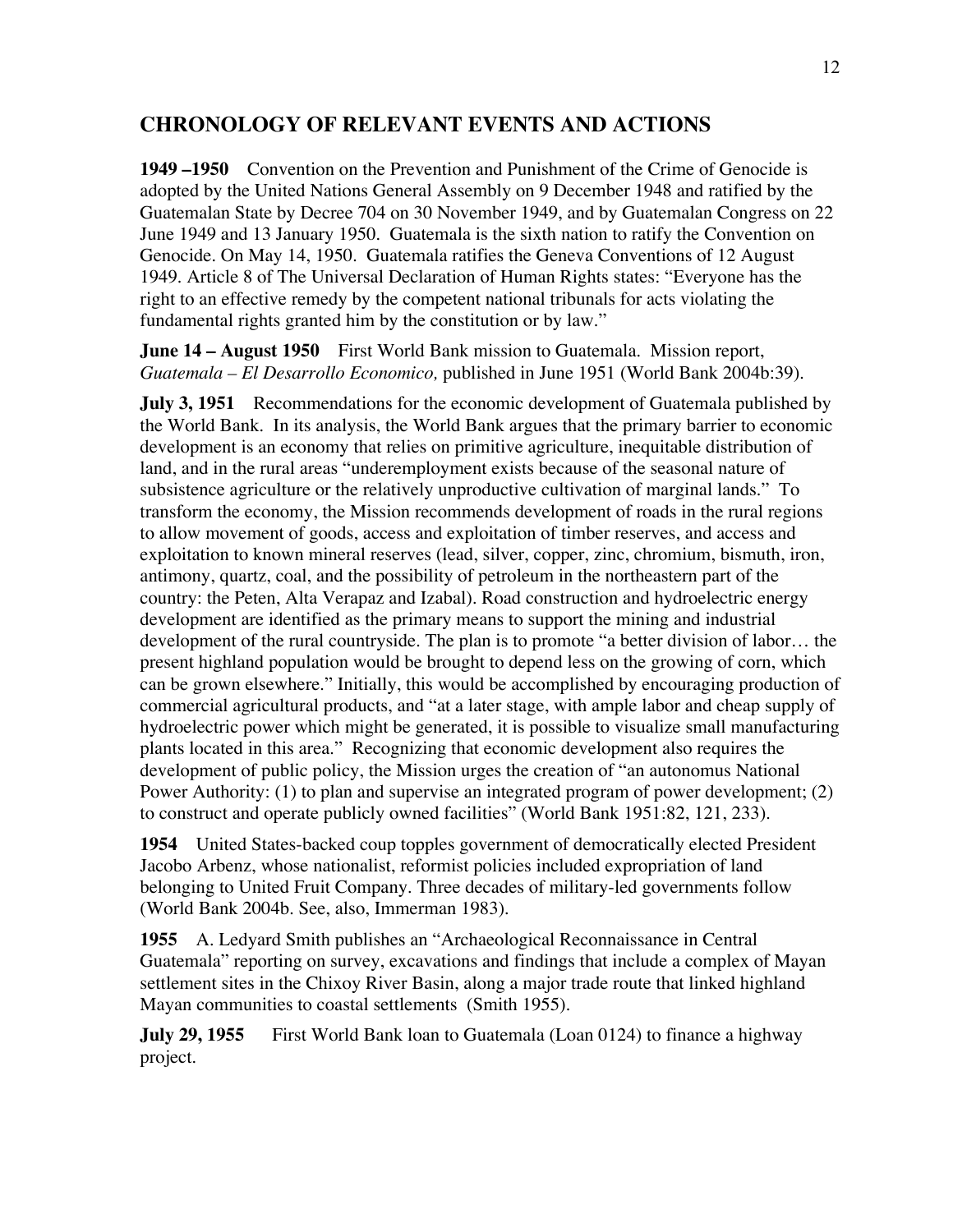**May 27, 1959** Decree No. 1287 of the Congress of the Republic: calls for watershed protection, protection of rivers and water currents and determination of hydroelectric capacity of the nation (Alliance for Progress, INDE 1973).

**April 27, 1961** International Development Association (IDA) Articles of Agreement are signed by Guatemala, becoming the 42nd member of IDA.

**August 2, 1961** The United Nations Special Fund, Government of Guatemala, and World Bank sign an agreement for a comprehensive study of electric power and irrigation in Guatemala. World Bank is executing agency for the studies, having general responsibility for execution of the project including disbursement of the money made available by the Special Fund (World Bank 2004b:106).

**September 1962** A study of electrification and irrigation system capacity and needs in Guatemala is completed by Lit. Rarza-Berger, Compania Acres International (cited in INDE 1991:71).

**October 19, 1962** Decree No. 1551 of the Congress of the Republic: calls for the utilization of river water and prioritizes in order of preference: flood control, development zones and agrarian parcels, irrigation, energy generation, human and industrial uses, navigation and others (cited in Alliance for Progress, INDE 1973).

**December 14, 1962** The United Nations General Assembly Resolution on Permanent Sovereignty Over Natural Resources declares that: "The right of peoples and nations to permanent sovereignty over their natural wealth and resources must be exercised in the interest of their national development and the well-being of the people of the State concerned." (A/RES/1803.1). "Nationalization, expropriation or requisitioning shall be based on grounds or reasons of public utility, security, or national interest which are recognized as overriding individual or private interests, both domestic and foreign. In such cases the owner shall be paid appropriate compensation, in accordance with the rules in force in the State taking such measures in the exercise of its sovereignty and in accordance with international law. In any case where the question of compensation gives rise to a controversy, the national jurisdiction of the State taking such measures shall be exhausted. However, upon agreement by sovereign States and other parties concerned, settlement of the dispute shall be made through arbitration or international adjudication. " (A/RES/1803.4). "Foreign investment agreements freely entered into by or between sovereign States shall be observed in good faith; States and international organizations shall strictly and conscientiously respect the sovereignty of peoples and nations over their natural wealth and resources in accordance with the Charter and the principles set forth in the present resolution." (A/RES/18038).

**1963** World Bank "Power Project" loans to Guatemala approved (funds distributed 1969- 71) to finance the survey of electric power and other energy development projects. These surveys examine energy production, estimate future demand (demand exceeding supply to be reached by 2003), identify key strategies for developing new energy source, and allow the development of a national energy plan that emphasizes the production of energy from renewable resources. (See Table 2 for a summary of energy development financing that resulted in the construction of the Chixoy Dam).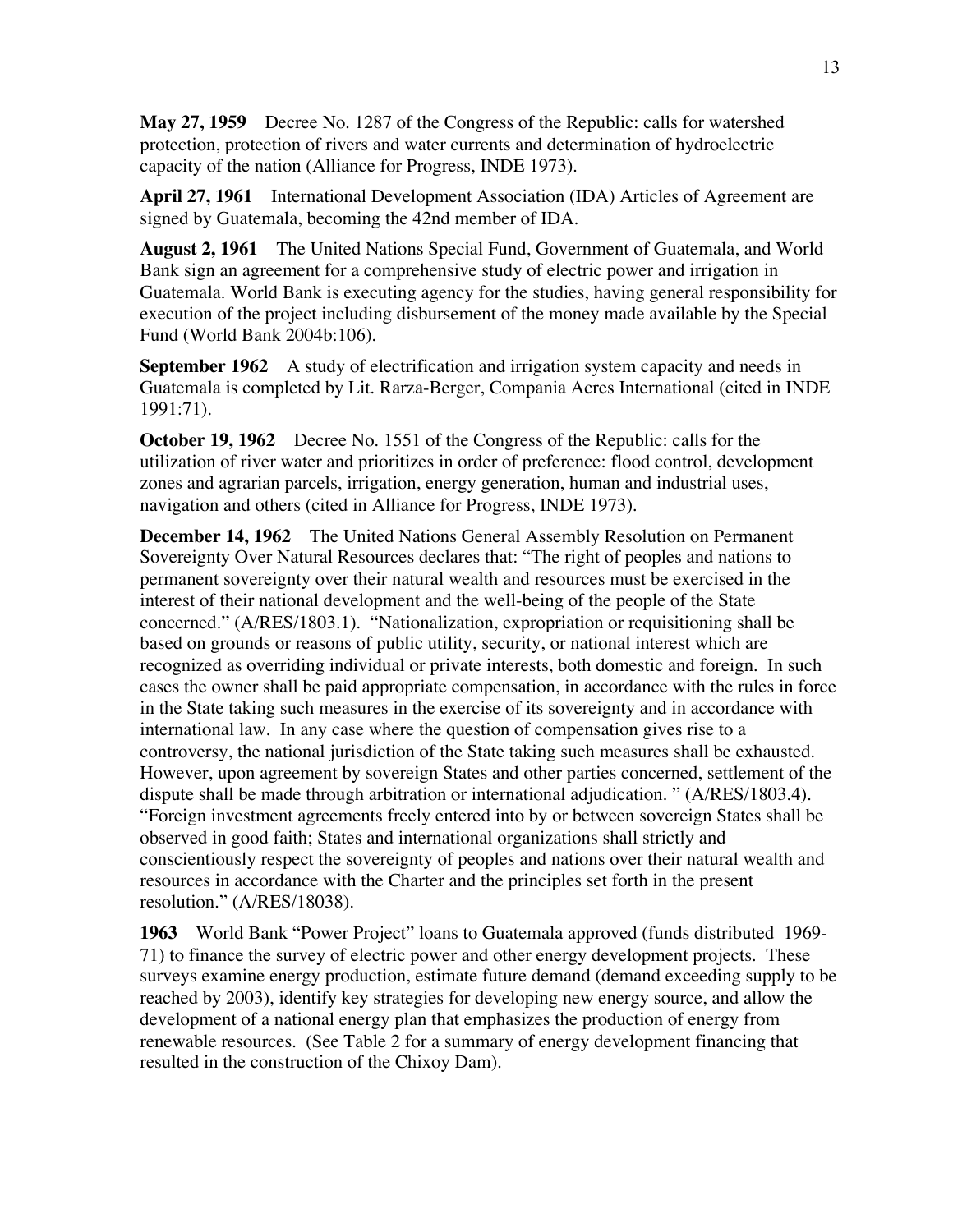**1965 - 1982** A new constitution for Guatemala is adopted. Article 43 establishes "The state guarantees as rights inherent in the human person: life, corporal integrity, dignity, personal security…" Article 129 defines navigable and floatable rivers and their banks, rivers banks and arroyos on national boundaries, waterfalls and headwaters used for hydroelectric purposes as goods of the nation. Article 130 establishes as reserves within the Nation's domain a 200 meter zone around lakeshores, 100 meters on each side of navigable rivers, 50 meters around sources and springs that give rise to waters that supply water to cities or populations – except those lands where pre-existing title is held. Article 136 recognizes and guarantees to private persons the use and enjoyment of volumes of water destined for domestic use, power generation, irrigation or the development of agricultural and industrial activities. The property of waters of the nation cannot be acquired. (Cited in Alliance for Progress, INDE 1973; discussed in relation to expropriation claims by INDE in DeLeon 2005).

**1965** The Policia Militar Ambulante (PMA) is created in 1965 as an entity separate from the military police, but under direct military control. The PMA's responsibilities included police functions and protection of elite interests. "The National Security Archive Database indicates that the PMA 'was intended as an extension of military control over law enforcement operations in the Guatemalan countryside…In addition to performing general police functions, the PMA protected the landowning elite and controlled the rural population.' Thus, the PMA patrolled both urban and rural areas. Protection duties included security for both state and private enterprise. The segment of the PMA devoted to the protection of state businesses, such as electric generating plants. By the 1970s the PMA was a critical counterinsurgency force and an integral part of the state intelligence apparatus. *Latin American Newsletters* described the PMA as 'a particularly vicious arm of the security forces' (1976, 354). The *Los Angeles Times* noted that the PMA 'had a reputation for extreme abuse of authority' (1997). A 1981 Amnesty International report stated that the PMA was "named in many reports of abuses on and around large plantations in rural areas, and of seizure and 'disappearance' of trade union leaders at factories where the PMA provided security services" (Fried, et al, 1983, 144). In a 1984 study, analyst George Black wrote, 'In the countryside, the security forces of the Mobile Military Police and the Hacienda (Treasury) Police, private landowners and freelance thugs connected to the fascist MLN used terror in ways that made one group indistinguishable from the others'" (Black, et al, 1984, 6). (This quote and its references from USCIS  $2001$ ).<sup>2</sup>

**1966** West German Government and Government of Guatemala sign a five-year technical cooperation agreement. (Described in INDE 1991:71).

**April 19, 1966** World Bank sends an economic mission to Central America to make a comprehensive study of the development plans of Costa Rica, El Salvador, Guatemala, Honduras, and Nicaragua. (World Bank 2004b).

<sup>&</sup>lt;sup>2</sup> The PMA provided site security for construction companies, equipment and facilities at the Pueblo-Viejo dam. According to Annie Bird, who interviewed INDE administrative staff and construction workers on October 31, 2000, INDE used project funds to pay some 60 PMA to work as security on the project. INDE also contracted private firms to provide security. Holchtief, a German subcontractor building the tunnel in Quixal, also employed some 47 guards. (Annie Bird, personal communication, March 4, 2005).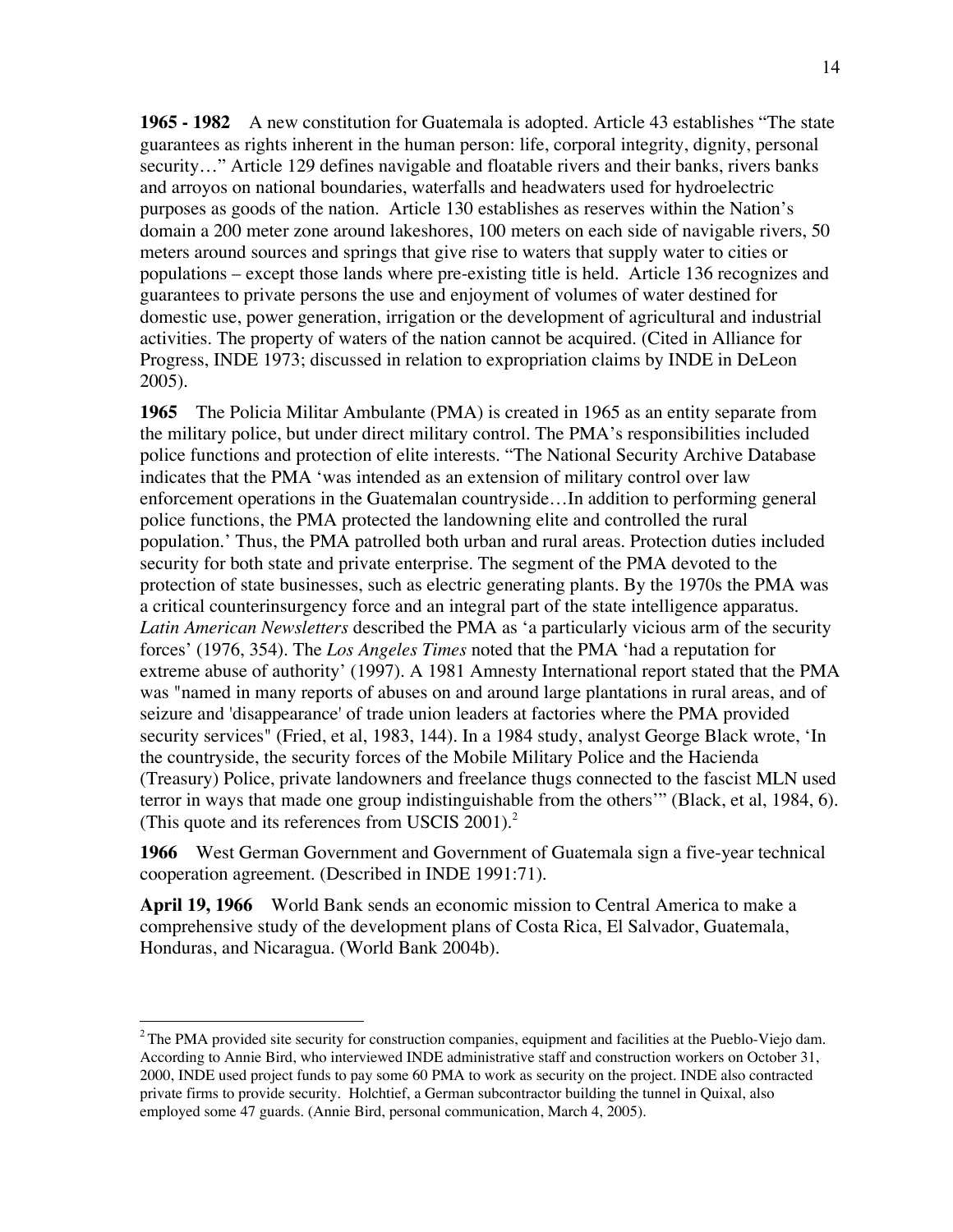**December 16, 1966** The General Assembly of the United Nations reconfirms the Right to Remedy as established in The International Covenant on Civil and Political Rights (A/RES/2200 A (XXI), and articulated in the Universal Declaration of Human Rights, stating "Each State Party to the present Covenant undertakes: (a) To ensure that any person whose rights or freedoms as herein recognized are violated shall have an effective remedy, notwithstanding that the violation has been committed by persons acting in an official capacity; (b) To ensure that any person claiming such a remedy shall have his right thereto determined by competent judicial, administrative or legislative authorities, or by an other competent authority provided for by the legal system of the State, and to develop the possibilities of judicial remedies; (c) To ensure that the competent authorities shall enforce such remedies when granted" (Part II, Article 2.3).

**November 22, 1969** The American Convention on Human Rights (Pact of San Jose) is signed at San Jose, Costa Rica. The Pact of San Jose established an Inter-American Commission on Human Rights, elected from the membership of the Organization of American States, with the capacity and obligation to consider petitions lodged by any person or group of persons, or any nongovernmental entity legally recognized in one or more member States of the Organization, containing denunciations or complaints of violation of this Convention by a State party. The Commission has the power to investigate reports of human rights abuse and to facilitate efforts to achieve a friendly settlement. If a settlement is not reached, the Commission shall develop a report of the facts, state its conclusions, and transmit the report with recommendations to the parties concerned. When adequate measures have not been adopted, the Commission may publish the report, and submit it to the Inter-American Court of Human Rights. Only State's Parties and the Commission have the right to submit a case to the Court. $3$ 

**July 1970** Military-backed Colonel Carlos Manuel Arana Osorio is elected president, and initiates a second wave of "pacification" during his four years as president. An estimated 15,000 are killed or "disappeared" in first 3 years of his term. During his tenure the Guerrilla Army of the Poor (EGP) emerges on the national scene. And, practitioners of liberation theology begin to support organization and resistance on the part of poor, rural indigenous peoples. Ríos Montt is appointed as army chief-of-staff, remaining in this position until 1974 (McClintock 2002).

**1972** World Bank releases the policy paper *Environmental, Health, and Human Ecological Considerations in Economic Development Projects*, which outlines criteria and guidelines for evaluating the environmental impacts of development, including guidelines for assessing the environmental impacts of hydroelectric power plants. By 1974 this paper is adopted as formal operating guidelines, and later revisions are contained in the 1977 *Manual on General Environmental Protection for the Industrial Sector*. Key questions in 1974 guidelines include: "What site criteria will be used? Will they include environmental considerations, such as effects on air and water quality, and the resulting impact on residents of the area, fish, wildlife, and vegetation?... What impact will the impoundment for a hydroelectric plant have in terms of the destruction of agricultural and forest lands, and habitats for fish and wildlife? How will the reservoir and downstream flow affect water quality parameters, such as temperature, dissolved oxygen, nutrients, nitrogen concentration, hydrogen sulfide, and

 $3$  Guatemala ratifies this convention on May 25, 1978.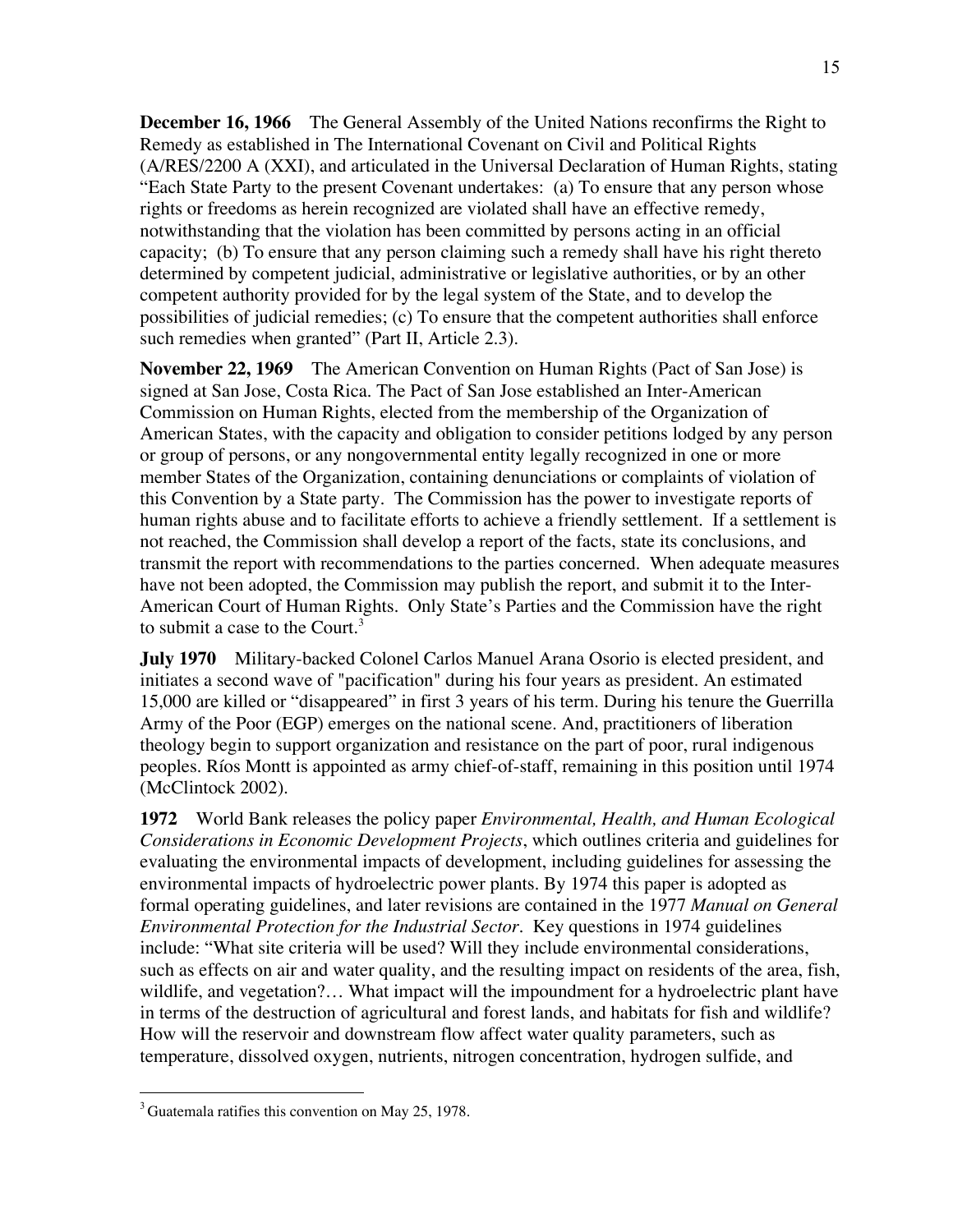color? Will construction or operation of the plant adversely affect agricultural, economic or commercial practices in the area, such as farming or access ways in a reservoir impoundment area? Will plant construction cause displacement of peoples because of flooding, required rights-of-way or because new opportunities? What new public health problems may arise from the project? Will changes in water velocities, temperatures and depth result in a more favorable environment for disease-bearing organisms?" By 1974 these are published as operating guidelines that require major adverse effects be avoided or mitigated. (Munn 1975, Appendix 2.8; World Bank 1974:38-40; World Bank 1977a).

**June 12, 1972** INDE signs contract No 73-72, appointing Consorcio LAMI Lahmeyer International to carry out a river basin study covering some 150 kilometers. The consortium of international firms includes Lahmeyer International (Frankfurt am Main), Motor Columbus, SA (Baden, Switzerland), and International Engineering Co., of San Francisco. The contract requires a study of the hydrological potential of the middle course of the Chixoy River and thermal plants needed to satisfy future power demand. Work begins June 18, 1972. Studies are conducted in two phases, and are financed by a World Bank loan (Loan no. 545- GU-IBRD) made in June 1968. (Described in INDE 1991:71-72).

**November 13, 1972** The Government of Guatemala Ministry of Foreign Relations submits a technical assistance grant to the West German Government requesting assistance in elaborating a plan for hydroelectric development in Guatemala. (Cited in INDE 1991:72).

**April 30, 1973** World Bank approves first loan for Geothermal Power in Latin America (Loan 0889 – Power Project (06) El Salvador. The Inter-American Development Bank is a co-lender in this project. Prior to issuing the loan, safeguards were agreed upon to protect public health and ocean life, and a resettlement program was designed, financed, and an implementing agency identified (Comision Ejecutiva Hidroelectica del Rio Lempa) to "insure the welfare of about 10,000 people to be affected by the construction of the dam at the Cerron Grande site." (World Bank Press Release, April 30, 1973, cited in World Bank 2004b:170).

**May 1, 1973** Helicopter inspection of the valley above the dam site notes "considerable land under cultivation even on steep valley walls. It was estimated that 30 to 40 percent of the valley above dam site no.1 under cultivation" (Consorcio LAMI, INDE 1973: Annex A:p1).

**1973** Alliance for Progress submits their report to INDE summarizing the legal framework in Guatemala at the time with reference to water, energy, and land rights.<sup>4</sup> See description of relevant articles in the 1965 constitution.

 $\overline{a}$ 

<sup>- &</sup>lt;sup>4</sup> This report was located at the Inter-American Development Bank library in Washington, DC, apparently submitted to BID in support of INDE's contention that land title in and around the hydroelectric development site did not need to be acquired, as these lands are by definition of article 129 and 130 of the 1965 constitution, "goods of the nation." The report does not include full detail on exceptions, which include, "1. Buildings located in urban zones. 2. Assets over which there are inscribed rights in the Land Registry before February 9, 1894. 3. Assets over which there are rights inscribed in the same registry before March 1, 1956 whenever the State does not have the rights to them." In the case of the banks of the Chixoy River affected by the reservoir and the flooding caused by the construction of the dam the banks were the property of the communities and not the States, therefore the applicable norm is article 2 of Article 130 (English translation of Spanish original, cited in De Leon 2005). Evidently BID found the Alliance for Progress report insufficient evidence of legal title, and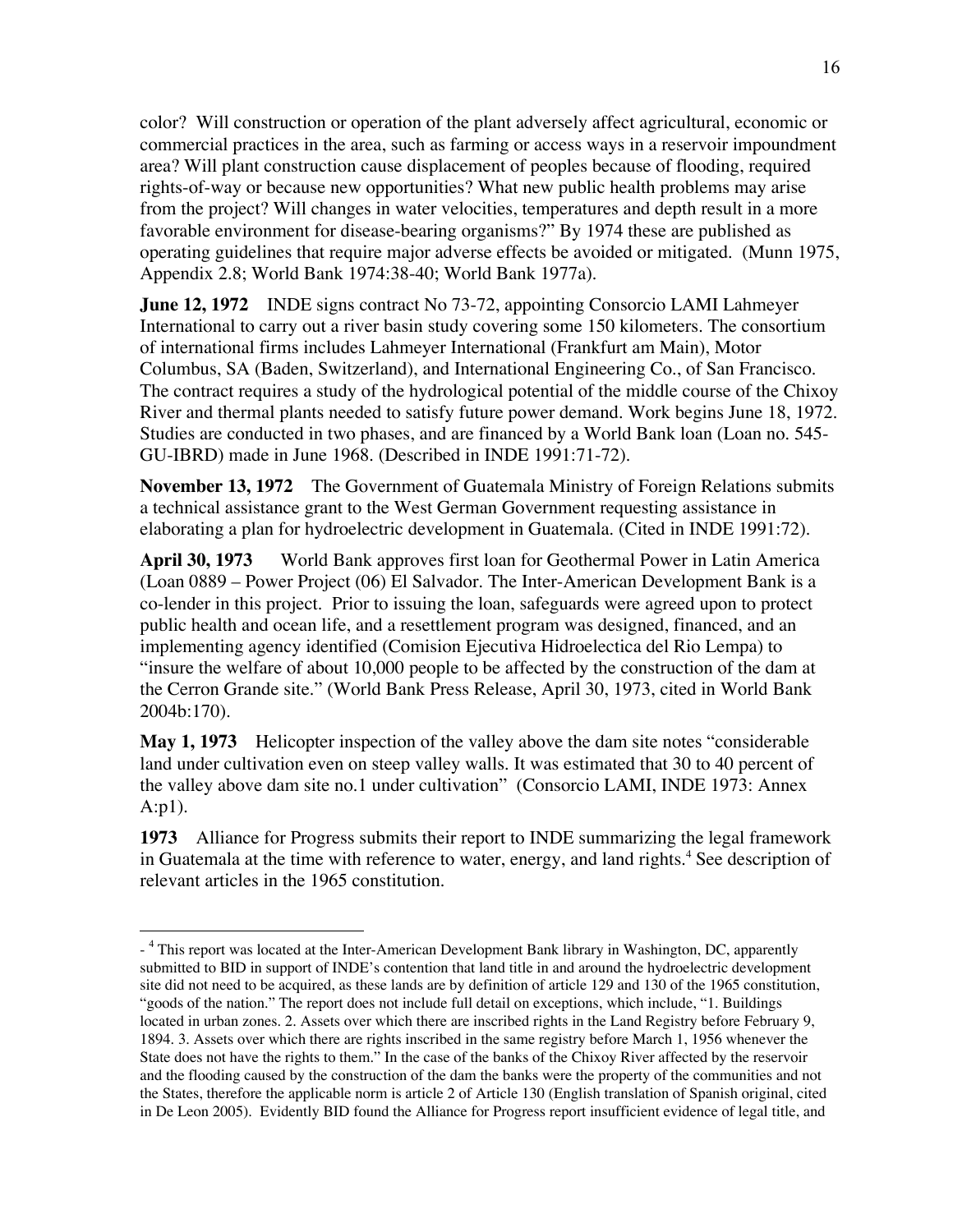**June 1973** Consorcio LAMI Lahmeyer prefeasibility study is completed. Some 32 possible project locations are defined in the first phase of the study. For the Pueblo Viejo-Quixal site, the affected population is reported to be 11 persons (cited in Varisco 1991:11). Volume V: Engineering Evaluation includes an estimate of costs associated with the preliminary works, including building an access road, a construction camp, and operators village and land acquisition (Q25 to 200 per hectare for 800 hectares) and reservoir clearing (Q15 per hectare in the reservoir and construction site for a total of 900 hectares). A total of 1, 647 Quetzals (x 10<sup>3</sup>) is estimated. In Volume VI, Evaluation, Table 21.1 "Construction Costs" land acquisition and resettlement are estimated to be 0.23 million Quetzals. The prefeasibility study contains no other detail on dam-affected communities, social impacts, or plans for compensation and resettlement (Consorcio LAMI, INDE 1973).

**1973 - 1976** The community of Pajales Quiché is forced from communal land (shared by Los Pajales, Río Negro, and Xococ) by order of a judge who ruled that their land is not a separate communally owned *finca* (plantation), but part of the adjacent Chimiagua *finca*. Unable to prove their claim as they lacked the original land title document, they move to Querada del Jute for three and a half years, leaving crops, food, and homes behind. In 1975 the Río Negro community help Pajales hire and pay for a lawyer to find a copy of the original document, locate heirs, and present the paperwork to the court demonstrating clear title. In 1976 the court rules in favour of Pajales Quiché and they are able to return to their homes as legal heirs. $5<sup>5</sup>$ 

**May 1974** Consorcio LAMI Lahmeyer completes the second phase of the prefeasibility study. Work focused on four sites, with the Pueblo-Viejo Quixal site (now called Chixoy) recommended as the first project to be developed. Study presents results of the geological, geotechnical, and environmental field studies, an economic and financial analysis, and a construction plan and timeline. The construction of access roads and work camps are scheduled for 1974 and 1975 (financed with loans from Venezuela Investment Fund and the Central American Bank of Economic Integration), and a construction start date is set for

 $\overline{a}$ 

additional due process was demanded, as evidenced by the January 15, 1976 loan contract, where BID requires INDE in Chapter V, Clausula 2 (d) (ii), to satisfy the Inter-American Development Bank that it has possession of lands where project works are to be constructed "de conformidad con las disposiciones legales en vigencia." See entry for January 15, 1976. See also, Land Tenure study prepared as part of this Chixoy Dam Legacy Issues Study (Volume V) demonstrating that in 2004, of the 26 properties that make up the dam construction works and reservoir area, INDE obtained and can demonstrate possession of only one property. Titles to other properties, including land that supports a portion of the construction works, are still held by communities and individuals.

<sup>&</sup>lt;sup>5</sup> The Pajales communal land struggle offers insight into the complex impacts of Chixoy Dam construction. Just prior to INDE's announcement that a dam will be built forcing the relocation of river basin communities and the loss of ancestral lands, Río Negro had been engaged in and won a costly struggle to assist Pajales and retain rights to communal land. Once construction began, INDE mined sand and gravel from a portion of this communal land, paying a small fee to Río Negro as compensation. In 1983 a portion of this land was submerged beneath the reservoir. In 1996, in response to government requests that land titles be updated, Pajales community presented their documents, received an updated registration for the land in the name of members of the Pajales community, the land which had been previously collectively titled to Pajales, Río Negro, and Xococ. Since the flooding of the basin, the Pajales community has been paying "tres por millar" land taxes on the land (meaning the community pays to the government Q 127.60 every three months) (Janssens 2004). This tax includes taxation on land submerged beneath the reservoir, land that at the time of the basin flooding had been under cultivation and was recognized within the collective title as belonging to Río Negro (Annie Bird, personal communication March 10, 2005).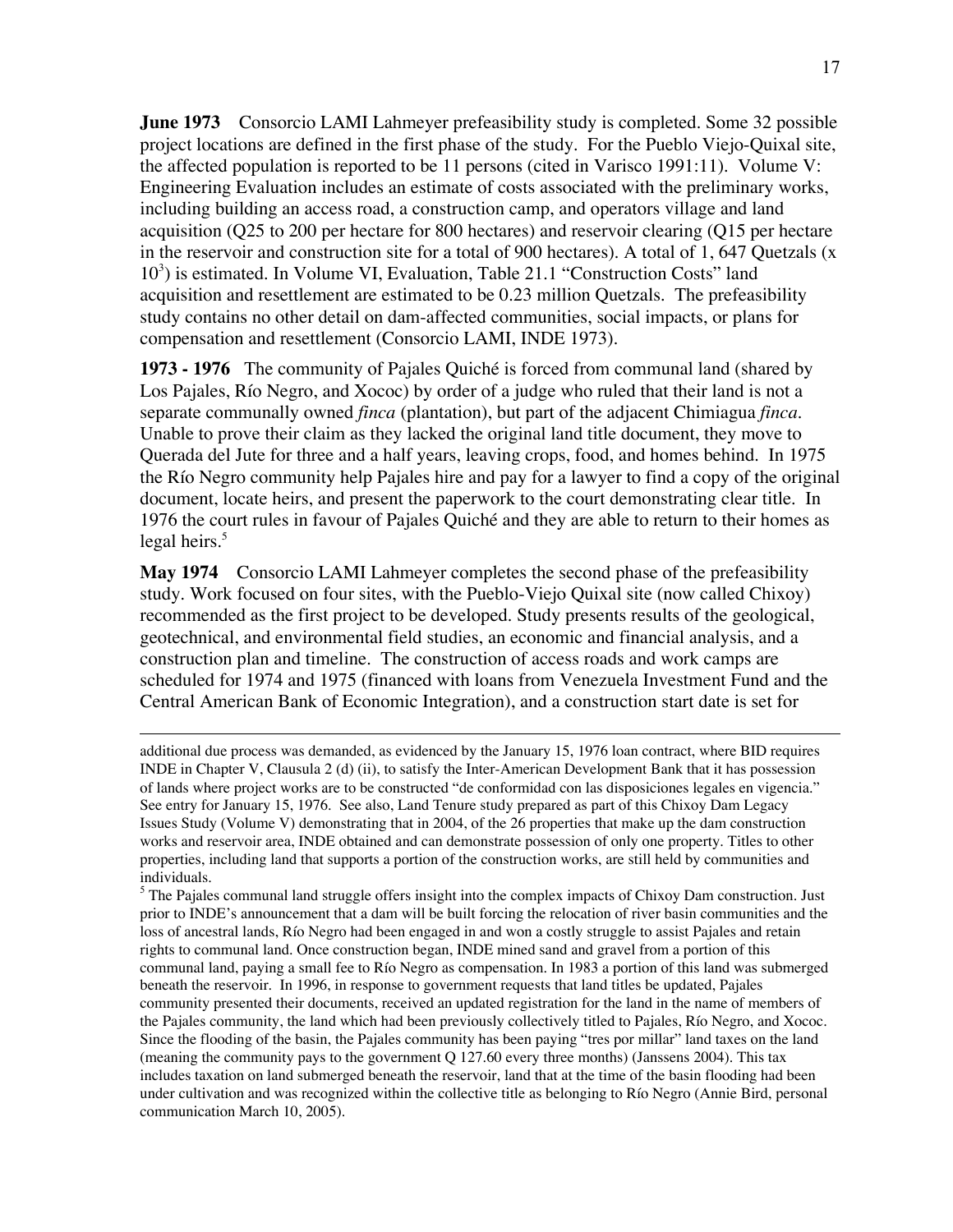November 1975, with commercial power generation to begin in 1981. (Consorcio LAMI, INDE 1974. See also description in INDE 1991:72-76).

**1974** Robert Goodland and Richard Pollard's report *Chixoy Development Project: Environmental Impact Reconnaissance* is published. Prepared for Consorcio LAMI feasibility studies, this report is based on three weeks of field survey during the dry season in 1973. This assessment finds a scant population of fish, predicts that hydroelectric development will pose no adverse impacts to the environment, and suggests that the reservoir may enhance social conditions by improving local and commercial fisheries. The report also notes a number of archaeological sites in the area, and encourages additional research and the development of an archaeological tourism industry, similar to Tikal. Recommendations include further research to document the human ecology and cultural resources of the Chixoy River Basin. (Goodland and Pollard 1974).

**December 1974** INDE produces *Plan de Desarrollo 75/85*. This national energy plan summarizes the project costs for Pueblo Viejo-Quixal, also known as Proyecto Chixoy. Cost estimates address construction of tunnels, roads, the dam, hydroelectric generation facility, transmission lines and substation facilities. There is no discussion of potential environmental or social impact. Cost calculations include "total cost of construction, contingencies, engineering and administration, interest during construction, and purchase of land." The purchase of land is to be supported by local rather than external financing. (INDE 1974).

**1975** German Embassy and Government of Guatemala sign an agreement to develop a master plan for the development of a dam and hydroelectric generation facility on the Chixoy River. The German Government contracts Lahmeyer International, Salzgitter Consult and Fichter Beeratende Ingenieure, and Motor Columbus to advise the Guatemalan Government in developing the master plan. The Guatemalan Government creates, under executive authority, a special government agency (Plan Maestro de Electrification Nacional) allowing Guatemalan planners to work side by side with contractors in developing the plan. (INDE 1991),

1**975** The socio-economic situation of communities in the dam area is later determined through interviews: "In 1975, we were 160 families of the ethnic group Maya-Achí [approximately 740 people] living in the village of Río Negro, Rabinal; in total we possessed 22.25 caballerias of land: 12 caballerias in private property and 10.25 caballerias in communal property. Our community economy was one of subsistence. The production of basic grains we complimented with the production and commercialization of woven mats, fruit and woven mattresses in the neighboring municipalities. In the same way, our people were dedicated to fishing, which was one of the principal food sources for the community. Given the fertility of the riverbanks and surrounding lands, the whole population was dedicated to planting corn, beans, tomatoes, chilies, oranges, peanuts, and ayote. Also, there were a lot of fruit trees bearing mangos, jocotes, chicos and anonas. Moreover, every one of the 160 families had in their possession between five and twenty-five cows and a great number of domesticated fowl, also, some families had horses or mules [that they used for]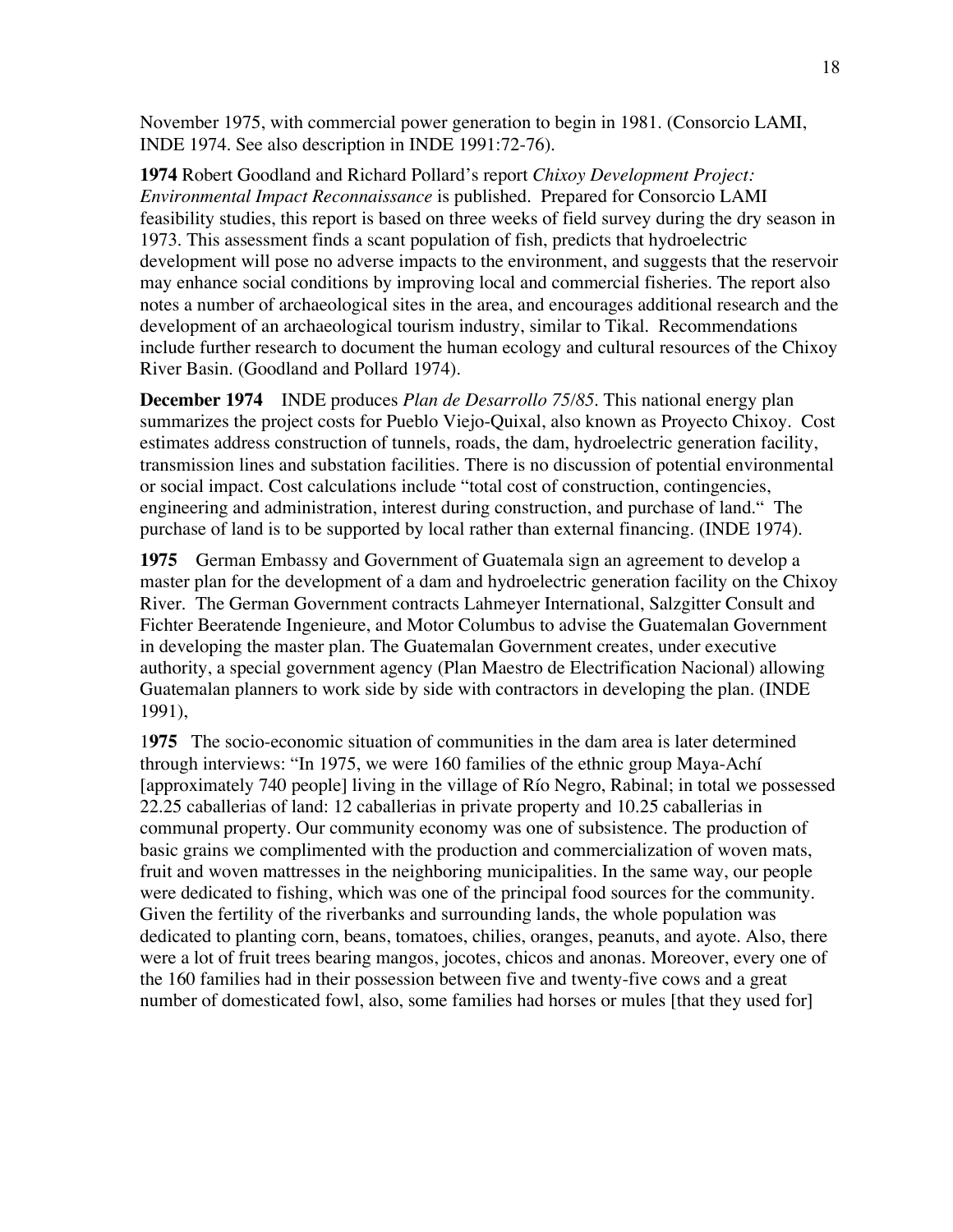transporting products to and from the markets." ("Collective Interview, 5 men and women, Pacux, 1999" Dill 2004: 113).<sup>6</sup>

**February 1975** First Application for loans from Inter-American Development Bank (BID) by Guatemala. (Loan documents reviewed in Partridge 1983).

**February 24, 1975** INDE and Consortio LAMI sign contract (No 44-75) for LAMI to prepare bidding documents, programs for construction and equipment, evaluation of offers, carrying out financial and engineering studies, detailed designs and technical specification. The contract is financed by the 1968 World Bank Loan (no. 545-GU-IBRD). Construction contracts are put out to bid before LAMI's engineering study is complete. According to INDE, "this was done in order to create pressure for rapid completion by using time during the construction phase for studies, research, trials, and direct observation of hydrological conditions…" (INDE 1991:76, 90-91).

**March 1975** Special mission of the Inter-American Development Bank examines financial aspects of the Pueblo Viejo-Quixal project. (Document reviewed in Partridge 1983).

**March, August 1975** INDE contracts management of the Institute of Anthropology and History of Guatemala (IDAEH) to carry out evaluation and salvage program of archeological sites, officially believed to be two in number and of little importance. (Documents reviewed in Partridge 1983).

**September 1975** Special mission of the Inter-American Development Bank examines engineering and geological aspects of project. (Document reviewed in Partridge 1983).

**December 1975** LAMI Consortium completes an evaluation of the Arenal and Chixoy Projects in Guatemala. Report submitted by INDE to the Inter-American Development Bank. For the Chixoy Project, report describes negative social impacts as "limited" and the area to be flooded as "sparsely populated and the social change arising from the necessary resettling will be small." Report estimates 200 families will be affected. The compensation principle for resettlement is established as being "an improvement of the living conditions of the population in the service area of the project" rather than mere compensatory payment for damages. The report recommends that the technical cooperation agreement then being prepared for the coordinated development of the Chixoy River Basin "shall include the preparation of a plan for resettling the families" affected by the reservoir. Project estimated costs and financial arrangements contain no mention of resettlement costs or financing plans. (Summary of document by Partridge 1983, also summarized in INDE 1991).

**January 15, 1976** Inter-American Development Bank loan contract Nos. 301/OC—GTJ, 302/OC—GU, 454/ SF—GU, and 6/VP—CU are signed providing \$105 million financing for the Chixoy Dam. There is no mention in the contract of a resettlement program, or source or amount of financing for compensatory programs. The only clause addressing the dam-affected population concerns land acquisition: Chapter V, Clausula 2 (d) (ii), in which INDE is required to satisfy the Inter-American Development Bank that it has possession of lands where project works are to be constructed "de conformidad con las disposiciones

 $\frac{1}{6}$  $6$  Rabinal is the municipality which includes the large village of Rabinal plus an additional 74 outlying villages and small settlements. Rio Negro is one of these outlying villages, and is located some 8 hours walk from the village of Rabinal. Pacux, where Rio Negro survivors now live, was built on the outskirts of the village of Rabinal.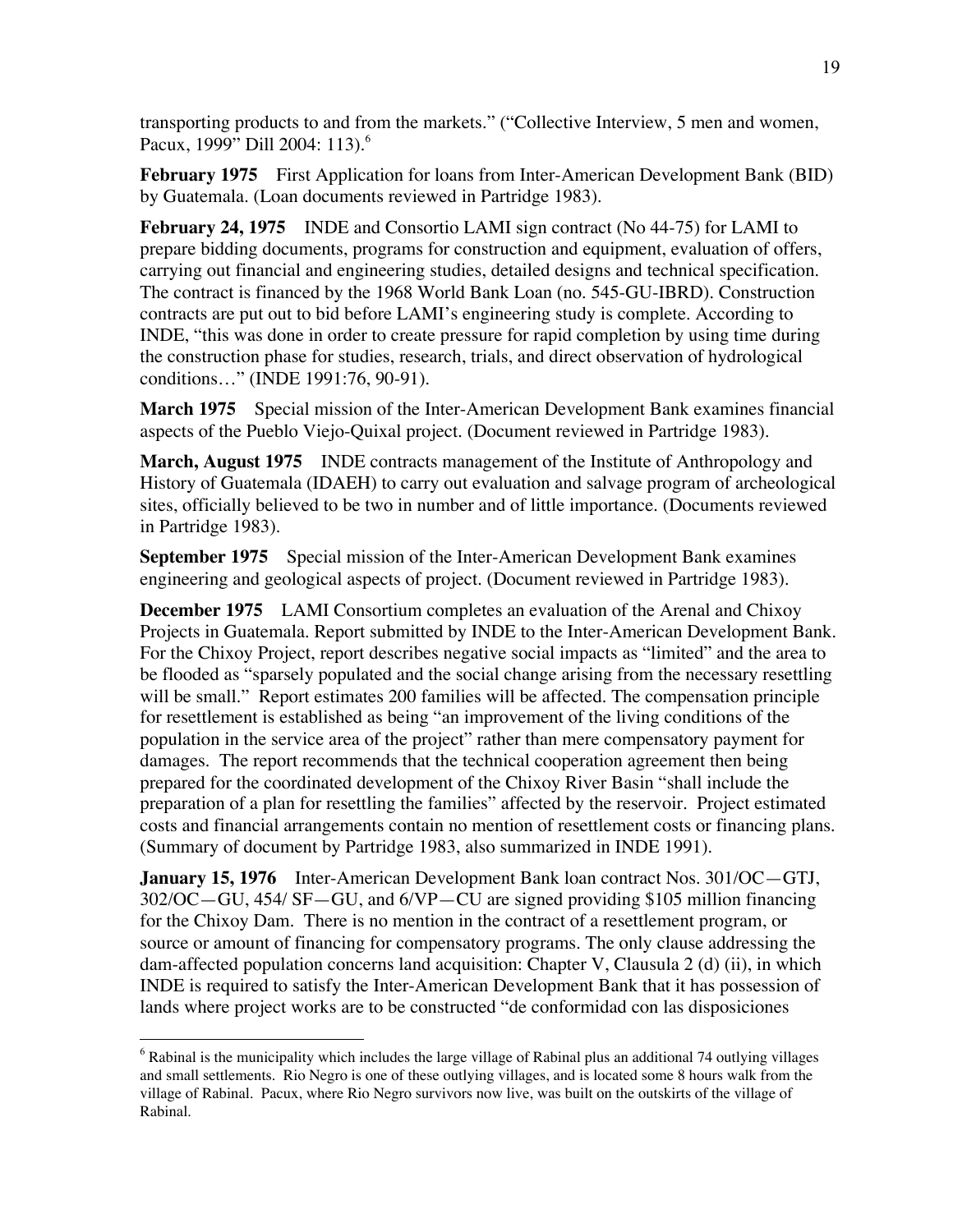legales en vigencia." Construction is set to begin at the end of 1976. (Assessment of documents by Partridge 1983).

**1975** Earnings from international tourism in Guatemala in 1975 generate nearly US\$80 million, much of which comes from interest in the archaeological ruins at Tikal (World Bank 1977b:91-92).

**February 4, 1976** A 7.5 earthquake occurs in Guatemala, the epicenter is 80 miles northeast of Guatemala City. Some 2.5 million people are affected. More than 23,000 people die, and 77,000 are injured. Some 250,000 housing units are wholly or partially destroyed and 1 million people, (one-sixth of the population of Guatemala) are left homeless or without adequate shelter. (World Bank 1976).

**1976** The Development Committee, the first formal organization of the Chicruz community, is created in response to the 1976 earthquake. Chicruz Development Committee members helped organize the committees in Chitomax, Chirramos and other places. (Chicruz Community Study 2004).

**July 15, 1976** Chicruz community reports receiving a telegram from General Guillermo Echeverria Vielman informing them of his impending arrival and that the people are going to be displaced from the banks of the river. In this first meeting the General informs them that they will be displaced and promised them that INDE will feed the families for 3 years while they settle in a new place, and will provide transportation to the site of the resettlement.<sup>7</sup> In October 1976, "when the teams of INDE first came to the community they told people that they were going to be benefited by a railroad that was going to come through. People would ask why they were there, but they were never told the truth" (Chicruz Community Study  $2004$ ).<sup>8</sup>

**July 16, 1976** World Bank Earthquake Reconstruction Loan is signed with the Government of Guatemala, financing among other things a national survey of households and housing conditions. The project as defined in the feasibility study consists of: (i) sites and services and materials credits for about 10,000 housing units to be developed in three locations in the Guatemala City metropolitan area; (ii) material credit program for ten departmental capitals severely affected by the earthquake that would help about 8,000 families rebuild homes; (iii) small business development program that would provide credit to producers of building materials for housing construction, and also provide commercial and industrial outlets to be leased to entrepreneurs in the three sites that will be developed in Guatemala City metropolitan area; (iv) technical assistance equivalent to 108 man-months of specialists

<sup>&</sup>lt;sup>-</sup>  $\frac{7}{1}$  Note, these terms were dictated, not negotiated. Palma (2000:55) reports the following: "Beginning in 1975 many helicopters began to arrive, at a time when we were already demanding public services for our communities. In one of the helicopters was General Guillermo Echeverría Vielman who came to meet with us and announce that the houses and lands on which we live now will be flooded, but that the INDE was going to compensate us, and was going to move us to other houses and will give us other lands for our farming" (translated from Spanish).

<sup>&</sup>lt;sup>8</sup> General José Guillermo Echeverría Vielman was trained at the School of the Americas in 1958, was an instructor in the Escuela Militar de Aplicaciones under General Manuel Arzú in 1961, was "Estudiante Comenzó" in 1964, and by 1977 was Vice Minister in the Ministerio de la Defensa Nacional. He was formally named Director of the Comité de Reconstrucción Nacional in May 1977. In December 1978 he was named General de Brigada of the Ejército de Guatemala (Osorio 2000, National Security Archive Electronic Briefing Book No. 32).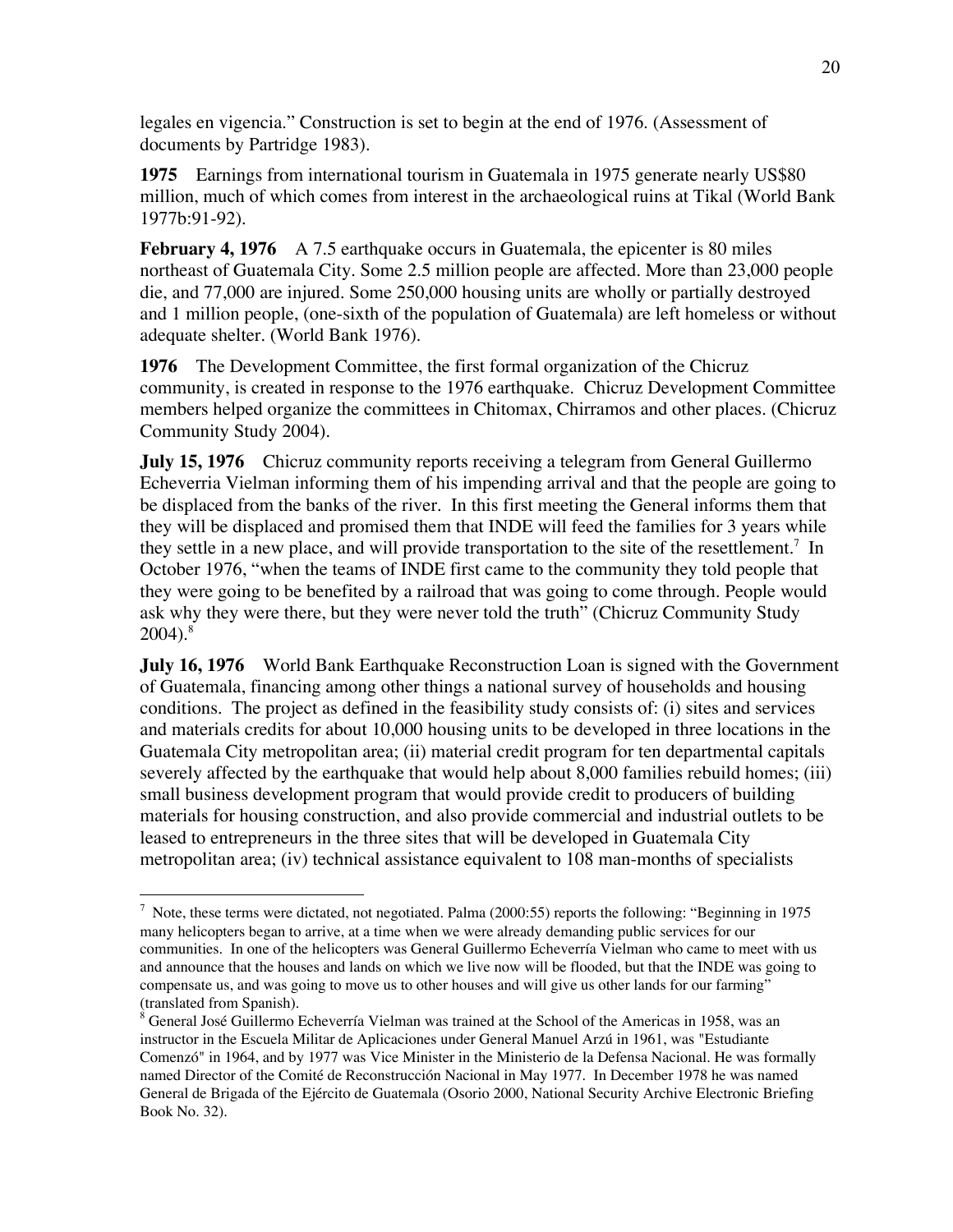services; equipment and vehicles would also be provided; (v) construction of about 13 primary schools to replace destroyed primary schools, of 14 primary schools to be included in the sites and services component of the project, and of 5 lower secondary schools to replace destroyed schools; (vi) limited rehabilitation of Puerto Barrios by converting the existing 350 m long access bridge into a two-berth pier, dredging alongside the pier, and provision of cargo handling equipment; and (vii) a port organization study to help improve the port institutions and planning the Guatemala, and a feasibility study. (World Bank 1976).<sup>9</sup>

**1976-77** Tender design is completed, including recommendations for more field investigations. Before recommended investigations are conducted, international tendering is carried out for seven lots of work: the dam with spillway and diversion tunnels; the head race tunnel; the civil part of the powerhouse; the turbines and valves; the generators and transformers; the penstock and steel structures (intake and bottom outlet); and the switchyard, transmission line and substation at the perimeter of Guatemala City. From 1977- 79 contracts for the works are awarded to international contractors from Italy, Japan, Mexico, Portugal, Spain, Switzerland, West Germany, and USA. (Gysel and Lommatzsch 1986. See Table 3 for list and detail on construction companies).<sup>10</sup>

**1976-78** In 1976, Army and INDE representatives arrive by helicopter in Río Negro and inform the residents that their homes and lands will be flooded with the construction of a dam on the Chixoy River. The community establishes a committee to negotiate the terms of resettlement with INDE (Chicruz Community Report 2004; Chen 2000). Negotiations are initiated during four field research trips (October 1977 - March 1978) under the technical direction Dr. Gaitán and the Comité de Reconstrucción Nacional with the Army providing logistical support. Coronel Ernesto Ochoa Cuesta, Secretarío Militar, is acknowledged for his help in planning logistics and providing the equipment that allowed the team to travel and do their work (Gaitán 1979:III). Survey research includes detail on population size and distribution, socioeconomic characteristics of households, but also ethnicity, religion, attitudes towards the development project, and other sociocultural characteristics of each community.<sup>11</sup> (For survey findings, see entry for February 1979).

<sup>-&</sup>lt;br>9  $\degree$  Funds from this program are used to hire specialists to assess conditions in various regions, including Dr. Gaitán Sanchez who conducts housing studies, land surveys and a census of people, production, livestock, sociocultural characteristics of the communities in the Chixoy River Valley. Loan details are summarized World Bank, June 24, 1976. For an example of loan-sponsored work in the Chixoy area, see Gaitán 1979.

<sup>&</sup>lt;sup>10</sup> In addition to some 300 foreign workers (not including the French archaeological teams), some 10,000 Guatemalans worked on the dam, including some 6,000 people who lived in the area, and another 4,000 who lived in workers' camps. (Annie Bird, personal communication, March 4, 2005, from October 31, 2000 interview notes with INDE staff).

<sup>&</sup>lt;sup>11</sup> According to McClintock 2002, a mimeographed Spanish translation of a School of the Americas counterinsurgency training manual was included in a 1968 collection of documents published by the Guatemalan Army, and included the observation that the social sciences hold the key to counterorganization and stresses the deep religious, ethnic, and other divisions ("cleavages") to be found in most developing countries: "[A]n attempt must be made to isolate the actual or potential 'units of cleavage' which are to be found in the country under survey. Generally, the vulnerabilities which develop from population cleavages arise from suspicion, rivalry, and antagonism on an intergroup level." That done, the counterinsurgent must then guard against the insurgent's own exploitation of existing divisions while himself adapting social tensions to counterinsurgent purpose. Assessments on the ground were to cover: "political considerations... the motivations, ambitions, and influence of the existing leadership. A complete understanding of the theoretical and actual power structure of the operational area... since actual control may rest with non-governmental religious, tribal,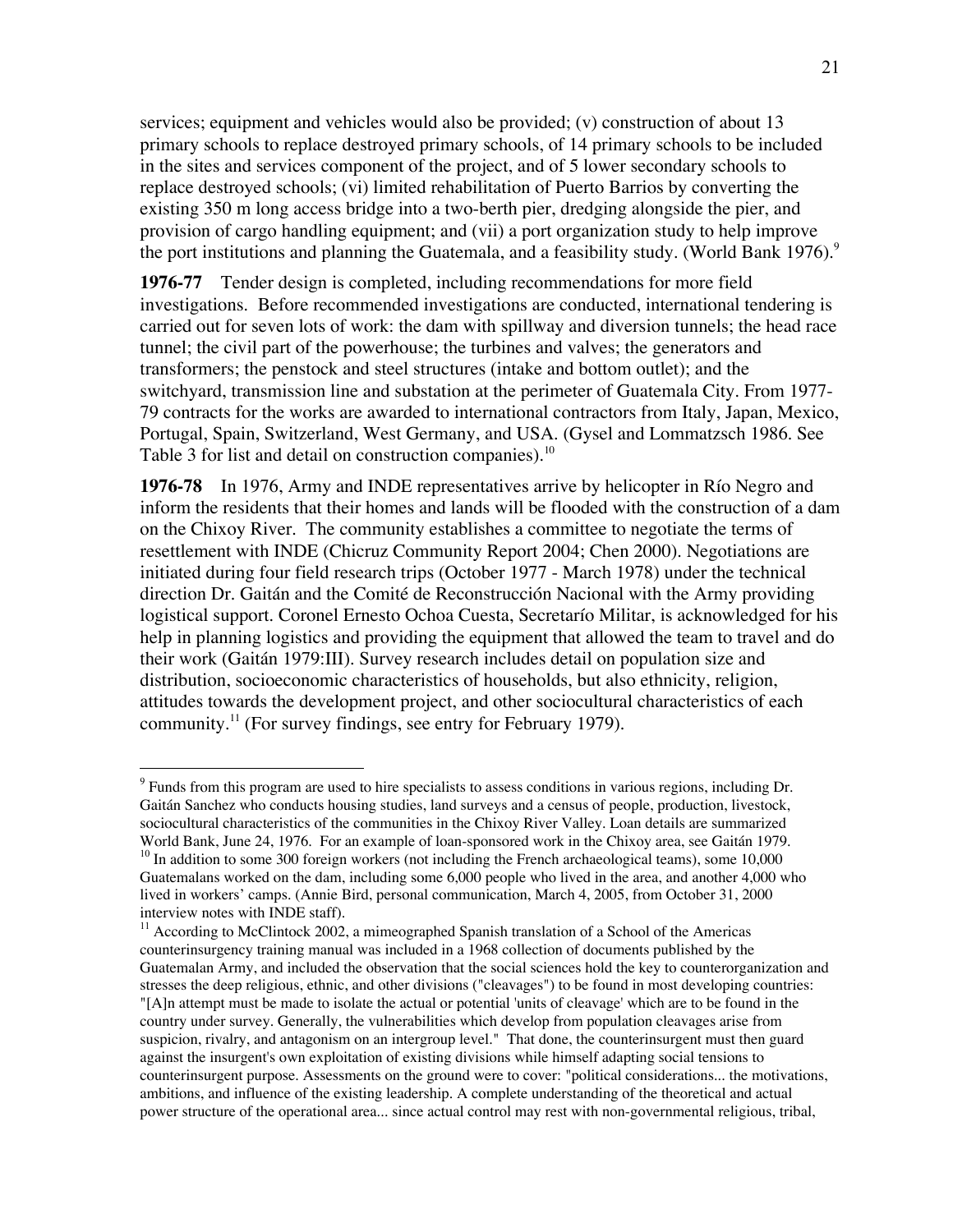**1977 – 1992** G-2 army intelligence "death squad" specialists are given identity cards and paid with checks on one of two accounts -- INDE or GUATEL. (Interview with former G-2 specialist by Jennifer Schrimer, 1999: 156, 292).

**1977** The United States Congress establishes the International Financial Institutions Act of 1977. Section 701 of the Act mandates U.S. opposition to such bank loans to governments that consistently engage in gross violations of human rights, except when a loan expressly meets basic human needs. This Act directs the United States executive directors of international financial institutions to oppose and vote against loans primarily benefiting the specific foreign government, agency, instrumentality, or official found or determined by the President to be responsible for violations under section 401 or 402.

**1977** Guatemala rejects U.S. aid because of human rights stipulations.

**1977** Work on the river diversion, cofferdam and headrace tunnel begins (see Gysel and Lommatzsch 1986).

**January 25, 1977** Inter-American Development Bank grant to the Government of Guatemala, with US\$ 1.51 million provided for technical assistance in preparing a program to protect the environment in the zone of influences of the Pueblo Viejo Hydroelectric facility. (Cited in World Bank 1978:25).

**March 1977** The Institute of Anthropology and History of Guatemala subcontracts with Mision Cientifica Franco Guatemalteca to conduct an evaluation and salvage of archeological sites. (Contracts reviewed by Partridge 1983). Subsequent surveys locate some 50 sites along the length of the valley and on lower terraces and slopes bordering the river, suggesting the presence of a large population at the end of the post-classic period. (See Ichon et al, 1979, 1980, 1981, 1988; Arnold et al, 2003). During the salvage work, INDE provides transportation, lodging, workers and topographers (INDE 1991:222).<sup>12</sup>

**March 18 - July 14, 1977** Officials of INDE and the Instituto Nacional de Transformacion Agraria (INTA) exchange a series of letters, memos, and hold meetings in which INDE attempts to enlist the help of INTA in managing the resettlement problem. (Documents reviewed by Partridge  $1983$ .<sup>13</sup>

**May 25, 1977** Thayer Scudder gives a presentation to World Bank staff on impacts of Bank-funded projects on involuntarily resettled people, titled "Some Policy Implications of

 $\overline{a}$ 

or other groups. Important sociological considerations are population size and distribution, basic racial stock, minority groups, social structure, religion and culture, all of which may be either a source of trouble or assistance." (See, U.S. Department of the Army, Counterguerrilla Operations, FM 31-16 (24 March 1967), pp. 6, 6; cited in McClintock 2002).

<sup>&</sup>lt;sup>12</sup> The rescue of archaeological sites was conducted as a salvage research operation, not a material preservation of archaeological structures by moving them away or protecting them with dikes, as occurred with the Aswan Dam, on the Nile River. This salvage approach was rationalized on the lack of adequate relocation sites as well as the expense of removal and re-assembly. After research was underway, archaeologists propose design modifications to insure protection of the most significant complexes of sites, at a modest \$200,000 cost, with the goal of protecting irreplaceable cultural resources in ways that stimulate the creation of an archaeotourism destination. See discussion of these proposals and INDE's rejections below in entries for April 1980, August 1980, and June 25, 1982.

<sup>&</sup>lt;sup>13</sup> Partridge gives no indication in his 1983 report that he found contractual obligations, memos, or agreements that reflect a formal role for the Comite de Nacional Reconstruccion in conducting a census of the Chixoy River Basin, measuring land, or negotiating compensation and resettlement terms.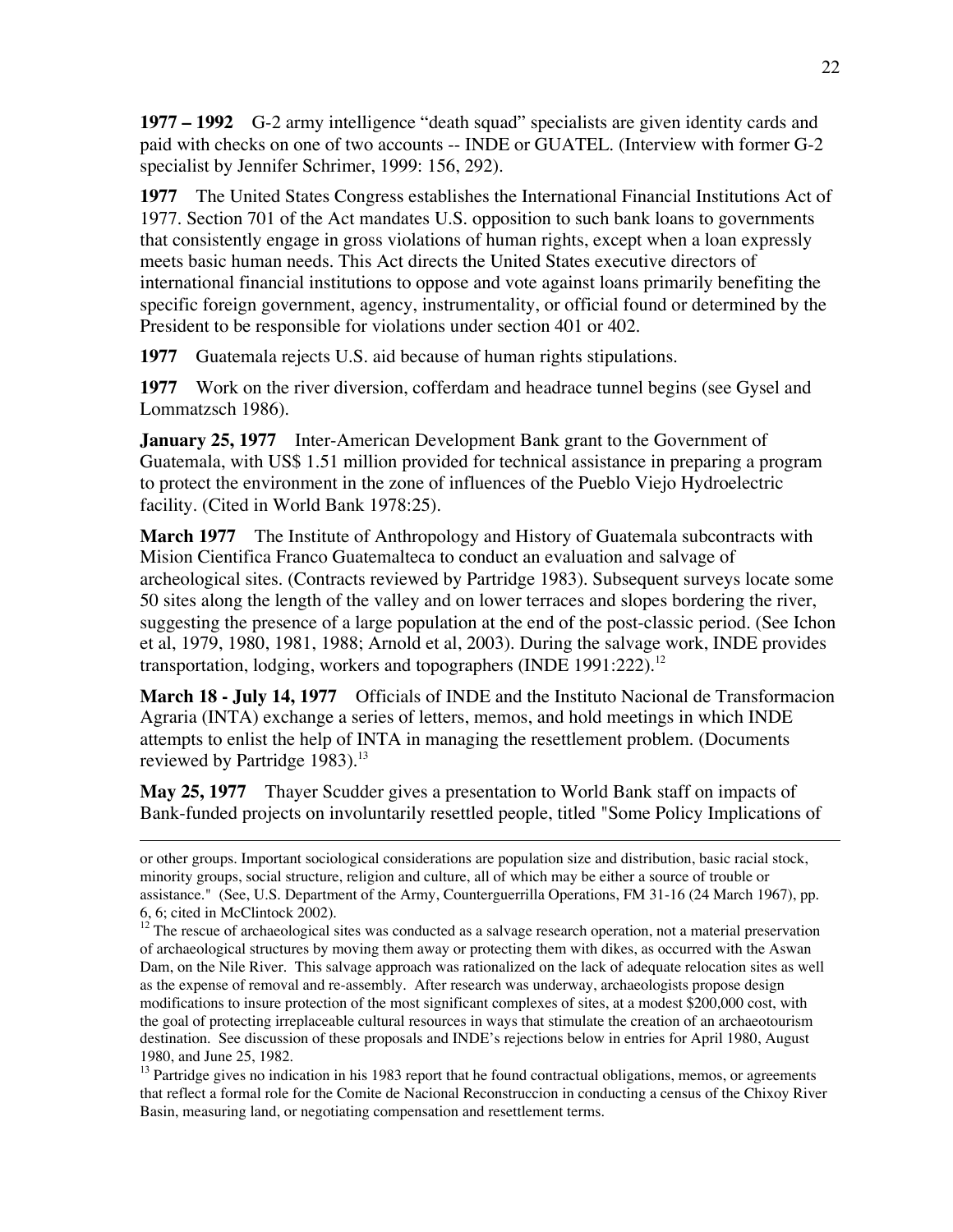Compulsory Relocation in Connection with River Basin Development and Other Projects Impacting Upon Low Income Populations" followed by comments on additional projects on May 31. His recommendations include requiring the appraisal of resettlement needs by social science experts to occur during the feasibility studies, a requirement included in the Bank's first resettlement guidelines drafted by Michael Cernea and adopted in 1980. (Scudder, personal communication, January 2005).

**July 1977** The "Masterplan for Electricity Supply Pre-investment Study, Hydroelectric Projects" is completed by LAMI for INDE under the West German-Guatemala Technical Agreement. Volume IIa: Technical Report, Section XIII-6.6: "Socioeconomics and resettlement… socio-economic and resettlement aspects have been investigated up to now in only a general way. Therefore, these aspects should be studied comprehensively and with sufficient accuracy. Emphasis should be given to the following… Collection and compilation of relevant socio-economic data of the department and the region and comparison with data of the country. Those data comprise of demography, employment, income, education, health, nutrition, income distribution and migration. Direct participation of the population in benefits of the projects through (a) primary and secondary employment effects, (b) increase of income, (c) agricultural benefits. Possibilities of redistribution of income, through the project, if necessary. Resettlement: determination of the responsibilities of the various authorities involved in the resettlement. Collection and compilation of the relevant socioeconomic data in the area to be flooded as: owners, tenants, size of farms and dwellings, value of the land, infrastructural facilities. Elaboration of proposals for resettlement programs and their requirements" (Lahmeyer 1977, INDE:XIII-18).

**August 4, 1977** Chixoy Project Director sends a memo to INDE General Manager, declaring the severity of the resettlement problem, the inability of current staff to handle it, and calling for a new special unit to carry out the resettlement. (Reviewed by Partridge 1983).

**August 22, 1977** The Sector Specialist for the Inter-American Development Bank sends a letter to the General Manager of INDE declaring INDE responsible for the resettlement problems of the Chixoy Project, and asking INDE to develop a "political philosophy" that will determine the policy to be adopted. This letter mentions three options. (Reviewed by Partridge 1983).

**August 24, 1977** The General Manager of INDE sends a letter to request the assistance of the Instituto Nacional de Transformacion Agraria (INTA) in locating resettlement community sites, surveying lands, soil studies, and acquiring such sites. INDE estimates that 300 families would be involved in the resettlement. (Reviewed Partridge 1983).

**September 23, 1977** Letter from INDE General Manager to INTA President complains that the Inter-American Development Bank wants a resettlement plan and policy submitted, and notes that INTA has not cooperated thus far and has caused the delay. (Reviewed by Partridge 1983).

**September 30, 1977** Inter-American Development Bank Representative for Guatemala sends a letter to the Minister of Agriculture requesting he take an active role in developing a resettlement plan and acquiring land for relocatees, but noting that INDE is primarily responsible for planning and implementing the program. (Reviewed by Partridge 1983).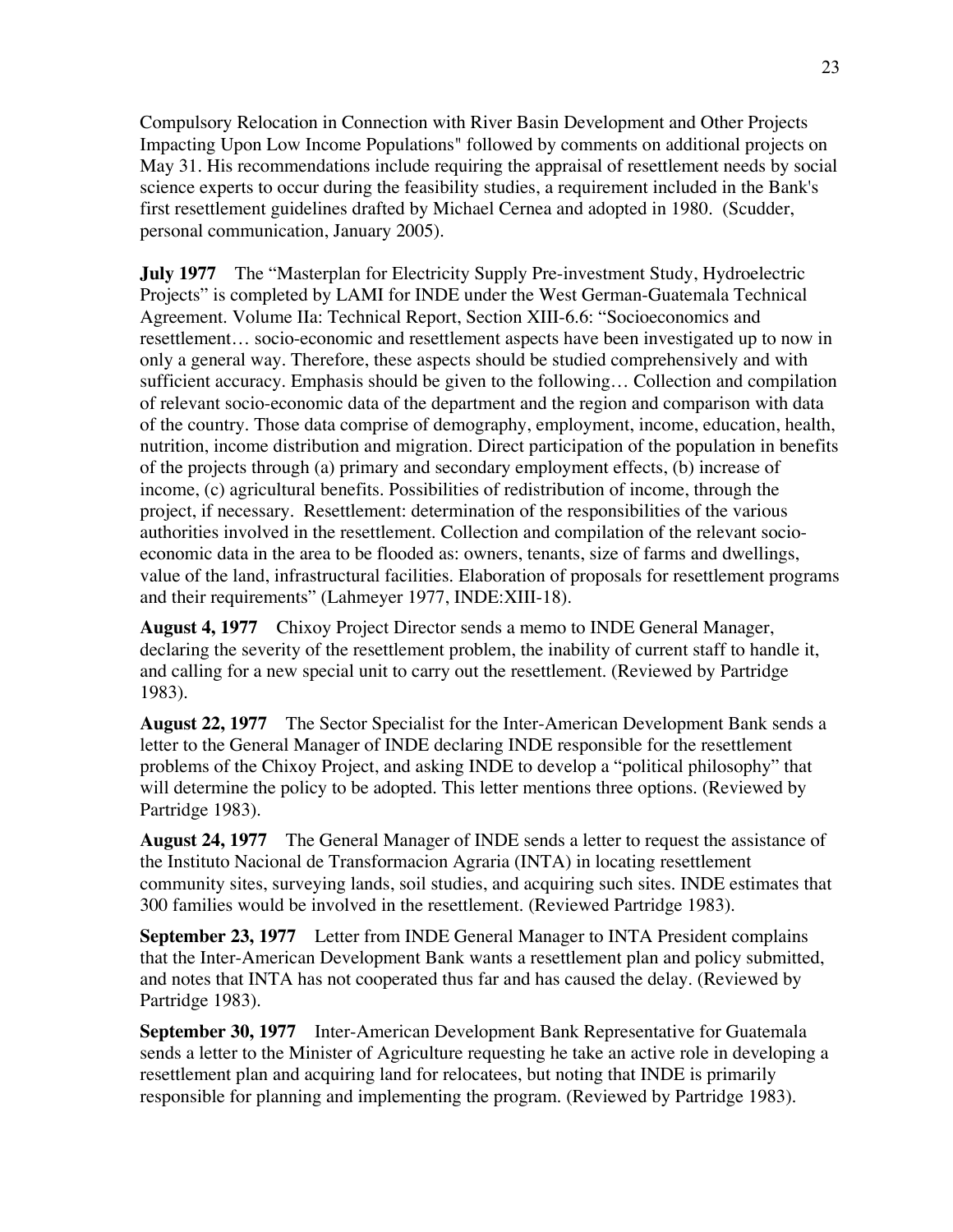**October 25, 1977** Inter-American Development Bank Representative for Guatemala, in a letter to the General Manager of INDE, calls attention to the 21-month delay in acquiring lands affected by project works and in resettling the population to be flooded out. He asks that resettlement program reports be sent to the Inter-American Development Bank three times a year from this point on. (Reviewed by Partridge 1983).

**November 7, 1977** INDE advertises in a national newspaper for land to purchase for purposes of Chixoy River Basin resettlement, indicating acceptable locations include, municipios of Cubulco, Salama, San Cristobal Verapaz, Santa Cruz Verapaz, Tactic, Coban, Uspantla, or Sacapulas. (Noted in Partridge 1983).<sup>14</sup>

**November 8, 1977** General Plan for Resettlement submitted by INDE to Inter-American Development Bank and to INTA (7 pages). The plan calls for all displaced families to be sent to Finca La Primavera, in Alta Verapaz. Some 1,486 people are defined as "affected" by the flooding of 1,765 hectares below the 745-meter level. Affected people are defined as "subsistence" farmers on small plots of poor soil. The plan is to be implemented immediately and completed by July 1978. (Summarized by Partridge 1983).<sup>15</sup>

**November 18, 1977** The Inter-American Development Bank Representative for Guatemala again sends letter to Minister of Agriculture asking for assistance with resettlement. (Reviewed by Partridge 1983).

**November 23, 1977** INDE and INTA sign a contract for cooperation in resettlement planning and implementation, in which Finca La Primavera is identified as resettlement site of displaced families. (Reviewed by Partridge 1983).

**December 8, 1977** World Bank Report No. 1678a-GU, Guatemala Current Economic and Social Position and Prospects. In discussing land tenure, the report notes that, with present farming techniques, nine out of ten people in rural Guatemala live on plots too small to provide the income to cover the basic needs of one family without outside employment. Some 90% of these families "have farms of 7 hectares of less. The income that can be generated by a given plot of land depends, of course, on the land quality, the crops grown, the prices paid for them, and the cultivation techniques used. However, on average, farms under 7 ha are less than an "agricultural family unit" as defined by the Inter-American Commission for Agricultural Development (CIDA)… farms of 4 to 7 ha, which accommodate about 7% of the Guatemalan agricultural population, could cover the needs of one family with moderate investments and improved services. Smaller holdings, which accommodate about 83% of the farm population in Guatemala, are generally insufficient to sustain a family even with improvements." (World Bank 1977b:72-73).<sup>16</sup>

 <sup>14</sup> This advertisement prompts landowners to offer their land for sale, as noted and described in Gaitán 1979:110-112.

<sup>&</sup>lt;sup>15</sup> Partridge (1983) also observes that Finca La Primavera was selected as the resettlement site before any research had been conducted on the suitability of the selection, and, no criteria for selection are mentioned. The selection timing allows no serious consideration of alternatives that emerge as a result of the national advertising for land, and no serious consideration of community proposals that are, at this time, being solicited by Dr. Gaitán and his research team, with the logistical and material support from INDE (See February 1979 entry describing the timing and sponsorship of Gaitán's work).

<sup>&</sup>lt;sup>16</sup> Note, this data on land tenure and minimum size of land needed to sustain household production was also published in 1976, in a report titled "General Report on Agricultural and Rural Development in Guatemala" co-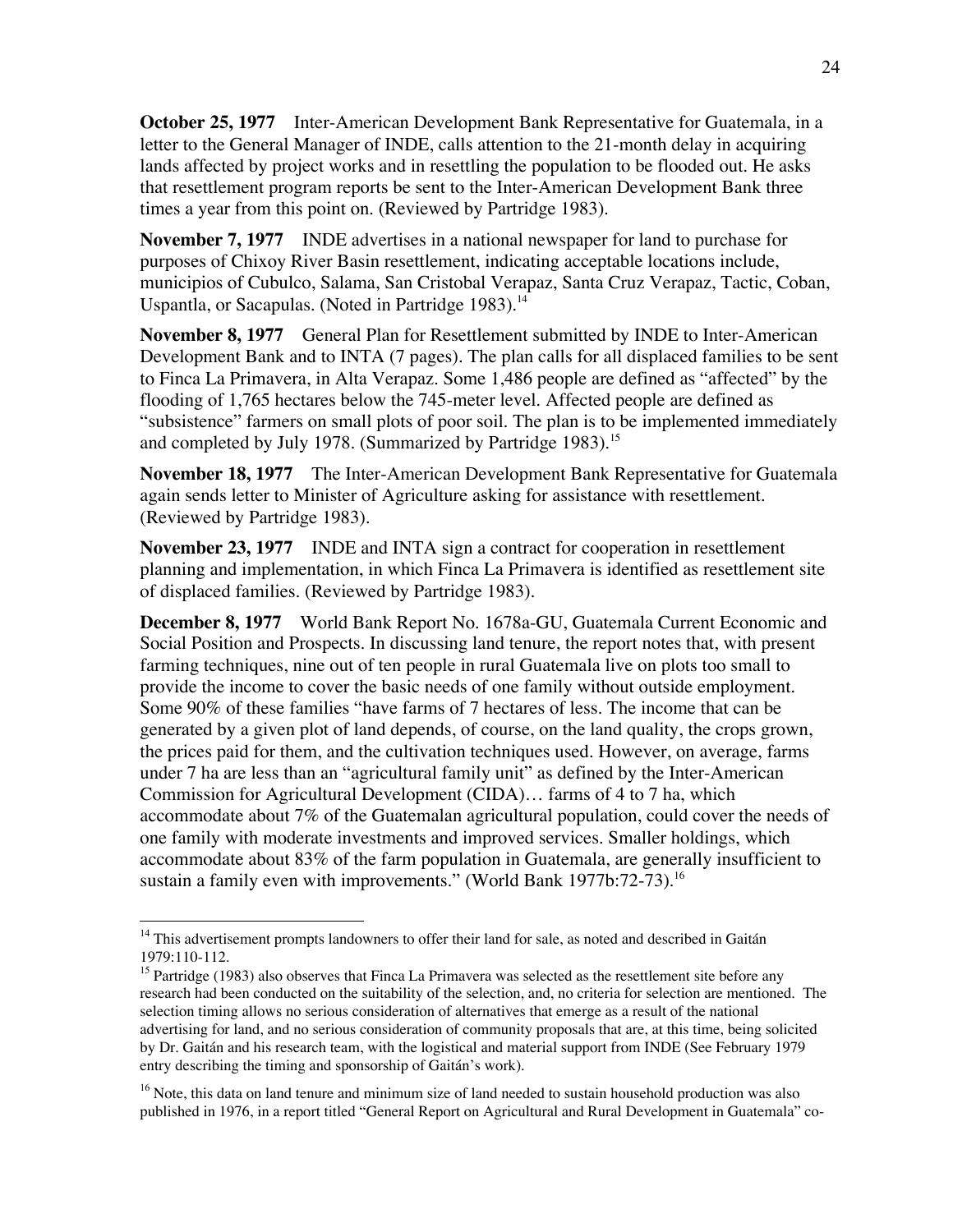**December 1977** US\$22 million bilateral development project is announced by the Guatemalan Government and the United States with Central American Bank for Economic Integration financing of \$12 million. The project will support improvements to the airport at Flores, upgrade the road to Tikal, restore archaeological monuments in the national park of Tikal. (World Bank 1977b:91-92).

**January 2, 1978** Minister of Agriculture refuses to cooperate on the resettlement program in a letter to the Inter-American Development Bank, expressing opinion that such activity is the responsibility of INTA. (Reviewed by Partridge 1983).

**February 1978** INTA sends an Engineer to the Finca La Primavera to inspect site. Site surveyed, soils are evaluated. INTA sends letter to INDE approving site choice. (Summarized in Partridge 1983).

**February 22, 1978** General Manager of INDE sends a letter to the Inter-American Development Bank Sector Specialist informing him that the INTA Engineer has selected national farm Finca La Primavera for the resettlement of the affected people on the basis of surveys, soils studies, etc. The area said to be 43 caballerías, considered sufficient for 300 families, with flat land for urban zone, potable water available on site, access adequate, "reasonably good" soils, and the possibility of exploitation of a gypsum mine as a source of employment for relocatees. (Summarized by Partridge 1983).

**February 28, 1978** Inter-American Development Bank Representative, Subrepresentative, and Sector Specialist send a letter to INDE acknowledging their receipt of the General Plan for Resettlement while noting the inadequacies of the plan which only addresses the need for land surveys and acquisition and does not address the requirements for resettlement. The requirements for resettlement are then listed as (1) designs for urban area and areas for cultivation, lot sizes, roads, etc.; (2) services including potable water, lights, septic tanks, health clinic, schools, cemetery, public buildings, churches, sports facilities, etc.; (3) costs of resettlement and how they will be financed; (4) plan for moving families, their goods, and their livestock; (5) organization of cooperatives, assistance with appropriate crops, assistance with social problems. (Summarized by Partridge 1983).

**April 26, 1978** INDE announces a contract with Lamarre Valois International Limitee of Canada (LAVALIN) for the development of a plan for the Chixoy River Basin, including "hydrological, reforestation, agriculture, industry, tourism, fish farming, navigation and establishments of the population." The contract is part of the existing technical agreement between the Government of Guatemala and the Inter-American Development Bank: the Bank provides assistance in developing plans and the Government of Guatemala is responsible for implementing plans. The April 28, 1978 contract authorizes the first phase of work and includes the preparation of resettlement program for farmers, especially those located in the zone that will be flooded by the dam of Pueblo Viejo; and the excavation and salvage of

 $\overline{a}$ 

published by the Inter-American Development Bank, World Bank, and Agency for International Development. Cited in World Bank Country Study "Guatemala: Economic and Social Positions and Prospects" PUB-1678, August 1978. At this time in Rabinal, 50% of the population had plots smaller than 1.6 manzanas and the average plot of 2 manzanas produced corn yields that fed the household for only three months (EAFG 1997: 27, 291). Río Negro and adjacent communities, by contrast, had household plots conservatively reported as averaging 6 manzanas of fertile land supporting two harvests per year and communal use rights to 1000 hectares (as reported by Gaitán 1979).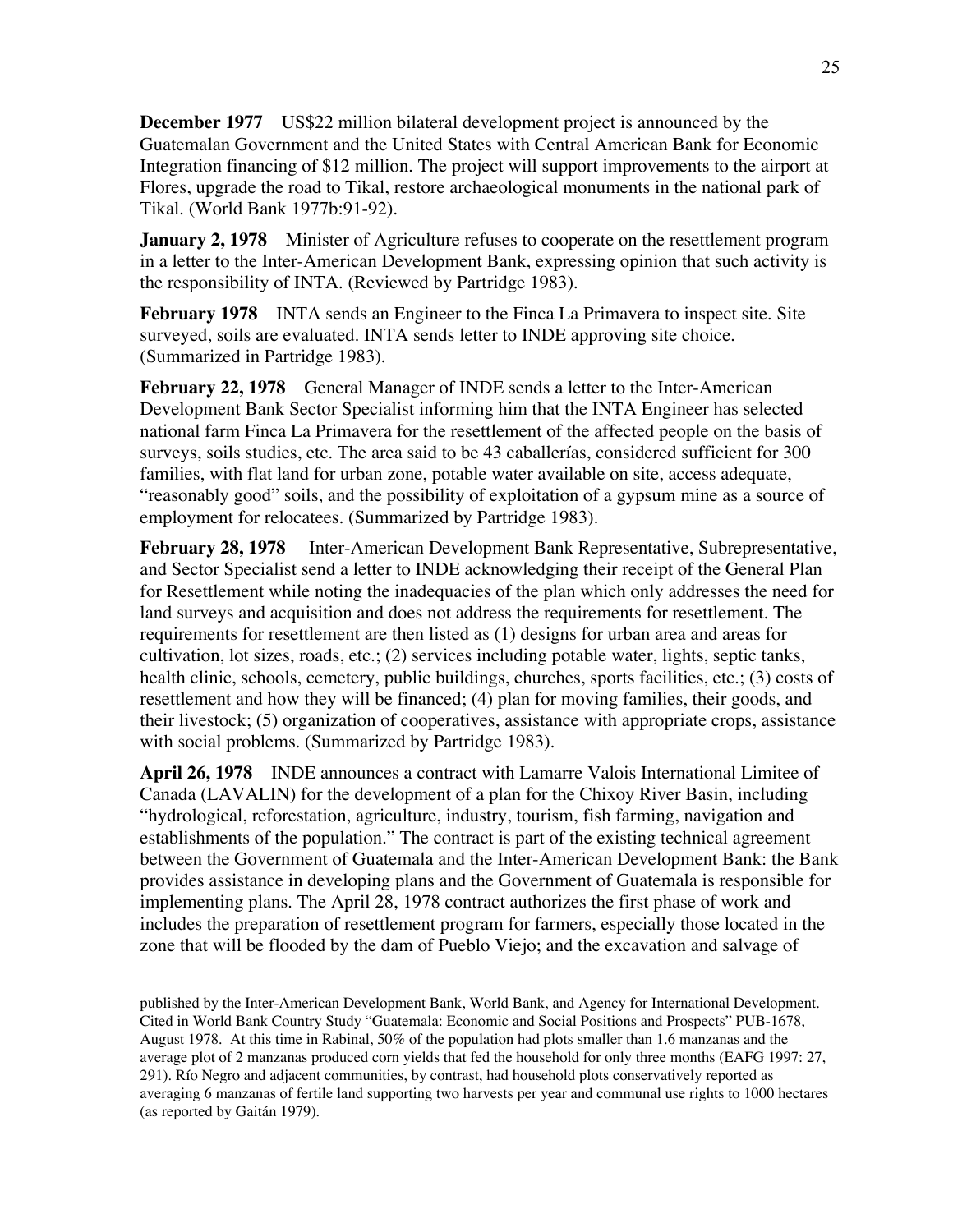valuable archeological resources located in areas that will be flooded. The Government of Guatemala designates INDE as the central responsible body charged with executing the contract in collaboration with the collaboration of other institutions. Financing for the development of plans includes \$539,000 Canadian dollars and US\$ 231,000 in nonreimbursable funds (a donation of the government of Canada by interval of the Inter-American Development bank), and a contribution of the government of Guatemala of Q.190,000 (La Nacion Guatemala 26 Abr. 1978).17

**November 1978 – July 1982** Guatemalan Congress elects as president Gen. Romeo Lucas Garcia, whose government systematically assassinates union leaders. United States bans arms sales to Guatemala. During Romeo Lucas Garcia's term the Revolutionary Organization of People in Arms (ORPA) guerrilla movement is formed; non-violent, popular organizing increases; and, the Committee of Peasant Unity (CUC) forms and begins its struggle for higher wages and better working conditions on the large *fincas* (plantations) in the highlands and on the Pacific Coast.

**May 17, 1978** In a letter to INDE General Manager, the President of Republic of Guatemala names Engineer Ruben Estrada as head of unit within INDE charged with the resettlement. (Partridge 1983).

**May 24 1978** As the deadline date set by BID for INDE's completion of the General Plan of Resettlement draws near (June 1978), the Board of the National Institute of Electricity declares a national emergency (law) for the resettlement of communities affected by the Chixoy Dam (Acta 2054).

**May 25, 1978** Government of Guatemala deposits its instrument of ratification of the American Convention on Human Rights assuming, inter alia, the obligations set forth in that convention. Article 21. Right to Property. 1. Everyone has the right to use and enjoyment of his property. The law may subordinate such use and enjoyment in the interest of society. 2. No one shall be deprived of his property except upon payment of just compensation, for reasons of public utility or social interest, and in cases and according to the forms established by law.

**June 10, 1978** Letter from the Inter-American Development Bank Representative in Guatemala City to INDE noting that a Resettlement Plan was required 21 month earlier, and demanding action. (Summarized in Partridge 1983).

**June 15, 1978** Staff Appraisal Report for the Guatemala Chixoy Project Report No. 1709h-GU is submitted to the World Bank Executive Board. "Studies performed by INDE's consultant ecologists and covering human ecology, flora, fauna, hydrology, and archaeology indicate that the project's environmental effect would not be significant. Although the area to be flooded by the reservoir is sparsely populated, about 1,500 people would need to be relocated; measures would have to be taken to ensure adequate public health conditions in the construction camps; and measures should be taken to safeguard archaeological treasures that

<sup>&</sup>lt;sup>17</sup> When completed in 1979 this study is submitted to INDE and BID, not released to the public, and never implemented to any significant degree (Partridge 1983). However, development plans are reflected to some degree in BID's 1991 financing of a US\$14.2 million watershed restoration and sustainable development project in the Chixoy River Basin. And, INDE apparently used the integrated rural development plans as templates for "model communities" built to contain and control Mayan civilians. (See note 40).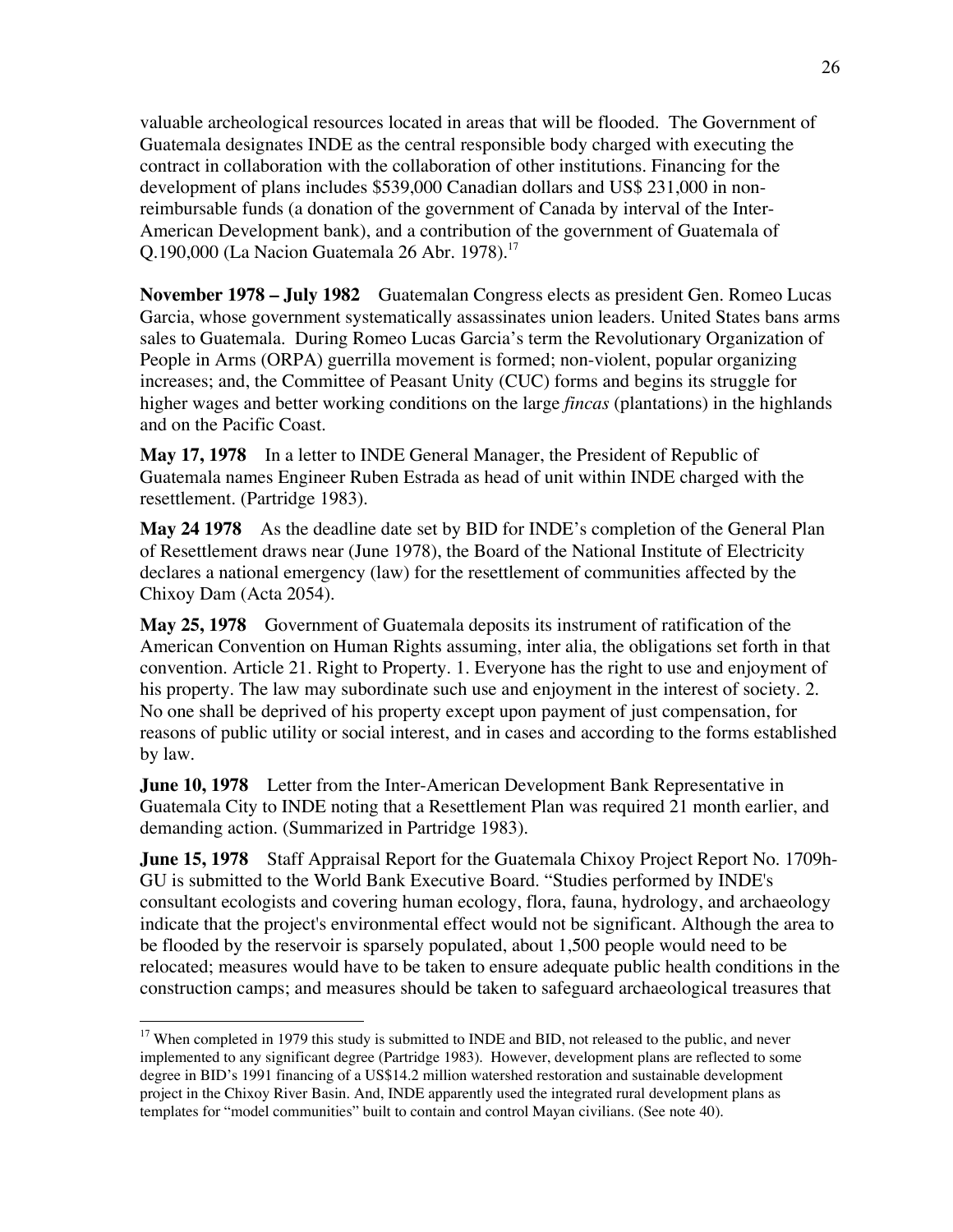could be found. In order to prepare a program to protect the environment in the project zone of influence, Government obtained on January 25, 1977 from the IDB a grant of US\$1.51 million for technical assistance. This grant would also finance the preparation of a program for the economic and social development of the project zone. In order to safeguard the project area's archaeological treasures, INDE signed an agreement in January 1977 with the Instituto de Antropologia e Historia to carry out all required investigations in this area and take appropriate action. With respect to public health, INDE has made official arrangements with the Direccion General de Servicios de Salud and the Instituto Guatemalteco de Seguridad Social. In addition, for the Aguacapa (Loan 1426-GU) and Chixoy project's principal construction campsites, specific areas for squatter settlement have been defined and basic services will be provided in these areas for water, waste disposal, and security. The Bank has received for review the respective plans for the orderly development of the campsites and squatters settlements. The environmental protection program to be undertaken is comprehensive. Nevertheless (in addition to the normal commitment to carry out the project with due regard to ecological matters), the Bank obtained assurances from Government and INDE that a program will be implemented to compensate adequately and, if necessary, resettle, those residents (about 1,500) of the area to be flooded by the reservoir whose living and working conditions have been adversely affected by such flooding. INDE will prepare such a program and present it for Bank review by December 31, 1979. In order to effectively control erosion in the watershed contributing to the proposed Chixoy reservoir, INDE will prepare a suitable program and present it to the Bank for review also by December 31, 1979, and Government will start to implement it by June 30, 1980" (World Bank 1978:25-26).

**June 19, 1978** World Bank Loan #1605-0 is approved, providing \$72 million to INDE at a fixed interest rate of 7.5%. Loan is reported paid in full with interest by 1983. This contract includes the requirement that the borrower provides evidence or demonstrates legal possession of the land required to build the project (Partridge, personal communication April  $15, 2004$ ). <sup>18</sup>

**June 22, 1978** A new "General Program of Resettlement in the National Farm Primavera" (Alta Verapaz) is transmitted from INDE to the President of the Republic, Inter-American Development Bank, Ministry of Communications and Public Works, INTA, and others. According to Partridge (1983) this report is prepared in response to the June 10, 1978 letter from the Inter-American Development Bank Representative demanding a plan. The hastily assembled "plan" is developed entirely ad hoc, without benefit of community consultations or a single empirical study of the nature of the problem or the affected population.

<sup>&</sup>lt;sup>18</sup> Failure to obtain legal title is noted in INDE Resettlement Office Reports (cited in Douzant Rosenfeld 2003). Partridge observes: "as of January 1983 when the dam was sealed and the reservoir began filling, some of the properties flooded had not been paid for and were in litigation. The communal lands flooded are a more complicated legal problem than it appears on the surface, for it is the community as a whole that owns such lands. To the author's knowledge, INDE at no time even contacted the leaders of the community, much less discussed with them compensatory actions could be undertaken in exchange for legal ownership of those lands, by INDE"(Partridge 1983). The Land Title Study conducted in 2004 (Volume V, Chixoy Dam Legacy Issues Study), demonstrates that legal title for much of the land supporting the construction works and reservoir is held in individual or communal hands.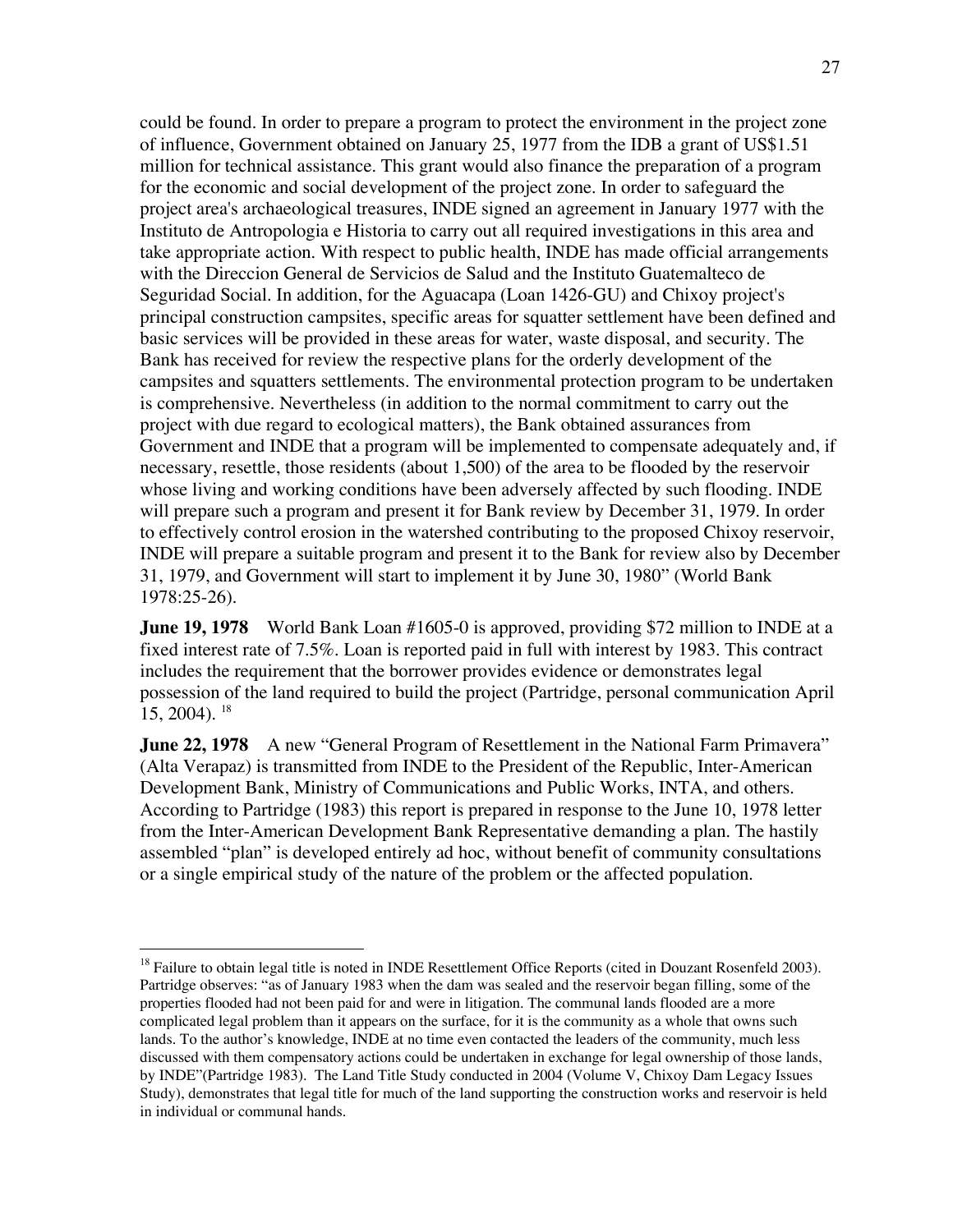**June 23, 1978** The President of the Republic of Guatemala confirms INDE's declaration that the resettlement of affected communities in the Chixoy River Basin constitutes a "national emergency." With this declaration, INDE has the authority to proceed in rapid fashion to solve the situation of declared emergency and is vested with the power to negotiate, purchase and hire as needed without publication or competitive bid process. This authority includes the power to acquire land, buildings and facilities for habitation, social use and agriculture, for the exclusive use of the inhabitants affected by the dam of the Project, in the departments of Alta Verapaz, Baja Verapaz and El Quiche, as compensation for the loss of land and property in the area where they currently reside. The declaration requires a plan of activities to be developed, and the financing of socioeconomic studies "contemplating the construction of housing, pubic buildings, basic services, local and vehicular roads, acquisition and granting of lands for cultivation, indemnification for damage caused; donations of means of transport; technical assistance-economic and social (discussed in INDE 1991:173; published in Diario de Centro America 19 de Julio 1978:Numero 22).

**November - December 1978** In late 1978, twenty Río Negro families negotiate a multipoint agreement with INDE to resettle on land near the town of Rabinal, a farm called Pacux. Part of the agreement states that INDE would build cinder block houses for the community (Chen 2000; Pacux Community Report, page 3).

**1979** The IDB approves an Environmental Management Policy.

**January - April 1979** The phase 1 archaeological survey of the Chixoy River Basin finds, in addition to the three known major ceremonial complexes of Pueblo-Viejo Quixal, Los Encuentros, and Cauinal, another 40 complexes each with 5 to 20 dwelling platforms and other sites scattered along to Chixoy, Río Negro, Carchela, Salama, Chicruz and Cala Rivers. This and later research documents the current use of the major and some minor sites by the indigenous population for religious ceremonies (Ichon et al 1979).

**February 1979** The Comité de Reconstrucción Nacional releases the report produced by Dr. Gaitán Sanchez who conducted a census for INDE in the Chixoy area (survey conducted October 1977 – March 1978, report completed and dated March 1978, formally released in February 1979). Gaitán used two types of questionnaires to assess the population, land, economic productivity, sociocultural characteristics, housing, and community infrastructure so that "Comité de Reconstrucción Nacional can propose solutions in the possible transfer of the inhabitants to new establishments." The first phase of work examined Chicruz, Patzulup, Pueblo Viejo, Chisajcap, San Juan Las Vegas, San Jeronimo, Pacani, Chixacon and Xuaxan in October 1977. The second phase of work occurred during the month of January 1978 in Río Negro, Los Encuentros del Río Salama, Finca Pueblo Viejo, Finca Santa Ana, Los Chicos, El Zapote, and Camalmapa. The third phase of work surveyed Chirramos, Chitac, and Los Encuentros in February 1978. The fourth and final phase of work examined conditions in Chitomax and Guaynep. During this time the team also examined (flew over) a number of areas to determine possible places to relocate the population, including Cerro del Jocote, El Plan del Coyolar, Las Montanas de Chimiagua and Chisantiago.

According to project director Dr. Gaitán Sanchez, some 471 households who cultivate approximately 3,870.31 manzanas of fertile land are threatened by the construction of the dam and its reservoir. Gaitán estimates that the average area cultivated by each family is 6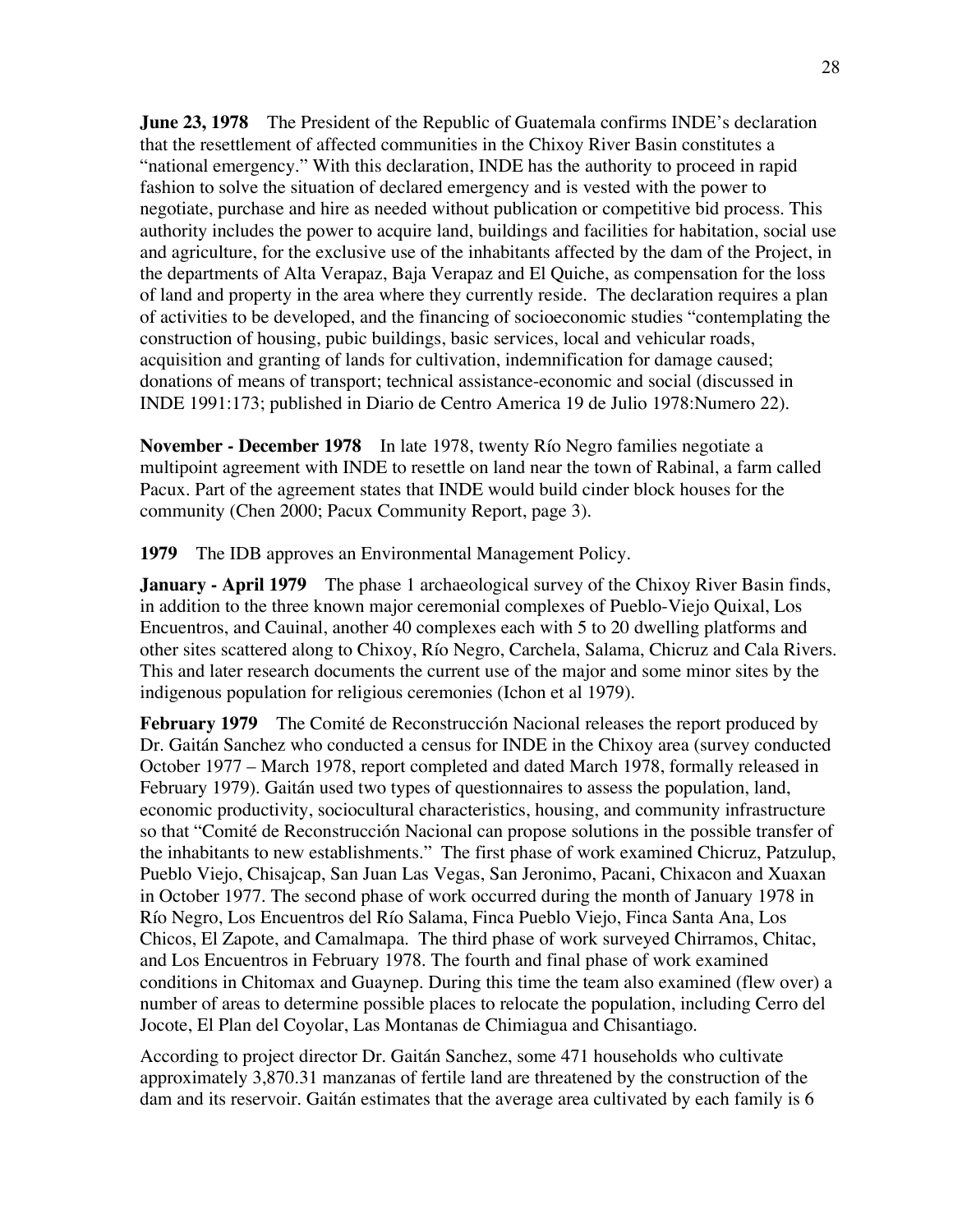manzanas, but he also notes there are exceptions where people have much larger areas under cultivation.<sup>19</sup>

In Río Negro, Gaitán reports a population of 791 (150 families) people living in the village at the time of his visit and community cultivation of 1,438.06 manzanas of fertile land that will be inundated (Gaitán 1979:21). Gaitán's estimate is equivalent to 1000 hectares.<sup>20</sup>

Gaitán described household production, noting that people cook with firewood and that 60% of the trees, bushes and wood used for cooking are brought to the communities by the river (Gaitán 1979:110). Gaitán estimates some 18 pieces of wood are used in each household with an annual consumption of 2658 trees per year for the Chixoy River Basin population, requiring some 8.3 caballeros of wooded lands to support the household cooking needs. He also describes agricultural production, noting that much of the land in the river valleys support two harvest per year (Gaitán 1979:107). He reports economic values for land derived from survey questions reporting an average of Q.270 per manzana for land in the river basin (but also noting that this value may be inflated when people think the State is going to purchase their land, or maybe over valued by survey respondents who are expressing their opposition to leaving their ancestral homes). The value of a small house (ranchos) is estimated at Q.250 and larger houses made of adobe and straw is valued at Q.500. Per capita income is calculated by annual production of crops, fruit trees and livestock (the 471 households had 4799 domesticated animals). Households have an average of 8 people, who generate a family income of Q. 557.30.

Gaitán notes that construction not only threatens archaeological sites, but will generate spiritual impacts: "the destruction of ancestral sites of historical, social and cultural significance; the destruction of archaeological sites where they [indigenous communities] have reconstructed the custom of the centuries which have given them a collective identity (Gaitán 1979:113).

<sup>&</sup>lt;sup>19</sup> Gaitán's population estimate of 150 families reflects heads of households present and surveyed during his limited research visit. His conclusions on socioeconomic status and ability to support household needs reflects replies to his two questionnaire, and does not take into consideration the February 1976 earthquake and its subsequent effect on household conditions and resources. Interviews with Chixoy River Basin residents conducted by Douzant Rosenfeld in July 1979 found migration as means for generating income was a dominant strategy for many households in the months following the earthquake, but over a longer time scale, was a strategy used only in times of stress (Douzant Rosenfeld 1979). Dill documents a 1975 population of 170 families in Rió Negro (2004:113).

<sup>&</sup>lt;sup>20</sup> Gaitán's 1977-1978 survey of household and community access to land reflects his focus on cultivated land that would be inundated by the reservoir, and did not reflect the total area of land that households and communities used for cultivation, pasture, firewood, and harvesting palms. In July 1979, Douzant Rosenfeld viewed documents demonstrating Río Negro community title to 142 caballerías of arable lands and communal grounds, more than 6,000 hectares of land (Douzant Rosenfeld 1979, 2003; also Dill 2004:113). In 2004, Janssens interviewed residents of Los Pajales (Pajales Quiché, Maya A'chi who had moved from Rabinal to Pajales 98 years earlier) and viewed the communal land title originally given to Manuel Cuxum and shared for much of this century between the communities of Los Pajales, Río Negro and Xococ. This title is inscribed Inscrito en el Segundo Registro de Proiedad: n. 4474, folio 242, libro 25 del Departmento de Quiché and is "around 100 caballerias of communal land" (Janssens, unpublished "Report on Pajales Quiché" prepared in support of this Chixoy Dam Legacy Issues study, July 2004).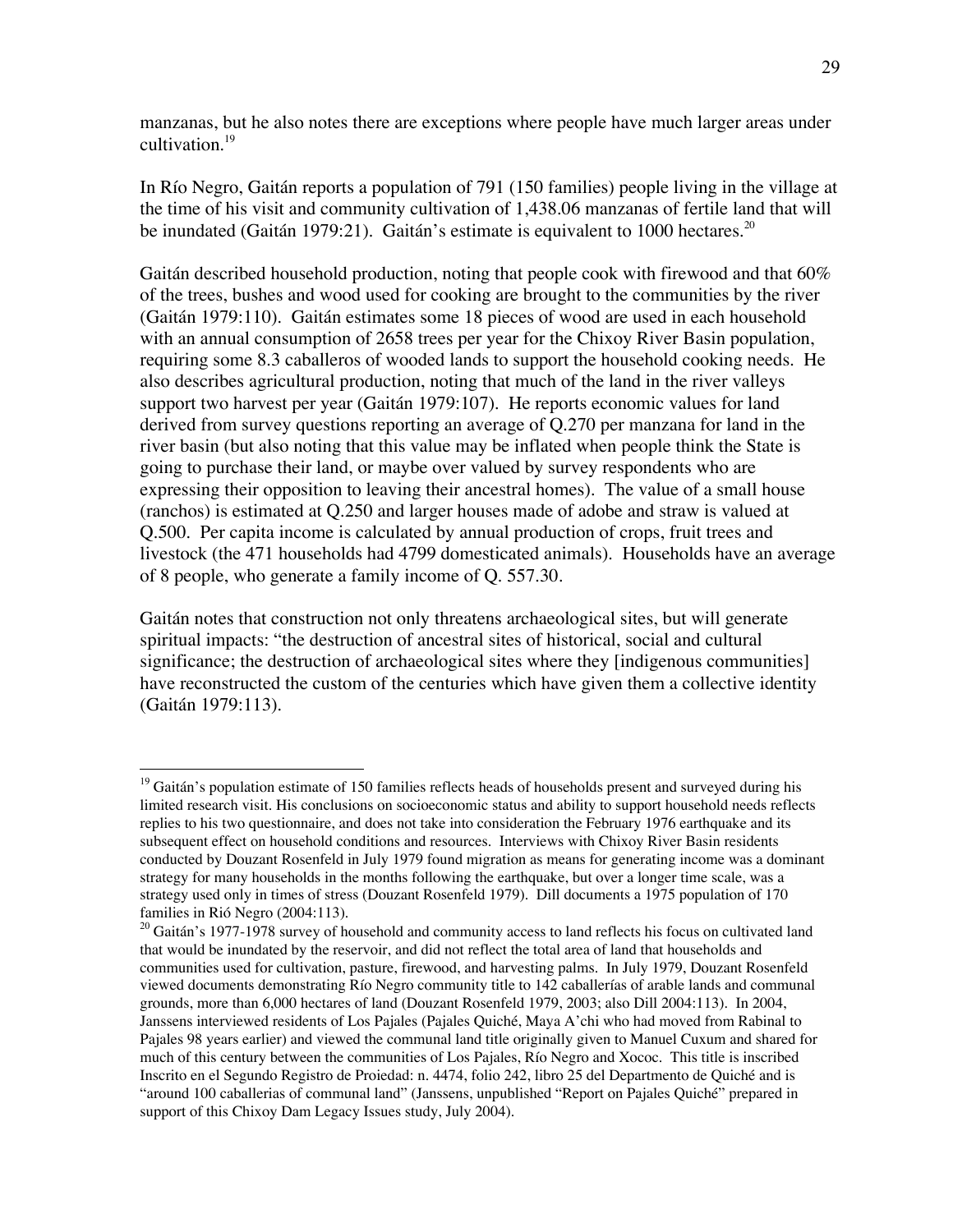In addition to collecting census information, Gaitán also reports on the varied response of the communities to the impending construction, noting that people did not take the news of the evacuation easily, but they were very conscientious of the necessity to collaborate in the construction of the new settlements" (1979:94). Of the 471 heads of households surveyed, 36 are identified as "casos especiales" who are not interested in being relocated, instead they requested cash compensation (fourteen heads of household from Chicruz and two from Cubulco, apparently Ladino land owners) and another twenty landowners from Pachec, Patzulup, and Pueblo Viejo who wanted to move to the Ixcan (also apparently Ladino). Gaitán also reports the proposals of the affected communities. The people of Chicruz are divided into three preferences, with one group proposing that property be bought for them, asking for the farms Miranda and Mijangos, located in the region of Chilasco and San Jeronimo; another group requesting cash compensation (people with resources and land), and the third group wanting cash compensation and assistance in moving to an area of land in the Ixcan or the Franja Transversal del Norte. The people of Río Negro asked for the construction of a bridge across the reservoir (from east to west where they can pasture their animals in the hills), a boat, and help to construct a new town for them at the "plan del Coyolar" -- land owned by several people offered for sale to the Comité de Reconstrucción Nacional. This land has an extension of nine manzanas, is supported by two springs, and is located four kilometers from their current village in the mountains to the east. The inhabitants of Chirramos propose that land is bought for them in Chisantiago, Cubulco and a new village in the same place is built for them. If this is not possible, they ask that a village be built for them in the mountains of Chimiagua, Uspantan, in El Quiche, where they have communal land (Gaitán 1979:110-112). In his recommendations, Gaitán favorably discusses the feasibility of these requests and notes these lands are available for sale (Gaitán 1979:114-  $116$ ).<sup>21</sup>

**March 1, 1979** INDE creates the Office of Human Resettlements, headed by Engineer Estrada. A contract is signed with Dr. G. A. Gaitán Sanchez to conduct socioeconomic research for the resettlement program. The inhabitants of Chicruz reject the plan to resettle them to the National Farm Primavera in Alta Verapaz because such a move would place them far from the kinship, economic, political, religious, and social resources on which they depend to make a living and would place them under the control of elders of a different subgroup of Maya with whom they are not friendly. Inhabitants of Río Negro reject the plan to resettle them to National Farm Primavera, and they petition INDE to remain in their municipio of Rabinal and ask for construction of a town near the present site of their village and a bridge by which to cross the future reservoir. (Partridge 1983).<sup>22</sup>

**1979** INDE takes the Chicruz community to view possible resettlement sites near Santa Elena and Santa Bárbara, these areas are rejected as they are too cold, and INDE is only offering to purchase 3 caballerías. The community expressed interest in another finca with 15

<sup>&</sup>lt;sup>21</sup> According to Janssens "plan del Coyolar" was offered to IDNE by Pablo Uscap, its owner. INDE built a few houses on this land, but these were burnt down by the EGP (Bert Janssens, personal communication, June 1, 2004).

 $22$  In April 1979, when French ethnologist Alain Breton visited Río Negro, he found a community willing to give up their valley and settle on higher ground. Given these documented sentiments, the subsequent violence, massacres, and forced displacement were seen by the archaeological team as inexplicable and clearly preventable events (Alain Breton, personal communication February 2, 2005; see also Douzant Rosenfeld 2003).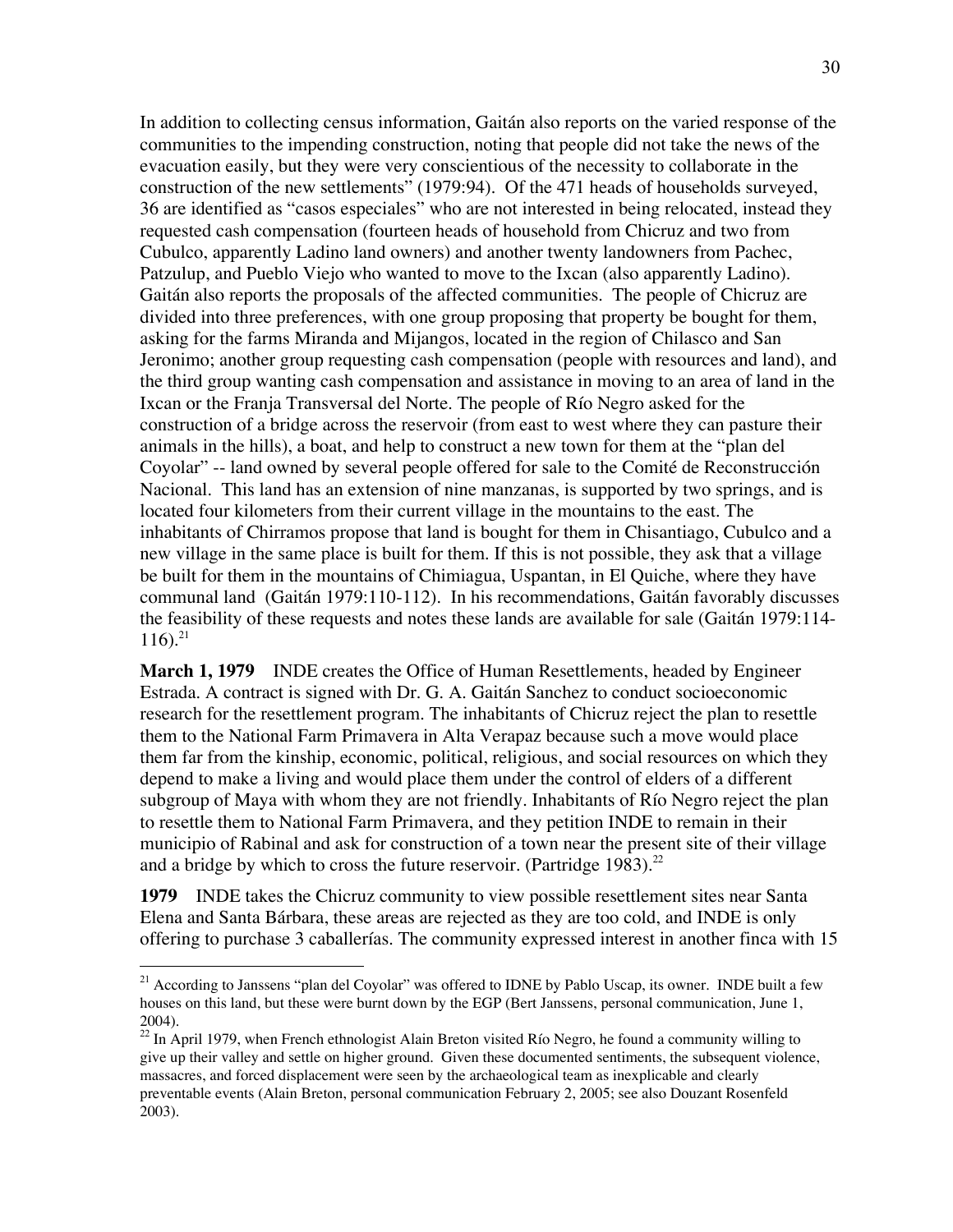caballerías and 20 springs, but the cost of Q. 200,000 is more than INDE is willing to pay. Later, INDE takes the community to Finca Primavera, an area that had already been viewed and rejected by the people from Río Negro. Chicruz also rejects this site because it is in a rocky area with very poor quality agricultural lands. INDE continues to pressure the community to accept Finca Primavera as a resettlement site, and the community continues to refuse. (Chicruz Community Report 2004).

**May 2, 1979** "Report no. 3 on General Program of Resettlement of Affected by the reservoir of the Hydroelectric Project Pueblo Viejo-Quixal" by Ing. Ruben A. Estrada Giron, Delgado residente, 2 May 1979: 2.3.1: "On the basis of requests from the inhabitants of Río Negro village, I have bought the Pacux Property in Rabinal, Verapaz Loss, with the extension of 54 manzanas (38 hectares)..." This report notes that fourteen houses have been built in Pacux, and although the Pacux property was specifically requested by the inhabitants of Río Negro village in November and December of 1978, opposition to the move to Pacux has emerged after affected people viewed the housing and rejected the living quarters that were built. The author suggests that the opposition is emanating from outside people who have intervened in this zone and are "interested in creating political problems for the present government" (excerpts of this report quoted in Douzant-Rosenfeld 2003).

**May 1979** Archeologists begin excavation of Cauinal (Cawinal), deemed the most important archaeological complex (Partridge 1983). Cawinal is a pyramid complex and sacred site for area residents.

**June 1979** From a special report by INDE Ing. Ruben A. Estrada Giron:

"…the visit of June 5 was scheduled for the payment of damages to cultures of the whole village Río Negro. I was to remove 95% of the records, with a total of Q. 25, 000. 00; report that we already had 15 houses finished in the Farm Pacux and 25 more are in process of construction, to house those who are at greater risk from flood [rising water in the reservoir created by the dam]; to hear new requests of needs [from the people of Río Negro], which were known in indirect form, such as construction of a village next to the reservoir, construction of a bridge, etc. Considering the socio-political importance of this problem we informed the following authorities [and they attended this meeting]: Governor Department of Baja Verapaz, Representative of the Municipal Alcadia of Rabinal, Comadante of the Military Zone of Coban, who came with troops for protection of the money for the payments; Chief of Military Commissioners, Personnel of the INDE, Personnel of the Committee of National Reconstruction. Result of the visit: [The leaders of Río Negro presented their petition arguing that] since it was in the interest of the Government to know them and to resolve its problems.

… Basically they said:

1. they did not agree to leave their lands.

2. they do not accept the compensation payment because they do not agree to leave their lands.

3. they do not accept the houses in Pacux nor the buildings and public services because they are not leaving.

4. that the agreements they made with INDE for the farm Pacux [were recorded differently than what was verbally promised] – and INDE deceived them and stole their signature.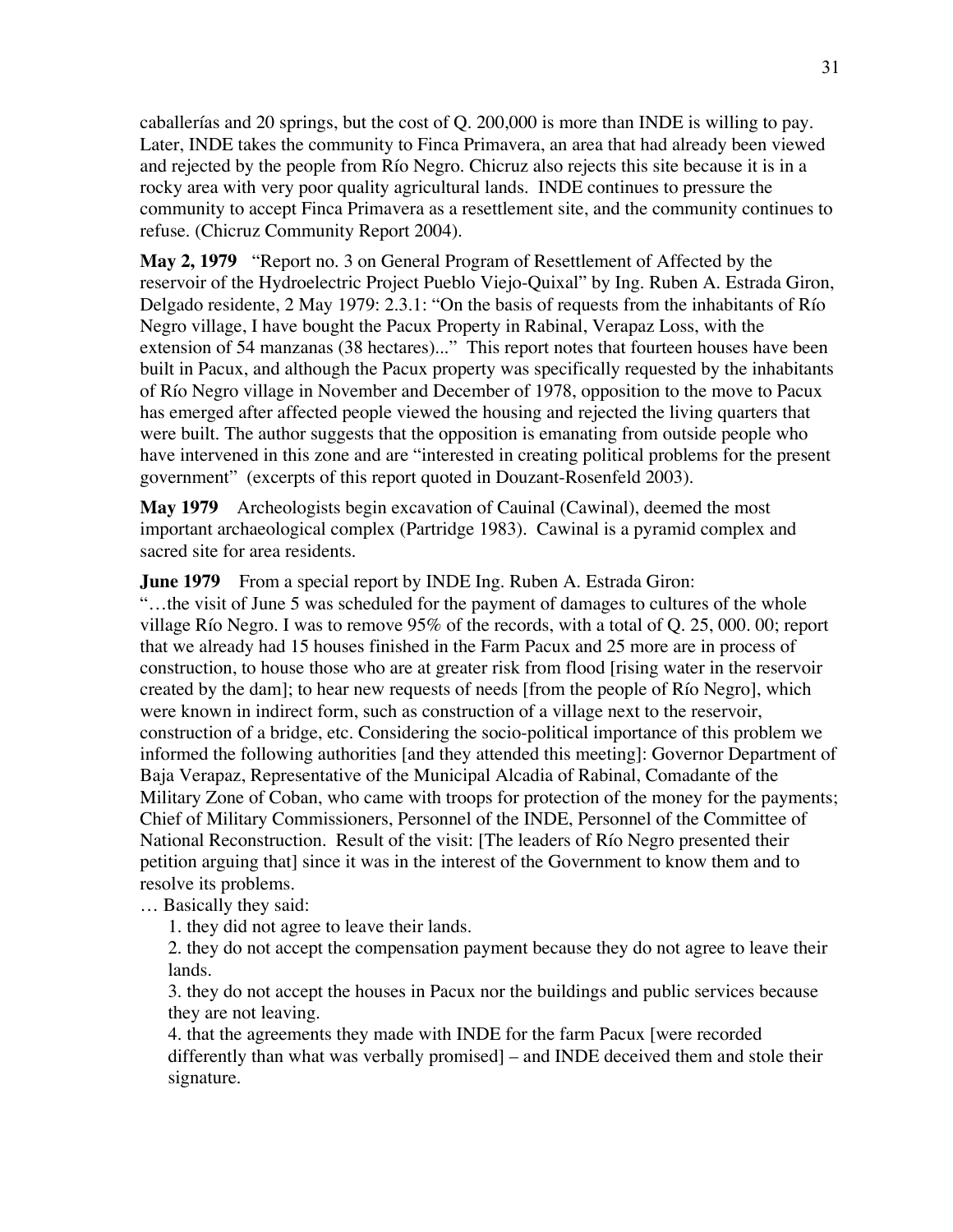5 that INDE wanted their land rights to give them to the construction *gringos* [*foreign sub-contractors building the dam*].

6. their personal dignity should be respected and it is their right to remain in their lands. 7. that they do not believe that the river will grow, that they will be able to cross it, if God permit it.

8. that they do not accept the presence of the army, because they are peaceful people, Catholics and poor and the army is supposed to defend the nation from foreign invasions. 9. that they originally agreed to several agreements, such as the construction of a bridge, but these are not valid agreements because INDE never met or intended to meet their promises…

11. that likewise the National Reconstruction Committee deceived them, because they had promised to build houses of cement block painted with colors, but what houses were built were made of wood…

Again I explain and I clarify the following thing to them:

1. how the project will affect them…

2. how the dam will cause a flood to their lands and houses with risks of their lives...

4. that the payments reflect to the injury to their culture and not to their lands and houses...

7. that those lands that are not flooded and are the property of the community, that INDE has no interest to them and that is not a problem to continue using them as they have in the past…

8. It was clarified to them that the military administrations took part [*in this meeting*] for protection of the money used to pay the damages to them to their culture. (As numbered in original excerpt, translation of quote in Douzant-Rosenfeld 2003).

**June 28, 1979** Guatemala Government submits a note to the Inter-American Commission on Human Rights (No 536-1-OEA-12) asserting no need for the Government of the Republic to send explanation for alleged human rights abuses or evidence of corrective action "since all of its laws and the constitution of the Republic are in total conformity with the Declaration of the Rights and Norms of Man and the Universal Declaration of Human Rights, and the Constitution of the Republic gives even broader protection to some human rights accorded in these declarations."

**2nd semester[??] 1979** INDE's Office of Human Resettlement report to the Inter-American Bank: plans for resettlement of Chicruz people to National Farm Primavera are continuing, and design of the urban segment of the settlement has begun. Pacux, Rabinal, Baja Verapaz have been designated by INDE as resettlement site for Río Negro people. A contract was signed with Ingenieros Constructores de Guatemala, S.A. to build 150 houses, a Catholic church, a Protestant church, a six-room school, and a community center in Pacux. In meetings with inhabitants of Río Negro and Chicruz, INDE rejects notion of a bridge over reservoir and promises boats and ferries so that normal communications and commerce can be resumed (Partridge 1983). $^{23}$ 

**1979** Dr. Gaitán and other construction engineers arrive at El Zapote to measure the land and cut down trees. The community was ordered to abandon the area, promised various

<sup>&</sup>lt;sup>23</sup> Partridge observes that affected communities had universally rejected resettlement to Finca La Primavera, yet for two years INDE persisted in planning this site and by the time the site was discarded in late 1979, it was too late to find and acquire new lands.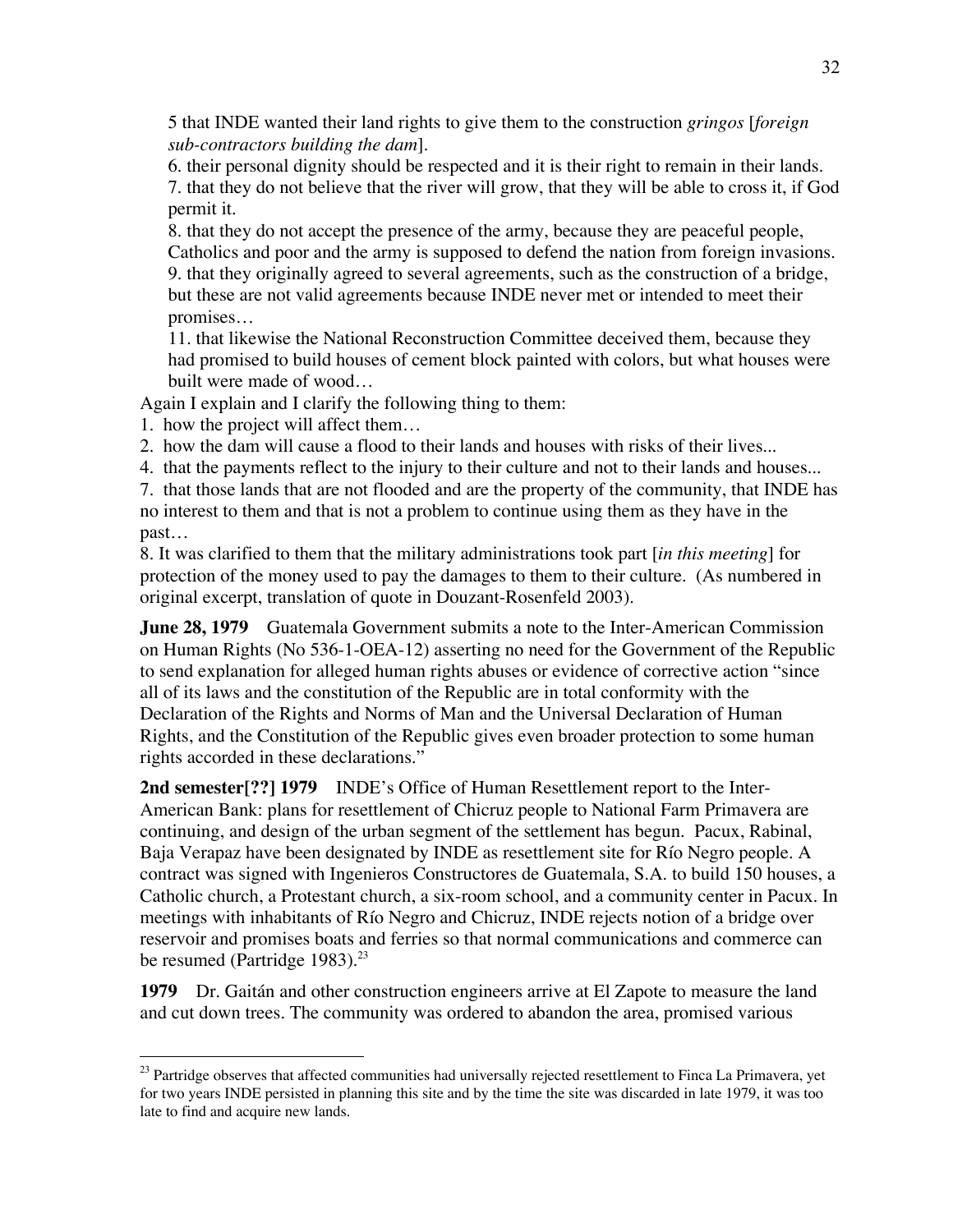forms of assistance and threatened with kidnapping and death unless they accepted resettlement terms. In 1979 the community was moved to an emergency settlement upriver into the hills (as were other communities in the area similarly forced to move to emergency housing). They moved again in 1987 to the resettlement community of Rosario Italia (El Zapote Community Report 2004).

**June 13, 1979** *Prensa Libre* publishes a press release from INDE that includes photographs and descriptions of the new settlement at Pacux being built for the peasant of Río Negro who will be displaced by the dam. This article praises the merits of the new homes and the quality of the new arable lands, and suggests that an earlier protest by the peasants, who had gone before the Presidency and presented their claims publicly, was an example of ingratitude. With this article the community of Río Negro gains national attention, but in an unfortunate light (discussed in Douzant Rosenfled 2003:184).

**1979** Chicruz community signs a notarized document accepting Finca Primavera as their resettlement site after visiting a farm in Ch'epenal, San Cristobal, Alta Verapaz with INDE personnel and verifying that the land is sufficient size and fertility. In October 1980 the community signs a petition to INDE rejecting the earlier agreement, noting that the plans presented did not correspond to the farm that they had previously visited. (Colonia El Naranjo Report 2004).

**14 July 1979** Denise Douzant Rosenfled, a member of the French cultural resources team, arrives in Río Negro to conduct research into the geography and human ecology of the region. In her field journal she records "They put forward to me their title of grounds of 142 caballerías (more than 6,000 hectares), records from the XIX century, and that of a 1907 title shared with the community of Los Pajales, on Río Cala (that I found then in the files of the capital), insistent on the fact that they paid the collective tax on land said *tres por millar* and that their rights to the arable lands and the communal grounds were to be respected (English translation of French original, Douzant Rosenfeld 2003:184).<sup>24</sup>

**July 1979** Alain Ichon, Mision Cientifica Franco-Guatemalateca, submits his report on the findings from the first and second field seasons (1977-78 and 1978-79) including preliminary reconnaissance of the region, general study and excavation of the Los Encuentros site, and site survey of the Río Chixoy basin between Los Encuentros and Río Negro, and the lower course of the Río Salama. Ethnographic research conducted as part of the project reinforced Ichon's view that the indigenous residents of the Chixoy River Basin were direct descendents of 2500 years of history whose civilization was marred by two cataclysmic events: the Spanish conquest and resulting changes in land use that led to the desertification of the Chixoy Valley, and the construction of the dam (Ichon 1979). Douzant Rosenfeld documented the human geography of the Chixoy River basin in July 1979, with comparative research in Río Negro and Chicruz, noting marked difference between the two communities with Río Negro an isolated exclusively Maya Achi community, and Chicruz a largely Ladino community. In Chicruz attitudes towards the dam and the impending displacement are described as "resigned" while in Río Negro the community "refused to accept the initial

<sup>&</sup>lt;sup>24</sup> Gaitán's earlier census reports that the Río Negro community held rights to 1,438 manzanas, or 1000 hectares. The differing figures may reflect Gaitán's focus on identifying precisely those lands that would be underwater when the dam is completed, rather than all the lands to which the community has rights, including lands that would be inaccessible as a result of the barrier created by the dam.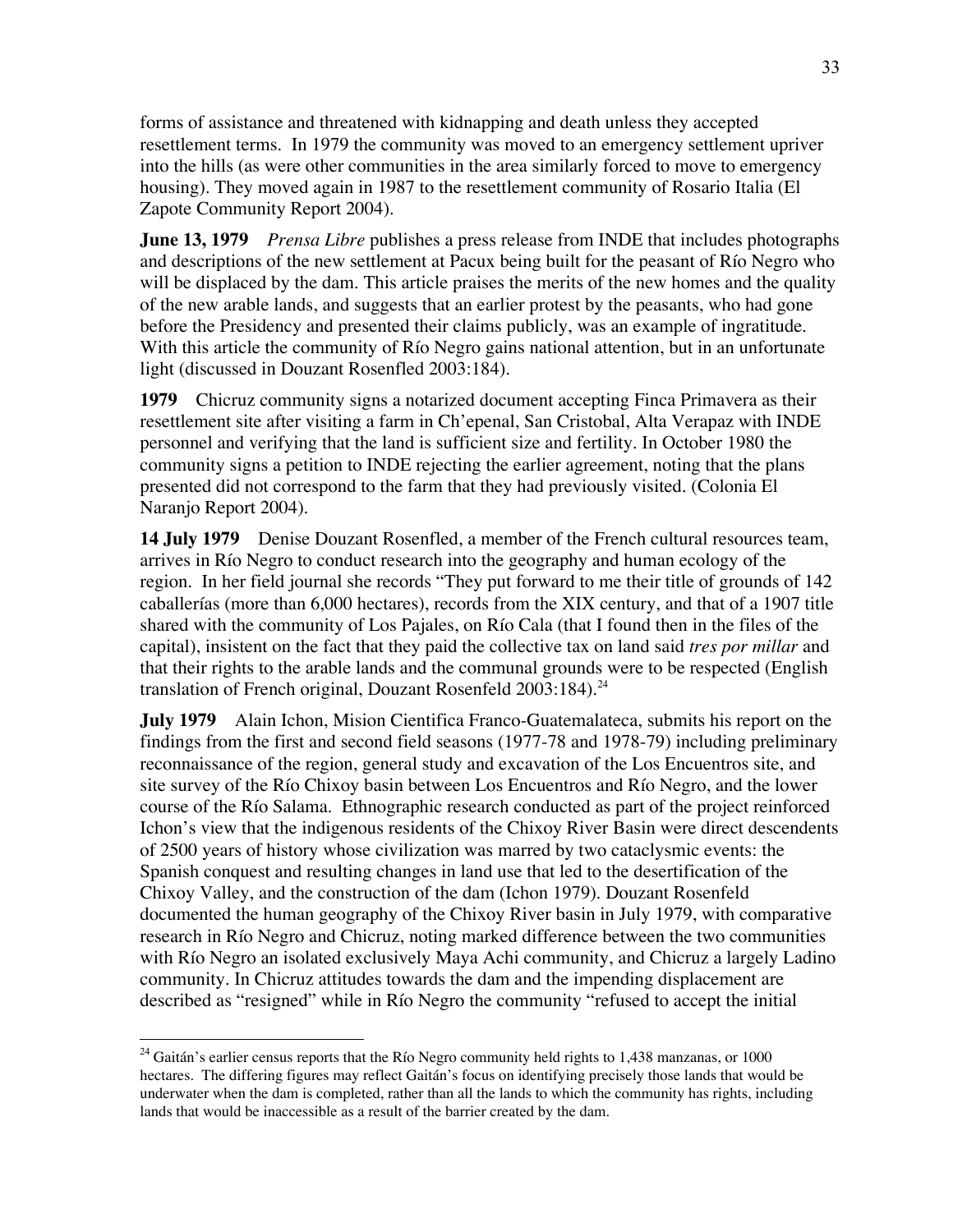terms and tried to negotiate just compensation (Douzant Rosenfeld 2003). In her work with the communities, she found eight persons per family in the primary settlements affected by the Pueblo Viejo Dam, and a higher population than noted by Gaitán. She concludes that Gaitán's survey undercounted in its' failure to count those families who were temporarily working on distant plantations or in Guatemala City, and undervalued in its' failure to recognize and value all that people had rights to and deserved compensation for (Douzant Rosenfeld 1979:189; 2003).

**July 1979** Final report for the first stage of the integrated regional development plan for the Chixoy Basin is completed by LAVALIN, funded by the Inter-American Development Bank, and submitted to INDE to implement. This is a plan for the development of the geographic region, as well as a specific plan for the resettlement communities. The compensation principle is to "resettle them in lands that offer them the possibility of establishing themselves in such conditions as would guarantee a minimum of improvement with respect to their current situation and compensate them for the social, psychological, and economic costs that their relocation would bring." Resettlement objectives are (as articulated in the original):

- 1) To identify the families and number of residents affected as well as their interfamilial and inter group relations.
- 2) Determine the characteristics of household composition, ethnic origin, income, occupation, educational level, etc. of each one of the families affected and the social organization of affected groups.
- 3) Devaluate the patrimony of each family: home, cultivated lands (aggregate value), noncultivated land, permanent cultivars [e.g. tree crops and perennials], infrastructure and diverse constructions.
- 4) Determine the amount of financial assistance necessary to compensate for the temporary reduction in production and the cost of replacing permanent cultivars as well as that of preparation [improvement] of new lands.
- 5) Identify needs for technical assistance and proceed to provide for agricultural, livestock and artisan development. Effective organization for marketing of their products and acquisition of inputs and to achieve a coherent social organization.
- 6) Provide housing and essential public services to the nucleus of resettled residents (drinking water, drainage (sanitary and storm drainage), electric energy, telecommunications and mail service, access roads and transport, primary school, health center or health post, market, abattoir, community building for meetings and installations for administration of the settlement.
- 7) Orient the program in a manner that respects the values and cultural traditions of the affected at the same time that it provides them the means to achieve an effective participation in the national economy and civic life.
- 8) Stimulate, promote, and achieve participation of all residents who must be relocated in all the stages of the process from the study of alternatives up to selection of the site or sites for the new settlement along with determination of the location, extension, and form of occupation of the selected sites and the organization of agricultural production, its distribution and marketing…

The report notes that displacement involves coercion and results in tensions. To minimize they suggest: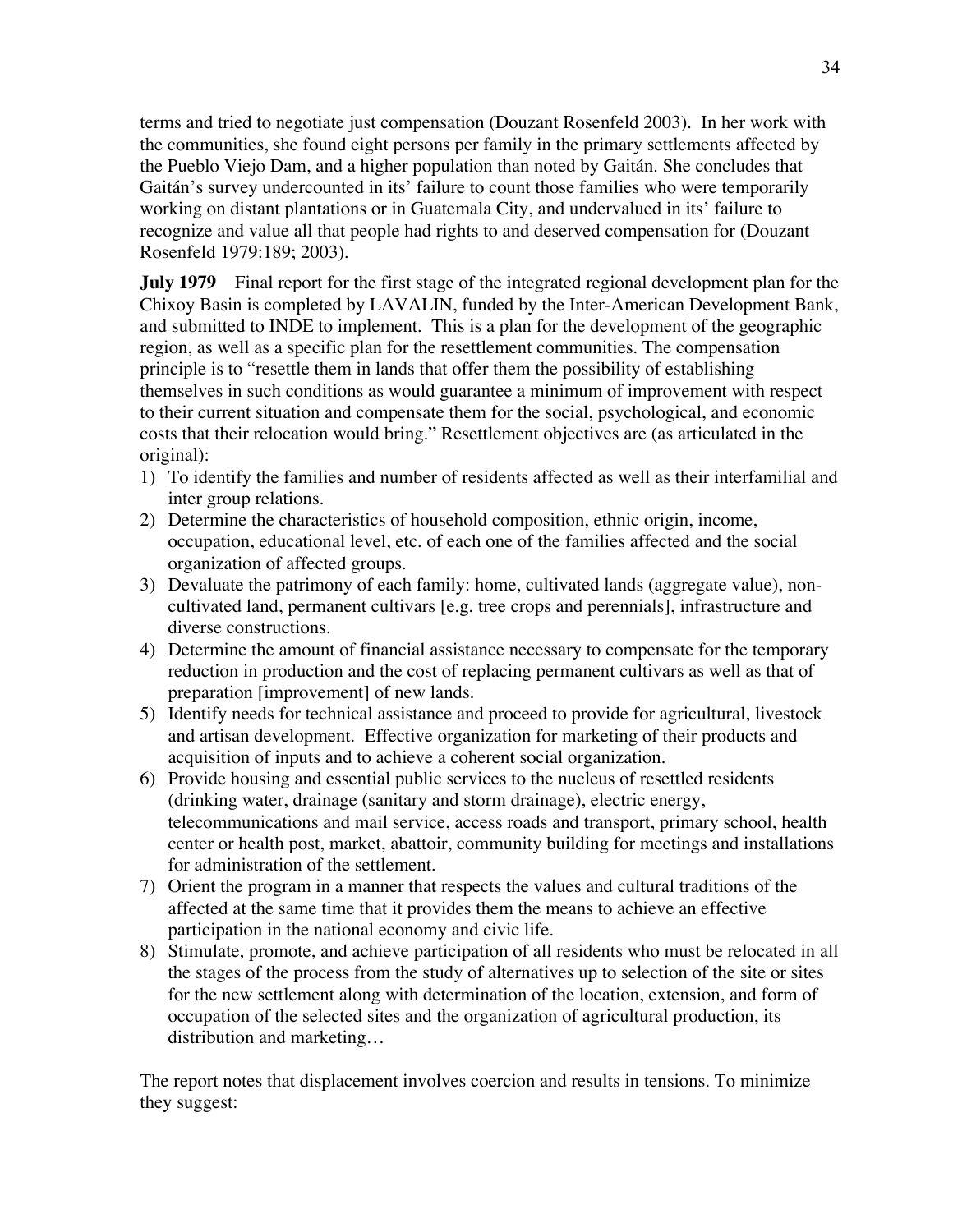… In constant contact with the population, a team of scientists and technicians will take charge of conducting the necessary studies and of keeping the population informed of proceedings that could interest them, as well as formulating with them the details of the new establishment. This team will have to submit to the Supervision Committee the detailed resettlement plan as well as all the results of their studies and research. Also permanent, the Committee will be formed by representatives of INDE, of the scientific-technical group and of the populations. Apart from being the organism responsible for realization of the resettlement, it will coordinate the 'efectivos' the diverse institutions that have to play a role in it and, at the demand of the population, organize meetings for the people in the diverse localities to inform them on progress of the program. Based on the data and recommendations of the experts, it will take charge of assessing losses and property, as well as proposing to the government possible resettlement sites…

… In the communities, at an early stage, specific committees will be formed (for example, housing, lands, value assessment, etc.) and with the specialists they will propose their own solutions. It is suggested that these committees have a degree of permanence in order to be those who will orient themselves to the development of the community once it has passed through the period of cultural involution…

… The greater the distance of the new establishment from the place of origin, the more profound, usually, the psychological repercussions; for this reason it is suggested that the new lands be chosen as close as possible. For the same reason, one must carefully study each alternative that allows a community or part of it to locate in the area surrounding its old habitat…

… Taking into account the illiteracy of the great majority of the affected; it would be very advisable that the experts draw up with the committees models of the houses and the settlement long before the displacement and construction. Thus once again the population would be conscious of its effective participation and it would be done in a form that is easy to understand…

… Location of families within the new settlement must be decided by the inhabitants and no one else…

… Finally, it is necessary to project demographic growth of the population and reserve lands for its later expansion and the possibility of migrants, once the resettlement is stabilized. (Excerpts from LAVALIN 1979:315-317).

Emphasized throughout the report is the need to be sensitive, respect cultural differences, and provide real meaningful improvements to the land, housing, sanitation, food and other economic production capabilities. With regard to housing: "Apart from the availability of adequate areas for cultivation and the productive and social organization of the resettlement, the most important factor for the group and at the household level – more important even, is the formal, technical, and functional solution of the housing problem for each family. It is at this level that the confrontation between solutions for the improvement of housing quality as conceived by planners and the real necessities of habitation in function of household composition and customs, becomes most acute and the consequences most serious." To address these needs, it is recommended that a series of housing typologies reflecting cultural norms, locally available building materials, and household land use needs are developed with the community (LAVALIN 1979:322).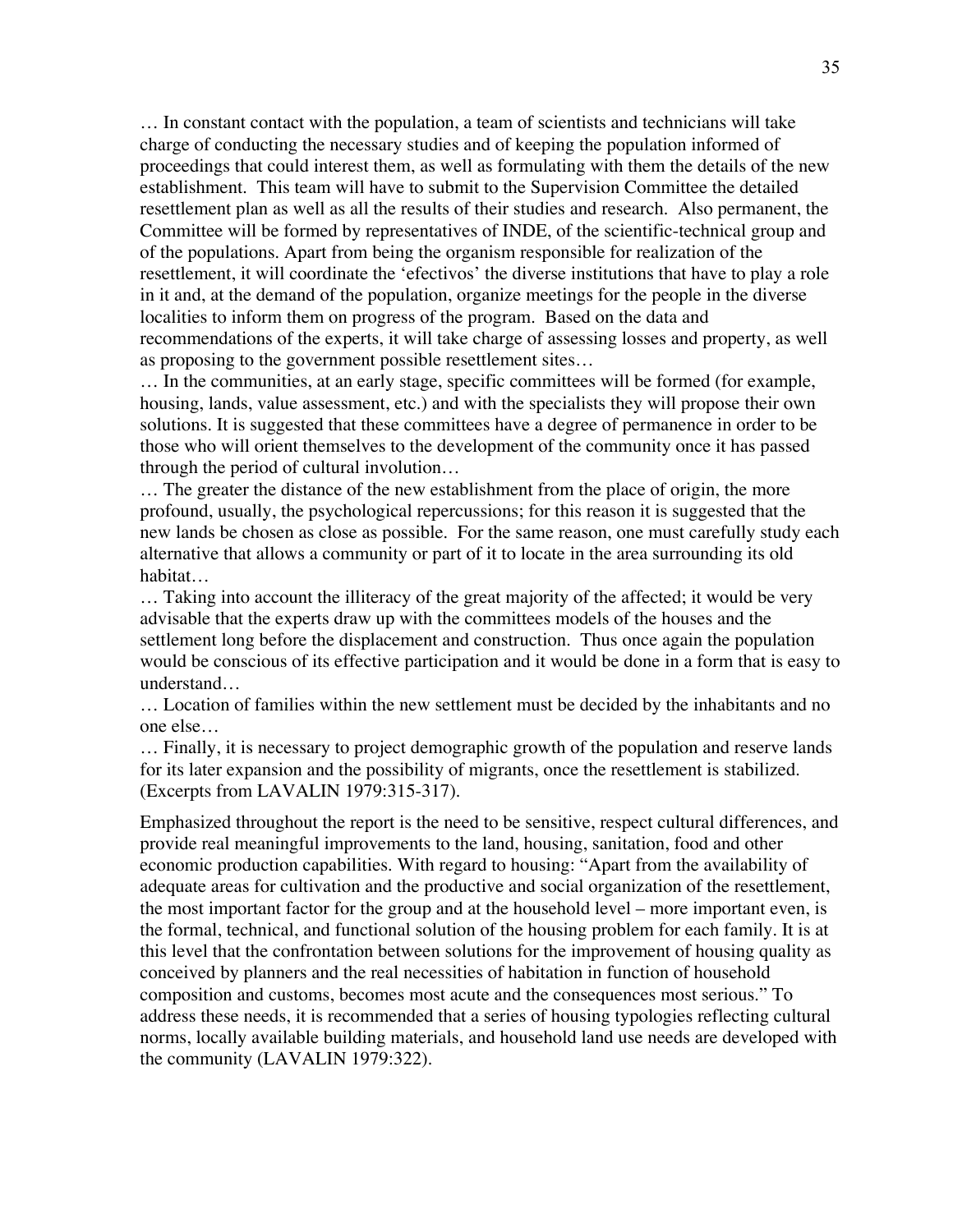Overall recommendations include the absolute requirement that the affected people not only be involved with the planning, design, and implementation of the program from the beginning of the process, but have decision making authority with regard to location of the settlement, organization of land use, organization of administration of the community and minimal services they desire to have installed immediately and subsequent improvements. "Without question, from the beginning one must be able to count on all the financial resources needed to take the resettlement to its optimal level. This must naturally include technical assistance for agricultural production, forest management (marketing, social organization, cooperative, etc), and this must be provided continually and directly with the affected population in the original residence site and in the new site" (LAVALIN 1979:322- 323. The estimation of land area needed for each resettlement and the total taking as a general base is 20 hectares per family (LAVALIN 1979:324).

With reference to fisheries, the study concluded that the physical characteristics of the reservoir precludes introduction of exotic species, and noting that exotics would pose a threat the endemic species (cited in INDE 1991:244).<sup>25</sup>

**September 12, 1979** Amnesty International begins a campaign to draw worldwide attention to political murder and repression in Guatemala that it says has claimed the lives of 2,000 people in 16 months (New York Times, September 13, 1979:A11).

**Fall of 1979** Pajales Quiché community reports that Dr. Gaitán visited their community three times in 1979, arriving in a helicopter to talk with them for a few hours about the dam. He came without the military accompanying him. He did not ask to see any land papers or other documents. He promised them that a road would be built from the Pueblo Viejo dam along the reservoir to their community, making the dam a tourist attraction. As compensation for damages they experience from the reservoir, he told them the Government provide the community drinkable water and he visited a possible source via helicopter with two members of the community. He promised the community a boat so they could easily cross the dam basin and access the Rabinal market. He told them there would be irrigation for the land and work for the community. And he offered them free electricity as compensation for the land that the dam is going to flood. "INDE didn't keep to its promises. We received nothing from them. Not even a day of work in the tunnel was offered to us" (Janssens 2004; Janssens personal communication June 4, 2004).

**November 1979** Military Intelligence Summary (MIS), Volume VIII: Latin America [extract] Defense Intelligence Agency, secret summary: This intelligence report describes the efforts of President Fernando Romeo Lucas García to deal with the growing insurgency at a time when military relations with the United States have cooled due to Guatemala's poor human rights record. The document notes the resurgence of death-squad activities and the increasing level of violence against political opposition and labor groups in Guatemala City. The army has also conducted counterinsurgency operations in the Quiché, "but has been unable to exert any real pressure or achieve a decisive action." U.S. insistence on linking

<sup>&</sup>lt;sup>25</sup> In 1984 a cage fishing program is coordinated and financed by GOGAAT (Guatemalan-German Food for Work Cooperation) with the participation of DIGISEPE (San Geronimo Fishery Station) and the Peace Corps. Tilapia, carp and other exotic species are introduced into cages, and tended by people from Los Encuentros, Chitomax, and Guaynep. By 1991, INDE reports that the most abundant species in the reservoir are tilapia and carp (INDE 1991:246-247).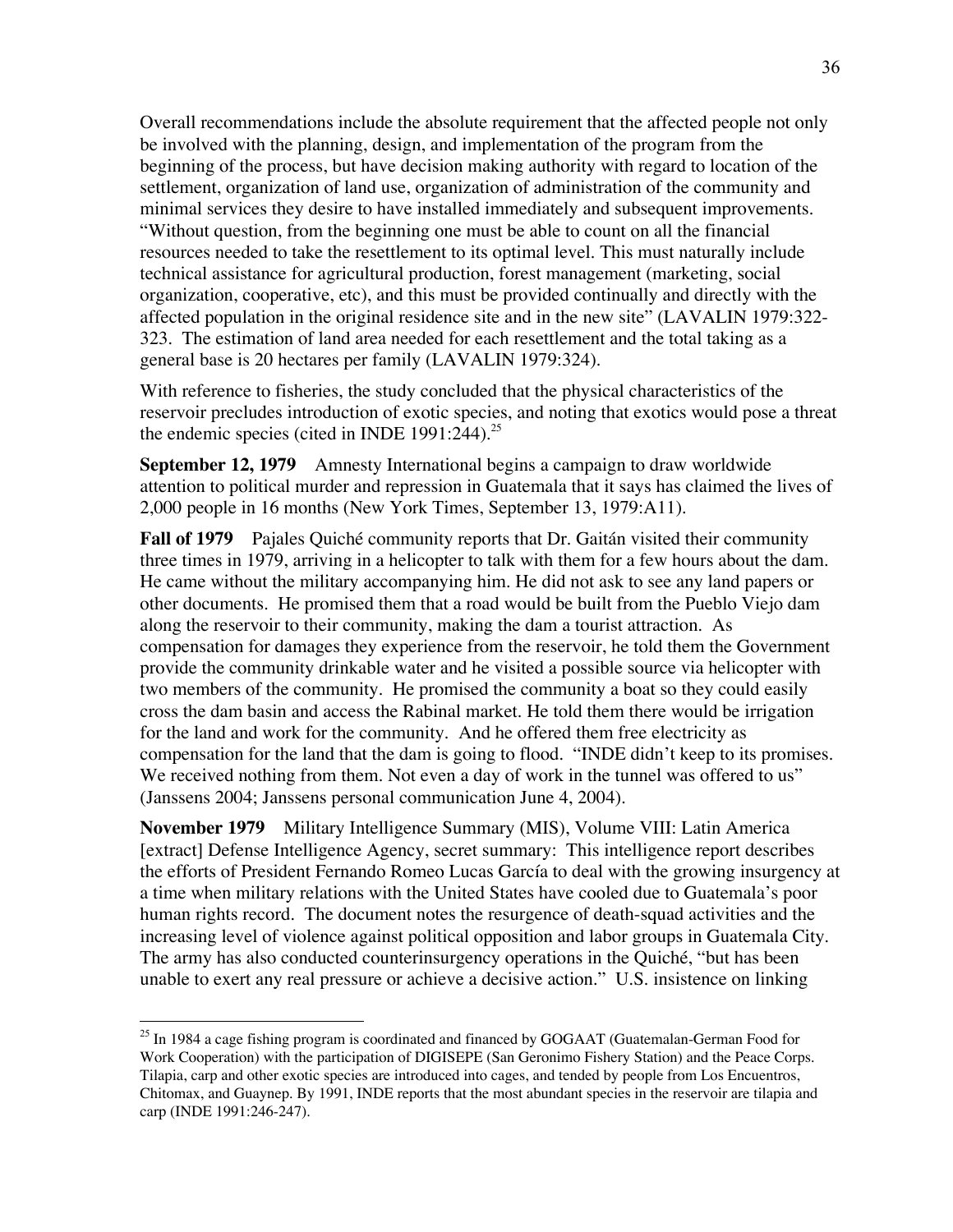security assistance to human rights, the report suggests, has convinced the Guatemalans to seek other sources of aid and equipment – including aircraft from Switzerland, training from Israel, and new weapons from Belgium, South Korea and France. (National Security Archive 2000: Document 16).

**January 1980** When 20 families from Río Negro arrive in Pacux in early January 1980, some 13 months after first viewing the land and agreeing to move, they found that the settlement being built was markedly different from what was promised, including poor quality wood houses on small lots in a dense urban grid, rather than promised cinder block housing with larger lots and out buildings. These families went back to Río Negro frustrated, and rejected their earlier agreement to move. (Chen 2000; Pacux Community Report 2004, page 3; see also plans described in Gaitán 1979, and the May 2, 1979 and June 1979 reports of community resistance to Pacux housing by Ing. Ruben Estrada Giron in Douzant-Rosenfeld 2003).

**January 28, 1980** Alan Riding, writing for the *New York Times*, reports that Guatemalan guerillas are "drawing Indians into their ranks for the first time" (New York Times, January 28, 1980: A4).

**January 31, 1980** Massacre at the Spanish Embassy. Government security forces raid the Spanish Embassy in Guatemala City which had been peacefully occupied by a group from the Campesino Unity Committee (CUC) to denounce growing abuses, repression and massacres in the Ixil and other areas, including Rabinal. As a result of the police action, 39 people died, including peasants, students, and Embassy staff and visitors (CIIDH and GAM, 1996: Chapter 4). The protestors distribute to the media a petition explaining their actions and intent before entering the embassy. The group formally requested the Ambassador, in his diplomatic capacity, to act as their mediator with the Guatemalan state by denouncing the military repression they had experienced to the international community and by demanding the creation of commissions to investigate their allegations of repression (petition published in the national newspapers *Prensa Libre* and *La Hora* in the following days, cited in CEH 1999, and Fuentes, 2001). The Historical Verification Commission (CEH) concluded in their February 26, 1999 report that in the case of the Spanish Embassy "agents of the [Guatemalan] State, … were materially responsible for the arbitrary execution of those who were inside the Spanish Embassy, and that the highest [Guatemalan] authorities were the intellectual authors of this extremely grave violation of human rights." In its investigation, CEH concludes that the fire was started by the use of a flame or gas thrower on the part of the police, and holds Guatemalan government forces responsible for the arbitrary execution of those who died in the attack (CEH 1999:163-182; see also Cajal 2000:36).

One of the victims of the Spanish Embassy fire was Francisco Chen, a Maya Achi from Pachica (a village near Rabinal). Francisco Chen was a leader of La Huella de Varon, a local peasant organization that had strong links with CUC the national peasant committee. La Huella del Varon helped Río Negro form its economic cooperative (Museo Comunitario Rabinal Achi 2003:47, and Janssens, personal communication: details of interview with the widow of Francisco Chen, January 31, 2005).

For the next 18 months, violence in Rabinal was applied systematically and selectively, mainly targeting community leaders, especially those with connections to CUC. The government created a complex intelligence network to identify targets and military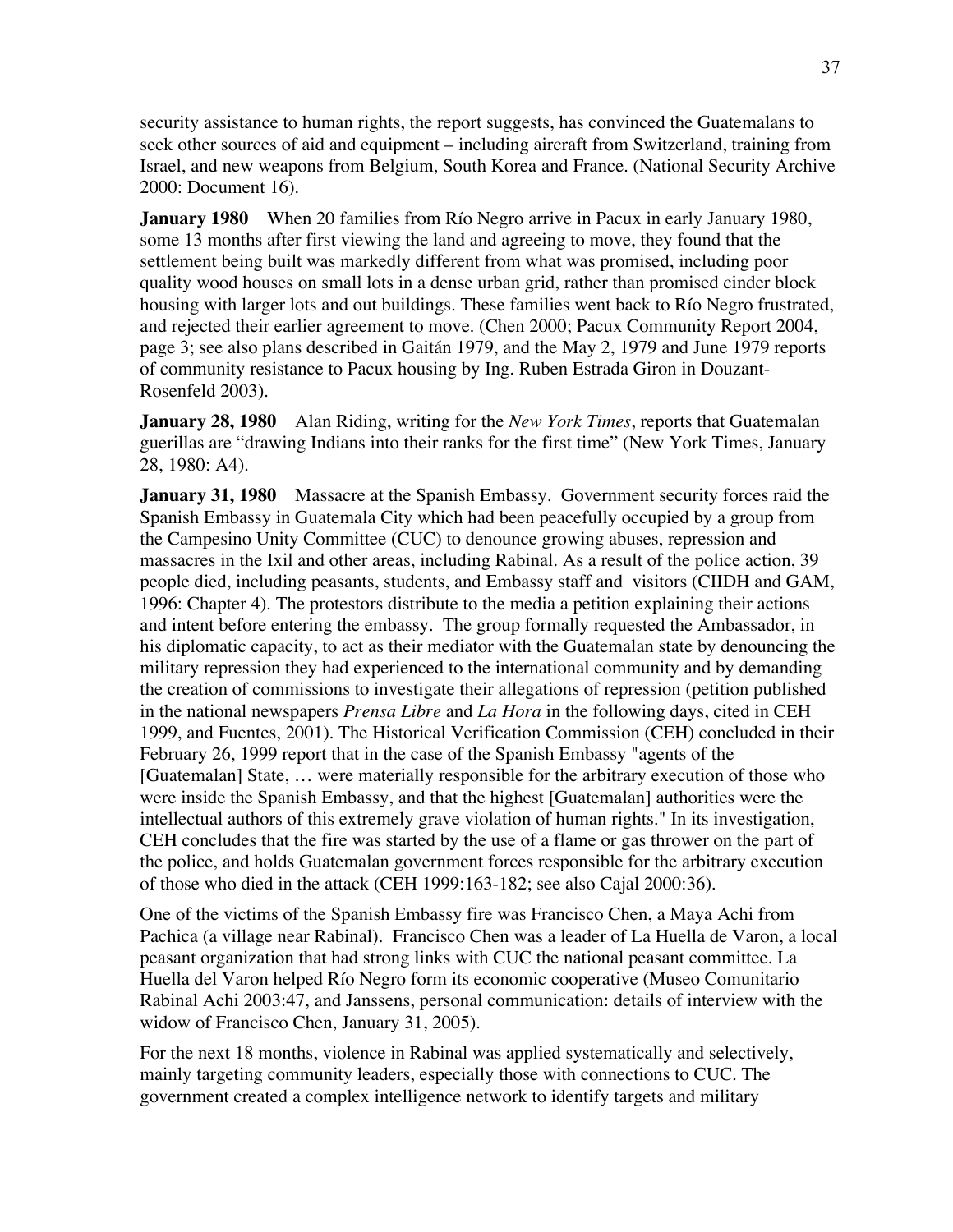commissioners, G-2 agents, secret agents, and civil patrollers, sometimes individually and in other cases working together used this information to carry out threats, kidnapping, torture, and assassinations of community leaders (CIIDH and GAM 1996: Chapter 4).

**February 1980** CUC organizes a one-month strike for better wages, paralyzing the national harvest of coffee, cotton and sugar, and resulting in an increase in the daily wage from 1.2 Quetzales to 3.2 Quetzales.

**1980** The IDB, along with nine other multilateral institutions, formed the Committee of International Development Institutions on the Environment (CIDIE). The Bank presented a report to CIDIE on the environmental aspects of selected operations, including impoundment projects (BID 1991).

**1980** World Bank adopts Operational Manual Statement 2.33 on Social Issues Associated with Involuntary Resettlement in Bank-Financed Projects, becoming the first major development agency to issue a policy on forced evictions. The policy requires: displacement by Bank projects are minimized and everyone who is evicted is compensated to that they regain, or improve, their previous standard of living; baseline surveys of affected people have to be conducted; a resettlement plan aiming to restore lost incomes must be in place; a budget for resettlement has to be included in the project; and, timetables for resettlement have to be coordinated with civil works construction. (World Bank 1980).

**March 4, 1980** The Inter-American Human Rights Commission notes in its October 1981 "Final Report on the situation of Human Rights in the Republic of Guatemala" the Army shooting of civilians in Río Negro noting that: "Río Negro is a village in the municipality of Pueblo Viejo in the Department of Alta Verapáz. Construction of the Chixoy Hydroelectric Complex is under way in that municipality. This will serve as an energy source for the entire region, principally for exploitation of the northern transversal strip, which contains the most important copper and nickel deposits exploited, as well as the oil deposits thus far unexploited" (IACHR 1981: section D1e6).

In an account published by Jesus Tecu Osorio, this incident began with two men from Río Negro who worked at the construction site and were arrested for stealing beans from the Chixoy dam workers' supplies. They were tortured for several hours and under pain, falsely accused two other men from Río Negro. They were then locked up in the Military post at Pueblo Viejo and two soldiers and a Mobile Military Policeman (PMA) traveled to Río Negro to arrest the accused. While they searched the village the community gathered, surrounded the soldiers and held them in the church. After several hours, and with the advice of men from nearby villages, they decided to free the soldiers and PMA held in the church, as soon as the two men being held at Pueblo Viejo were released. That evening the PMA handed over his keys to the prison to a delegation of men chosen by the community. This delegation went to the Military Base at Pueblo Viejo, and freed the original accused men. Time passed, and in Río Negro with the delegation not yet returned, tensions mounted. When a man from Canchun arrived angry words were exchanged, this man hit the PMA and in response, he fired his gun indiscriminately wounding many, killing seven. People reacted with rocks, stakes and machetes and the PMA fled from the church and threw himself into the river. He was followed, caught, and after an intense fight in the river, he died from his wounds. His gun was retrieved, and his body was placed in a sack and submerged in the river, appearing several days later at the dam site. While all this occurred, the two soldiers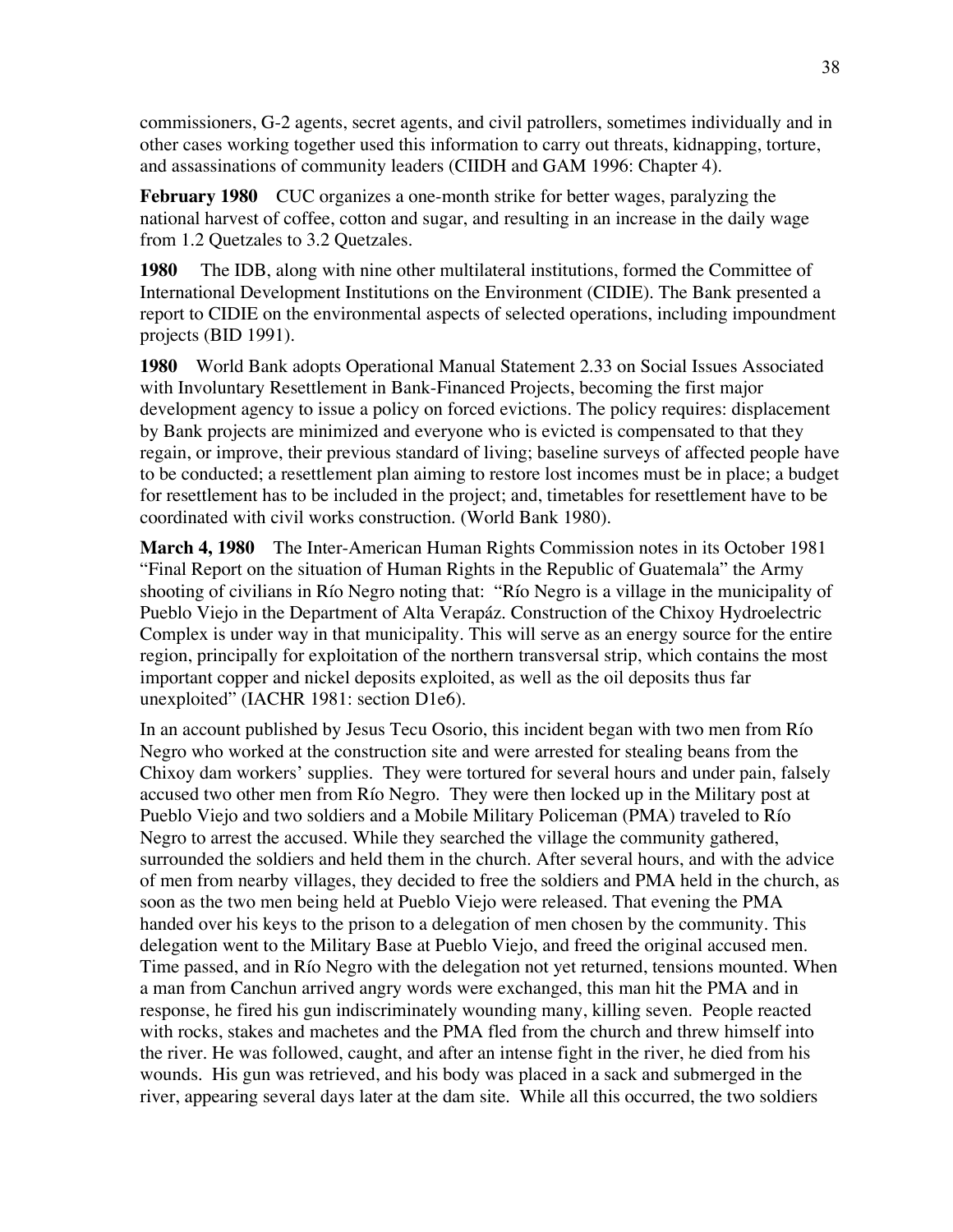threw down their guns and fled. One was captured and beaten by the community, fracturing his skull. The other escaped. The next day the injured soldier was released. (Tecu Osorio 2002:17-18).

Similar accounts are provided by Carlos Chen Osorio (2000); Alain Breton, a member of the French archaeological team based on interviews with the community in later years (Breton, personal communication February 1, 2005); and by Bert Janssens, ethnographer for the UNDP-sponsored research on the Rabinal massacres which produced the book Oj K'aslik, Estamos Vivos: Recuperacion de la memoria historica de Rabinal (this incident is described in Museo Comunitario Rabinal Achi 2003:196-198). Janssens reports that the day after the March 4 massacre a helicopter carrying INDE's Human Resettlement Officer, Dr. Gaitán Sanchez, and INDE security from the dam landed in Río Negro to investigate. A wounded member of the community was taken back by helicopter to the hospital, where he was expected to recover. According to Carlos Chen (2000) soldiers entered the hospital and killed him in revenge, an act taken after the body of the PMA had been found downstream at the dam site. According to Janssens (personal communication, January 31, 2005) the body of the murdered man from Río Negro was transported from the hospital back to Río Negro for burial with the help of La Huella de Varon. By several different accounts, the weapons carried by the soldiers into Río Negro on March 34, 1980 eventually found their way to the EGP. In later contacts with the army, the Río Negro people were always interrogated and asked where they had hidden these weapons. (See also similar accounts in testimony provided to EAFG during their 1997 exhumations and investigations into the massacres of Plan de Sanchez, Chichupac, and Río Negro). $^{26}$ 

**April 1980** Archaeologists present results of their cultural resources research and submit a proposal to restore the ruins at Cawinal and develop the city as a Tikal-like tourist destination. The proposal is presented to the Executive Director of the project, who in turn routes the proposal to the attention of the supervisor of complementary studies. The archaeologists estimate \$200,000 as cost of protection of the site for tourism purposes. (Partridge 1983).

**1st semester 1980** The socioeconomic survey by Dr. Gaitán and a team of bilingual fieldworkers produce a revised census of the affected population. There are now said to be 437 families threatened with resettlement, some  $3,445$  people.<sup>27</sup> INDE reports that payments

<sup>&</sup>lt;sup>26</sup> The Human Resettlement Office kept detailed notes on each household in the dam affected communities, documenting complaints and conflicts that emerged between communities and INDE (Partridge 1983). If this violence was reported to project financiers, it was likely included in the resettlement program reports submitted three times a year by INDE to the Inter-American Development Bank. See details of the January 25, 1977 loan. In 1996 the World Bank conducted its own audit of their resettlement files and interviewed their staff to determine whether they had information on or believed that Río Negro, or any other community in the Chixoy catchment area, had been attacked to clear the way for the reservoir (Wolfensohn 1996:2). The 1996 audit was limited to the conditions and circumstances involving World Bank and INDE contractual agreements, and did not include a review of reports or data in BID files, nor did it include interviews with the affected communities, or project consultants who were in the field at the time or immediately following the massacres. See entry for August 31, 1996.

<sup>&</sup>lt;sup>27</sup> The March 1978 survey conducted by Gaitán found 479 families, this report says 437 families. The downward adjustment in population size (a reduction of 42 families) may reflect the removal of heads of households who asked for or agreed to receive cash compensation in lieu of new lands and evacuation to a resettlement community.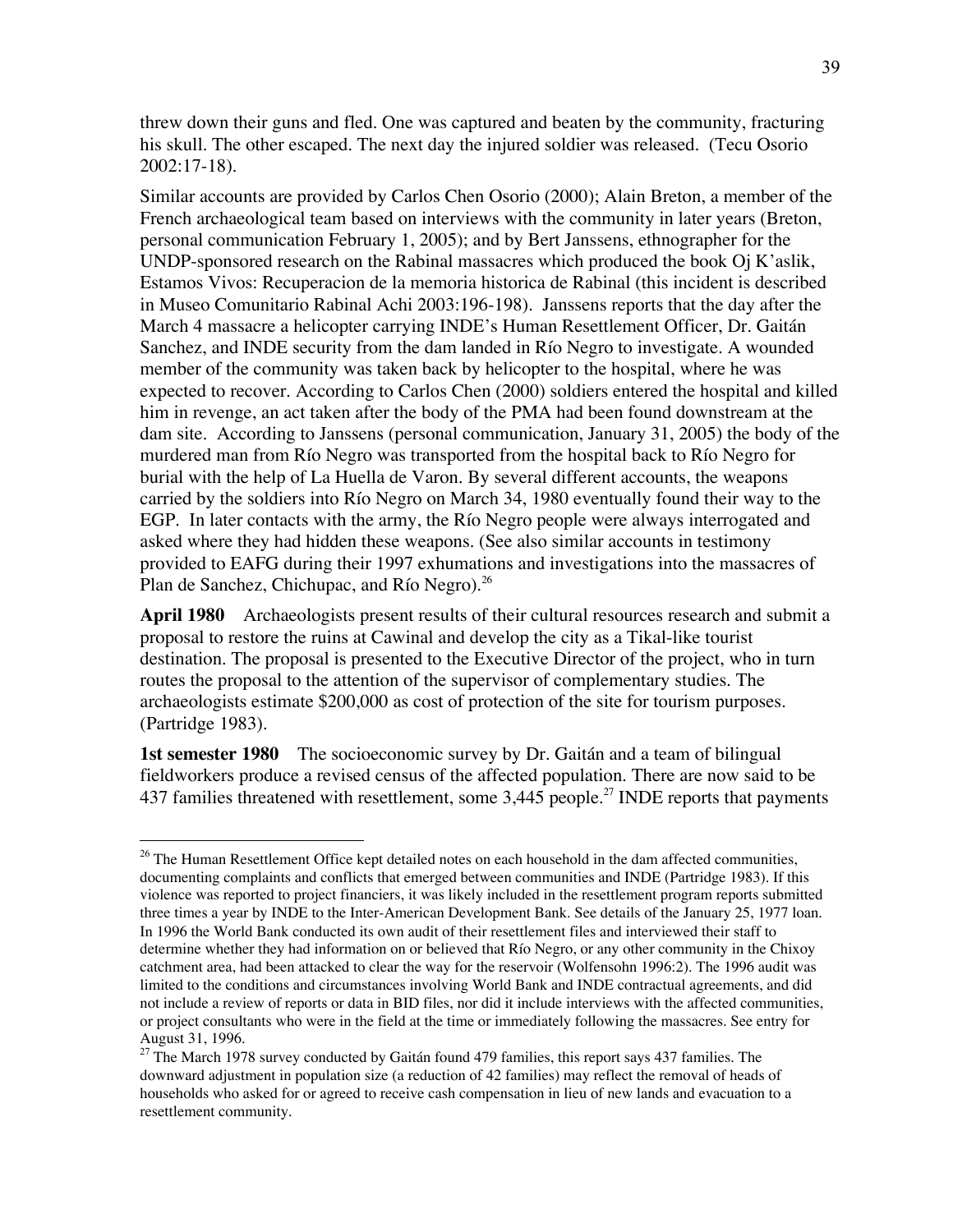for crop losses and damages have been received by 80% of the affected population. Surveys and soils studies of National Farm Primavera now completed. The design of resettlement center at National Farm Primavera now reportedly complete. INDE plans to move 130 families from Chicruz to be resettled here. Contracts for construction of houses, access road, public buildings, and water system projected to be completed in June 1980. Construction of the urban center for Pacux, Rabinal for resettlement of Río Negro families has begun. Agricultural lands have not yet been located. Resettlement sites for remaining communities have not yet been located, and it is noted that all of these communities have likewise rejected the plan to resettle them to the National Farm Primavera. (Partridge 1983).

**1980** INDE representatives demand that the Chicruz community turn over the community *Acta* book and accounting books that documented INDE meetings and promises. These books were kept by D. Pablo Xitumul, who is threatened and captured, and eventually released when the community intervened. The Chicruz *Acta* and accounts were never returned, though other papers were saved as they were hidden and buried. (Chicruz Community Report 2004).

**Spring 1980** INDE representatives demand that the Río Negro community submit their documents proving land title, promising to return them promptly. Months later, when the community requested that the titles be returned, INDE officials claimed they never received them (Witness for Peace 1996; Pacux Community Report 2004).

**July 10, 1980** INDE orders two members of the Committee of Río Negro to a meeting at their office at the construction site at Pueblo Viejo, demanding they bring the Libro de Actas -- the book of community legislation containing a record of compensation and resettlement promises made by INDE representatives. Evaristo Osorio and Valeriano Osorio Chen complied, were kidnapped en route, tortured, and killed. The Libro de Actos disappeared. (Pacux Community Report, 2004).

**July 11, 1980** Guatemala Government note to the Inter-American Committee on Human Rights "all Guatemalan legislation is perfectly adapted to the American Declaration of the Rights and Duties of Man, to the Universal Declaration of Human Rights and to the American Convention on Human Rights, and hence there is no need in our country to amend domestic legislation to bring in line with those international institutions." (IACHR 1981).

**August 1980** Supervisor of Complementary Studies of Chixoy Project informs Project Director and Archeologists that the plan to protect Cauinal and develop it as an archaeological tourism destination is not feasible because (1) the rock in the area may not be suitable for the proposed modifications, (2) not enough time remains to complete the engineering work for protecting the archeological city from flooding, since the date for filling the reservoir is January 1981 (Partridge 1983). However, Partridge notes that these conclusions were made in the absence of any geological study of the site.

**October 1980** Chicruz community submits petition rejecting resettlement terms because the farmland provided is different from the land promised. (Chicruz Community Report, 2004).

**2nd semester 1980** Report from the Office of Human Resettlement: In response to continued resistance of the inhabitants of Chicruz, their resettlement site is changed to some (unspecified) location in their own municipio of Cubulco. The plan for resettlement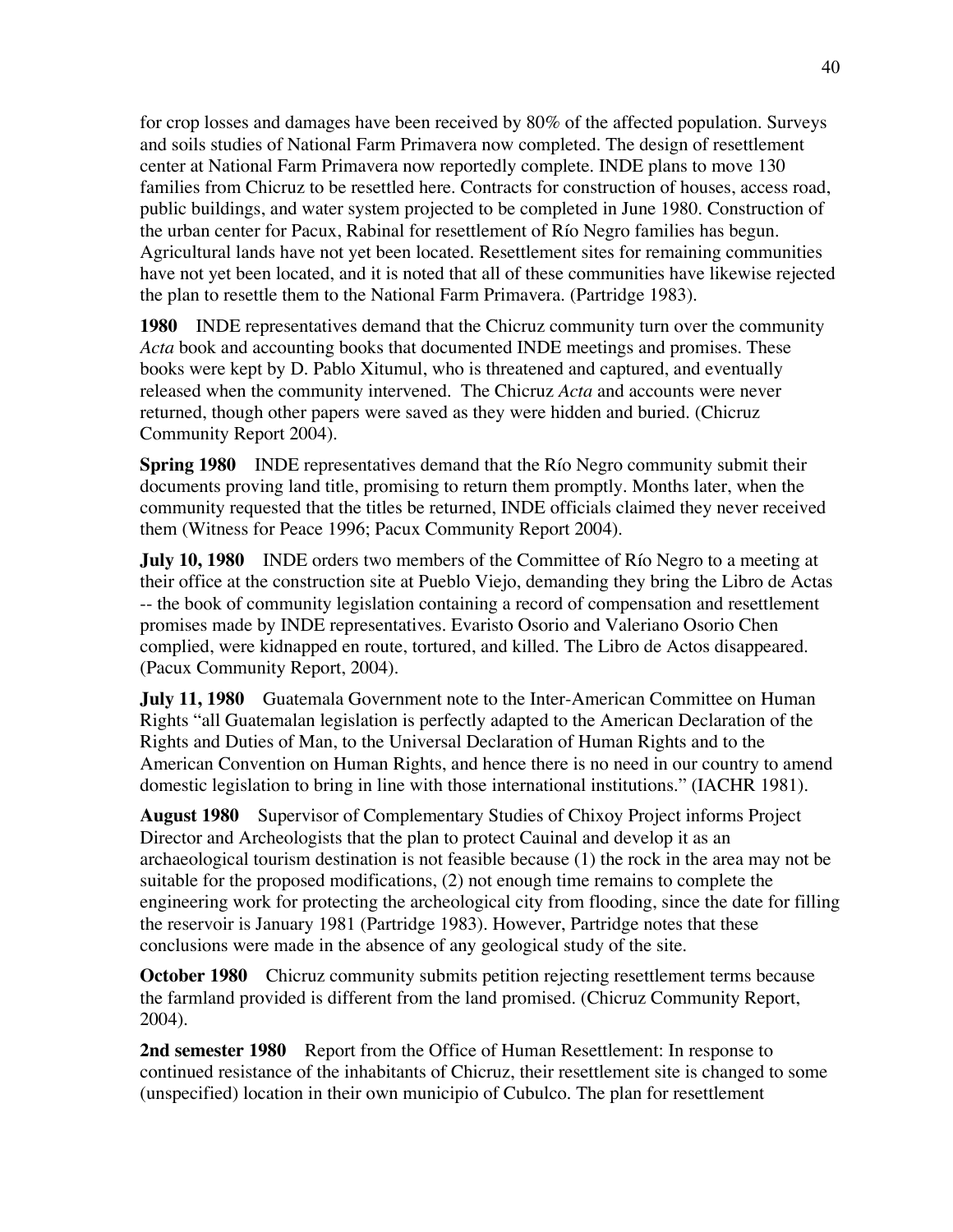communities at National Farm Primavera is now dropped and the search for site begun. The construction of an urban center at Pacux is now 30% done. Agricultural lands are still not located. The farm El Naranjo is selected as the resettlement site for the settlements of Guaynep, Chitomax, and Chirramos, located in Cubulco, Baja Verapaz and the process of acquisition begins. As the date for filling the reservoir (according to the original project design) is January 1981, the inhabitants of Chicruz, Guaynep, Chitomax, Chirramos, and those of River Carchela petition INDE to provide emergency housing at the margin of reservoir until the permanent resettlement sites are identified and ready for occupancy. (Partridge 1983).

**January 1981** Original date for filling the reservoir passes. Archeologist appeals to the assistant project director for approval of salvage plan, noting the potential of Cauinal as a tourist attraction and the fact that the date for closing the dam will be delayed anyway in all likelihood. No response to this appeal is documented. (Partridge 1983).

**February 17, 1981** Amnesty International alleges that Guatemalan President Romeo Lucas Garcia directly supervises an intelligence agency that carries out political assassination (reported in New York Times, February 17, 1981:A3).

**March 3, 1981** For the 12 months following the March 4, 1980 killings in Río Negro the National Army repeatedly terrorizes Río Negro and surrounding settlements, frequently searching houses for weapons belonging to the soldiers and policeman, and torturing residents in an effort to reveal weapons used by guerillas. In the evening of March 3, 1981, the National Army arrives in Río Negro and surrounds it. At dawn on March 4, 1981 shots are fired and eighteen men captured. The rest escape. G2 forces arrive by helicopter later that morning and residents are interrogated and beaten. Seven men are eventually taken, transported to Coban and then Salama and held for six months until a trial is held for the March 4, 1980 killing of a policeman. Two men are found guilty of homicide in the death of the PMA following the March 4, 1980 massacre of Río Negro villagers. The other five pardoned and released (Tecu Osorio 2003:19).

**April 1981** The Inter-American Bank sends a mission to reevaluate Chixoy Project's progress, to determine a realistic schedule for completion, evaluate new economic needs of the project, determine reasons for delay, determine the ability of INDE to complete project under conditions of higher costs, and determine a new scheme for financing the project. Resettlement problems are not a major focus of this mission. Coincident with this mission, INDE publishes "Los Asentanientos Humanos en la Cuenca del Río Negro o Chixoy" from the Office of Human Resettlement and authored by Dr. G. A. Gaitán Sanchez, containing census materials on the 23 settlements to be flooded, social statistics, history of region, archeological site locations and importance, information on housing types, and economic resources. Resettlement plans and progress are summarized, problems are identified, solutions and recommendations are made (Partridge 1983).

**April 1981** [Guatemalan Soldiers Kill Civilians in Cocob], CIA, secret cable: The CIA provides an account of a massacre that occurred in the village of Cocob on April 17, 1981. In an effort to track down a unit of the Guerrillero de los Pobres (EGP), believed to have ambushed an army patrol two days before, a reinforced company of airborne troops entered the village and encountered "a large and unruly crowd of villagers" that "appeared to fully support the guerrillas." Many non-combatants were killed in the ensuing firefight. "The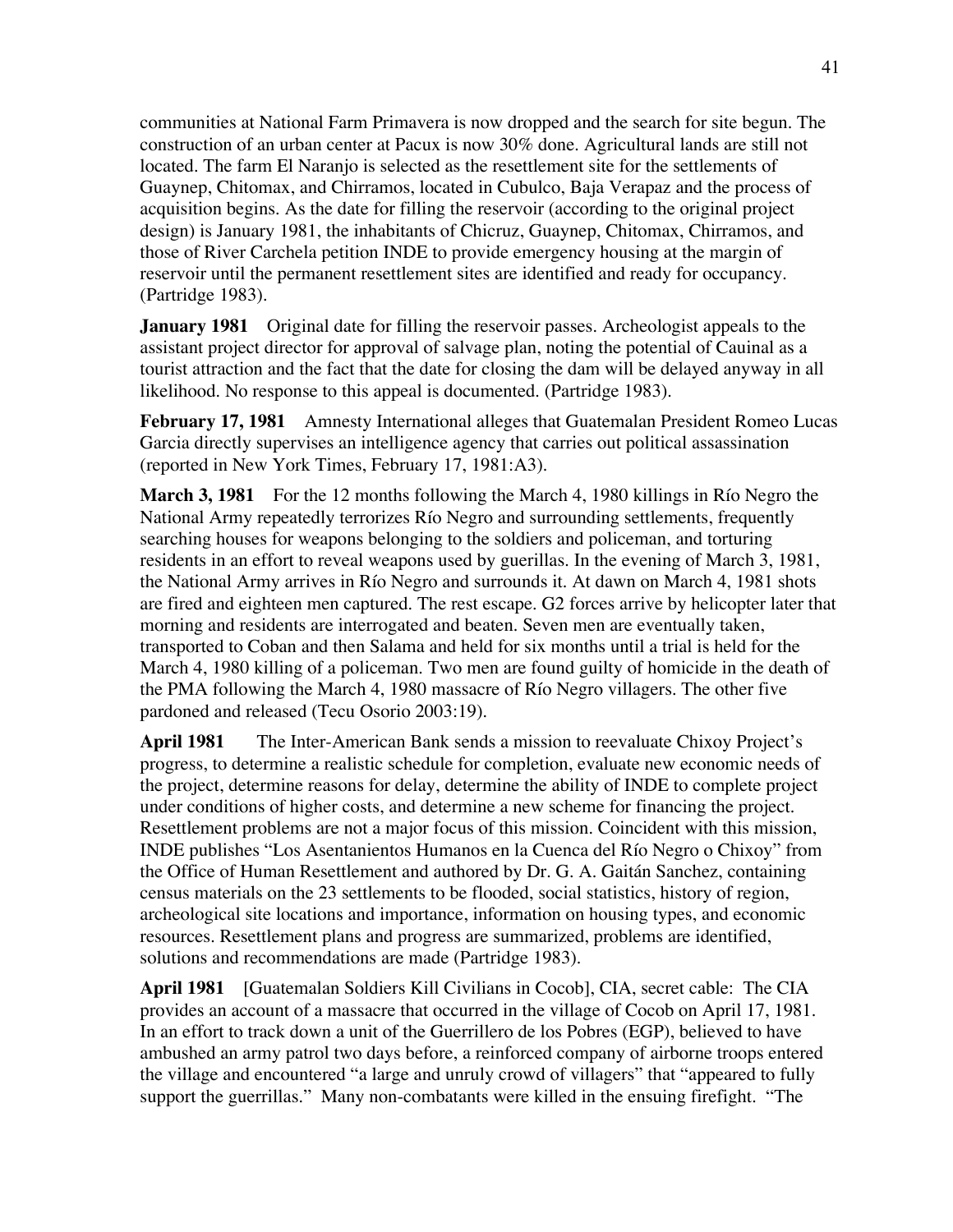soldiers," one source explains, "were forced to fire at anything that moved." (National Security Archive 2000: Document 17.<sup>28</sup>

**January - June 1981** According to the Resettlement Annex, by the first semester of 1981, some 95% of payments for lost crops and damages have been made. Delays in the acquisition of land for displaced families are attributed to "change in mind of relocatees' regarding sites selected. Further delays stem from protests of owners of expropriated lands over prices offered.<sup>29</sup> Acquisition of agricultural lands is "going well" but the problem is the lack of any large land holdings in Cubulco suitable for resettlement, so that several smaller holdings must be identified, evaluated, and litigated, further slowing process of acquisition. Pacux resettlement community is completed and ready to receive families from Río Negro. Documents registering ownership of houses are being prepared. The delivery of boats and ferries has been suspended temporarily, as all energies are being devoted to constructing emergency housing at the reservoir margin in anticipation of flood. (Partridge 1983. See also Douzant-Rosenfeld's excerpt of this report, 2003).

**June 1981** LAVALIN submits to INDE a report fulfilling phase two of the Agreement for Technical Cooperation (ATCN/CD(PP)/SF-1521-GU). This report includes a feasibility study for integrated agroforestry and crafts development in the municipality of Momostenango, a feasibility study for the integrated rural development project in the municipalities of San Juan Cotzal and Chajul, proposals to conduct feasibility studies for irrigation projects identified in the first stage of the development of the Río Chixoy Basin, and, methodology for "ex-post" evaluation of the economic and social impact of the Pueblo-Viejo hydroelectric plant.<sup>30</sup> Attention to social, ecological and cultural impacts of the project is largely absent. Negative impacts are limited to the loss of agricultural production in flood zones, a loss "of little importance owing to the small extent of the cultivated areas and the scant value of products in the zone." In outlining the strategy for post-project evaluation, the report summarizes the existing rationale for indemnification. For example, with reference to valuation of forested lands, LAVALIN advises INDE "losses taking place during the period of construction (one or two harvest seasons at the most) will be separated from the losses produced during the operation phase. Owing to the fact that the woods have neither been exploited nor are exploitable (impossible access) before the project, their economic value is considered to be nil, so there is no cost of substitution" (LAVALIN 1981:9).

**September 15, 1981** Rabinal (center of the Maya-Achi world in Guatemala) celebrates its biggest annual town fair. As villagers auction their cattle and children climb into a Ferris wheel, the Guatemalan national army blocks all the exits from the town square and conducts an indiscriminate slaughter. Some estimate between 200-800 people were killed that day

<sup>&</sup>lt;sup>28</sup> Note, this incident is not in the dam construction area, but is included to illustrate that the United States was aware of widespread human rights abuses occurring in Guatemala.

<sup>&</sup>lt;sup>29</sup> Expropriated lands referred to here are lands obtained by INDE to house resettled communities. This study did not examine whether these lands were legally obtained.

<sup>&</sup>lt;sup>30</sup> LAVALIN work was conducted with Inter-American Development Bank funds under a technical cooperative agreement where BID took responsibility for planning, and INDE took responsibility for implementation (see entry for April 26, 1978). The "integrated rural development project" in the municipalities of San Juan Cotzal and Chajul, were, when built, militarized "model villages or "development poles" used as a counter-insurgency strategy. Construction plans reflected the Pacux template (houses in a tight grid, settlement controlled by a single access road and guarded base at the entry).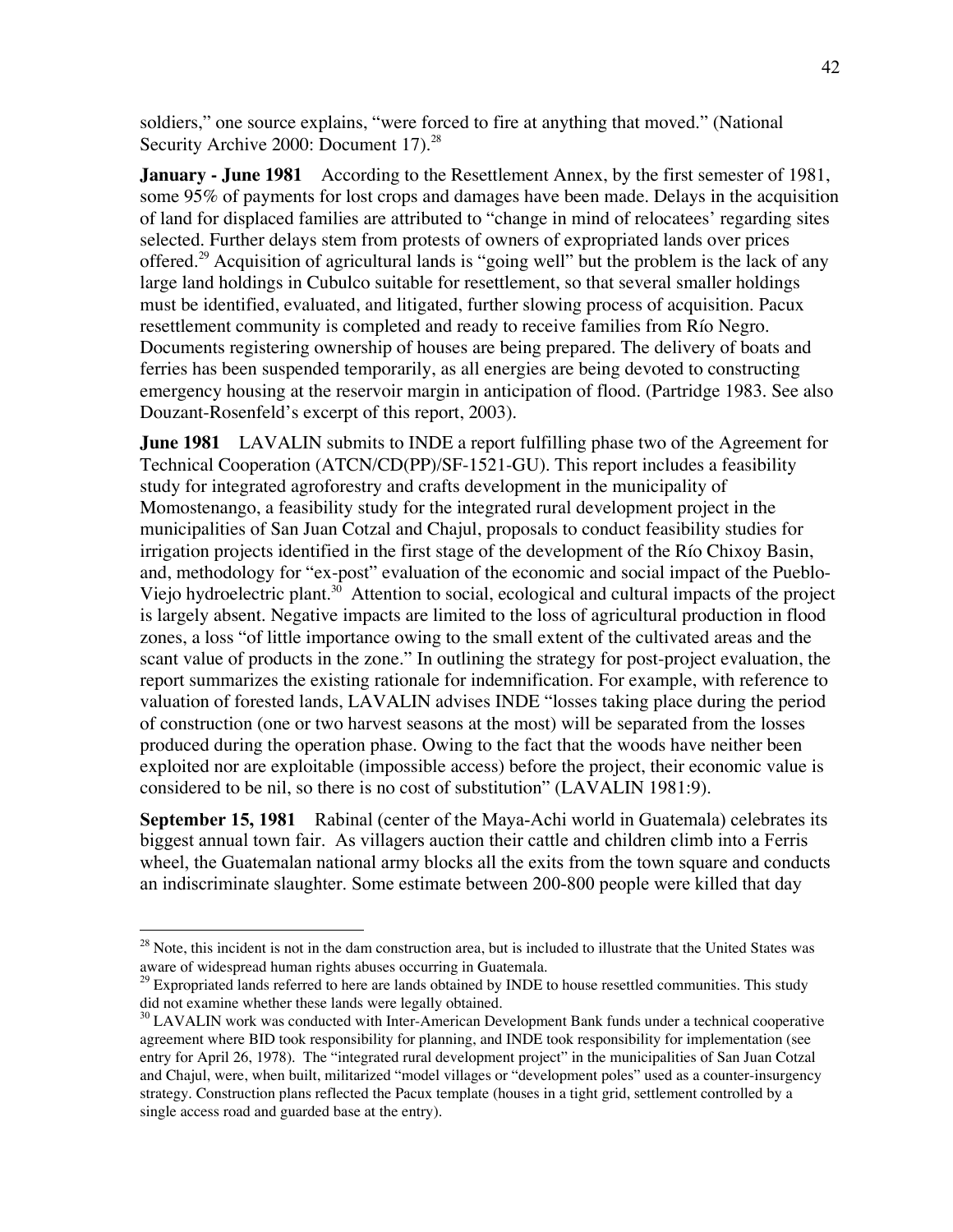(Museo Comunitario Rabinal Achi 2003:199-204). - In 2002, FAFG exhumed some 79 bodies, most were reburied in July 2003 with the assistance of ADIVIMA.

**October 1981** Inter-American Commission on Human Rights adopts its report on the situation of human rights in Guatemala, including description of the Río Negro massacre previously reported in its preliminary report of 1980. Events that led to the massacre are attributed as being a result of dam construction in the area (see above detail for March 4, 1980).

**October 6, 1981** "Informe de Proyecto, Financiamiento Adicional Para el Auinento de Obras del Proyecto Hidroelectrico Pueblo Viejo-Quixal en el Río Chixoy" is released. This report describes the zone of "affected directly or indirectly " by the reservoir as inhabited by 443 families and 3,445 people.<sup>31</sup> The economic base is described as "precarious" and "subsistence" only. The importance of land tenancy to the people is high lighted. Some 50 archeological sites affected by the project are mentioned, including sites referred to in the Popol Vuh (described as the Maya Bible). It is noted that the urban center of Pacux is ready for 150 families. The remainder of displaced families are reportedly being prepared to relocate to National Farm Primavera (Alta Verapaz) where INDE is at that point constructing houses. The displaced people are said to be collaborating with the authorities in the selection of adequate sites and the types of houses being constructed, which has resulted in a change in original plans to include temporary housing in the agricultural lands in addition to permanent housing in the urban centers under construction. INDE is in the process of acquiring new agricultural lands. INDE reports its decision to construct a road of 6 kilometers that will unite the new urban sites with the reservoir zone, from which the families may take boats being supplied by INDE to cross the reservoir. Finally, a footnote indicates that the World Bank contract with INDE (BIRF—1605/GU) includes a clause obligating INDE to provide houses and services for the relocatees of better quality than those they enjoyed previously. For this reason, the new loan contract between The Inter-American Development Bank and INDE does not include a clause of this nature. The report further states that a program exists to rescue important archeological sites that will be flooded by the reservoir, not only because of their cultural importance but also in order to develop tourism in the region, with reference to report of A. Ichon in 1979. (Partridge 1983). $32$ 

**October 20, 1981** The National Army arrives at Xococ and Buena Vista with some 300 soldiers. All men are captured, and those on a list are massacred. Those not on the list were forced, with the threat of death, to form civil defense patrols (PACs). (Tecu Osorio 2003:20).

**October 31, 1981** Ing. Arturo Classon Toko, head of INDE's resettlement program reports the completion of construction at the Pacux resettlement site, with 150 houses and corresponding kitchens, a health center, a school, a community hall, a catholic church, a water system, and street curbs with roadside ditches. This center was built for 150 families of Río Negro (Report reproduced in Douzant Rosenfeld 2003).

<sup>&</sup>lt;sup>31</sup> This number probably reflects Gaitán's original March 1978 count of 479 minus the original 36 households he reported as interested in receiving cash compensation.

 $32$  Documents written in the 16<sup>th</sup> century mentions Rax Ch'ich (the pre-Columbian name of Los Encuentros) as one of the places where deer dances were danced. Until the construction of the dam, Río Negro people went to Los Encuentros to celebrate the day of the Holy Cross at the ruins of their grandfathers and perform the deer dance. (Janssens, personal communication June 4, 2004).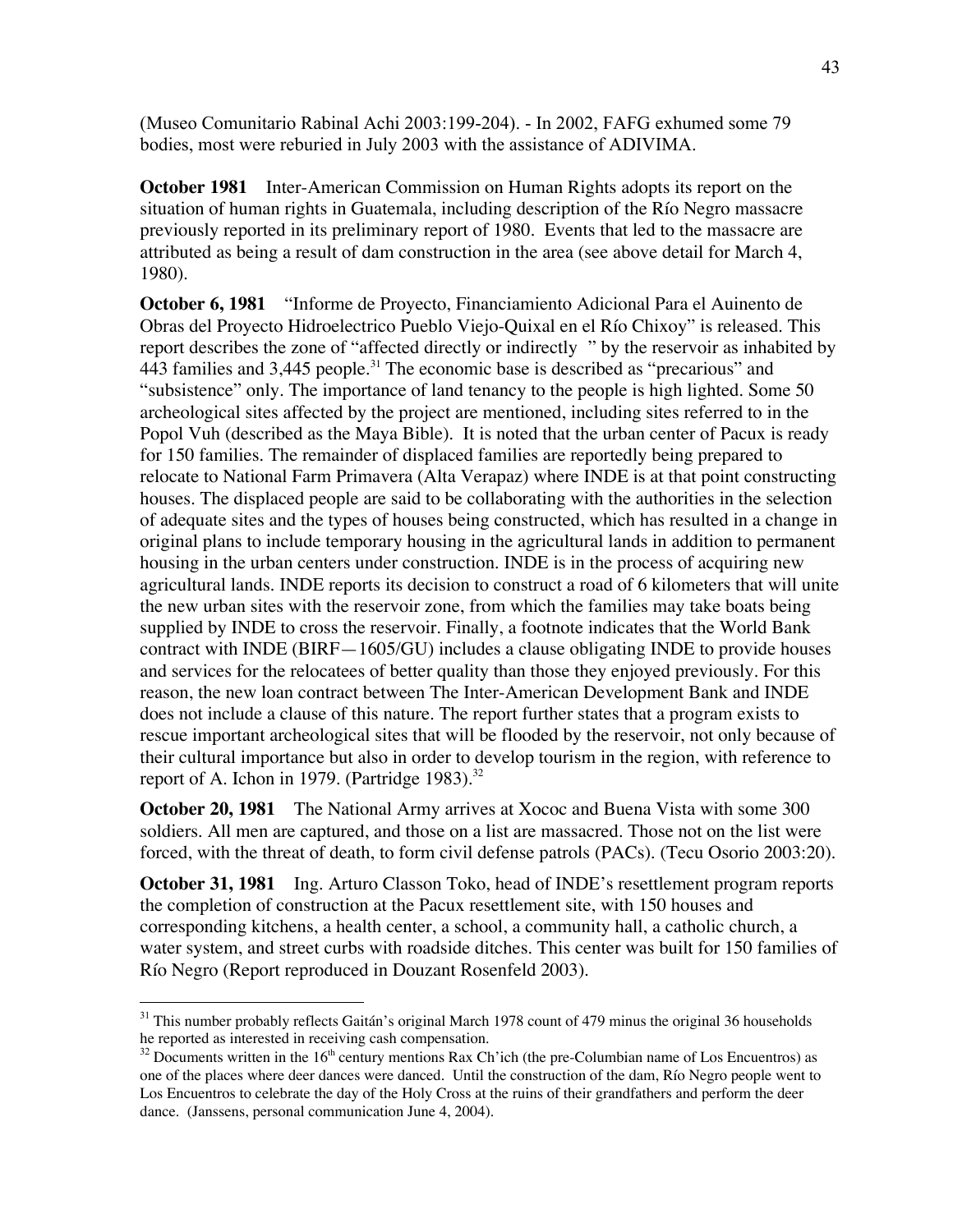**November 1981** Over 100 men from Río Negro travel to Xococ to seek peace. Upon arrival they are met by the Army accused of being guerilla fighters and threatened with death. They are held in Xococ for several days, and then taken to the Rabinal military base. Before their release they are forced to form PACs. "Those who opposed forming PACs were branded as guerillas and threatened with death" (Tecu Osorio 2003:21).

**November 1981 – April 1983** General Benedicto Lucas García, brother of military dictator Romeo Lucas Garcia, initiates the organization of the first Civilian Defense Patrols (Patrullas de Autodefensa Civil) or PAC. The army initiates massive, scorched-earth counterinsurgency campaigns against real and potential guerrilla supporters, wiping dozens of villages off the map.<sup>33</sup> During this 18-month period, commonly known as "La Violencia," more than 600 villages suffer massacres throughout the country, and in five areas of the country associated ethnic groups are the victims of genocide. In Rabinal municipality violence is applied with massive force, targeting community leaders and people with connections to CUC, Catholic Action and other development and human rights initiatives. By the end of this period an estimated 4000 to 5000 people in Rabinal, almost 1/5 of the population, dies through military action (EAFG 1997:179, 314).

During "La Violencia" armed guerrillas would periodically attack army troops and then slip back into the mountains. The army responded by attacking entire villages, burning houses and crops and killing farm animals in a 'scorched earth' policy designed to depopulate the zones of guerrilla operations (Americas Watch 1982). "What had been a selective campaign against guerrilla sympathizers turned into a mass slaughter designed to eliminate any support or potential support for the rebels, and included widespread killing of children, women and the elderly. It was a strategy that Ríos Montt called 'draining the sea that the fish swim in"" (Excerpt from Ball et al, 1996: Chapter 4). In Rabinal and the Chixoy River Basin, violence during this period was characterized by "a wave of *selective* massacres, where black listed people were rounded up and killed simultaneously, prompting entire villages to flee to the mountains while soldiers looted and burned homes and fields" (Dill 2004:127). In late 1981 and early 1982 survivors fleeing massacres and extrajudicial killings in the Rabinal town center and villages near Rabinal flee to remote areas, and some take refuge in Rio Negro (Tecu Osorio: 2003 19).

**December 17, 1981** Second loan contracts are signed by the Republic of Guatemala and the Inter-American Development Bank (Nos. 301-Abc-CU and 302-AbC-CU). No specific clause makes reference to requirements for resettlement planning or implementation, but a budget line exists under the direct costs of construction for "Purchase of Lands and Resettlement" in the amount of US \$3.8 million. The source of funds are not clearly identified, but assumed to be local (Partridge 1983).

<sup>&</sup>lt;sup>33</sup> The Guatemalan Truth Commission Report reported that 18% of all documented human rights violations committed during the course of the 36 year internal conflict were perpetrated by PAC—and that 95% of those crimes were committed in less than a three year period (1981-1983). Almost half of their crimes were extra judicial executions, followed by torture, forced disappearance and rape (CEH 1999).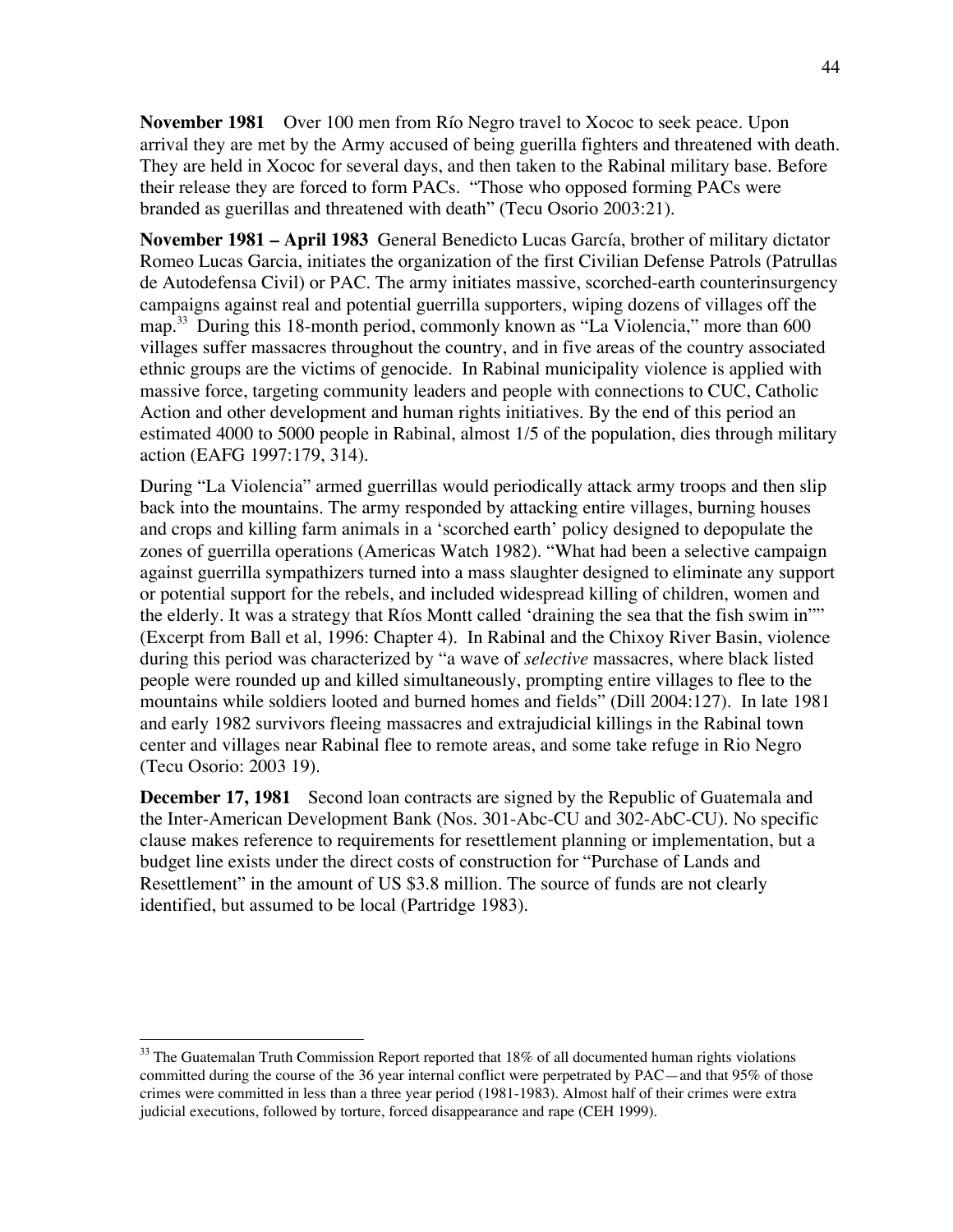**December 1981 – March 1983** The Army of Guatemala takes over the newly completed and as yet unoccupied Pacux resettlement for use as a military garrison (reported in Partridge  $1993$ .<sup>34</sup>

**1982** World Bank establishes Operational Manual Statement 2.34 on Tribal People in Bank-Financed Projects (1982).

**February 4, 1982** The Xococ market is burned by guerillas. Five patrollers from Xococ are killed. According to Tecu Osorio (2003:21) before leaving Xococ, the guerillas drink all the beer. One guerilla is found at dawn, lying in the grass. He is taken to the church in Xococ and tortured to give up the names of his companions. He names companions from Buena Vista, Canchun, Chiac, Chitucan, Patixlan, Río Negro, Vega Santo Domingo, and Xococ. The Army blames the incident on guerillas and some peasants from Río Negro. The population of Xococ severs their historical trading relationship with Río Negro, declares them enemies, and armed, trained and guided by the Army launches confrontations against Río Negro (Tecu Osorio 2003:21).<sup>35</sup>

**February 5, 1982** DCI Watch Committee Report, CIA, top secret report: A special CIA committee report predicts that Guatemalan military operations planned for the Ixil region of El Quiché are likely to produce "major clashes" with guerrillas and "serious human rights abuses by the armed forces." General Benedicto Lucas García, the army chief of staff, has indicated that "it probably will be necessary to destroy a number of villages." Report notes "*This sort of activity almost certainly would receive prominent coverage in foreign newspapers."* (National Security Archive 2000: Document 19).

**February 6-7, 1982** Over eighty people from Río Negro are summoned to Xococ, in response to orders supposedly from the Rabinal Military Base. Met by the Commander of the Xococ PAC, they are accused of collaborating with the guerillas and burning down the Xococ market. The captured guerilla is brought out and asked to identify his accomplices. He

<sup>&</sup>lt;sup>34</sup> In addition to housing the military, beginning in early 1982 the Pacux homes were used to house families from Joyabaj, Quiché. While the formal policy of containing Mayan communities in military-controlled "model villages" was introduced by Gen. Oscar Mejia in 1983 and some model villages were built with support from a US AID grant in 1984, Pacux was apparently operating as a model village as early as 1982.

<sup>&</sup>lt;sup>35</sup> While the history of armed resistance in Rabinal is popularly linked to resettlement resistance in Río Negro, armed resistance in the region emerged from the experiences and actions of people living closer to Rabinal. Similarly, participation in the local and national peasants organizations had its origins in these other villages near Rabinal. These leaders supported the Río Negro people in their resistance against the dam, but it was people from Pichec and La Ceiba (survivors or descendants from the first era of guerrilla activities in the 1960s) that contacted the Río Negro people and told them about the possibility of organized resistance to INDE's resettlement plans and not - as is often thought - vice versa. For example, Janssens notes that CUC got involved in Río Negro not only through la Huella del Varon, the organization that Francisco Chen was involved in, but also through members of the archaeological French team, one of whom married a CUC leader who visited with the Río Negro people. (Bert Janssens, personal communication, January 31, 2005; February 5, 2005; and Museo Comunitario Rabinal Achi 2003). Also, see Kathleen Dill, who in her discussion of the links between the dam and area violence concludes "The members of the community of Río Negro resisted displacement and paid with their lives for not following the orders of the Luquista regime. But the case of Río Negro is more complicated than that. A convergence of factors put them in grave danger: their resistance to being displaced; their ethnic identity as Achí of Rabinal; their geographic location near the natural corridor that the guerrillas used to pass between the hot spot provinces of Quiche and Alta Verapaz, and more generally, their location in the municipality of Rabinal where there still remains the colonial-era road that unlike the modern eastern route, drops directly south to the capital." (2004:113-114).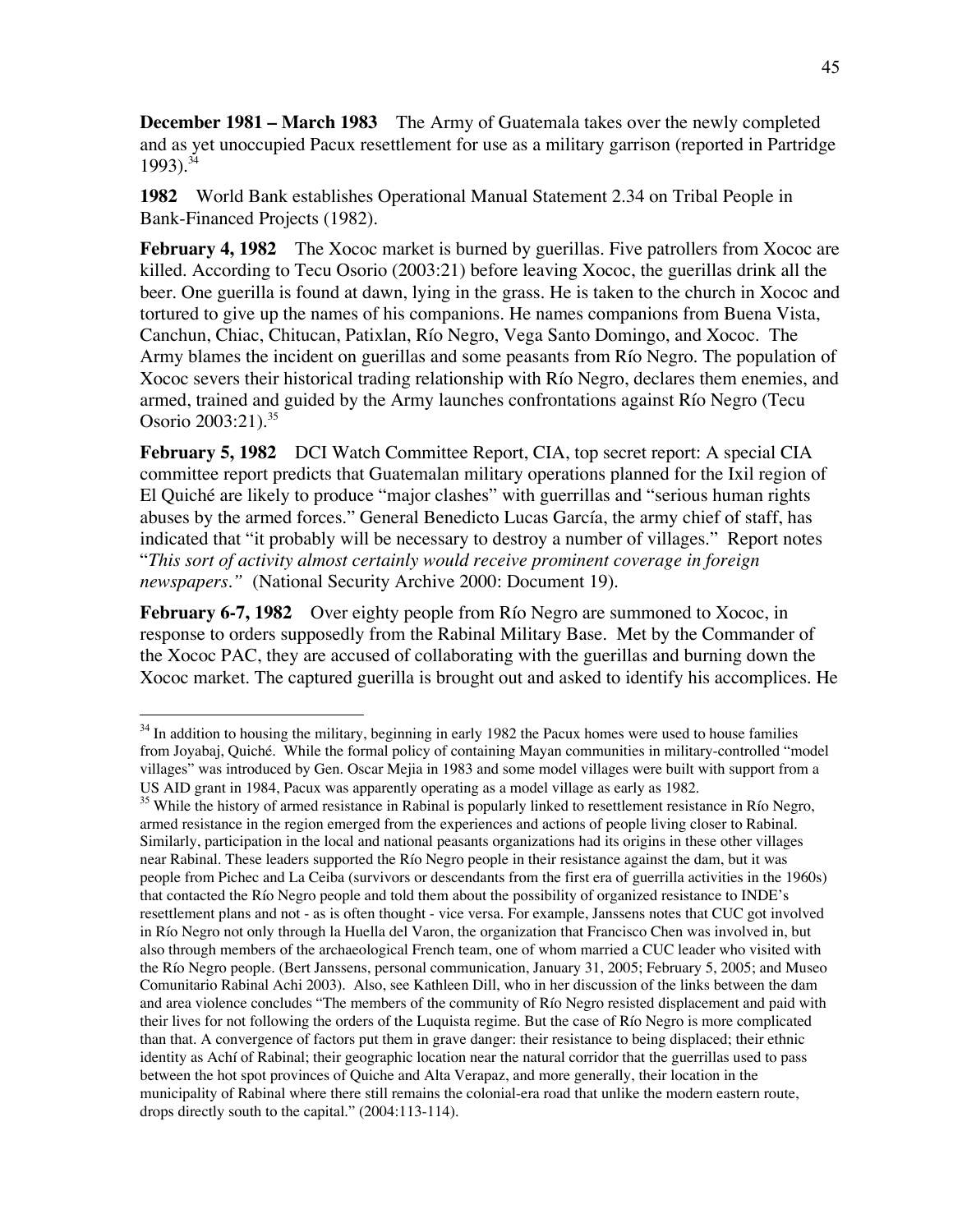is unable to identify anyone, and is then tortured in front of the community (his ear, jaw and tongue are cut off). The Río Negro people note that the Xococ market is important to them too, and offer to rebuild it. The Xococ patrollers keep the villager outside for two days without food or water, and demand money to pay for the military's food. At dusk on February 7 people are allowed to leave after having their identification cards confiscated, and are told to return on February 13 to retrieve their documents. (Tecu Osorio 2003:21).<sup>36</sup>

**February 13, 1982** Xococ Village – people from Río Negro travel to Xococ civil patrol outpost to retrieve their identification cards. Río Negro villagers are accused as "guerillas" and fifty-four men, eight women and nine children are killed. Two people survive, a women who escaped while the soldiers and patrollers were raping women and young girls; and a man who is saved by the PAC to be used as a guide to the community and to identify other supposed guerillas. (Tecu Osorio 2003:21).

**February 14, 1982** The surviving woman from the Xococ massacre returns to Río Negro early in the morning, informs the community what had occurred, and warns them that soldiers were coming to massacre the village. Soon after her arrival, the Army and Xococ patrollers arrive in Río Negro and begin firing indiscriminately. Residents flee to the mountains, and some take refuge with relatives living in other villages. (Tecu Osorio 2003:20-22). In the weeks and months to come Agua Fría residents provide food to refugees when they encounter them in the hills. (Agua Fría Community Report, 2004).

**Mid-February 1982** [Counterinsurgency Operations in El Quiché] CIA, secret cable: Army massacres continue in the final days before Lucas is ousted in a military coup. This cable from the CIA Station describes a Guatemalan army "sweep" operation through the Ixil Triangle in El Quiché. The aim of the operation is to destroy all towns and villages suspected of supporting the Guerrilla Army of the Poor (EGP). According to the cable's author, the army has yet to encounter a major guerrilla force in the area, and its successes have been limited to the destruction of entire villages and the killing of Indians suspected of collaborating or sympathizing with the rebels. The army's belief that the entire indigenous

 $\overline{a}$ 

<sup>&</sup>lt;sup>36</sup> In 2000 Kathleen Dill interviewed an informant from Chitucán who produced a slightly different account: " One Saturday, [February 1982] we went to Xococ; we went as always to sell palm fronds, woven mats; and we arrived but everything was burnt; the Xococ market was in ashes and there were soldiers everywhere, a ton of soldiers. A captain [Salamá] told us that we had to return the next day and that they would be waiting for us at 9:00 in the morning. He told us that they were going to give us training and arms to protect our communities…. We returned on Sunday and when we arrived they put us in groups; there were people from Chitucán, Río Negro, Mangales, another group from Canchún. Then they started to grab everyone. The [PAC] commander from Xococ told those from Xococ—the civil patrollers—"Kill them, don't leave them injured, but dead, kill them." And those from Canchún, they killed around seventeen, and our people from Chitucán, they killed twelve or maybe fourteen. And we were kept under the sun, all day under the sun, without food or water, and in the afternoon at 6:00 they put us in the jail [clandestine jail in Xococ]. The Captain said we would be trained by it but it was just a lie. … There, the Captain interrogated us and we were interrogated but we don't know anything and the others [the tortured ones] had blamed us. Now at 9:00 at night the commander of the Xococ PAC showed up with a coil of rope and said that "we are going to tie you up because this building is old and can't hold up" and so we spent the night tied up. And the others, well, they killed them, they tortured them all night long, and then they tossed them below—all night long the tortured ones cried out" (Quoted in Dill 2004:155-156). Janssens notes that in the aftermath of the EGP killing in Xococ, several massacres took place: one was a massacre directed against people from Mangales, Canchun and Chitucan immediately after the Xococ killing, and a second event was the killing of Río Negro people in Xococ on February  $13<sup>th</sup>$  (Bert Janssens, personal communication, March 24, 2005; and, Museo Comunita Río Rabinal Achi, 2003).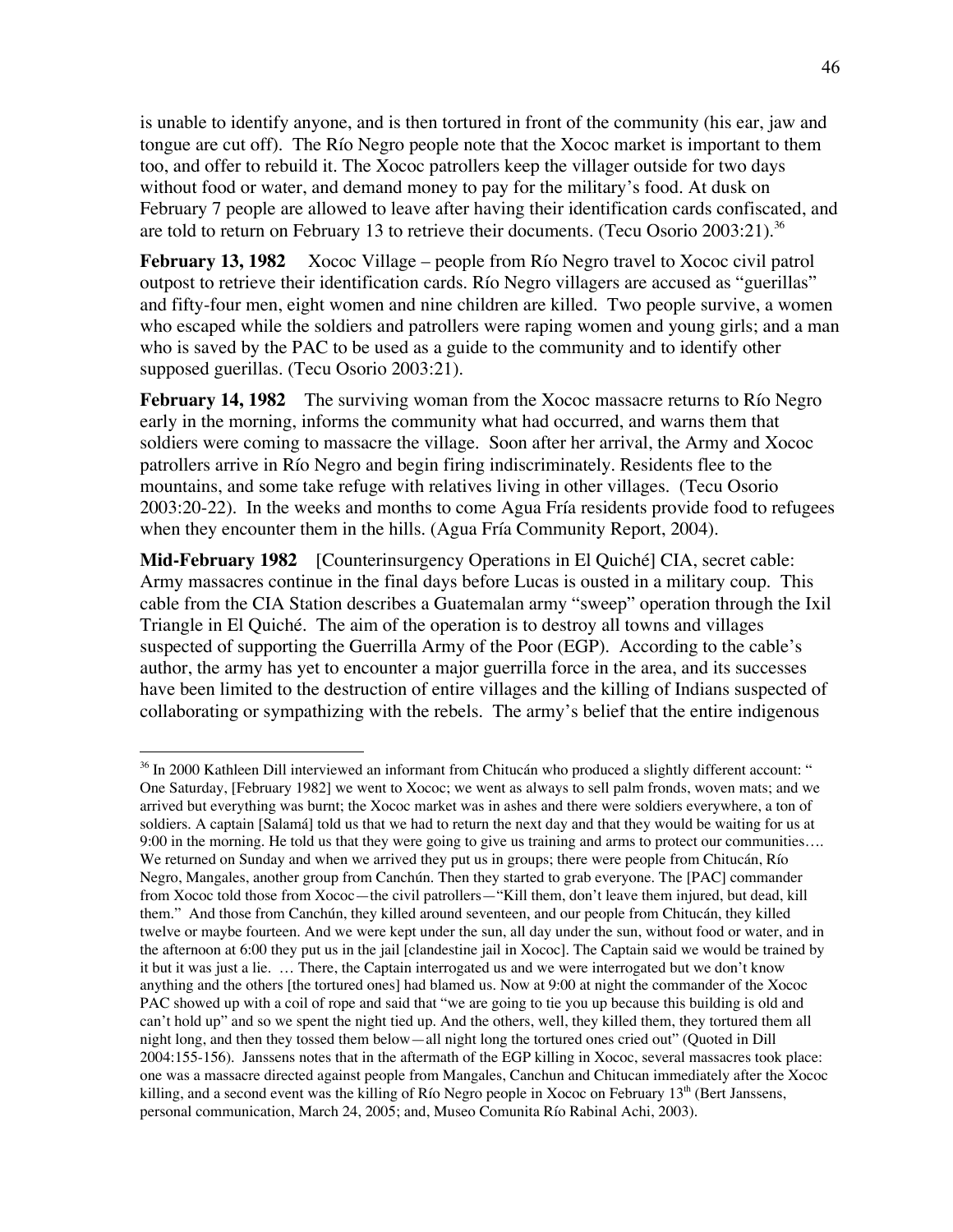population of Ixil supports the guerrillas "has created a situation in which the army can be expected to give no quarter to combatants and non-combatants alike." National Security Archive, Document 20: 1 June 2000).

**March 13, 1982** Army officers and Xococ PAC travel to Río Negro, assemble the residents and take them to the "Portezuelo", a place called K'oxom where they massacre 107 children and 70 women. Eighty-four survivors flee, some taking refuge in the community of Los Encuentros near Pueblo Viejo. Others take refuge in the community of Agua Fría. Eighteen children are kept as slaves for the civil patrollers. (Chen 2000; Tecu Osorio 2003:25-28; Dill  $2004:1567-157$ ).<sup>37</sup>

**1982 (?)** "When the massacres of Río Negro took place, the people from Chicruz saw how the cattle from the people of Río Negro passed through the valley. Not only the massacres took place, but they would also steal the cattle and other belongings from the people of Río Negro" (Chicruz Community Report 2004).

**March 1982 (?)<sup>38</sup>** Unknown people pursue INDE worker Filiberto Pocasangre from the El Rosario farm to the dam crossing and kidnap him. At this moment the official documents signed by INDE and the community outlining the terms of resettlement disappear. Neither Mr. Pocasangre nor the documents are seen again. (San Antonio Panec Community Report 2004).

**March 23, 1982** General Efrain Ríos Montt seizes power in a coup and escalates counterinsurgency campaigns. He abolishes the 1965 constitution, and revamps insurgency policy from the former Lucas-era emphasis of strategic murders and burning of fields and homes, to a policy of indiscriminate massacre of all village inhabitants: "During the campaign *Victoria 82*, soldiers and their accomplices entered villages, sealed exit routes and killed everyone that they encountered (without distinguishing between men, women, children and the elderly), burned down houses, stole livestock and destroyed the surrounding corn fields to ensure that any survivors would not have access to sustenance." (Dill 2004:127- 128).

**April 10, 1982** General Efrain Ríos Montt signs *Plan de Seguridad y Desarrollo* (taking effect on April 20, 1981). With this plan, the State implements a military policy that makes no distinction between combatant and noncombatant. When civilians are killed, they are no longer "accidental "abuses" or "excesses"; rather, they represent a scientifically precise,

<sup>&</sup>lt;sup>37</sup> This clandestine cemetery was excavated by Equipo de Antropología Forense de Guatemala (EAFG) in October-December 1993. Subsequent lab analysis demonstrated that all the victims were women and children, with some 143 unique individuals. Testimony of informants suggest as many as 180 were killed in this massacre. The most frequent cause of death were blows to the neck, blows to the cranium, gunshot wounds and stab wounds from knives and machetes. The skeletal remains were returned to the community of Río Negro and reburied in Rabinal on April 24, 1993. A commemorative monument was built, and shortly after destroyed by vandals. A bigger monument was later built. See FAFG excavation report

http://garnet.acns.fsu.edu/~sss4407/RíoNeg.htm. The February 13, 1982 Rio Negro massacre in Xococ and the September 14, 1982 massacre of the Rio Negro community in Agua Fria have also been exhumed (see http://www.fafg.org.). The only Rio Negro massacre that has not been exhumed is the May 14, 1982 massacre at Los Encuentros, the site of which lies buried under the waters of the reservoir.

<sup>&</sup>lt;sup>38</sup> Río Negro and Chicruz communities reported similar events in the spring and summer of 1980. While it is unclear if the San Antonio Panec 1982 date is accurate, details of the kidnapping, presumed murder and loss of documents are confirmed by Don Felix Alonso Raymundo, vice-president of the Pueblo Viejo community, who witnessed the kidnapping (San Antionio Panec Community Report, 2004).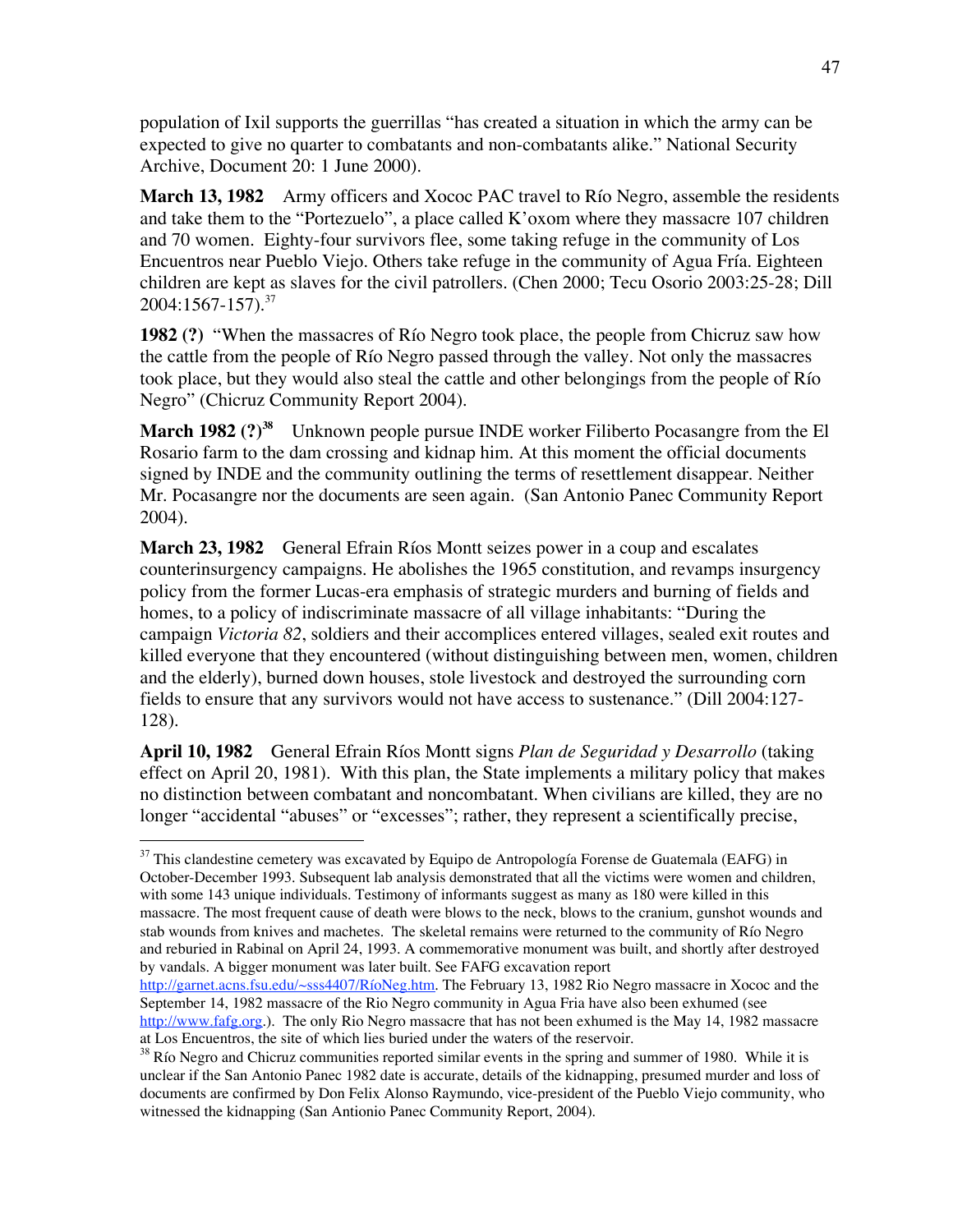sustained orchestration of a systematic, intentional massive campaign of extermination" (Schrimer 1998:45).

**April 20, 1982** Ing. Arturo Classon Tojo, head of the INDE's Resettlement Program, reports "the problems prevent us to the date to obtain the title to the Finca Pacux, which we postpone for the time being… " and warns that with the imminent completion of the dam and rising waters of the reservoir, delays in fulfilling the promises to the affected will result in serious economic hardship and political problems. (Report quoted in Douzant Rosenfeld 2003).

**14 May 1982** Army officers travel to the settlement of Los Encuentros by means of the construction company truck (COFEGAR-Impregilo, Italy's largest construction company and builder of some 450 hydroelectric dams around the world). Río Negro refugees found hiding there are tortured and 92 people are killed. An additional fifteen women are taken, forced into a helicopter and never seen again. (Chen 2000; Tecu Osorio 2003:29; Dill 2004:161).<sup>39</sup>

**January – August 1982** Reports from the Resettlement Annex, 1st Semester 1982: Initiated compensation payments to Ladinos owning private farms (145 in total) whose land will be flooded but not replaced. After two years, the urban center El Naranjo in Cubulco is about to be purchased by INDE, and this will house the displaced residents of Guaynep, Chitomax, and Chirramax. The plans to build a resettlement community at El Naranjo have been completed. The evaluation to acquire the urban center Chicuxtin in Cubulco is still pending after one year, this area is planned to house displaced residents from Chicruz. Plans to build a resettlement community are still being completed. The urban center Italia, to house residents from villages on the Río Carchela, has been surveyed and awaiting evaluation, and plans to build homes have not yet been initiated. Agricultural lands in Cubulco (four different farms) have been identified and owners advised of INDE evaluation. Emergency housing for residents to live until the resettlement communities are ready are 98% completed. Emergency housing has been built with affected communities providing the labor, cutting trees in reservoir area to build houses, and INDE providing some milled lumber and training programs for carpentry and woodworking. Some cement and some block are provided by INDE for a school building. A series of courses are held to "improve" lives of displaced families. Insurgence and counterinsurgency armies occupy areas of Cubulco, Rabinal, and San Cristobal Verapaz. Army of Guatemala occupies Pacux resettlement community beginning December 1981 until present (reported in Partridge 1983).

**Periodic report no. 12** (January-August of 1982) reports, with regard to the transfer of affected populations, that as a result of events outside of our control the work plan has been altered, and changes in the quality and rate of production have occurred. Problems occurring "all this year – 1982 - has been to a large extent of serious conditions by insurgency and counterinsurgency in the zones Cubulco, Rabinal and San Cristobal Verapaz... this has prevented, paralyzed and even slowed work on the development" (translation of quote in Douzant-Rosenfeld 2003).

**June 1, 1982** General Efrain Ríos Montt issues an Amnesty Law for massacre survivors living in the mountains. In early July the Army arrives in Río Negro by helicopter and distributes bulletins that promise peace and encourage people to turn themselves in to the

 <sup>39</sup> Kathleen Dill reports a death toll of 84 Rió Negro people who had fled to Los Encuentros (2004:158).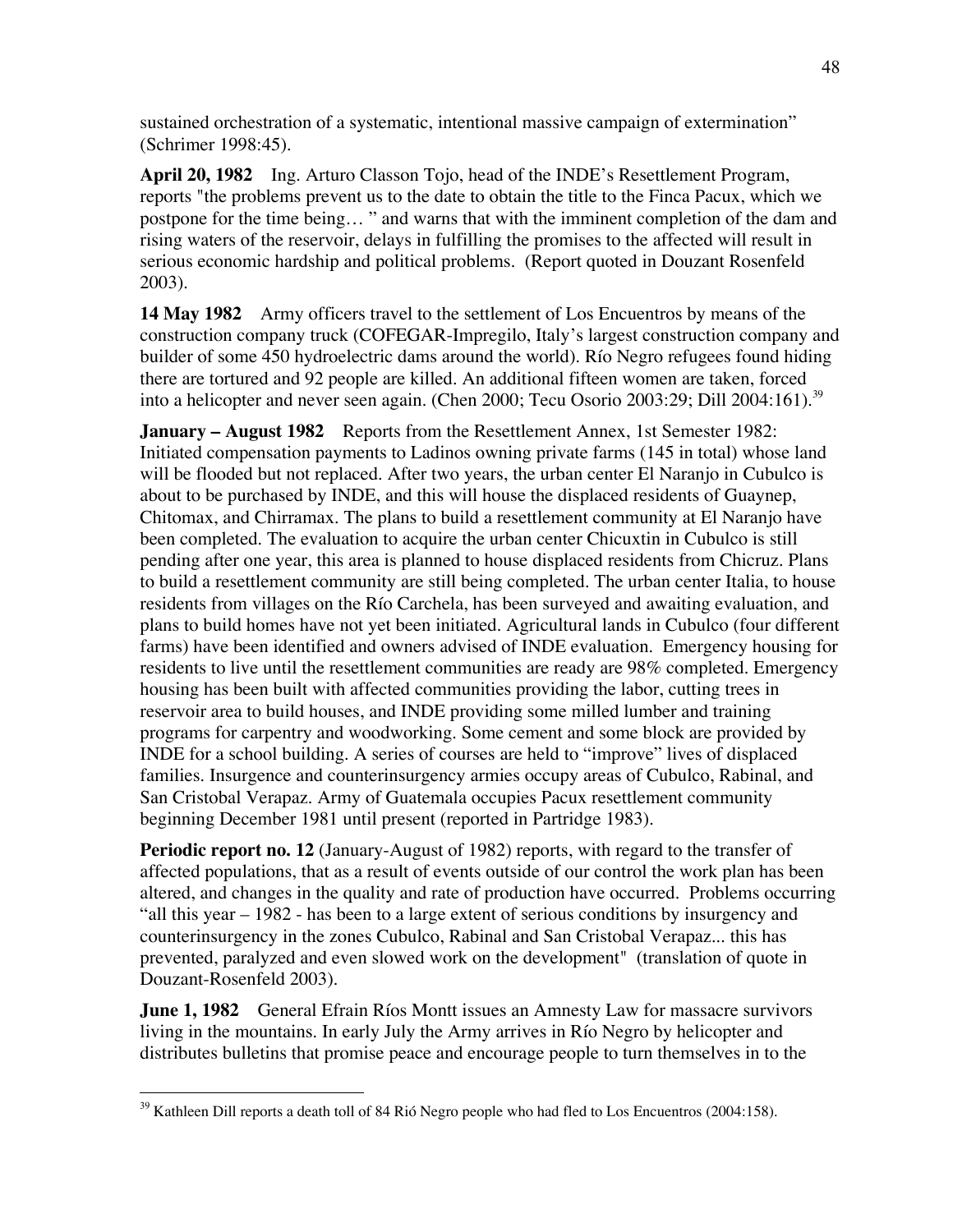Army to avoid dying of hunger in the mountains. Six Río Negro families respond to national amnesty offers, return from the hills, are tortured for seven days. The majority of the refugees remain hiding in the mountains until 1984. While living in the mountains some 105 refugees from the Río Negro and surrounding communities are killed by aerial bombardment from A37b airplanes and Huey Hog helicopters. (Pacux Community Report 2004; Tecu Osorio 2003).

**June 25, 1982** Junta Directiva de la Comunidad Indigena of Los Pajales, Directors of Local Committees of Reconstruction in Los Encuentros, El Cebollal, Chirramos, Chitomax, Guaynep, Patsulup, Chicruz, Cauinal, some 20 professionals and merchants of Cubulco (including mayor) all sign a petition addressed to President of the Republic of Guatemala. It asks that the archeological city Cauinal be rescued from the floodwaters both because of its religious significance to the Maya-Quiche and because of its potential for generating a tourism industry. The petition points out that INDE plans to build a monument of steel and cement to honor an engineer that will cost three times what rescue of the sacred site would cost and suggests that this money be allocated to save Cauinal. (Partridge 1983).

**July 6, 1982** People from Joyabaj, Quiché who have been living in the Pacux settlement with the Army leave (all but three women who still reside in Pacux) and the first few families from Río Negro move into homes in Pacux. A military post guards the entrance to Pacux, and a larger military base is located at *El Calvarío* (near the cemetery) (Biesemans and Janssens 2004).<sup>40</sup> Residents are not allowed to harvest fields planted in and around Rio Negro, and are forced to build a military outpost at the entrance to Pacux to allow continuous surveillance of the population (Dill 2004:169-170).

**July 18, 1982** The Armed forces of Guatemala massacre 268 inhabitants of Plan de Sánchez, Baja Verapaz in an effort to "defeat the insurgent movement through the strategic eradication of its civilian support base." (See IACHR Plan de Sanchez Massacre v. Guatemala, 1998).

**14 September 1982** The Agua Fría community is accused by the Army of supporting guerillas, including refugees from Río Negro. In this massacre, some 92 people are killed, including 35 refugee children from Río Negro. "On September 14, 1982, at about 7am, Civilian Defense Patrollers from the village of Xococ, Rabinal, Baja Verapaz accompanied by the national army and Military Commissioners, arrived at the hamlet of Agua Fría, Municipality of Chicamán, Department of El Quiché, where they rounded up all the men women and children from Agua Fría and Xococ for a meeting. The meeting took place in a house in the hamlet of Agua Fría which was being used as a school. Once all the people are together, the soldiers riddled them with bullets using variety of firearms, as well using grenades. They killed a total of approximately 92 people. Afterwards, they doused the bodies with petrol and burned them as well as they houses where they people had been living. They

<sup>&</sup>lt;sup>40</sup> Pacux may have served as a prototype for the "development poles" of San Juan Cotzal and Chajul (see entry for June 1981). Pacux is the only "model village" built to house displaced residents from the Chixoy River Basin. Other resettlement villages for the dam-displaced population are built without a military guard base, with greater land allocated to each house, and with greater variation in home size and characteristics. In Guatemala, most militarized villages are disbanded in the late 1980s-mid 1990s. Pacux is demilitarized in December 2003, when the Army finally decommissioned the guard base at Pacux's entrance and turned over title to the municipality of Rabinal. (Janssens, personal communication June 8, 2004. For additional detail on "model villages" see Manz 1988, 2004).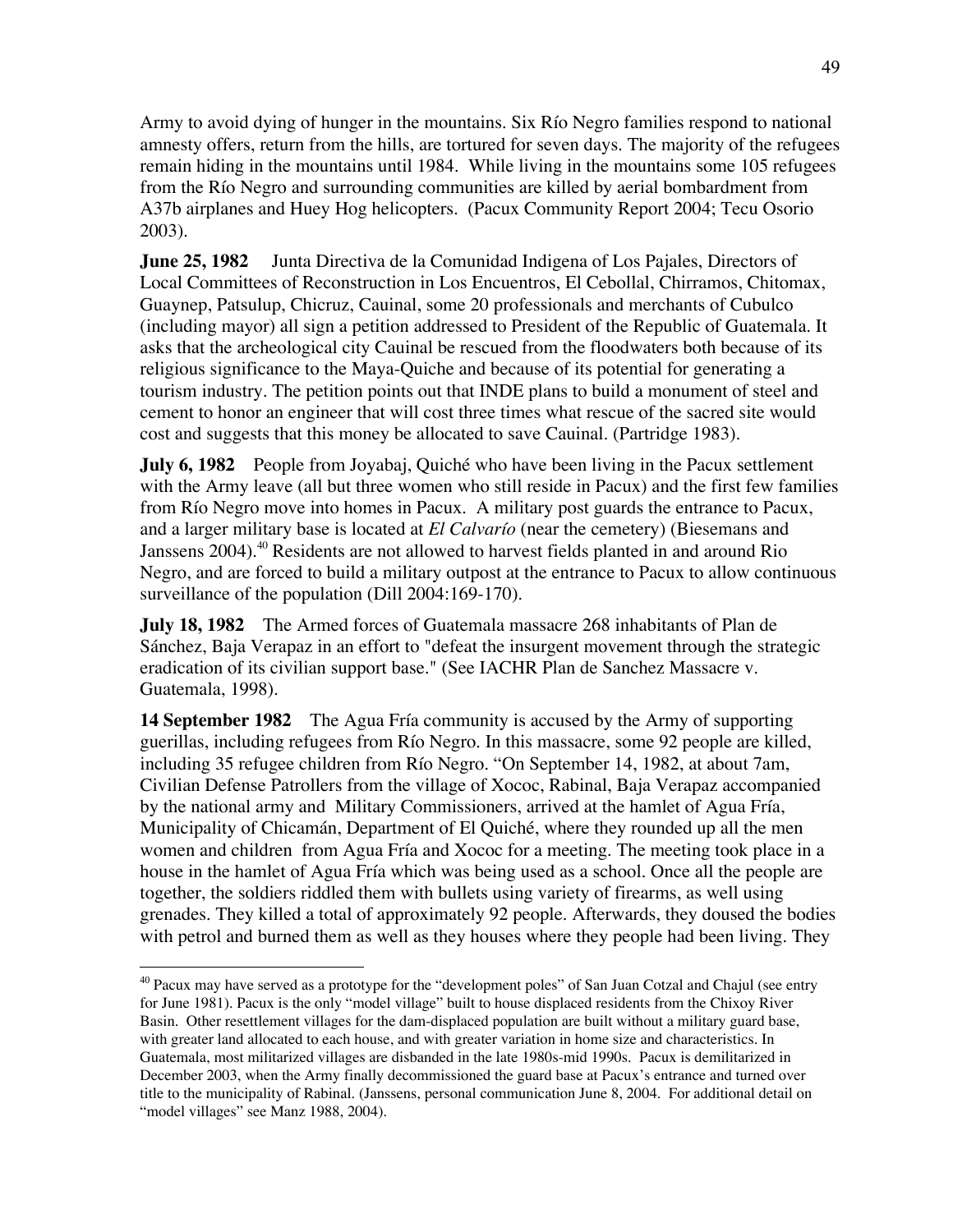robbed livestock, poultry, swine and anything else of value... (From the 4 June 2001 AJR complaint filed against General Jose Efrain Ríos Montt, former head of the Guatemalan military junta from March 1982 to August 1983, quoted in Henry 2003:9; see also Dill  $2004:160$ <sup>41</sup>

**October 10, 1982** The New York Times notes that because of that country's human rights record, the United States has not provided military aid to Guatemala since 1977. However, the Times reports, that the United States is now backing Guatemalan loans because "of what it sees as improvements in the human rights situation in Guatemala… The Administrations action is part of a broader policy effort to aid Guatemala, which is locked in a battle with leftist guerillas. It has already received Congressional authorization for \$10 million under the Caribbean aid program. For next year, the Administration is asking for \$15 million in economic and development assistance, \$3.4 million for helicopters and spare parts, and \$250,000 for military training. ... The Administration's policy will affect six loans, totaling \$170 million, requested by Guatemala from the Inter-American Development Bank and the World Bank" (Bonner 1982:A17).

**September - December 1982** Reports from the Resettlement Annex, 2nd semester 1982: Almost all inhabitants along the river system reported as having been transferred to emergency housing, except those living in settlement of Río Negro. The population of Río Negro has been implicated by the Guatemalan army in insurgency activity, and their emergency housing has been burned. Most residents have scattered into mountains, but a few (17 out of 150 families) have moved to the Pacux urban center and reside there with the army garrison. Direccion de Catastro y Avaluo de Bienes Inmuebles (DICABI) continues to be slow in making the final evaluation of lands to be acquired. Until this is done, all resettlement program work is stopped except for continuing courses to "improve" life for the displaced families. It is predicted that once land is acquired, construction of new settlements will not be completed until the end of 1983 or beginning of 1984. Work has begun on foot and mule paths between the emergency settlements and Cubulco, since the old ones paths will be inundated. The site of new hammock bridge located near the Chicruz emergency settlement has been identified and designs developed for its construction. A school, clinic, and community center are under construction in Chicruz to serve all displaced people of that area. A health center has been built in Chirramos with help of USAID, and a potable water system put in with the help of UNICEF. Boat purchases have been delayed because prices have been inflated over two years since estimates were obtained. All work has been made dangerous and slowed by continuation of warfare in the countryside. Worry is expressed that the budget in future will be insufficient because all funds not expended for land acquisition, boat purchases, construction, etc. is absorbed by central fund of INDE. The resettlement unit must then argue for them again in the future (slowing even further any possible actions). The social, economic, and political consequences of further delays are predicted to be grave (report summarized by Partridge 1983).

 <sup>41</sup> Survivors from the Agua Fria massacre fled to Pacux, Buena Vista, Xococ, Los Pajales, Patixlan and Guatemala City. When violence in the area lessened, the community was unable to return to the village and lands, as the reservoir cut off important trade routes and blocks the entrance to their land. In 1998 a number of families tried to return to their homes. They contracted a boat to take them across the dam basin. High winds caused the boat to overturn and two people drowned. Currently, the Agua Fria village and farmlands are unoccupied. The community still hopes to find a way to reclaim their village and work their lands. (Agua Fria Community Report, 2004).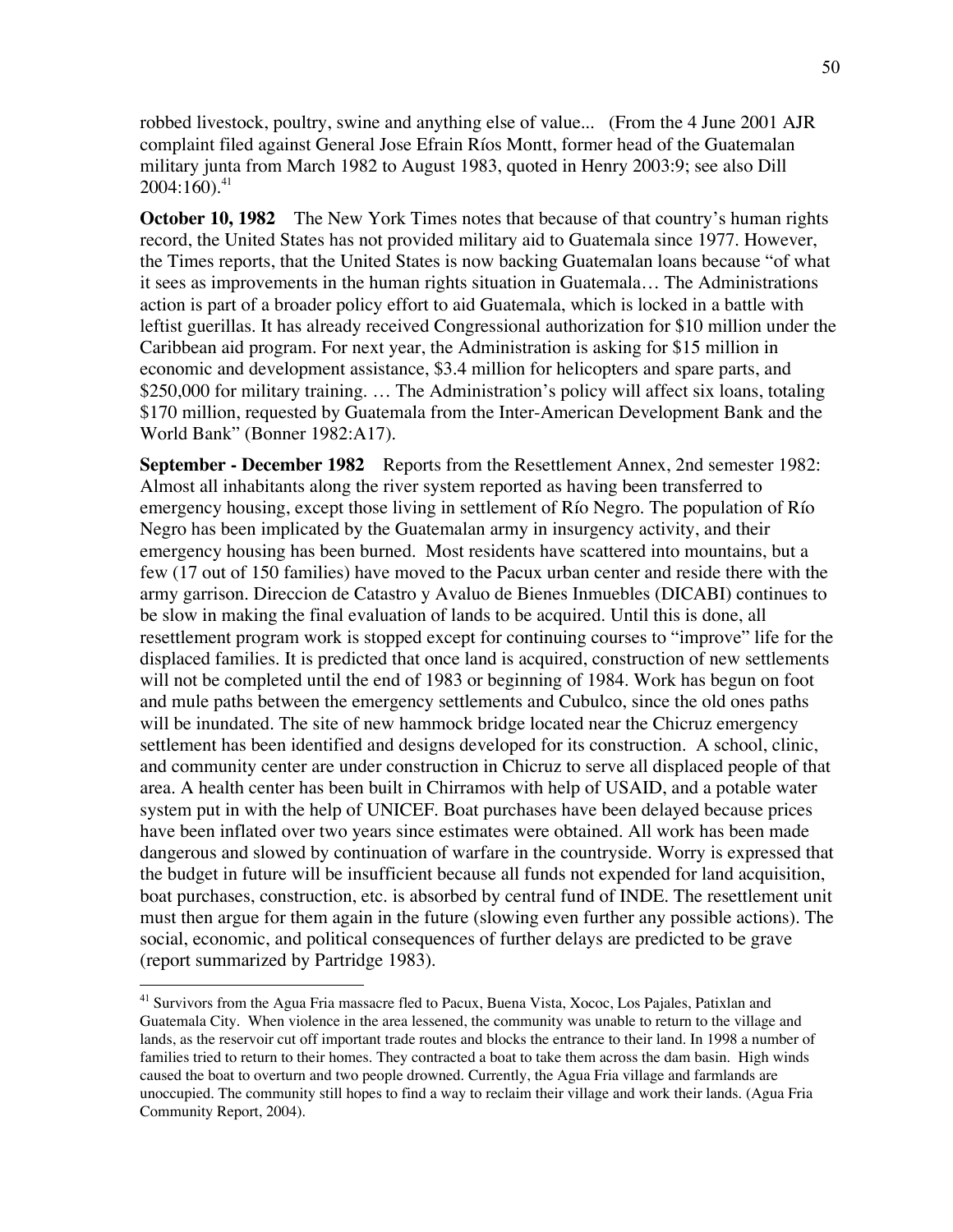**January 1983** Closure of the diversion tunnels. INDE tells Chicruz community that flood gates will close later that month and they must move to level twenty. INDE provides no help to make the move, and no water for emergency housing. Construction company security (offduty military) evict the community from their farmlands. (Chicruz Community Report, 2004). By this date ten communities in the Chixoy River Basin have been destroyed by massacre: Río Negro, Los Encuentros, La Laguna, Agua Fría, Comalmapa, Jocotales, Chitucan, Los Mangales, Pacaal, and Hacienda Chitucan (CEH 1999).

**1983** Rising levels of the reservoir again force emergency evacuations of many communities.

**January 27, 1983** The dam gates are closed and reservoir begins filling. Response of people seeing water rising while promised assistance not yet available described assistance not yet available described as "animico." (Partridge 1983). The Maya ruins of the Pueblo Viejo Cahuinal are left some 15 meters under water. Some families that lived there are forced to move uphill, to ten meters above the water level. (Chicruz Community Report 2004). Other families are evicted and eventually placed in El Naranjo. (El Naranjo Community Report 2004).

**1983** World Bank establishes Operational Manual Statement 2.35 on Projects in Disputed Areas.

**May 1983** First test runs are carried out for turbines and generators.

**May 19, 1983** At the palace of the President of the Republic, 34 leaders of settlements by the Chixoy reservoir assemble. They threaten not to eat until the promised road to link Cubulco with the emergency-housing settlements along the reservoir margin is completed. Extensive press coverage is given their protest. (Partridge 1983).

**May 22, 1983** Bulldozer begins cutting road from Cubulco to the edge of reservoir and emergency settlements. (Partridge 1983).

**May 27, 1983** The President of the Republic sends a telegram to settlement leaders promising that INDE will complete the road and all other promises will be honored. (Partridge 1983).

**January – June 1983** Resettlement Annex. 1st semester 1983: DICABI still has not completed the fiscal evaluation of needed lands. The 145 private-property holders who are to receive cash compensation only are still awaiting payment, pending review of their appeals. The urban center of El Naranjo is now in possession of INDE. Chicuxtin urban center is awaiting approval of acquisition papers by Contraloria de Cuentas. La Libertad is now in the possession of INDE. Negotiations have been opened with Banco Nacional de la Vivienda to build houses for the settlement of Canialniapa whose petitions for such help are received at the "last hour." INDE has in possession agricultural lands of 27 hectares in Cubulco and 47 hectares in San Cristobal Verapaz. The remaining land acquisition is still in process. Construction plans for urban centers are now at the stage of approval and negotiation of terms of bidding and construction contracts. There are still only 17 families living at Pacux,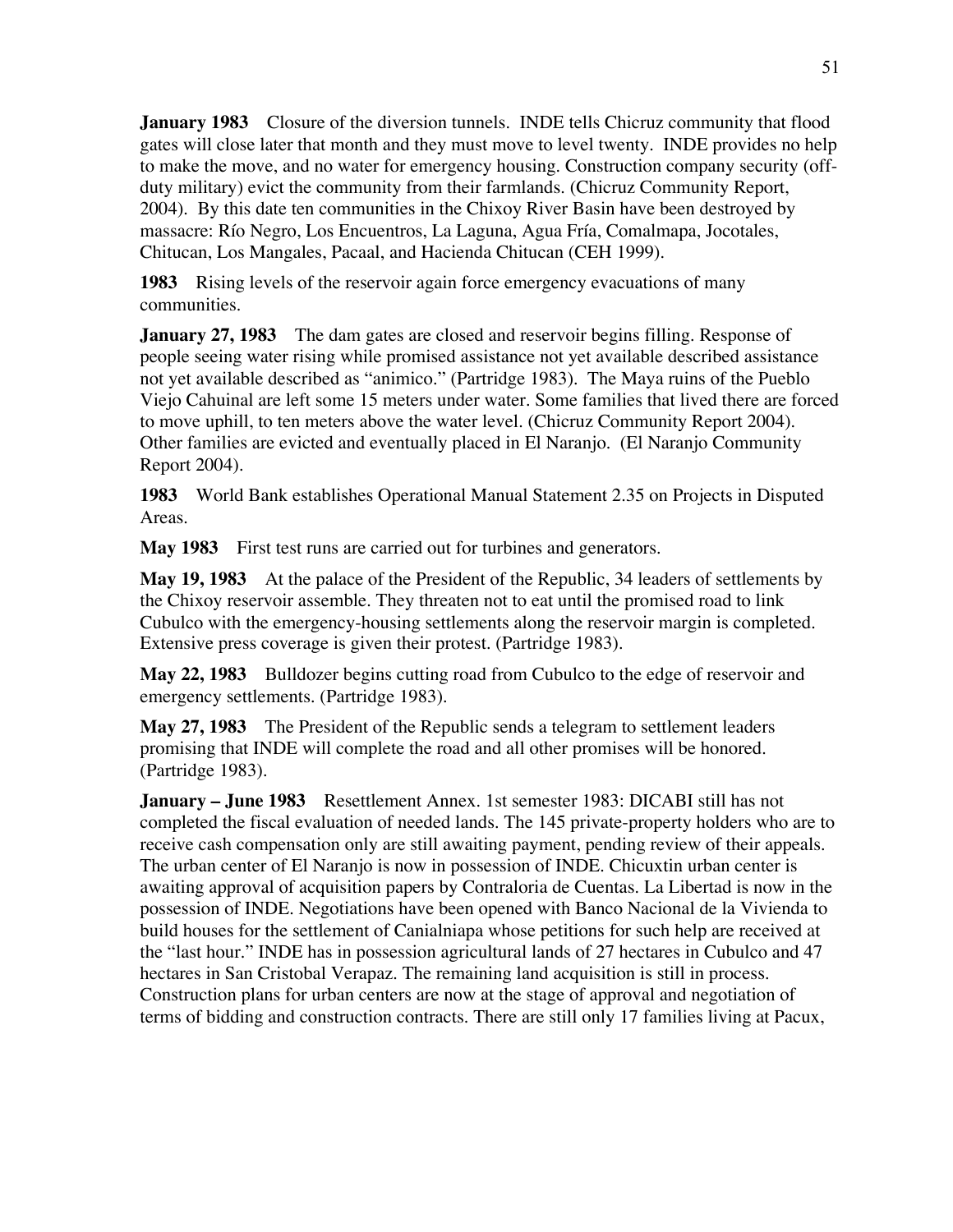two years after its construction.<sup>42</sup> Two boats have been delivered to people in emergency housing in Chicruz, but these must serve to unite all settlements. (Partridge 1983). $43$ 

**June 29, 1983** Anthropologist Shelton Davis testifies to the U.S. House of Representatives, Subcommittee on International Development Institutions and Finance, Committee on Banking, Finance and Urban Affairs, on the Environmental Impact of a Multilateral Development Bank-Funded Project. Suggesting that from 1977-1981 Chixoy Dam funding was one means by which the Government of the United States could circumvent Section 701 of the International Financial Institutions Act of 1977 (which mandates U.S. opposition to loans to governments that consistently engage in gross violations of human rights except when a loan expressly meets basic human needs), Davis comments: "…it appears as if hydroelectric development in Guatemala was related to the modernization of the Guatemala Army and its concern to turn the northern lowlands into a vast cattle ranching, petroleum, mining, and timber frontier. By carrying out this frontier-development program, with international assistance, the Guatemalan Army hopes to consolidate its own political and economic power." (Davis 1983).

**August 1983** Francisco Chen Osorio and his family arrive with three other families at Pacux. When they first arrive they are not allowed to leave the settlement and are fenced in. The men and women in these families are taken away to the military base and interrogated, the women released, but the men are held in a latrine for eight days without food or water, and beaten. Soldiers return them to Pacux, and they are warned that they cannot go into the woods, to their lands to farm, or to the coast to earn money by working on plantations. The prohibition on travel lasted until 1986. The only work the men could do was forced labor at the military base (gather firewood, build latrines). (Biesemans and Janssens 2004).

**August 1983 – 1986** General Mejía Víctores is named President following an August 8 coup. "One month after the August 8, 1983 coup […] 10 percent of Rabinal's population of 30-35 thousand have died by political violence" (Brown 1985:187).

**August 27, 1983** A petition is presented to the President of the Republic by the members of the Junta Directiva de la Comunidad Indigena at Los Pajales and the Directors of the Local Committees for Reconstruction of numerous towns and villages of the indigenous highlands of the municipios of Cubulco and Rabinal (claiming to represent over 6,000 families). This petition is signed by 490 leaders of indigenous towns and villages. It notes that for years the government has ignored them, and now because of the Chixoy dam they are unable to go to their Haya—Quiche market in Cubulco (the road linking Cimientos Cala/Pajales/Cubulco has been cut by reservoir) and are forced to go to a foreign market, the Uspanteca-Quiche in Uspantan where the language is different and they are not welcome. The petition refers to

<sup>&</sup>lt;sup>42</sup> In 1983 INDE conducts a second census of the dam-affected community, concluding that instead of the 150 families identified by name in earlier surveys by Gaitán, only 106 heads of households can be found as representing families from Río Negro and only these 106 families are entitled to compensation, housing, land and other assistance. From this point on, minors who were orphaned because of the massacres, other family members, and people displaced from Río Negro but living in other regions of the country are not recognized by INDE as part of the affected population. Currently, in 2005, in Pacux, there are 44 families who lost "affected" status in this way (Pacux Commnity Report, 2004).

<sup>&</sup>lt;sup>43</sup> The Chicruz community reports INDE acquisition of a barge to assist the transportation of people, livestock and goods on the reservoir. The barge was promised to the people but never turned over, and remains at the INDE facility at Pueblo Viejo (Chicruz Community Report, 2004).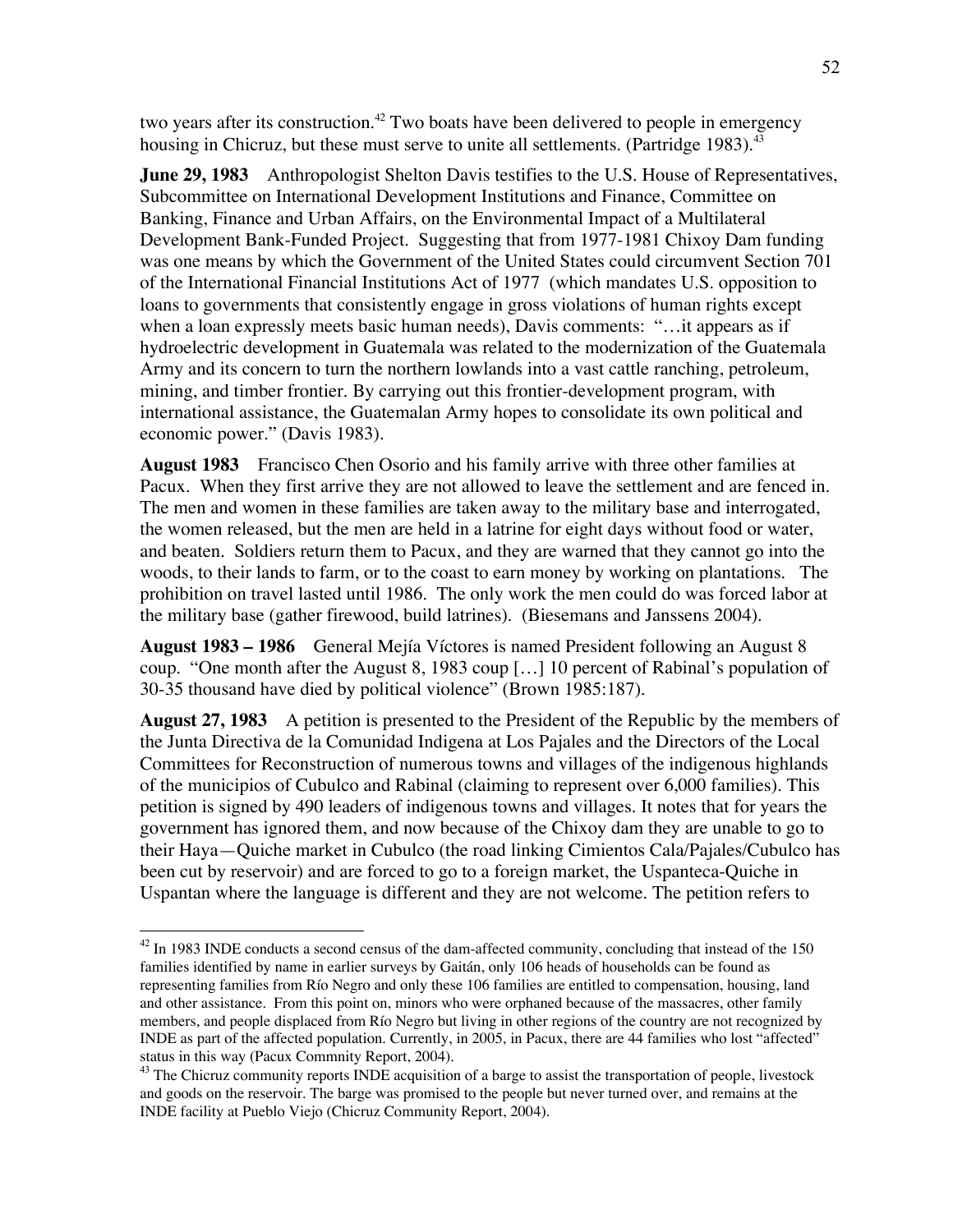previous petitions for boats to cross the reservoir, the rescue of the sacred site of Cauinal (the pyramid complex that is now partially submerged by the reservoir), and others that have gone unanswered. They ask for (1) a road from Cimeintos Cala to Cubulco with a bridge to cross reservoir; (2) two boats to transport cargo across the reservoir (the small passenger boats now in use don't serve this purpose); (3) access to electricity generated by the dam so they can have lights; (4) health centers, schools, churches, community centers; (5) reversal of INDE's historic position that they are "not affected" by the Chixoy Project, because they cannot cross the river as their fathers have for centuries; (6) opportunity to work on these projects rather than everything being done by outsiders (summarized in Partridge 1983).

**September 1983** Division of Planning and Projects of INDE submits "Alertivo sobre el estado de ejecucion de los trabajos correspondientes a la Unidad de Reasentainientos del Proyecto Pueblo Viejo-Quixal," an assessment of the resettlement program (land acquisition, construction of housing, agricultural lands, access roads, bridges, and compensation for losses) addressed to the General Manager of INDE. The memo notes that INDE has acquired only 43% of the urban and agricultural lands needed. Another 14% are pending evaluation by DICABI, 18% are in the process of expropriation, and 25% still await study, survey work, and initiation of the process of evaluation. Housing in the urban centers El Naranjo and Chicuxtin (Cubulco) is expected to be completed between August - November 1984. No dates are projected for the completion of the other urban centers. Pacux (Rabinal) is confronted with major problems in housing, potable water, health conditions, and so on, and while the government of Baja Verapaz is assisting the people to begin small businesses and small livestock enterprises, the displaced people have exhausted the income from payments for crops lost, have depleted their savings (those who had savings), and have sold their livestock in order to buy food over the last 21 months. The majority of displaced people have no land to plant and are facing starvation. The National Committee for Reconstruction and the government of Baja Verapaz have donated food, but this is sufficient for only two months. Even if all farmers had land to plant tomorrow, it would be another 14 months until they saw their first crops. The memo correctly notes that the responsibility for the social and political consequences that this disastrous situation is generating will rebound directly to INDE. (From Partridge 1983).

**September – December 1983** After months of experiencing small earthquakes in the mountain, a high pressure fountain of water burst out of Campana mountain and floods the houses of Bendicto Rodriguez, Martin Hermógenes Hernández and Petronilo Ivañez Hernández). Two houses in Agua Blanca are completely destroyed and six or seven more threatened by it. In total, ten families had to move to other places. INDE shuts the water entrance in Pueblo Viejo and the water stopped shooting out of the mountain. INDE does not provide assistance for the families who are forced to move, or compensation for these damages (Biesemans and Janssens 2004). BID disperses funds allocated under BID 1 to address emergency repairs (INDE 1991)<sup>44</sup>

**December 1983** Independent consultant William Partridge submits his assessment of the resettlement planning and experience in two BID projects: the Arenal Dam in Costa Rica and

 <sup>44</sup> Severe water losses from the headrace tunnel prompts shut down of the power plant in December 1983. Inspection reveals considerable damage to tunnel areas. Additional loans and another two years of repairs are required before the plant can begin commercial operation.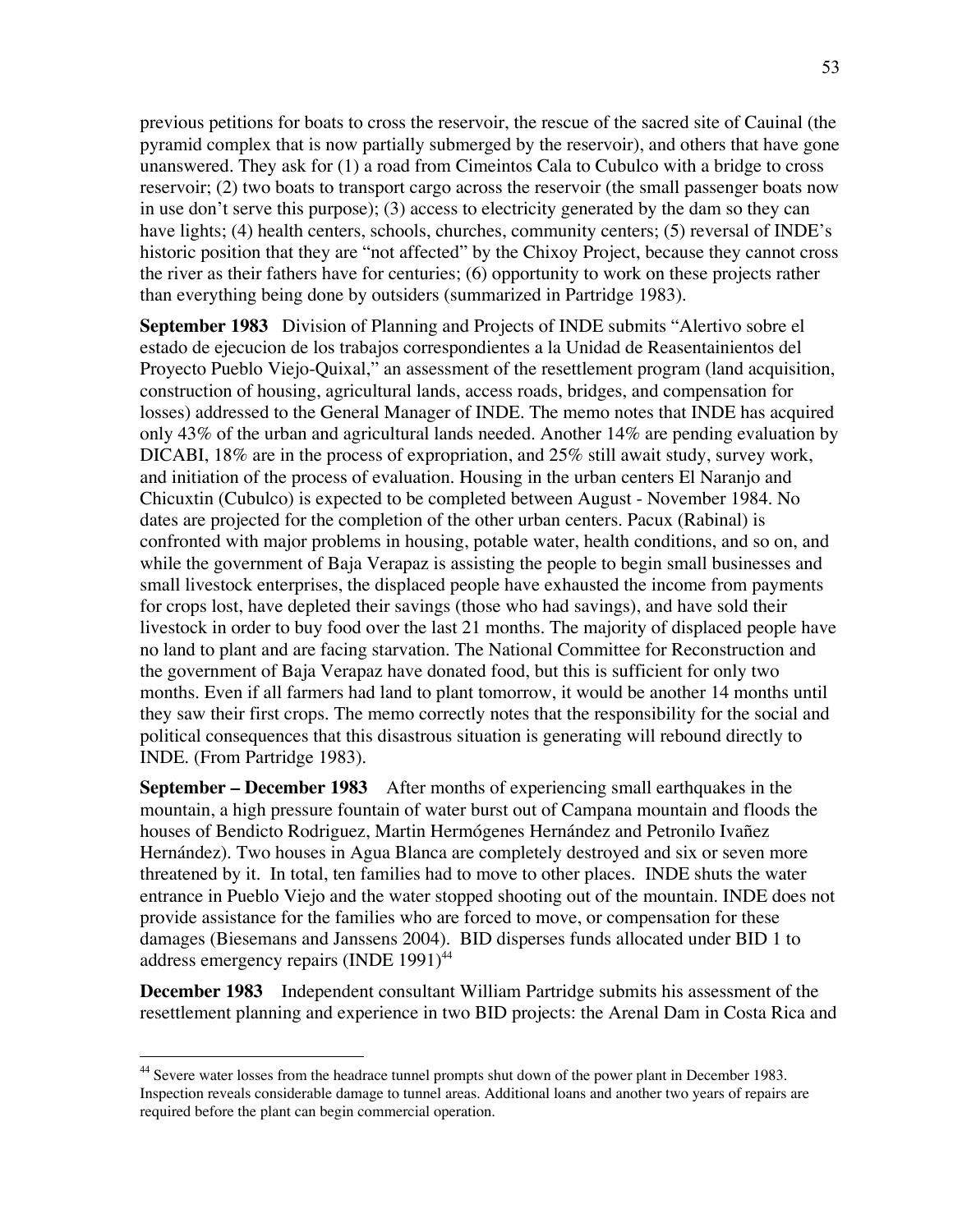the Chixoy Dam in Guatemala. Reports are presented to BID, and later to World Bank staff. The intent behind this evaluation is to generate information and recommendations that guide the Inter-American Development Bank in their efforts to develop resettlement policy and technical capability, and not to correct what was going wrong at Chixoy. His assessment is based on a review of studies, reports, communications, letters, loan contracts, and other documents in the project record, as well as site visits in October 1983. In Guatemala, site visits to the dam-affected communities occurred with the assistance of Dr. Gaitán Sanchez and other men and women of the affected communities.

In his summary of plans and analysis of actions, Partridge concludes that the resettlement program of the Chixoy Project has been a disaster and he is skeptical that the relocated population will be able to recover its former level of living under current conditions. Some of the many failings noted by Partridge include:

(1) The failure to initially plan for resettlement, the three year delay in creating an Office of Resettlement once the oversight was identified in 1976 contract negotiations between Government of Guatemala and the Inter-American Development Bank, and once the Office was created, the grossly inadequate nature of initial plans, and the lack of will within INDE to prioritize its energy in this area, as indicated by the many efforts by INDE to pass along its responsibilities to other governmental agencies. This lack of will meant that when problems were identified, they were put on the back burner and left to simmer, creating a climate of "haste, fear and anxiety" and contributing to the chaos and need for a state of emergency at the final hour when the dam gates were closed.

(2) The failure of INDE to legally acquire lands, and the failure of the Bank to meet its fiduciary responsibility in assuring that lands have been legally acquired. Partridge notes that the Inter-American Development Bank Loan contract includes the requirement that "INDE present evidence that it has possession of lands necessary to execute the Chixoy Project in conformity with the laws of Guatemala in force at the time. In fact, as of January 1983 when the dam was sealed and the reservoir began filling, some of the properties flooded had not been paid for and were in litigation. The communal lands flooded are a more complicated legal problem than it appears on the surface, for it is the community as a whole that owns such lands. To the author's knowledge, INDE at no time even contacted the leaders of the community, much less discussed with them compensatory actions could be undertaken in exchange for legal ownership of those lands, by INDE."

(3) The failure by INDE to communicate directly with any appointed, elected, or customary leaders or representatives of the human communities affected by the Chixoy Project during the first three years of the Planning and Recruitment Phase. Consequently the affected communities had no opportunity to provide information about themselves or suggestions about the resettlement problem nor to join planners in a search for mutually satisfactory resolutions of the problem. When the Office of Human Resettlements was eventually created, Partridge notes it was fortunate that Dr. Gaitán Sanchez was retained as a consultant, since he had been working with indigenous and Ladino people of the region for some years and had some realistic knowledge of the social situation. Yet even at that point, the planning and recruitment process set in motion precluded participation of the affected people.

(4) Inadequacies and flaws in the planning studies, including: (a) defining the "affected population" as those individual families with documentation of property rights living below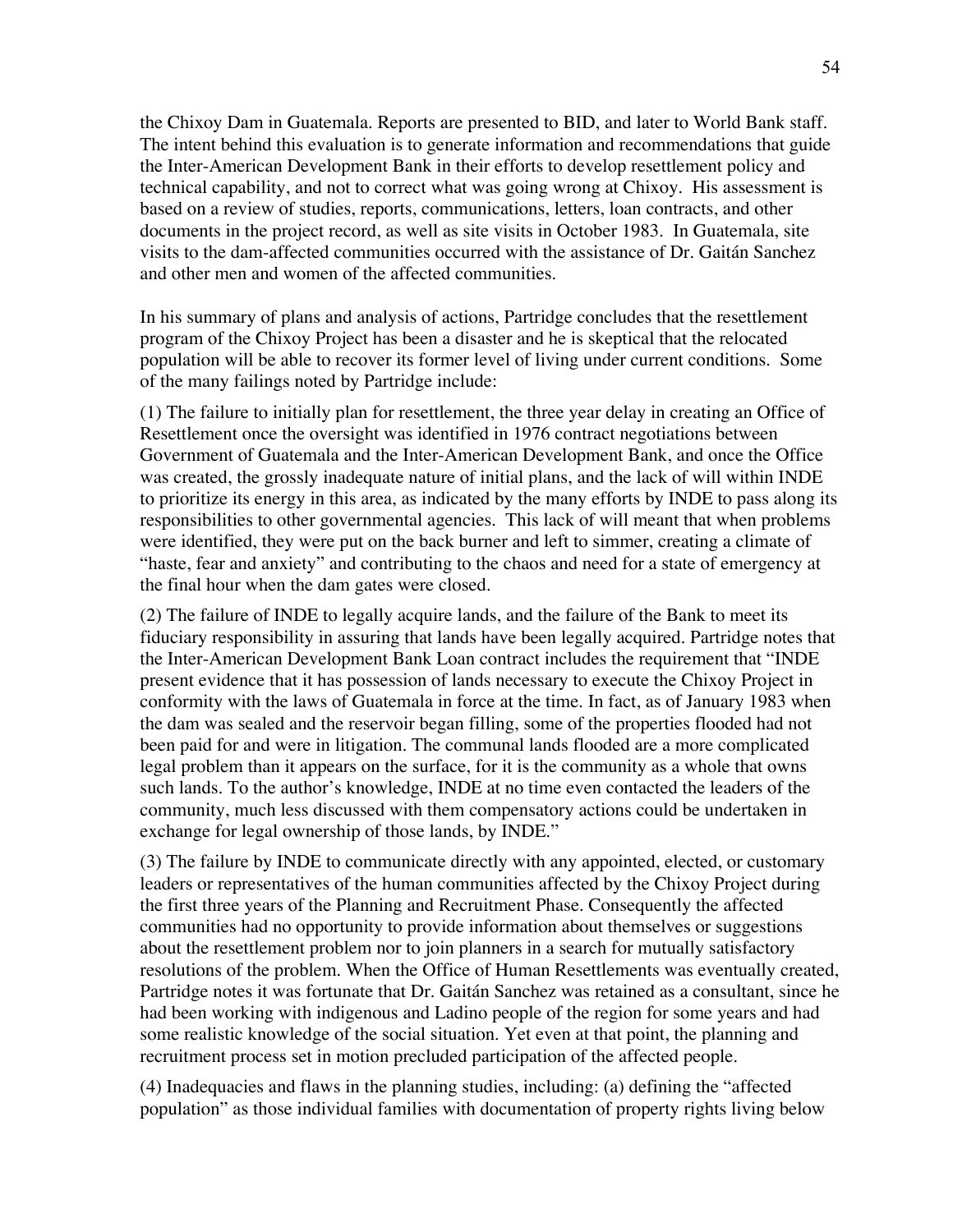the maximum flood level of the reservoir; rather than considering more broadly the rights of communal land owners and the social and economic impacts of large body of water that severs ties to land, family, and communities, halts transportation and inhibits access to traditional markets. Furthermore, the household unit of analysis failed to acknowledge and address the damages experienced by the broader socioeconomic system. Family and socioeconomic ties between communities were maintained in diverse ways, and the reservoir had effects that ripples "outward, affecting not just those being resettled but also their dependents and partners elsewhere from Los Pajales to Cubulco." And, (b), defining a census on the basis of single visits to a community and the socioeconomic data collected in one place, at one time, with the assumption that the relevant unit of analysis is the nuclear family living in the same household. This approach ignores the broader social networks and the great differences among the households in land use patterns, material resources, income, and political influence beyond the settlements. The end result is data that suggests that all households have 5.5 people, that all production results in the same average annual income, that all residents have rights to an average plot of land, and that all people in the affected communities were poor, unskilled, and unsuccessful "subsistence" farmers. Thus, poor land of small size is adequate compensation for poor "subsistence" farmers.

(5). No serious thought or effort on the part of INDE or The Inter-American Development Bank was given to meeting the stated project objective of improvement of the living conditions of the population in the service area of the project. INDE failed to consider the wishes of the threatened people or their leaders until it was too late. Despite good descriptions of the housing traditionally used by the Maya Achi, appropriate housing designs were not used. And, the people who had to live in the houses were never consulted regarding their housing needs, expectations, or aspirations. Thus, in his visit to Pacux in 1983, Partridge notes resettlement housing lacks separate kitchen facilities, are constructed entirely of milled lumber prone to rot, and have no latrines. Improvements were made after protests the Office of Human Resettlements of INDE complained to contractors, and contractors added kitchens, latrines, and several rows of concrete blocks at the base of the houses to protect the wood against the elements. However, the kitchens, made of concrete block, have no doors and cannot be used to store food. The latrines were installed without foundations, and about one-quarter of them are undermined by erosion and have fallen over. No storm drains were provided, and erosion is evident in the streets. Roofs are asbestos, flat and low, so that temperatures during the day inside the houses are uncomfortably high. Houses lack washstands or water. The public buildings, except the school, lacked windows, leaked, and are humid and uncomfortable. Lot sizes are 15 x 30 feet, and houses are 18 feet apart on the front of lots, with a garden/latrine area on the back of the lot. No plans were made for additional housing for the second generation.

In addition to the problems of resettlement construction, Partridge notes that resettlement plans failed to address the need for new employment opportunities for the displaced people. While a few people were hired by the Office of Human Resettlements to build new footpaths and roads, fill bags of dirt for an experimental garden in Pacux, assist at the archaeological excavations, and other odd jobs these opportunities exist for very few, pay poorly, and are temporary in nature. Of more serious concern has been the impact of the loss of agricultural lands. In 1983, Partridge found that in Pacux about half of the households had small plots; the others has nothing. And, the remaining settlements have no land to plant.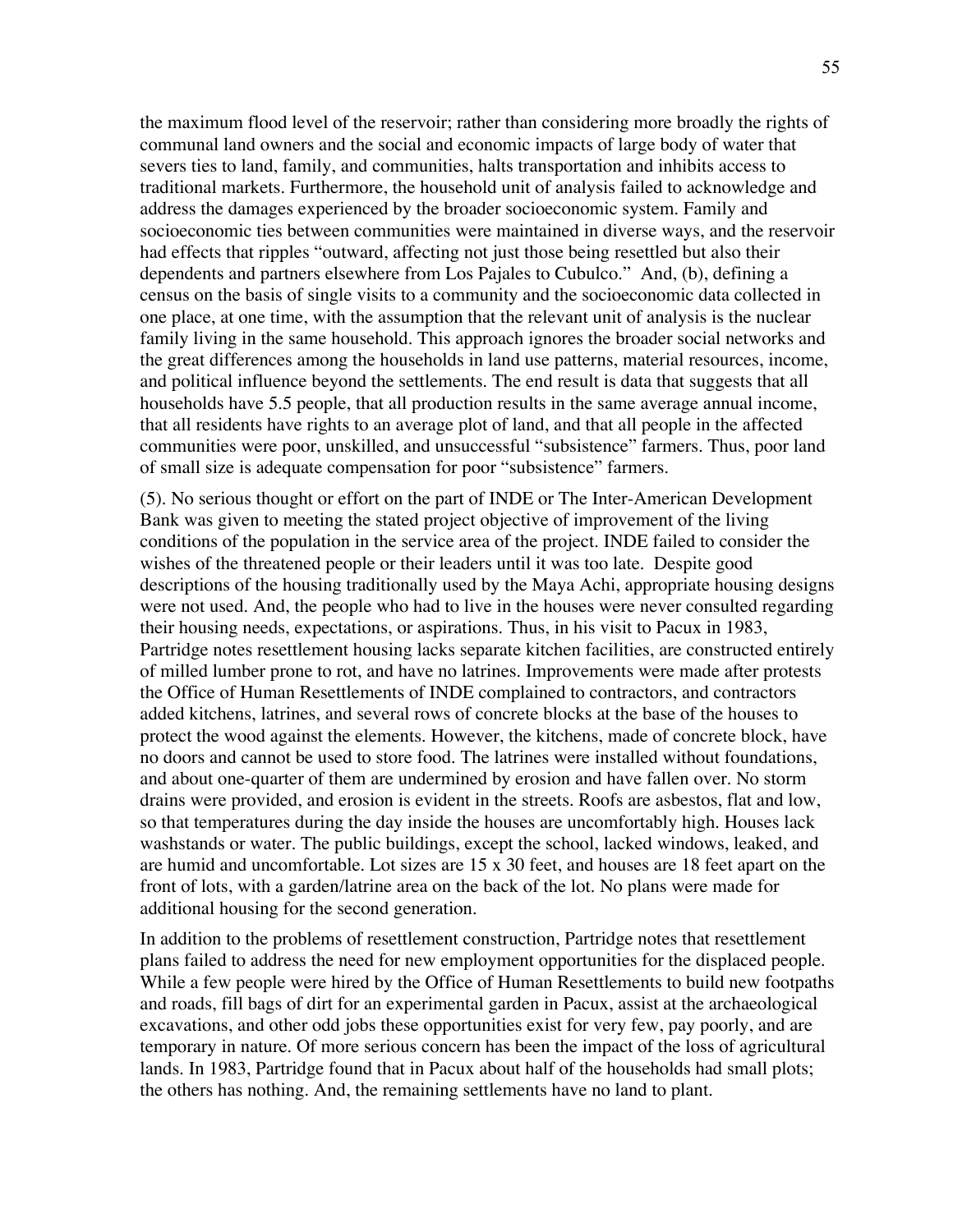Partridge also observed that social problems are monitored by INDE's Office of Human Resettlements, whose staff kept detailed records on each household and its problems.

Partridge reports that conflicts with the resettlement office are numerous, resentment runs high and INDE and its personnel are feared and disliked. There exists no mechanism to resolve these conflicts at present, and none was planned to exist. Conflict cannot be controlled at present for two reasons. INDE has failed to keep promises made over many years and has consequently earned the animosity of the people. And INDE has ignored the local authority structure, earning its resentment as well, and thus bypassed the only mechanism for controlling conflict that the people respect.

Comparison of the Arenal and Chixoy cases allowed Partridge to develop project-specific criticisms with reference to the norms of the time. Thus the Inter-American Development Bank's failure to include resettlement planning, financing, and implementation as contractual obligations are sharply contrasted with the Arenal experience, where such inclusions occur. Partridge notes that the Bank took some initial effort to force decent and humane treatment of the displaced people, especially in the context of developing new loan agreements, yet ignored the opportunity to use loan disbursements to create and insure a systematic compliance procedure. Even when presented with overwhelming evidence that a disaster was emerging, disbursements continued. In short, the Bank failed to put into place mechanisms that forced progress in the resettlement program. Of equal concern, was the lack of professional capacity within INDE to plan, implement, or monitor a resettlement program. Not until the completion date for resettlement passes is a qualified professional retained. By contrast, in the Arenal project, the professional personnel demonstrated their qualifications and professional integrity even before the loan contract was signed. But the most glaring contrast is with respect to rule of law. The Arenal resettlement program was designed to include both leaders and all members of the affected communities as participants. In the Chixoy case there was no systematic effort to contact the affected communities and secure legal possession of lands flooded nor to involve authorities of these communities in mobilizing and resettling the occupants. The resettlement program was imposed from the "top down" and required nonnegotiable compliance. The resultant design was thus guaranteed to be culturally unacceptable, and the outcome has INDE destroying the regional economic system on which the resettled people and others depended, without providing a viable replacement system. (Abstracted from Partridge 1983).

**1983-1984** Chicruz community is given no assistance with food, and relied on contaminated reservoir water as their only source of water. Petitions submitted to INDE requesting food, water, and other assistance are never answered. Since people did not want to abandon their lands, armed construction company guards (PMA) entered and forced eviction. Community struggles to get help are received by INDE workers and communicated to the Army, as evidence that the community are guerillas. In 1984, arriving from Pak'ani, the Guatemalan Army arrived en masse in Chicruz. Soldiers are deployed to both sides of the reservoir. They gathered the community in the school and separated the population. They pointed shotguns at the four community representatives' chests. The soldiers issued death threats against the representatives and mocked them, saying the representatives would wind up in the cemetery (El Naranjo Community Report 2004).

**1983** Gen. Oscar Mejia seizes power in coup.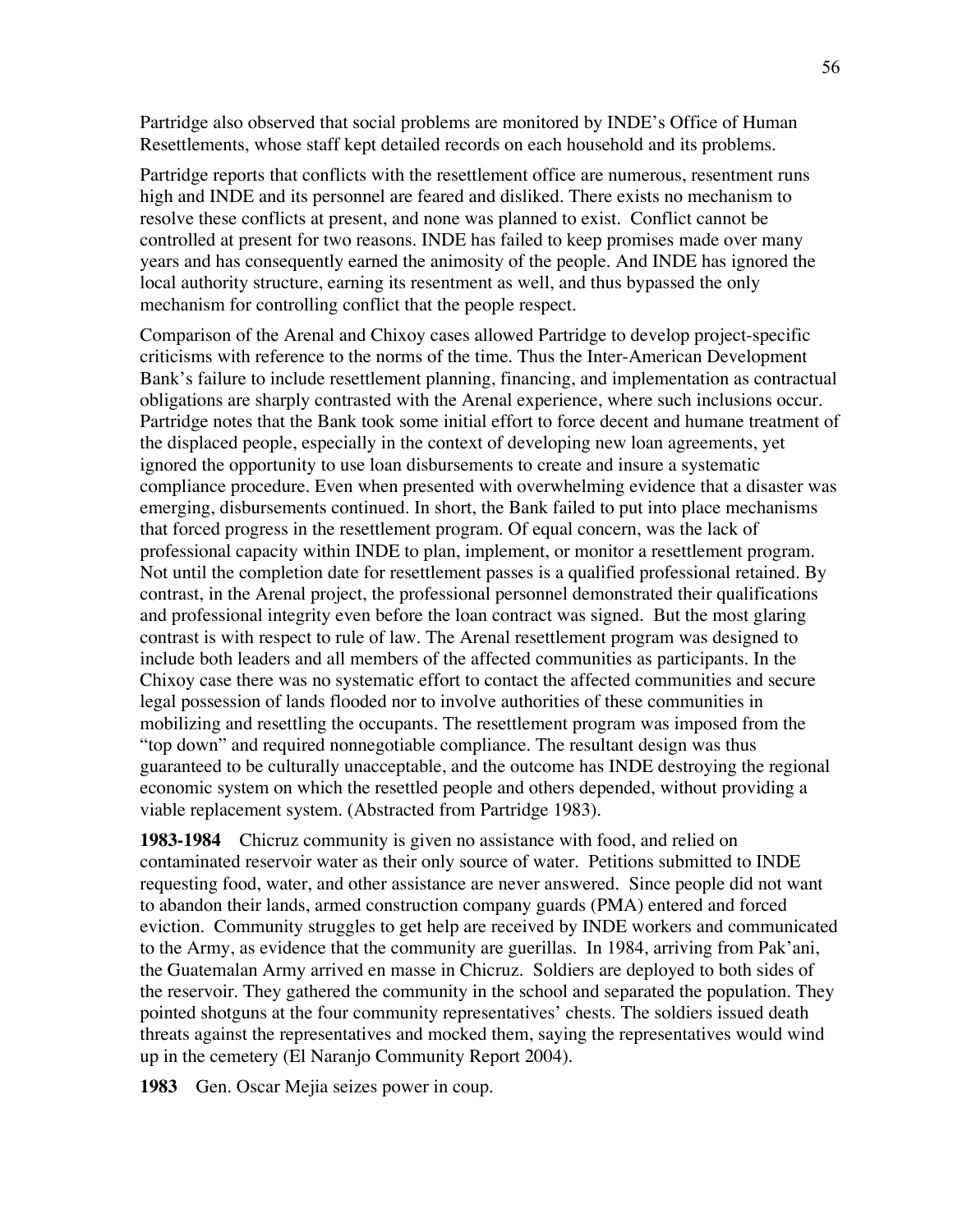**1984** Chicruz: Guatemalan Army arrives en masse, and deployed to both sides of the reservoir (El Naranjo Community Report 2004).

**1984** World Bank adopts Operational Manual Statement 2.36 on Environmental Aspects of Bank Work.

**January 1984** The Guatemalan Government establishes a new phase in the military campaign (Reencuentro Institucional 84) and initiates the "model villages" program, a forced relocation, re-education, and military control of peasants (described in Manz 2004:156-182; see also Manz 1988). In the Rabinal Chixoy River Basin areas, the army concentrated captured civilians in "military colonies" built by soldiers and the PAC in the previously burned villages of Xesiguan and of Chichupac. Survivors lived in these camps for six months (January - August 1984) until the army permit a local NGO to help rebuild their homes. Survivors of massacres whose villages could not be rebuilt are concentrated in the "development poles" of San Pablo (1983 - 1996) and Pacux (1983 - 2003), built in and on the outskirts of Rabinal. Residents of these militarized villages are considered "potentially salvageable subversives" and kept under constant surveillance by the army. (Dill 2004:128).

**June 1984** Partridge submits recommendations to the World Bank that are widely discussed in the department and the region, and are accepted as part of the basis for negotiation of a new loan of US\$ 44 million to INDE to repair the conduction tunnel that had collapsed during the first phase construction (Partridge 1984, Partridge, personal communication July 11, 2003). Recommendations are based on a May 1984 visit to Guatemala where Partridge (1) reviewed the resettlement of the population displaced by reservoir flooding, (2) assessed progress of the resettlement plan carried out by INDE, and (3) recommended actions that World Bank management and INDE should take to overcome difficulties in the Chixoy Project. The resulting Aide Memoire outlined World Bank Actions and INDE obligations, and is signed by all parties. This memo noted: "INDE has not complied with Section 3.06(a), (b) and (c) of the Loan Agreement signed with the World Bank dated July 21, 1978 (1605 GU). Therefore the supplementary loan now being considered by the World Bank for the Chixoy Project should not be approved until INDE can successfully demonstrate during appraisal that the major problems with the human resettlement and community reconstruction components of the project have been corrected. Given the record of failure to comply, the World Bank should not accept further promises. After all, these promises have been forthcoming for seven years, and by any measure the human resettlement program in the Chixoy Project is a complete disaster" (Partridge 1984:10).

Specific recommendations include "during appraisal INDE should be able to demonstrate to the World Bank that all agricultural lands necessary to reconstruct economic production and distribution system of the displaced farmers are owned by INDE and can be transferred to the displaced farmers according to a definite schedule as a condition of negotiation." This recommendation is followed with the observation that "after seven years INDE has managed to obtain only 40% of the agricultural lands necessary for the resettlement program to be fully implemented. The major obstacle is the operational strategy of seeking to pay low prices for land acquisition, which leads to protests from current owners that entails years of litigation. This has the effect of raising to unacceptable levels the costs of food and other kinds of relief payments. Were INDE to pay double the market value of needed lands it could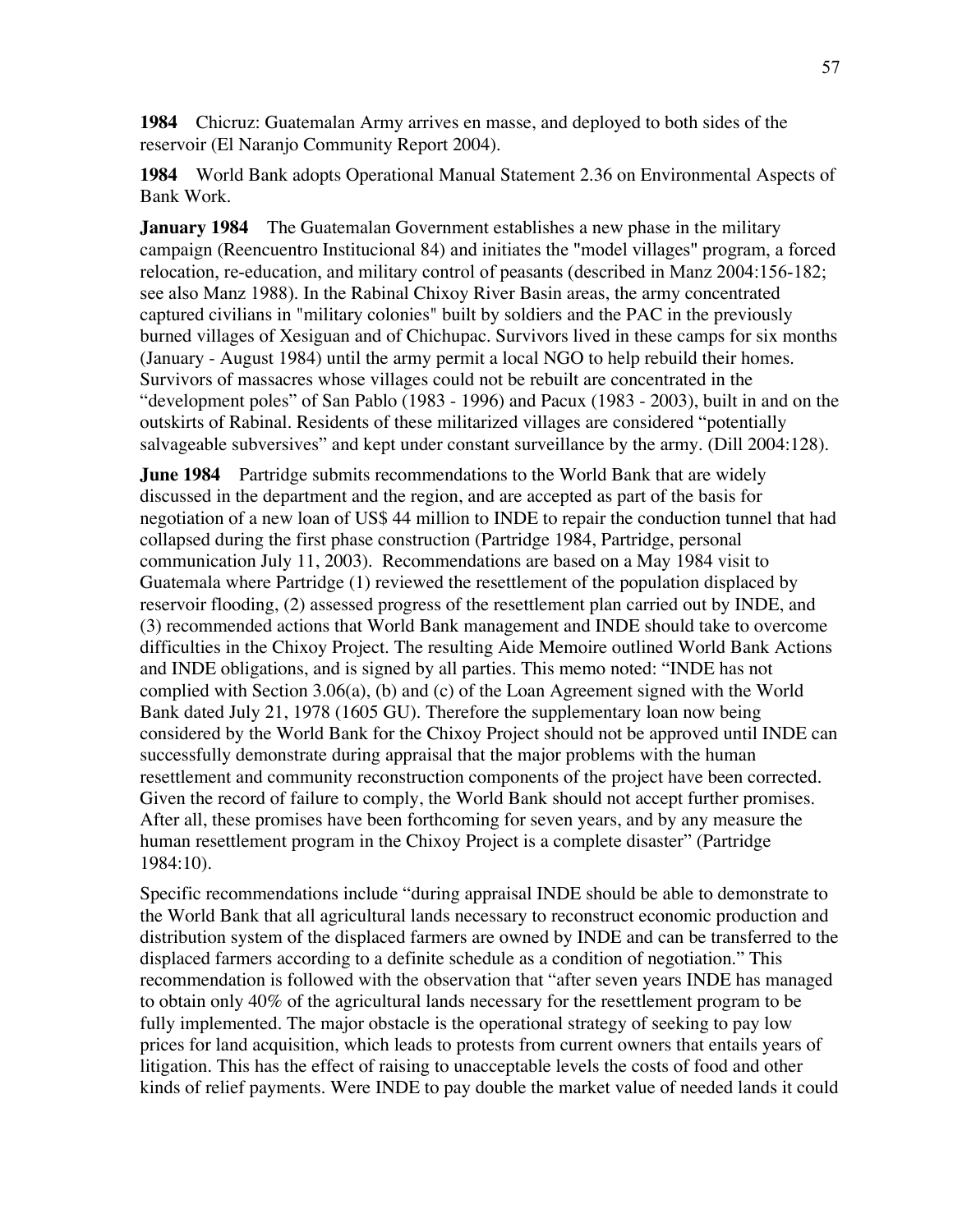not only save one and one half million Quetzals but also mitigate the risk of creating a dependent population over the three years it is expected to take to acquire lands under current INDE operational strategy" (Partridge 1984:10).

Other recommendations structuring the Aide Memoire included demonstrating to the World Bank during loan appraisal that a ferry system is in place and operating as a condition of negotiation; houses in the remaining three "urban centers" planned for the displaced farmers will be constructed by the displaced people themselves with appropriate local materials provided by INDE, not contracted construction companies, and that salaries or "food for work" rations will be paid the displaced people and not contracted construction companies; house plots in the three remaining "urban centers" will be sufficiently large to permit livestock, gardens and the addition of houses for newly married offspring; a plot 50 X 50 meters; outside contractors will be hired to construct only access and settlement roads, potable water systems, drainage systems, and public buildings in the three remaining "urban centers" and that such contracts should include specific clauses giving displaced people preferential employment opportunities and training opportunities at all skill levels; legal mechanisms are revised to allow INDE to turn over to the control of the displaced families all property, structures and tools (boats, *nixtamal* mill, chain saws, houses, tools, experimental garden plots, land or other properties acquired by INDE for the resettlement program), including sufficient control over already constructed housing to permit the razing of abandoned houses so as to consolidate these plots with occupied ones in order to create viably sized units; establishment of reconstruction programs for the displaced population, including development of new fisheries in the reservoir, fruit tree nurseries, high-value crop cultivation in the drawdown area, and agricultural innovations, World Bank review of each human resettlement and community reconstruction program element promised by INDE or by other institutions including a thorough review of planning documents, chronograms of activity projected, and budgets available; and, incorporation of all costs associated with implementation of the above recommendations into the supplementary loan now under consideration (excepting land acquisition) so that compliance can be monitored, the World Bank protected form the negative consequences of further failures in the Chixoy Project human resettlement, and development and reconstruction needs of the affected population can be facilitated (Partridge 1984:10-13).

Recommendations are concluded with the caveat, "No further loan monies should be granted INDE until it can demonstrate specific changes in its operations to resolve the major difficulties encountered. Further loan monies must be linked to the operational changes or innovations suggested above in order to assist INDE by drawing attention to the severity of the problems and the explicit concern of the World Bank that they be resolved. (Abstracted from Partridge 1984:13).

**1984** INDE sponsors program to introduce new species and farm fish in cages. Some 78 families participate and raise fish in the reservoir and its headwaters. Program ceases in 1988, exotics spread throughout the region, and local fisheries continue to deteriorate. (INDE: 1991).

**March 19, 1985** World Bank Loan #1605-1 0 is approved, with Partridge 1984 recommendations contained in a signed side agreement (aide de memoir). Between 1985 and 1990 US\$ 44, 460,000 are dispersed.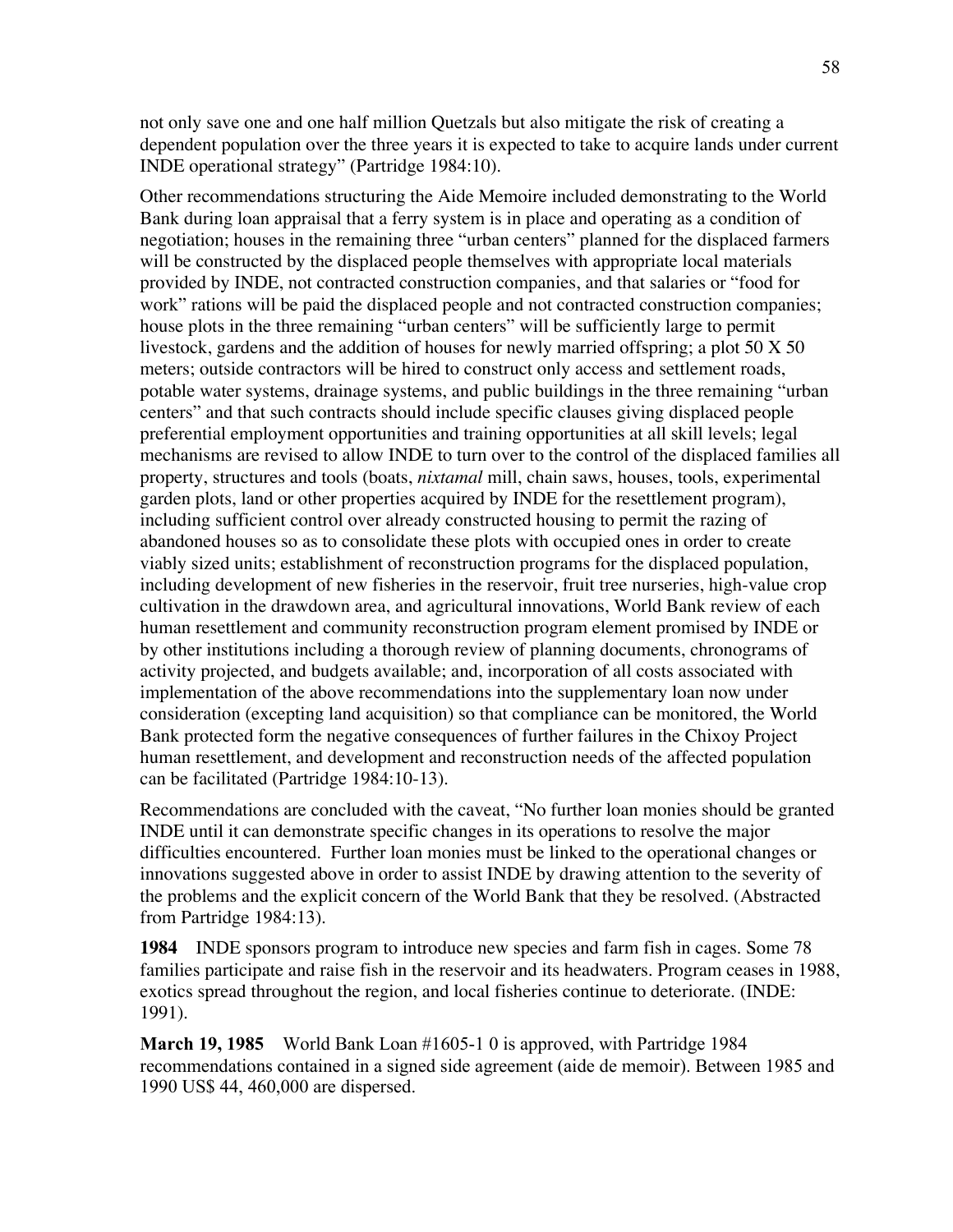**May 31, 1985** A new constitution of Guatemala is adopted effective January 14, 1986. Procuradoría de Derechos Humanos (Office of the Human Rights Ombudsman) is established. Popular resistance to the violation of human rights is declared legitimate. Unpaid, forced military service in civil defense patrols is declared illegal. Article 46 states where human rights are concerned, international treaties ratified by Guatemala take precedent over domestic law. Article 265 establishes the remedy of amparo to protect persons against violations of their rights or to restore those rights if they were violated. In section 3… the lands of the indigenous cooperatives, community or any other form of communal or collective tenure of farmland, as well as family property and low cost housing, shall be accorded special protection by the State, preferential credit and technical assistance to guarantee their ownership and development so that all inhabitants may be assured a better quality of life."<sup>45</sup>

**November 1985**. Repairs to the tunnel are completed and plant operation tests resumed. Funds provided by World Bank Loan 1605-10 to finance the resettlement program are used in large part to cover construction repair costs of the tunnel. (Described in INDE 1991).

**December 16, 1985**. World Bank Office Memo to: Ms. Jane Hallow, EDS; through Huayun Mirza, Chief LCICA; from Elio Gonella, Senior Loan Officer, LCICA. Subject: Chixoy Power Project: Environmental Aspects. Questions from the US State Department:

Q: "Concerning resettlement, to what extent are the 3,500 people who were forced to move from the flooded area now actually resettled in permanent new dwellings? If this is not yet the case, when is it expected to be?"

A: "As of the end of November 1985, INDE has completed construction of about 350 houses in three permanent villages. About 2,200 persons can be resettled in these houses. So far, about 750 have moved in from their provisional dwellings to the three villages. Another 1,450 persons are expected to move in March 1986 after connections for piped water and electricity are completed. INDE has assured the Bank that the houses for the remaining people to be permanently resettled in these villages will be built by June 1986. The Bank intends to send a resettlement specialist in July-August, 1986 to verify that the resettlement has been completed satisfactorily."

Q: "What has been done to be sure that the resettled individuals have the means to provide for themselves?"

A: "Each family in the three permanent villages has been assigned about 2.4 hectares of agricultural land. This amount is considered sufficient to provide for the needs of one family. Additional land has been purchased and will be assigned at about the same rate to the houses yet to be built."46

<sup>&</sup>lt;sup>45</sup> This Constitution was suspended May 25, 1993 by former President Serrano; reinstated June 5, 1993 following the ouster of President Serrano; and amended in November 1993.

<sup>&</sup>lt;sup>46</sup> Note, while this 1985 statement from the World Bank asserts that 2.4 hectares per family is adequate compensation that sustains household production, in 1977 the World Bank concluded that the amount of agricultural land needed to support household production in rural Guatemala was a minimum of 7 hectares, with smaller lots of 4-7 hectares only viable with additional improvements (irrigation, fertilizer, etc.) (World Bank 1977b). LAVALIN's 1979 river basin development plan asserts that the "land area needed for each resettlement and the total taking as a general base is 20 hectares per family." (LAVALIN 1979:324).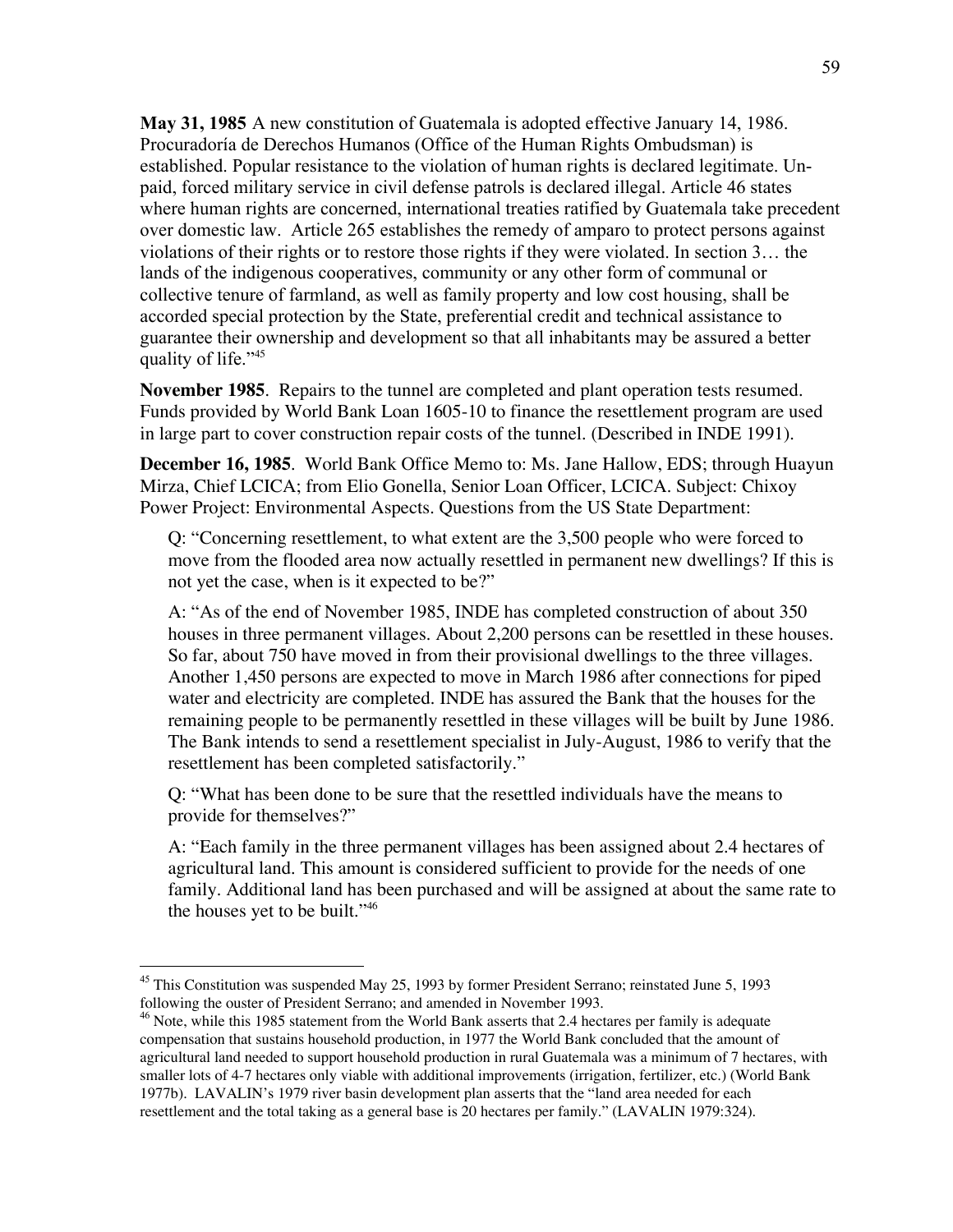**1986** According to informant interviews, Janssens reports that in 1984 a representative from Pajales travels to the INDE offices in Chinasul, and then Z4 to file claims for damages experienced by the community. He is shown files indicating that Río Negro had received Q. 5,000 for the land of Vegas San Pablo and Q. 4,000 for sand used in the construction of the dam, that all compensation had been paid. Los Pajales, he was told, had no right to file a claim. (Janssens, personal communication, June 8, 2004).<sup>47</sup>

**April 1986** Trial operation of all five generating units at the Pueblo-Viejo facility are completed. Commercial operation of the facility begins.

**November 1986** Marco Vinicio Cerezo Arévalo is elected as the first civilian President since Montenegro. Violence continues, as illustrated by the assassination of anthropologist Myrna Mack Change. (See Manz 2004).

**1987-1988** Citing that the service did not lie within its competency, INDE suspends its program providing supplies, medicine, and health care employees in the resettlement communities. (INDE 1991:177).

**February 25, 1987** National Wildlife Federation trip report on a visit to the Chixoy Dam in Guatemala: "Though it was the beginning of the dry season, I was still impressed by the lack of any vegetation on the slopes surrounding the watershed. While one of the INDE representatives claimed that this was due to the topography of the region, the Guatemalan environmentalists pointed out a dozen pine trees that were growing on the top of a nearby ridge. While one could not argue that construction of the dam caused deforestation in the region, those pine trees point to the obvious question of why the dam was located in a deforested valley and why, given this choice, reforestation did not proceed after dam construction… Contrary to Bank claims that "30,000 trees have been planted in the vicinity of the dam," I can only say that I did not see any trees planted in or about the watershed area that I visited" (National Wildlife Federation, 1987).

**1987** Four samples of reservoir water are analyzed by the University of San Carlos demonstrating severe bacteriological contamination and concluding that the quality of the water is not safe for human use, and its consumption can cause acute disease (reported in INDE 1991:241).<sup>48</sup>

**May 1, 1987** Christian Science Monitor reports that the Chixoy hydroelectric dam has turned into a "repayment nightmare" noting that when it opened in April 1986, it met 75% of the nation's electricity needs. "But corruption in past military governments, engineering failures, and inflation left the dam two years behind schedule, and skyrocketed the original price from \$340 million to \$1 billion." Some \$600 million of this debt is due in the next two

<sup>&</sup>lt;sup>47</sup> Sand mining took place on that portion of the communal land held by Río Negro when title was shared by the three communities of Pajales, Río Negro and Xococ. Significant tensions between the three communities continue to this day over the issue of title and compensation, and issues are complicated by the inability of relocated households to access communal lands now cut off by the reservoir or pay property taxes. Land conflicts like this are common in the area and a likely legacy of INDE's failure to legally secure rights and provide adequate compensation to all affected parties for damages and loss of land and resources. See note 5 and 20, and entry for Fall 1972, July 14, 1979).

<sup>&</sup>lt;sup>48</sup> In addition to reporting the severe biological contamination of reservoir water, INDE also reports that communities on the banks of the reservoir do not have drinking water services and rely on reservoir water for domestic consumption (1991:171).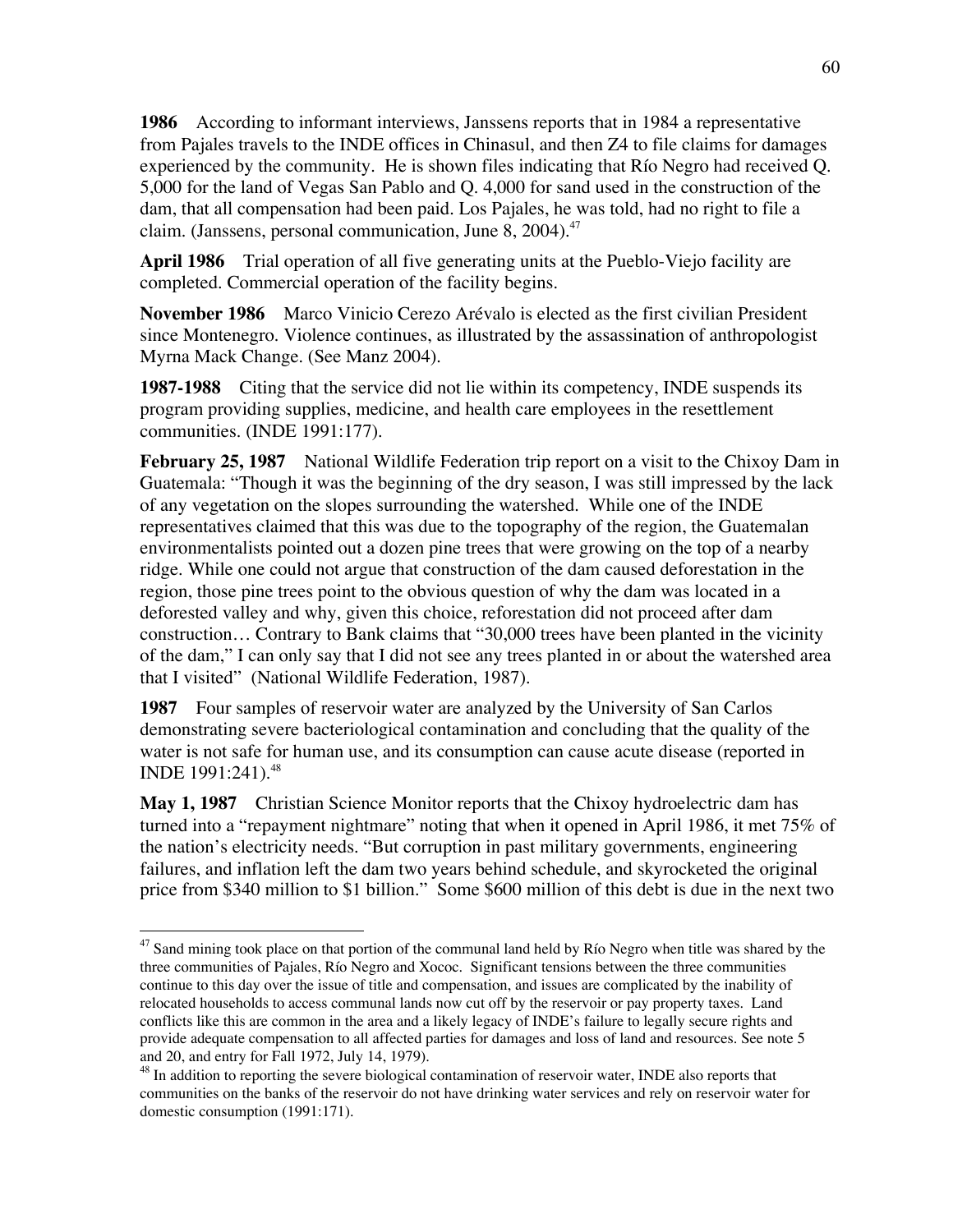years. Much of the construction loans are obtained during General Romero Lucas Garcia's military dictatorship, and according to Rafael Baolanos, dean of the School of Engineering at Guatemala's San Carlos University, the Generals may have stolen \$500 million from Chixoy: "it was their biggest goldmine." Other estimates of corruption vary, but while the project required \$1 billion in financing, insurance companies estimate its value as \$650 million (Bryson, 1987).

**June 1987** INDE files lawsuits against the US and European companies who built the Chixoy Dam, charging Hochtief A.G. as responsible for damages in an unlined tunnel it built through sedimentary rock with karstic areas as part for the Chixoy project. Cracks in the diversion tunnel developed five months into operation, in 1983, and took two years and US\$57 million to repair. INDE's suit charges Hochtief the cost of the repairs and the fossil fuel it burned in place of hydropower during the repair period. (Matt Davidson translation of articles appearing in Prensa Libre, El Grafico, document in International Rivers Network Chixoy files).

**1987** Late in 1987 the World Bank sends an anthropologist to Guatemala to evaluate the status of Chixoy resettlement efforts (reported in *Witness for Peace* 1996).

**1988** According to INDE (1991:174-175) "By 1988, the resettlement program had constructed and turned over to those directly affected from Chirramos, Chicruz and Chitomax 189 living units in the resettlement called El Naranjo" as well as a school, community hall, health post and two churches – one Catholic and one Evangelic. Some 70 indirectly affected families received two manzanas each from Finca Chicuxtin to be used for house construction, agriculture or extracting building materials. In Aldea Camalmapa "15 living units were constructed and transferred to the directly affected" and those considered "indirectly affected" were given material for improving their homes or building another, as were the "indirectly affected" families in communities on the shores of the Río Carchela, Aldea El Zapote. There, directly affected families received 64 living units of *bajareque* [building made from sticks and adobe mud] built in two settlements, San Antonio and in Italia. "For directly affected persons coming from the community of Río Negro, a resettlement called Pacux was constructed" with 150 living units, a school, health post, church and community hall which are turned over in 1988. Remaining refugees from Río Negro considered as indirectly affected are given 166 manzanas of land, reportedly "apt for cultivation, located in the municipal of Rabinal. These lands are transferred in communal form and are being cultivated individually."49

**1988** INDE ceases to provide teachers for resettlement schools, noting that the transfer of resettlement areas to affected residents implied the relocation of teachers and equipment, but budget restrictions prompted INDE to discontinue paying teachers (reported in INDE 1991). INDE ceases to provide staff and supplies for the health clinic at Pacux. Since then it has remained closed and unused (Pacux Community Report).

 <sup>49</sup> Chicruz community reports the loss of 32 caballerías and 32 manzanas of largely fertile land with the construction of the dam, and with their move to El Naranjo receiving 14 caballerías and 30 manzanas of rocky, largely unproductive land spread out over ten farms some 8 to 12 kilometers distant from their new homes. (El Naranjo Community Report, 2004).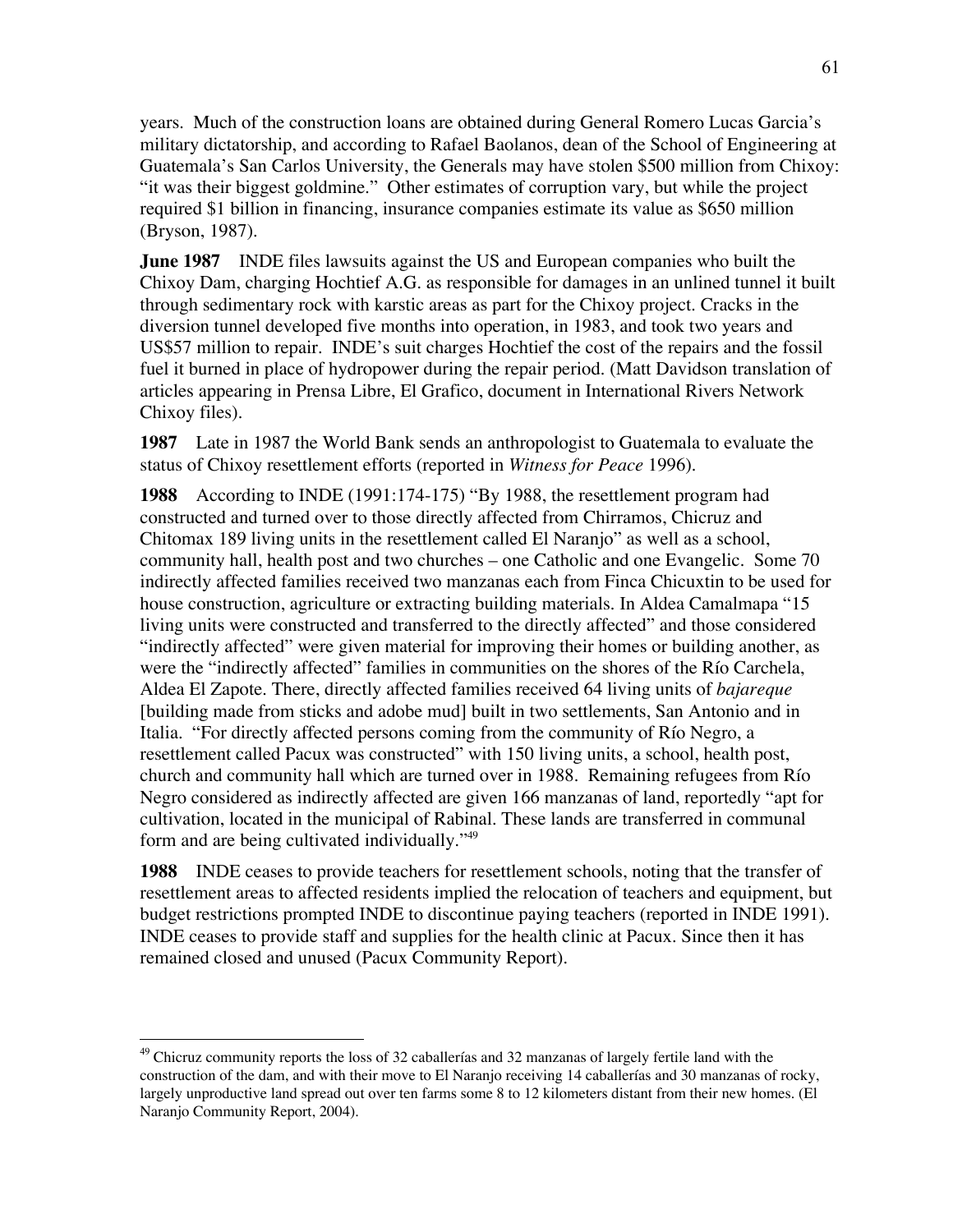**1988-1990** INDE attempts at reforestation are halted with INDE explaining that "the Unit for Watershed Protection no longer does reforestation because it is more costly than protection by means of infrastructure" (INDE 1991:238).

**1989** INDE provides Q150,000 to Mayor Mateo Ismalej of Rabinal for Pacux water supply and promises the Pacux community title to half a *paja* of water and inclusion in Rabinal's potable water system. Pacux community never receives title to water supply and is not hooked up to the Rabinal system until 2002. Water supply is irregular, and during the dry season nonexistent, since one of the main wells providing Rabinal with its municipal water has been sold to another community. Since May 2003 Pacux has been cut off from the Rabinal system as they were unable to provide the monthly demand of Q5 per family to receive this service. (Pacux Community Report, 2005:4-5).

**1990-1991** Social environmental, and cultural resources surveys completed by Daniel Varisco assessing the adverse impacts of a second dam on the Chixoy River at four potential sites on the Middle Chixoy (Serchil, Palzajel, Jocotales and Los Tapezcos). Reports prepared under contract to TAMS Consultants, who are under contract from BID in partnership with the Guatemalan firm ICCA directed by Jorge Erdmenger (Varisco 1990,1991; Daniel Varisco, personal communication 5/28-29/2003).

Reports are based on a review of current and previous studies in the region and initial visits to the proposed sites. The probable presence of endangered perro de agua (river otter) and magnolia is noted. Population in the basin is officially estimated at 479,000, 72% of which are indigenous (Quiche, Mam, Aguacatecas, Uspantecos, Ixiles and Poqomchies), but helicopter overflight and subsequent interviews found more settlements than appear on official topographic maps. In determining total affected population, the calculation for number of people per family is based on a figure of 5.5 (citing the BID project *Management and Conservation of the natural resources of the upper Río Chixoy Basin* by Figueroroa 1989). However, these are considered conservative calculations given that 8 persons per family resided in the primary settlements affected by the Pueblo Viejo Dam (Douzant Rosenfeld 1979:189).

Reports note that a large part of the land in the project zone is owned by the community, the population is largely engaged in subsistence production that is self-sufficient, with the majority of residents rely on the river for drinking water. Very little malaria occurs in the project zone, but given the experiences at Pueblo Viejo, it is predicted to be a problem once a second dam is built.<sup>50</sup> Preliminary review of archaeological sites encountered reveal "considerable richness." For example, Palzajel is close to an important Maya ceremonial site of Xolchun, with 10 structures and a ball court.

The author notes that "in order to be able to correctly evaluate the impact of resettlement, it is essential to evaluate the results of resettlement programs, especially others pertaining to the same region"... and "no formal evaluation of the resettlement plan for Pueblo Viejo Dam has been made, but preliminary research by Basterrechea indicates that an important fraction of the 426 families subject to transplantation, have not been relocated. For example the inhabitants of the inundated villages of Chirramos, Chitomax and Chicruz were relocated to

<sup>&</sup>lt;sup>50</sup> A 1938 Carnegie Institute health survey of Guatemala found very little malaria in the dry regions around the Chixoy River Basin (Shattuck et al, 1938).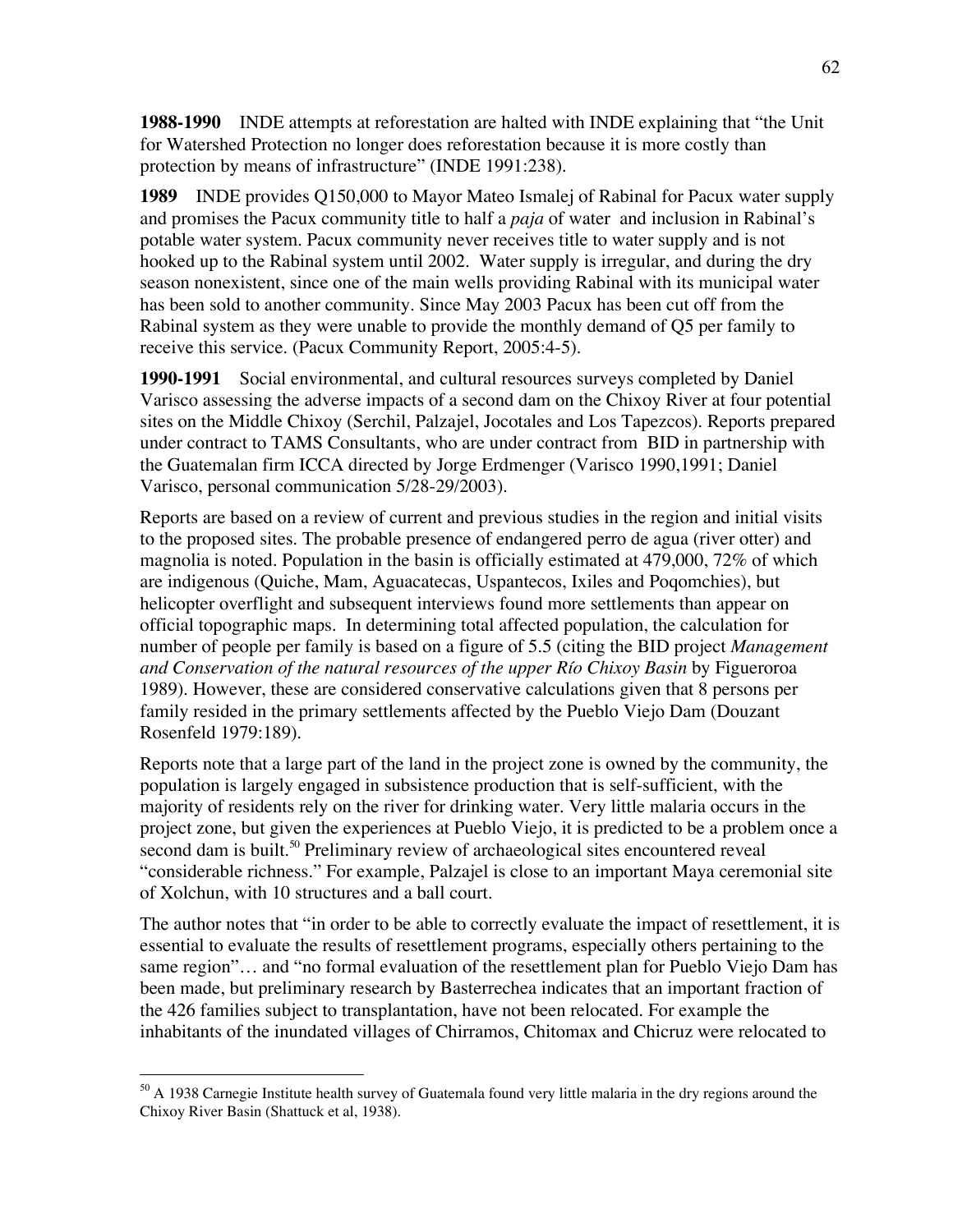El Naranjo and Cubulco. Nonetheless, 190 families were not moved permanently to the new houses that were assigned to them, but continue to live mainly in their old places above level 820m. And, of the 150 families affected in the site of Río Negro, only 80 families received homes in the new village of Pacux (Varisco 1991:22).

Additional "phase 2 EIA" research is called for, including a census and documentation of the present conditions of the affected population, an archaeological field study, biological field studies, evaluation of the impact of deforestation and development of a river basin management plan, and a special studies on traditional housing, culturally-appropriate economic development, and problems of social adjustment for Maya women" (Varisco 1991:1). If the project does move forward, a detailed resettlement plan is considered essential, especially one that is developed with the cooperation and participation of the people affected, and one that does "more than compensate for the destruction it caused" (Varisco 1991:29, 34).<sup>51</sup>

**1991** INDE evaluation of the first five years of Chixoy Dam operation, as required by BID 1 (loan contract 301-A/OC-GU, \$145 million and loan contract 302-A/OC-GU, \$25 million). This report notes that as of December 31, 1990 external investment in the project included: \$105 million from BID 1 (BID loan # 301, 302, 454 and 6/VF), \$70 million from BID 2 (loan # 301A, 302A); \$44.51 million from BID 3 (loan # 169/IC-GU); \$65.89 million from World Bank (BIRF loan # 1065-GU); \$40.78 million from World Bank (BIRF loan # 1065-1 GU); \$13.27 million from the Central American Bank of Economic Integration (BCIE loan # 74, 75 75-1); and \$74.80 million from the Investment Fund of Venezuela (FIV loan # 01-29 and 03-70) (INDE 1991:254). (See Table 2).

The evaluation consists of an economist (coordinator), civil engineer, geologist, and public accountant-auditor. Research methods involved interviews with project workers, INDE project directors, people and commercial establishments in the region. A series of 7 surveys are conducted, including a population (census), survey for personnel, infrastructure and essential services for the population, fishing survey, survey of commercial establishments, and survey of the sanitary conditions of residents in the reservoir area. INDE employees administered the surveys to a universe of 17, 000 families producing a 20% sample (3500 interviews). The census defines the number of families directly affected solely on the presence of a male head of household who had lost housing and or lands, disenfranchising widows and young orphans and families who were not present at the time of survey (INDE 1991:173).

Social problems are briefly noted, with the need for an "integrated homogenous solution" to the relocation of populations affected by the reservoir resulting in a situation where the "socioanthropological qualities of each were not considered" provoking "truly lamentable situations" during the construction and operation phases. (INDE 1991:10). In its Executive Summary, the report asserts that the project was an economic success, generating 75% of the nation's electricity and producing an internal return rate of 25%. The project reportedly generated a market for skilled and unskilled labor, contributed to agriculture in the region

<sup>&</sup>lt;sup>51</sup> The Chulac Hydroelectric Project on the Cahabón River, and the Serchil and Xalalá Hydroelectric Projects on the Chixoy River were announced by INDE in December 2004. Bidding timelines for US\$1 billion are being prepared, with the first round of tenders projected for January 2005 to update the prefeasibility and feasibility studies. Operations are reportedly planned for 2008 (Businessnews Americas, December 21, 2004).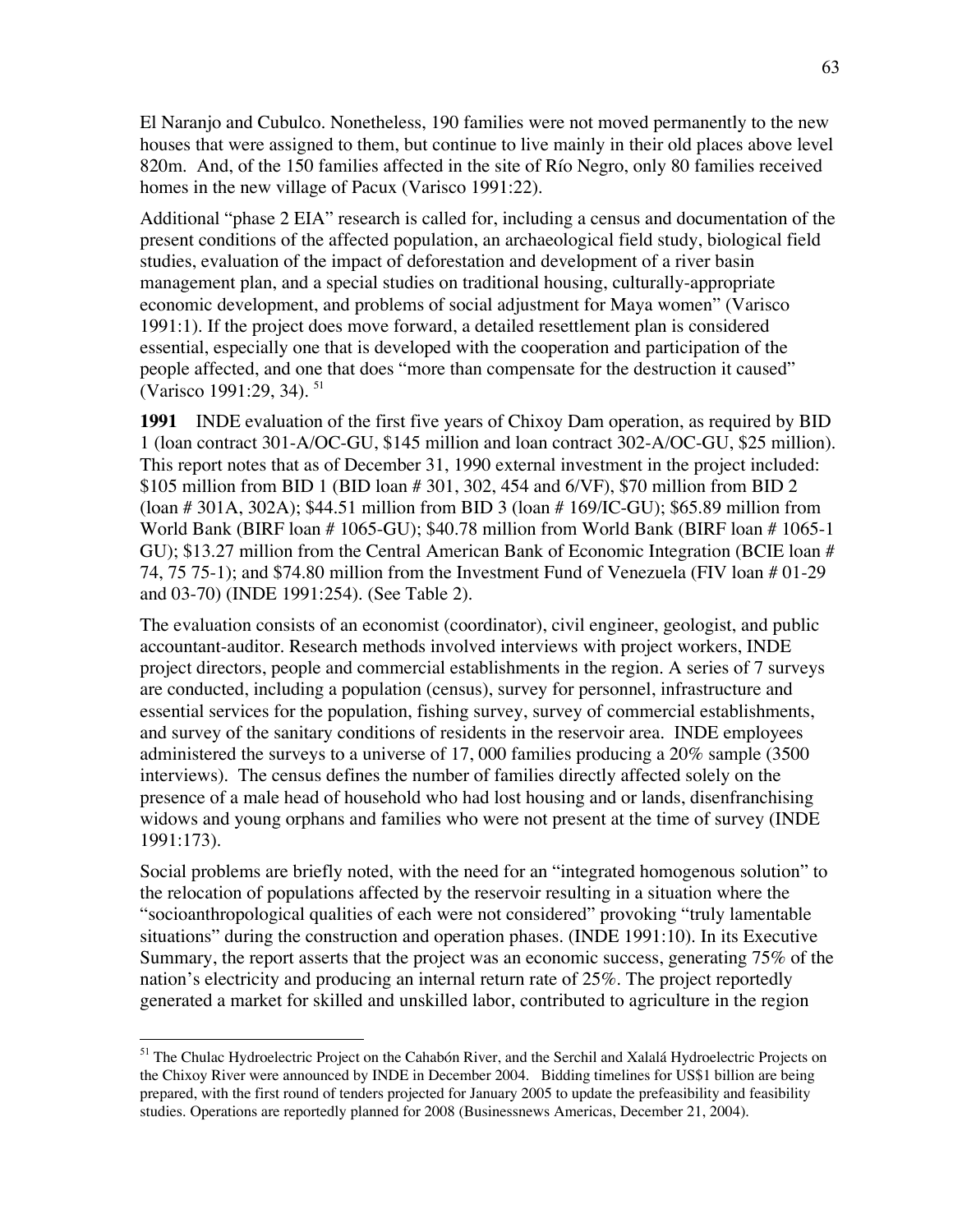and the economy in general, and "produced no negative environmental impacts that have had any effect on quality of life" (INDE 1991: 8-19).

Despite this finding, following the Executive Summary, the report notes deterioration in fisheries and health problems resulting from use and consumption of reservoir water (INDE 1991: 195); a "predominance of vector borne diseases like malaria and dengue, larvae under the skin, in the area of the dam" (INDE 1991:12); "toxic and corrosive gases emanating from lower galleries and foundations of the dam" (INDE 1991: 22); reports findings from bacteriological studies indicating "reservoir water is not fit for human consumption, therefore it is necessary that public health institutions become interested in the high risk posed to settlement around the dam by direct and indirect exposure to toxic substances, and establish ample systems for epidemiological surveillance and eventually control" (INDE 1991:12); acknowledges that rivers, streams and springs that feed the reservoir were not reforested and landslides are accelerating sedimentation, a situation aggravated by commercial logging and clear cutting in the area of the project (INDE 1991:21).

With reference to social concerns: "population movement caused by the hydroelectric plant gave rise to establishment of school buildings and health centers. However, visits made when time permitted revealed that almost no schools and health centers were working due to lack of teachers, health care workers, equipment" and the "inhabitants of the resettlements can't satisfy their basic subsistence needs" (INDE 1991:18-19). Visits to several hamlets in the project area found school buildings but no teachers, especially in El Quiche and part of Alta Verapaz "where the presence of security forces (army, Guardia de Hacienda, and paramilitary groups) as well as subversive cells, provoke instability in the communities, who see the necessity to move and at times leave the regions and seek refuge on the Mexican border" (INDE 1991:183).

In contrasting the changes before and after the project, the report notes that residents relies on the riverbanks and floodplains to cultivate a variety of vegetables, basic grains, and fruit trees; to raise domestic animals and support fish hatcheries for local consumption and for sale in neighboring settlements. "Now this activity cannot take place because the floodplains have disappeared along the 58km flooded by the reservoir area" (INDE 1991:55). And in describing conditions in the resettlement communities "families do not all live in the houses transferred to them, arguing that they have no stable place to work and that they lack security because they have received no documentation that would legitimize their property rights to their homes, so at the time of the research they had not even received a certification of the act of transfer, due to the multiple requirements imposed by different government institutions after exhausting the steps they have taken with INDE. Due to this they organized a walk to the capital to solicit intervention on the part of the Procuraduria General for Human Rights" (INDE 1991:175).

The report recommends that Guatemalan Government entities and INDE carry out "a profound analysis and define solutions for the difficult problems identified by the residents and not remain simple spectators watching what is taking place, but on the contrary, assume their assigned responsibilities and opt for participation without delay in order to reach an optimal and satisfactory solution to these problems" (INDE 1991:31).

**1991-1993** Jorge Serrano wins the Presidential election. Peace talks begin between government and Unidad Revolucionaria National Guatemalteca (URNG) with an accord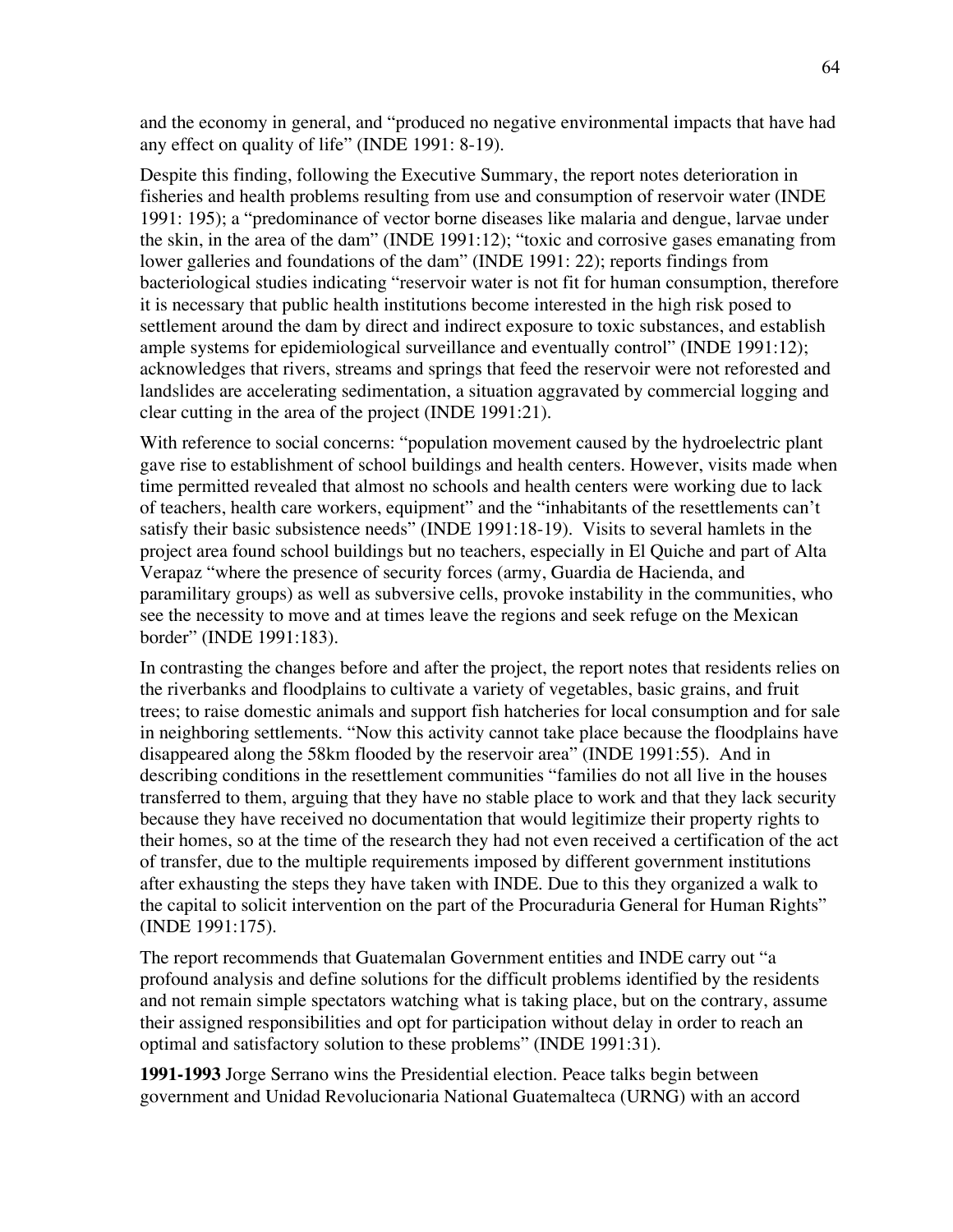signed between URNG and the government committing them to internationally verified negotiations. They stall late in year and remain so for years. In 1993, President Serrano tries to take on dictatorial powers in so-called "Self-Coup," but is ousted and replaced by interim President Ramiro de Leon Carpio, former human rights ombudsman for Guatemala.

**August 1991** "In preparation for privatization, President Serrano wanted to reduce government subsidies for electricity, and raised electricity prices by 47 percent. In July 1992, President Serrano's blue-ribbon commission drafted a bill to reform and restructure INDE. The bill restructured INDE's Board of Directors and gave the Board, instead of President Serrano, the authority to name the President of INDE. The legislature passed the bill, but President Serrano vetoed it. Instead, Serrano instituted his own privatization plan by executive decree." (US Senate Finance Committee Report 2003:29).

**January 1993** Transformation of the power sector begin in January 1993 when Empresa Eléctrica de Guatemala S.A. (EEGSA, the Guatemala Electricity Company), signs a 15-year power purchase agreement (PPA) with Enron to build the 110 MW Puerto Quetzal thermal plant that began operations in 1993. Consisting of two barges loaded with 10 diesel-fired generators, the \$92 million project was partly financed by the IFC, which approved a \$20 million direct loan as well as a \$51 million syndicated loan toward this, the first privately financed power project in Central America. Power from the project is sold to  $EEGSA$ <sup>52</sup> When the Puerto Quetzal Power Co., created by Enron, who is a 50% owner, goes on line in 1993, Guatemalan President Jorge Serrano proposes power rate increases of as much as 100%. Demonstrators take to the streets. President declares martial law, threatens to dissolve Congress. When he fails, Serrano flees the country for Panama. (Vallette and Wysham 2002:16).

**1993** United Nations Commission on Human Rights Independent Expert, Mrs. Monica Pinto, describes the discovery of a secret graveyard in the village of Río Negro, in the

<sup>&</sup>lt;sup>52</sup> Authors of an Institute for Policy Studies 2002 report noted, "The privatization process continued, with Guatemala's 1996 electricity law (Decree 93-96) effectively liberalizing the power sector. The law placed no limits on foreign ownership of companies interested in providing service in the electricity sector. EEGSA was fully privatized in July 1998, when 80 percent of its assets were bought by a consortium formed by Teco Power Corporation of the U.S., Iberdrola Energia, S.A. of Spain and Electricidad do Portugal, S.A of Portugal" (Vallette and Wysham 2002:16). In March 2003, the United States Finance Committee report released its report on Enron hearings, concluding "Enron benefited from taxpayer support and multilateral organization support to extend its international reach, including the Guatemalan power project with its questionable payments." The report further notes that the World Bank and other U.S. agencies knew Enron was paying tax-free "commissions" to a Panamanian company called Sun King Trading, owned by Guatemalan businessmen Oswaldo Mendez Herbruger, Roberto Lopez, Henrik Preuss, Marco Antonio Lara, and Raul E. Arrondo. (US Senate 2003:11, note 18). One Enron memorandum notes that Sun King "talked him [President Serrano] into signing the [privatization] contract. It is the typical 'finder fee' arrangement. As wealthy individuals that they are, they have the capacity to establish contacts, make pressure, and represent your interest. One of the guys seems to be closer to the army than others, [and] this can be of some benefit if in a given situation if we need to approach the army. [W]e definitely don't want them against our interests if something goes wrong." (US Senate 2003:17). Enron claimed tax deductions attributable to these payments, and the IRS found that payments were not associated with any legitimate service or product associated with the Guatemala Project, and to cancel income from Guatemalan tax authorities, the payments were disguised by Enron as add-on fuel charges, and the monies paid to Sun King were routed to a specified bank account in Miami. The action violated the US Foreign Corrupt Practices Act. (United States Senate Finance Committee 2003: 6).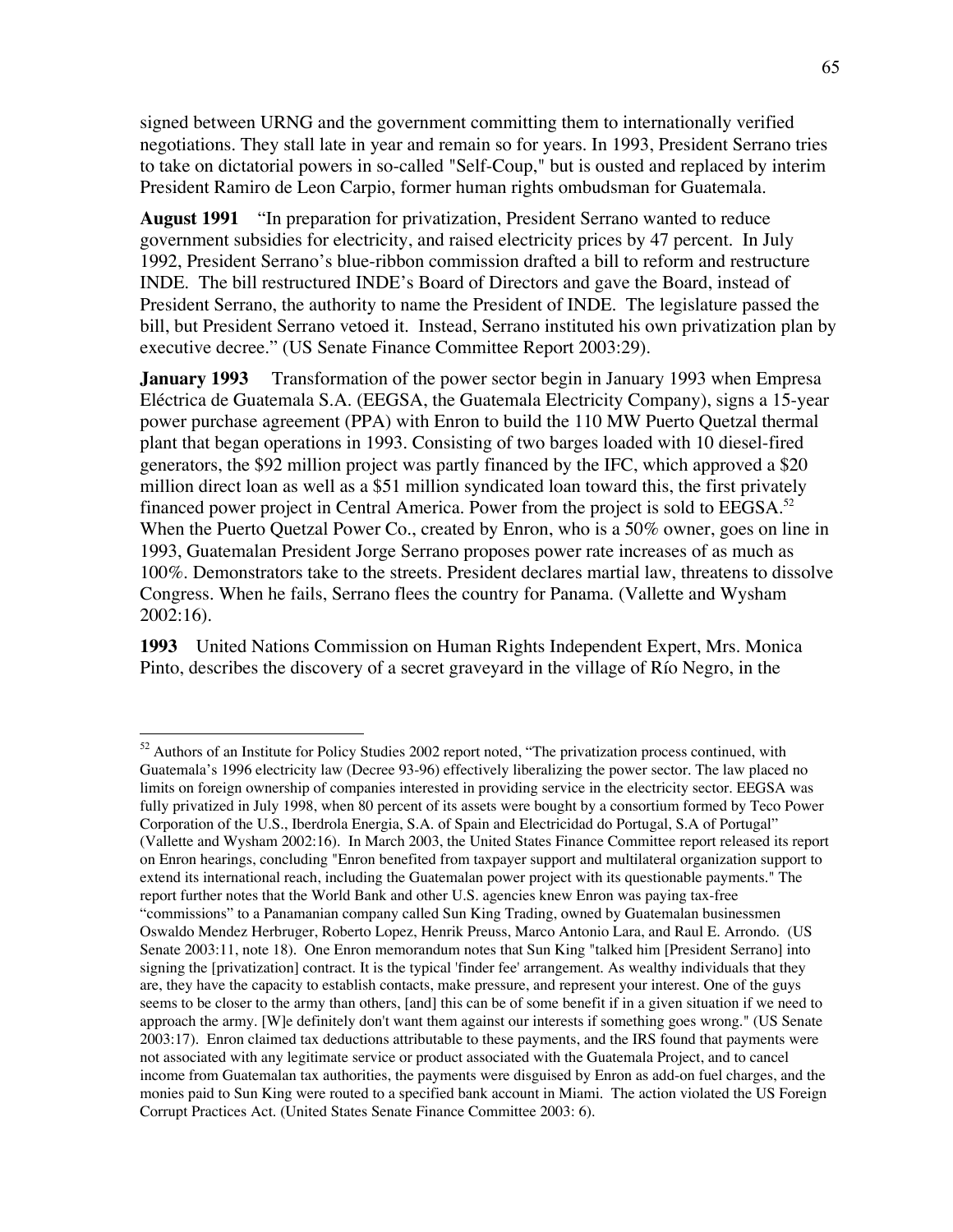municipality of Rabinal, department of Baja Verapaz, in which were found the skeletal remains of 177 women and children. (Cited in UNHCR E/CN.4/1995/15).

**April 8, 1994** World Bank issues *Resettlement and Development: the Bankwide review of projects involving involuntary resettlement 1986-1993*. Initiated in 1992, the review mandate focuses on all projects with resettlement in the Bank's portfolio between 1986 and 1993 with a goal of assessing consistency between policy and operations. The review examines the scale of involuntary resettlement in the Bank's portfolio, analyzes ongoing resettlement programs for their quality, consistency with stated policy, and actual outcomes; and identifies recurrent problems affecting resettlement performance, initiates midstream remedial actions to enhance quality, and prepares a follow-up strategy for addressing resettlement more effectively. The review found that baseline surveys of the affected population were conducted in 44% of projects involving resettlement from 1986-1993; that close to half the projects were submitted to the Board for financing without a resettlement plan in place; resettlement programs are typically hindered by inadequate financing; and construction timetables were developed in more than half the ongoing projects without an explicit, coordinated timetable for resettlement (World Bank 1994).<sup>53</sup>

**1994** During this year's mission to Guatemala, the Expert visited Rabinal and had an opportunity in Pacux to interview survivors and relatives of the victims of Río Negro village, who told her that army personnel and members of the PACs of the nearby village of Xococ had taken part in the massacre of September 1981. While the discovery of the Río Negro graveyard and the start of the exhumations enabled the survivors to speak out for the first time about events on which they had remained silent for years, this also marked the beginning of a period of harassment. For example, on 20 July 1994, a number of army officers arrived in Pacux to find out who was behind the exhumations and, three days later, the villagers are summoned to the military post in Rabinal by the second-in-command of Salamá, who harangued them, saying that those behind the exhumations are guerrillas. At about the same time, the Military Commissioner of Las Vegas de Santo Domingo was murdered, after making public his intention to tell everything he knew about the massacres of the 1980. On 3 August, the Human Rights Procurator reported that the peasants of Baja Verapaz had been threatened by the Commander of the military zone of Salamá for supporting the exhumation of bodies. " (Excerpt from UNHCR E/CN.4/1995/15).

**1994** Peace talks resume and government and URNG sign human rights agreement.

**1995** INDE removes fruit trees (mango, coffee, sapote, and other fruit trees), mines gravel and builds a tunnel through Agua Blanca village to Quixal, underneath the hill where the community is located.<sup>54</sup>

<sup>&</sup>lt;sup>53</sup> Chixoy financing and performance was not included in this or later reviews, and analysts were not provided with a copy of Partridge's 1983 assessments of the Arenal and Chixoy Projects, or his 1984 evaluation of the Chixoy resettlement and recommendations for remedial actions linked to the financing of a second World Bank loan (1985). (Cernea 1997; Cernea and McDowell 2000a,b; and Michael Cernea, personal communication September 10, 2004).

<sup>&</sup>lt;sup>54</sup> Interviews with Agua Blanca residents indicate that the tunnel construction transformed the area hydrology, resulting in a drying up of water sources that community relies upon for household and agricultural uses. Some 26 families have lost their water sources as a result of the changes created by the tunnel, and six wells that served the community have dried up. In addition to loss of well water, an adjacent lagoon has dried up and sink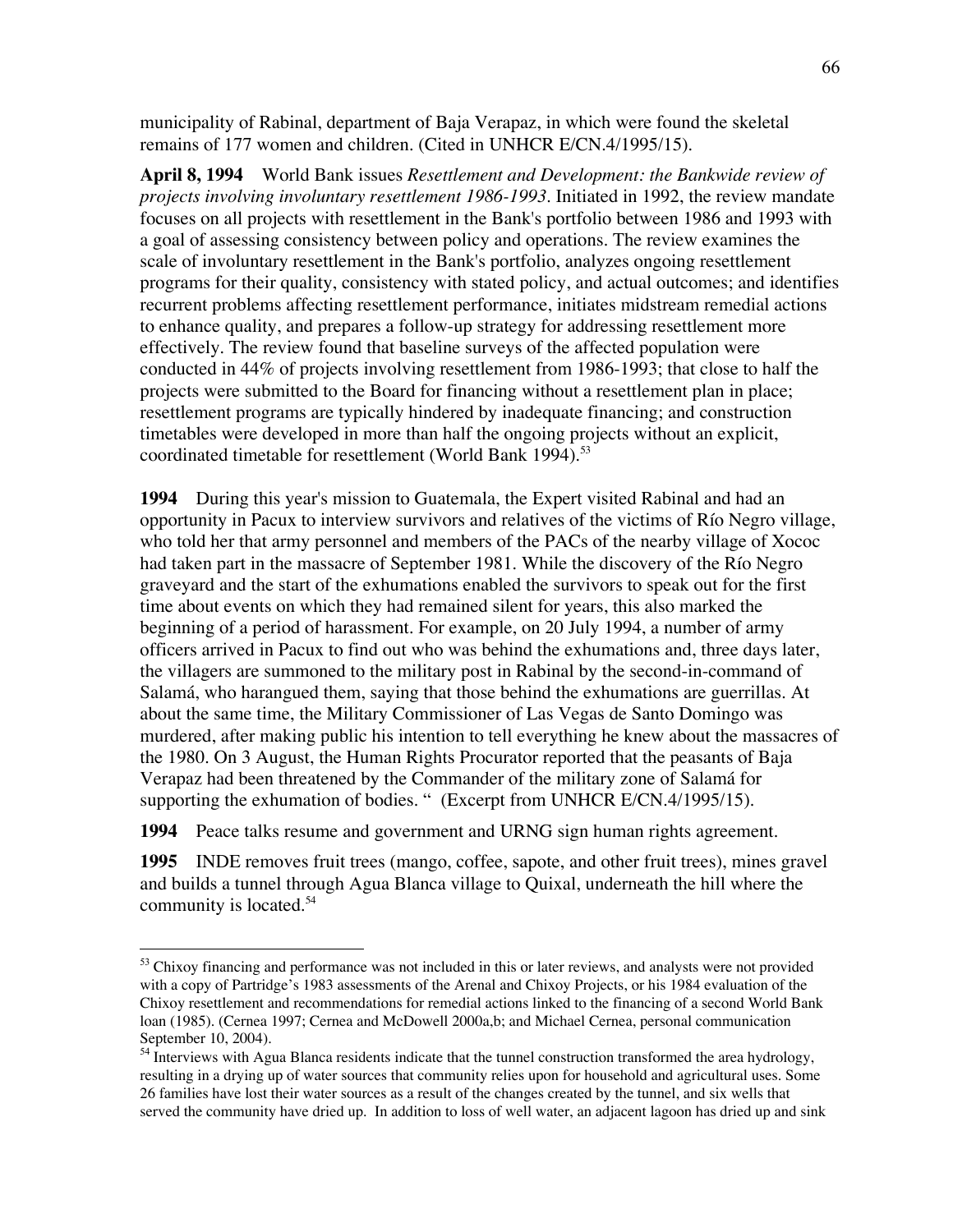**1996** President Alvaro Arzú Irigoyen takes power in January and peace talks accelerate culminate in late 1996 with the signing of the final peace accords. Arzú purges the upper ranks of the Military of some of its more corrupt members.

**April 1996** URNG declares unilateral ceasefire. Government suspends army counterinsurgency campaigns.

**June 1996** Witness for Peace issues a report on the Chixoy development process, asserting direct links between the internationally-financed Chixoy dam, coerced resettlement, and the Río Negro massacres.

**December 1996** Government and URNG sign last three of 10 agreements leading up to peace treaty, including truce.

**1995** Guatemala ratifies the United Nations International Covenant on Civil and Political Rights (ICCPR, 1966) and thereby accepts the competence of the Human Rights Commission in matters relating to its implementation.

**1996** Guatemala ratified ILO convention 169 on the rights of indigenous and tribal peoples, which includes the right to prior consultation where resource development is to take place on indigenous lands. First established in 1989 from a revised and expanded version of ILO 107, ILO 169's preamble states that developments in international law since 1957 and the aspirations of indigenous peoples to control their own institutions made it "appropriate to adopt new international standards on the subject [of indigenous rights] with a view to removing the assimilationist orientation of the earlier standards." Article 2 guarantees government protection of indigenous rights in general: "Governments shall have the responsibility for developing, with the participation of the peoples concerned, coordinated and systematic action to protect the rights of these peoples and to guarantee respect for their integrity." Article 4.1 states "Special measures shall be adopted as appropriate for safeguarding the persons, institutions, property, labour, cultures and environment of the peoples concerned." Article 7.1 provides that "The peoples concerned shall have the right to decide their own priorities for the process of development as it affects their lives, beliefs, institutions and spiritual well-being and the lands they occupy or otherwise use, and to exercise control, to the extent possible, over their own economic, social and cultural development. In addition, they shall participate in the formulation, implementation and evaluation of plans and programmes for national and regional development which may affect them directly." Article 7.4 states "Governments shall take measures, in cooperation with the peoples concerned, to protect and preserve the environment of the territories they inhabit." Article 13 provides that "governments shall respect the special importance for the cultures and spiritual values of the peoples concerned of their relationship with the lands...which they occupy or otherwise use." Article 15.1 states "The rights of the peoples concerned to the

holes have emerged. When the tunnel is built the community is told that they would receive compensation for lost lands and other property damages. As of 2005, no compensation has been paid, and INDE has not repaired damages. (Biesemans and Janssens 2004). Quixal, where INDE installed the turbine house and where the tunnel comes out and the water returns to the riverbed, is located on the Finca Primavera, and is communal land that belongs to the Qeqchi community of Quixal. INDE has yet to compensate this community for any of its use of their land. (Annie Bird, personal communication February 28, 2005).

 $\overline{a}$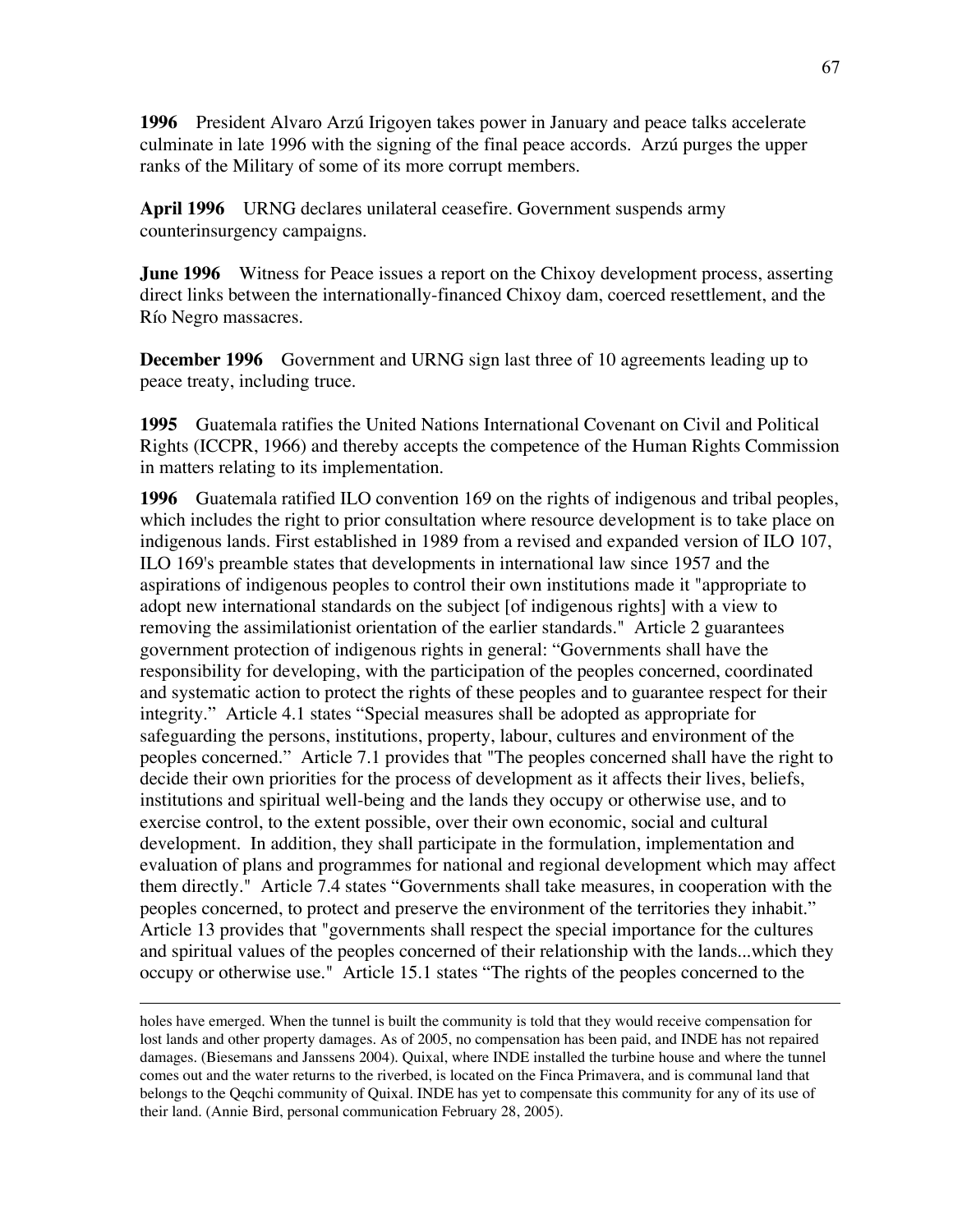natural resources pertaining to their lands shall be specifically safeguarded." Article 16 offers protections and safeguards for indigenous peoples against their removal from their lands. Article 32 calls on governments to take appropriate measures to facilitate contacts between indigenous and tribal peoples across state borders and to facilitate their cooperation in economic, social, cultural, spiritual and environmental fields.

**1996** Pacux community prepares a petition that is presented to the World Bank mission, outlining the urgent needs and demands. Of the 150 heads of households identified as living in Río Negro in 1980, 42 had died in the violence. Only 106 families are given land, and this land is not good. Petition requests additional, fertile land, assistance in securing housing for the families of the disappeared, assistance in improving deteriorating homes, transfer to the community a water pump that had been bought by INDE but given to the municipality, transfer to the community ownership of community buildings, repair the school roof and sanitary services, and "exonerate the community from payment for electricity in a definitive form" (World Bank 1996c, Annex 2).

**August 31, 1996** World Bank Mission to Guatemala reviews status of the resettlement programs as reported by INDE and with a site visit to the resettlement communities, develops memorandums of agreement with INDE to address remaining compensation and resettlement commitments. According to the World Bank staff, the program for resettlement of those affected by the reservoir of the Chixoy Hydroelectric Project, as of August 31, 1996, has complied with 80% of the commitments assumed by INDE.

Remaining commitments: "First priority must be payment of all indemnizations still pending and the transfer of titles to houses to all beneficiaries. This last must include 150 houses constructed in Pacux, leaving the community to decide how to distribute the houses that are not assigned to direct beneficiaries… it is particularly certain that there must be no delay in awarding titles in Pacux. Despite the praiseworthy efforts undertaken recently, INDE has not been able to resolve this problem for more than 15 years, for which reason, unless it takes special measures, it is not reasonable to suppose that will resolve this in the next few months. Thus, it is indispensable that the Government, through the Ministry of Finances intervene with the Public court clerk and the property registry to complete inscription of titles to all the houses in the next 3 months. Equally, all pending indemnizations must be cancelled in the same time frame…. The second priority involves various activities that must proceed in parallel, including (a) transfer of property titles to cultivated lands to all beneficiaries. . . . In the case of Pacux, where suitable lands have yet to be identified in order to complete the complement to be transferred, the community must (with whatever assistance they may require) first identify land that they consider adequate, so that it can then be acquired and transferred. If it is true that the case Pacux requires more time, the following must be completed within a maximum of six months: (b) provision of electric energy to all communities. This activity is totally under INDE's control, for which reason it is impossible to justify additional delays, especially when in many cases the lines run right up to the houses of the beneficiaries and only installation of meters is lacking. Thus, it is perfectly possible to suppose that this activity would be completed in a maximum of three months, and (c) installation of a drinking water system in Chicuxtin, and provision of materials for construction of houses still pending. The first must be completed in a time frame of 6 months maximum, the second in 3 months."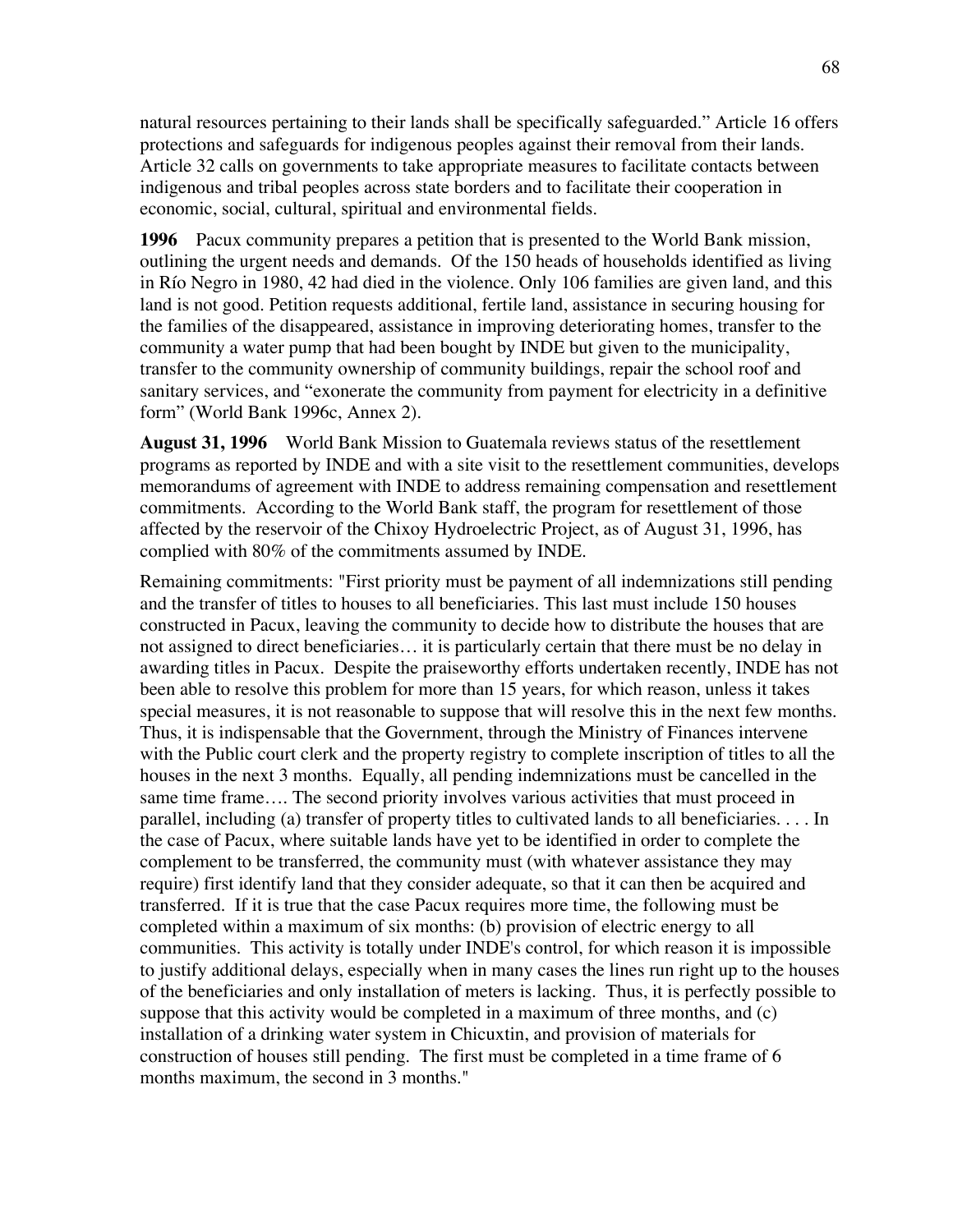In addition, the World Bank Mission defined as an immediate priority the repair of public buildings and the donation materials to the community so they can repair houses. A list of actions are outlined for each of the resettlement communities. And, the memorandum promised follow up on the part of the Bank: "Even when INDE will have completed all its promises regarding resettlement, some of the communities will have difficulties recovering the living standard that they had if they do not receive additional temporary assistance. This can be achieved better by an NGO, but of course would require additional funds. One option would be to take resources from an existing operation. On its return to Washington the mission will explore this and other possibilities in conversations with Bank authorities and will present them to government authorities for final decisions." Immediate next steps included to (i) "confirm the contracting of the institution or individual who will facilitate and follow up the process, and (ii) identify and agree with the government on the source of funds to finance temporary assistance required so that communities can recover their standard of living." (See World Bank 1996 a,b). $55$ 

**1996** Sixteen families from Pacux return to communal lands adjacent to the reservoir above Río Negro. Not having documents that demonstrate land title, these families have been excluded from agricultural development programs. (Pacux Community Report 2004).

**1996** Jesus Tecu Osorio, member of the Río Negro community, receives the Reebok Human Rights award and its US\$25,000 prize. The funds are used to support the Widows and Orphans Committee of Rio Negro (later becoming ADIVIMA), establish a scholarship fund to educate the youth of Pacux, and pursue economic development projects.<sup>56</sup>

**October 26, 1996** The Inter-American Human Rights Commission receive a petition from surviving member of the Rabinal community arguing that in this act, the State had committed crimes against humanity and genocide, noting that the State is responsible for the acts of its agents in killing civilian men, women and children, in violation of Articles 4, 5, 7, 12, 13, 19, 21 and 24 of the American Convention, the failure to respond with measures of judicial

<sup>&</sup>lt;sup>55</sup> The 1996 World Bank Mission conducted an audit of INDE's actions and compliance to obligations specified in contractual agreements with the World Bank, not agreements with the Inter-American Development Bank, or the affected communities. With this focus on the contractually-defined commitments to the community stipulated in World Bank-INDE agreements, the Mission did not examine or question whether these commitments (a) adequately reflected the entire population of dam-affected residents, (b) adequately reflected a full accounting of lost or damaged lands and resources, and (c) adequately met the resettlement program obligations to provide a living standard equal to or better than what was previously enjoyed as initially defined in the earliest descriptions of a resettlement plan in 1975, and consistently included in revised and expanded plans since this date. The Guatemalan Government agreed to do what it had already agreed to do in earlier legally binding contracts with the Bank. The World Bank expanded their presence in Guatemala, and hired a Guatemalan social scientist to the Resident Mission whose work entailed community outreach and assistance in facilitating Guatemalan Government compliance with the 1996 agreement. No mechanism was established by the World Bank to insure compliance with the 1996 aide memoirs, as has occurred in other countries where, for example, quarterly reporting, aggressive monitoring and the threat of calling in all loans in other sectors unless compliance is adequately demonstrated.

<sup>&</sup>lt;sup>56</sup> As of late 2004, ADIVIMA has completed eight monuments to honor communities destroyed by war, facilitated several exhumations, and supported efforts to build legal cases resulting in the capture of 9 civil patrollers responsible for local violence, and contributing to the Crimes Against Humanity cases filed against Rios Montt and Lucas Garcia. Jesus Tecu Osorio, working with ADIVIIA and Nueva Esperanza (New Hope) has raised funds to provide scholarships for 40 middle and high school students from Pacux, and supports a bilingual Achí/Spanish institute for 30 students.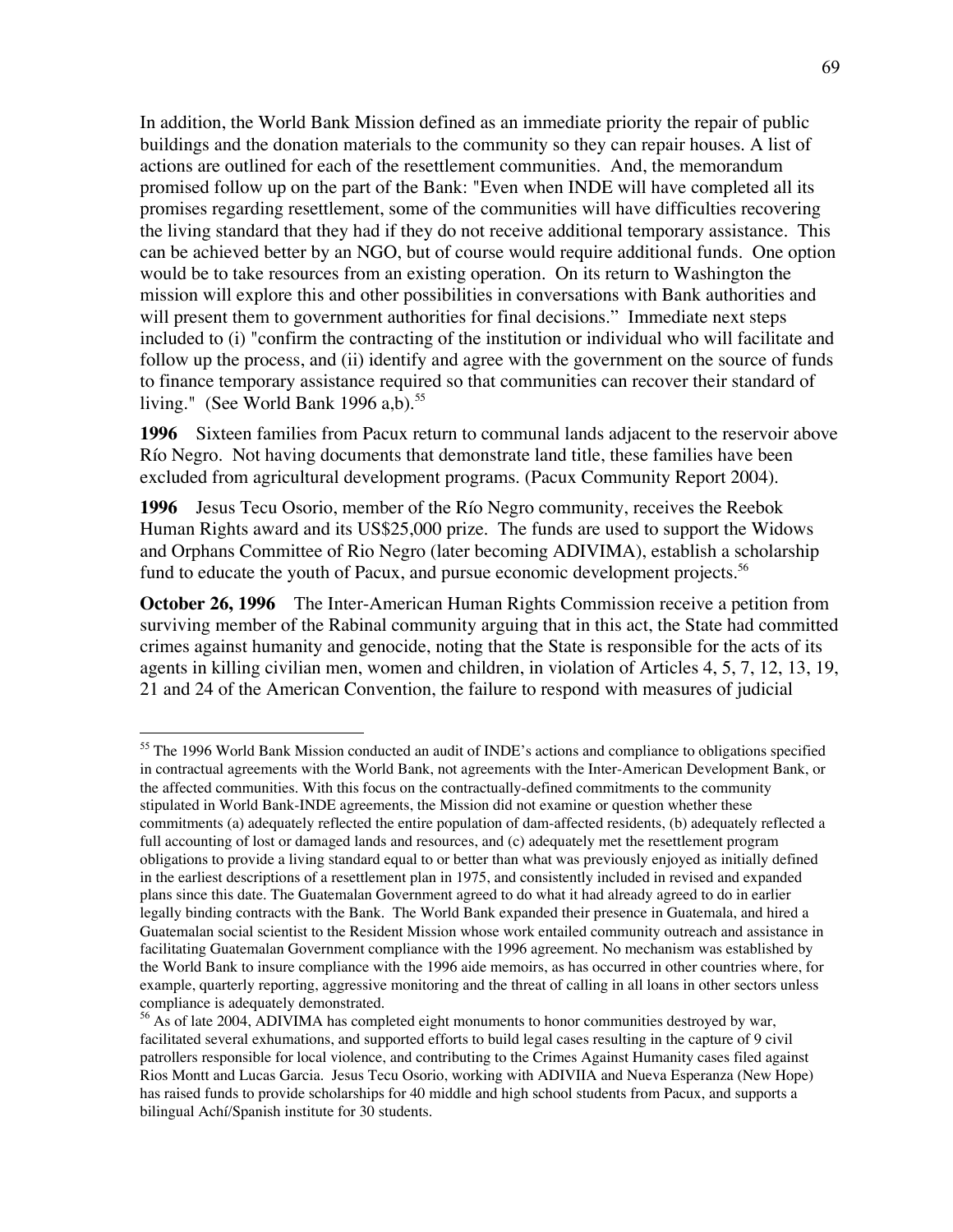protection and guarantees, in violation of Articles 8 and 25, and the failure to respect and ensure the foregoing rights of the victims in violation of Article 1(1). In particular, the petitioners complain that the State has failed to: undertake a serious investigation designed to officially establish the facts and responsibility for the crimes; prosecute and punish the material and intellectual authors; or repair the consequences. (Spanish version received February 4, 1997. See IAHRC, *Plan de Sánchez v. Guatemala*).

**1996** Automatic basin doors with sensor units are installed as part of a BID-financed watershed management project. Previously, when the water in the reservoir reached its maximum levels spill-over would occur and downstream the level in the river would rise gradually. Automatic doors with sensor units produce a sudden expulsion of water at high pressure and an instant current that flows rapidly through downstream communities. Doors are installed and function without any warning system for downstream communities when flash floods are to occur. Flashfloods result in a river levels that are constantly changing, are unpredictable, and arrive in great force. (Biesemans and Janssens 2004).

**April 1997** The World Bank and the International Union for the Conservation of Nature convene The Large Dams Conference in Gland, Switzerland. One outcome of this meeting was the February 1998 launching of the World Commission on Dams.

**September 14, 1997** Baudilio, a man from Palencia Tactic, attempts to cross the Chixoy River downstream from the dam with his cow. While crossing the Automatic Basin doors open and a flash flood occurs, carrying away the man and his cow, who both died (Biesemans and Janssens 2004).

**September 25, 1997** The Human Rights Information Act (S.1220) is introduced in the U.S. Senate by Senator Christopher Dodd to require the Administration to declassify U.S. documents on human rights in Honduras and Guatemala. This legislation requires government agencies to review for declassification within 120 days all documents regarding human rights abuses in response to these governments' requests.

**1996 – 1998** Beginning in November 1996 with the adoption of a new General Electricity Law (Ley General de Electricidad) legal reforms are instituted at the advice of the World Bank. The key features of the new law include (a) unbundling the activities of the sector in generation, transmission, distribution and commercialization of energy; (b) competition in the generation and commercialization activities; (c) unrestricted and open access to the transmission system, which currently is owned by a Government utility; (d) unregulated generation prices, and transmission and distribution prices regulated to established and transparent norms; (e) freedom of energy users to choose their supplier; and (f) definition of the rights of energy users.

In 1997 the World Bank approved US\$15 million dollar loan to the Government of Guatemala to assist with privatization (Private Participation in Technical Assistance Project SCL-41490) of which \$4,900,000 supported work in the electricity sector (World Bank 2003b:9). The project included World Bank technical assistance in a number of sectors including electricity, where the Bank agreed to: Assist the establishment of the electricity wholesale market, restructure the INDE, privatize the Guatemala Electricity Company, procure equipment, train staff of the National Electric Energy Commission and the Ministry of Energy and Mining, develop all required regulations, conduct environmental audits and establish environmental regulations.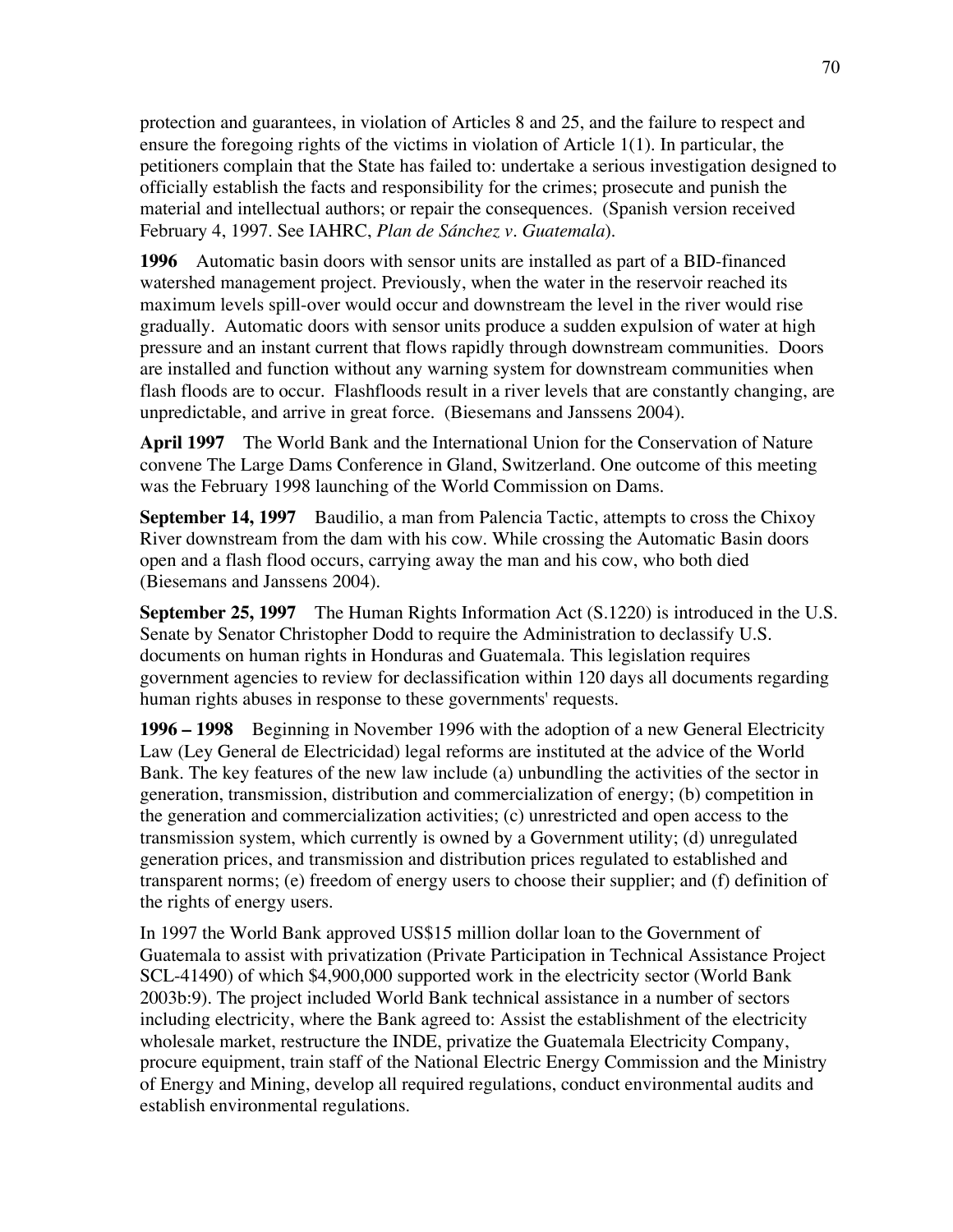In 1998 INDE is split, with the new INDE focused on hydroelectric generation, and energy distribution assets privatized and conceded principally to Distribuidora Eléctrica de Oriente S.A. (DEOCSA) and Distribuidora Eléctrica de Occidente S.A (DEORSA) with a 50 year concession to operate distribution assets. DEOCSA and DEORSA are owned by Union Fenosa Internacional, S.A of Spain (80% stake), who acquired them for US\$101 million with the help of the Multilateral Investment Guarantee Agency. MIGA provided a US\$96.6 million guarantee in 2001 to Unión Fenosa Internacional S.A., of Spain for its equity investment in and loan to DOECSA and DEORSA. The guarantee is protecting the project against the risks of transfer restriction, expropriation, and war and civil disturbance.

All distribution and most of the generation facilities are in private hands. The State still owns hydroelectric generation and transmission. Although the Government owns a part of the generation capacity (about  $40\%$ ), it does not invest in new generation projects. The stateowned generation represents about 40% of the installed capacity and its share is declining as private investment is increasing. In addition, 11 small electricity distribution networks are owned by municipalities but they serve only about 7% of the users. (World Bank 2003b:14).

To spur rural electrification, on the advice of the World Bank, the Government of Guatemala created in 1998 Programa de Electrificacion Rural (PER)-- setting aside \$333 million to fund investments in transmission lines, substations, and distribution to some 2,600 rural communities with the goal of 90% electrical connection for rural communities by 2004. Privatization receipts (US\$107 million), government bond (US\$51 million) formed the initial fund, and the balance was sought from various sources including BID. The Rural Electrification Trust Fund was established for the PER scheme to insure funds are not diverted to other uses. Banco Agricola Mercantil de Guatemala administers the fund, and the Bank of New York holds the funds. In this scheme, DEOCSA and DEORSA are paid US\$650 for each eligible residential connection. The connection must be for a residential dwelling more than 200 meters from an existing network. Sector law requires distribution companies to connect any customer within 200 meters of an existing network, though the company may require a refundable deposit to connect customers to the grid. Users connected under the PER pay a deposit of only US\$10. The sector regulator, Comision Nacional de Energia Electrica, regulates the prices DEOCSA and DEORSA can charge, and residential consumers using less than 300kw a month are subsidized through a social tariff. Companies do not bear the price of the reduced tariff, because they are buying their power from the Government (INDE) and they reduce the wholesale price for social tariff customers. The subsidy, according to World Bank analysts, has allowed Union Fenosa an apparent average profit of 7% on each connection. (See Cockburn and Yapp 2004; World Bank 2002b; US AID 2002). By May 2002 US\$120.8 million had been withdrawn from the Rural Electrification Trust Fund to subsidize DEORSA and DEOSCA who reportedly provided new electrical hookups to 240,000 households in 100 villages and built 420 km of transmission lines and 480 km of sub-transmission lines. (World Bank  $2003b:15$ ).<sup>57</sup>

**1998** In 1998 Pacux families are finally presented with land title to their replacement land. Some 106 families received title to three farms located some distance from the settlement,

<sup>&</sup>lt;sup>57</sup> With privatization INDE ceased interactions with the affected communities on resettlement and compensation issues. The new private utility refused to honor any pre-existing entitlements, including free electricity for the resettlement communities. Profits from privatization are vested on the advice of the World Bank in the PER trust fund without investigating claims or fulfilling remaining obligations to the dam-affected communities.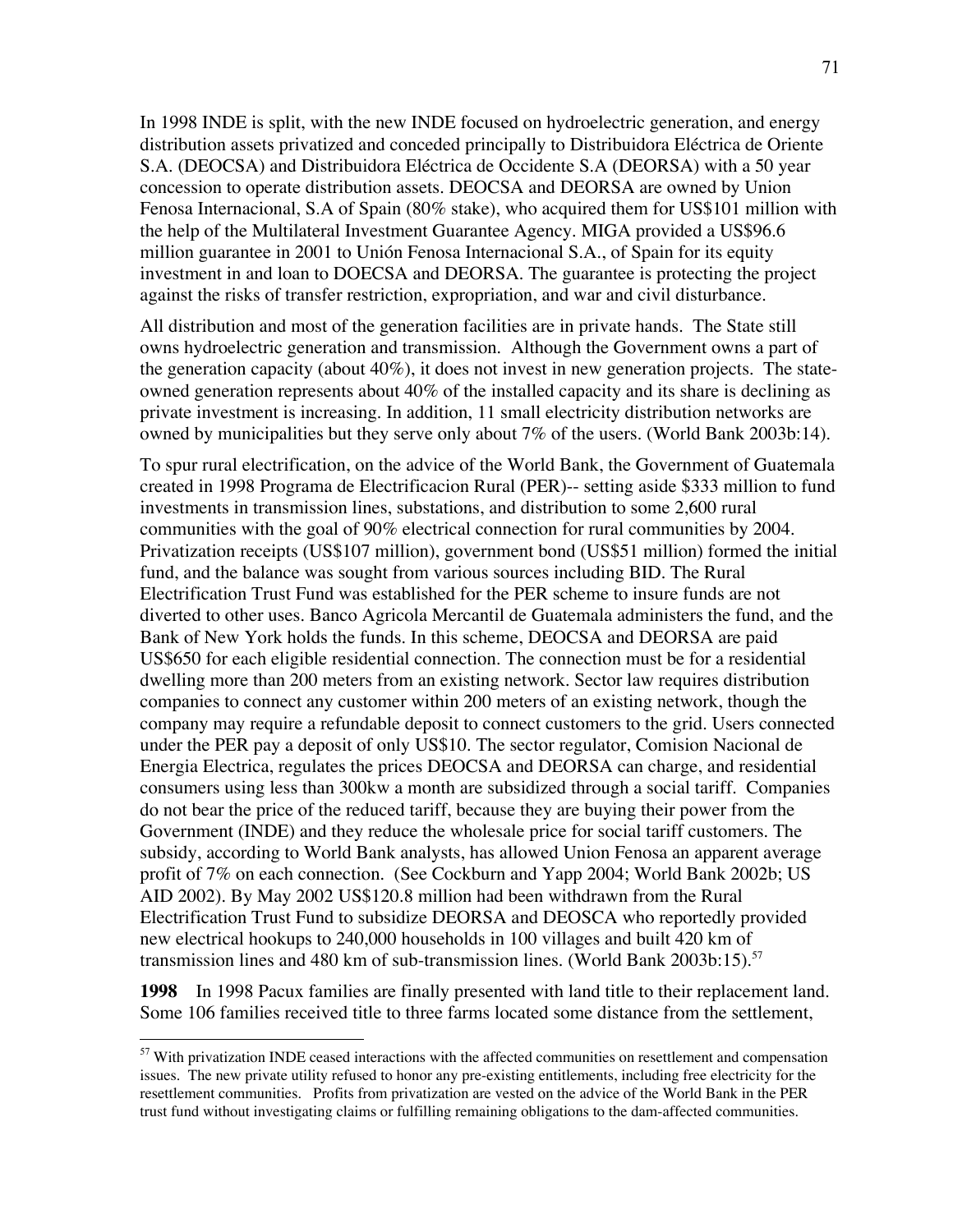with minimal water and poor soil. Each family also had the right to small plots of land outside of Pacux, though many community members did not receive title to this land. (Pacux Community Report 2004).

**May 1998** World Commission on Dams begins its work to review the development effectiveness of large dams and assess alternatives for water resources and energy; and to develop internationally acceptable criteria, guidelines and standards for planning, design, appraisal, construction, operation, monitoring, and decommissioning of dams. This review is conducted by 12 commissioners who represent governments, nongovernmental organizations, dam operators, dam-affected peoples movements, corporations, academics, and industry associations and consultants. (WCD 2000).

**June 2, 1998** The World Bank Operations Evaluation Department releases the report *"Recent Experience with Involuntary Resettlement, a study of eight dam projects approved between 1984 and 1991"* examining performance in eight dam projects in China, India, Thailand, Togo, and Brazil. This report echoes findings from the earlier 1993 review noting a growing disconnect between improved planning and sluggish implementation, and echoes recommendations calling for greater scrutiny and the use of accountability mechanisms to ensure resettlement program implementation: "By the time the engineering plans are appraised, the initial plans for resettlement should already be on the table. The orchard seedlings should be ready for planting about the time the project is negotiated. The agencies responsible for implementation of resettlement should have been tested in the field and government's commitment to follow through confirmed. The Bank must accept responsibility for ensuring that these preliminary conditions are met before the construction program begins. Later, when the dam is finished, the project is nearing completion, and the Bank prepares to exit, the most important phase of resettlement is about to begin. A different mix of lending and non-lending instruments is needed to extend Bank involvement in both directions. In particular, the adaptable lending instruments should be used now that they are available, especially in testing institutional capacity and technical viability. Further, implementation of loan and credit covenants should be maintained until the loan or credit has been repaid" (World Bank 1998:78).

**October 29, 1998** Juan Ventura Morán is fishing in the evening on the Chixoy River downstream from the dam. Recent heavy rains had filled the reservoir and the doors opened suddenly. The resulting flashflood swept away the fisherman. His family searched for eight days, eventually finding his fishing net caught in a tree downstream. (Biesemans and Janssens 2004).

**February 1999** After two years and visits to 65 farms, Pacux leaders, World Bank staff and FONAPAZ agree on a site and help Pacux acquire five caballerías of land at the Sahomax farm in Coban, Alta Verapaz (a former cardamom plantation located 5 to 6 hours by bus from Rabinal). INDE, who had budgeted Q250,000 to purchase land for Pacux was by this time in the midst of privatizing, and claimed lack of funds to provide the total purchase price of Q 2 million. INDE provided free electricity for a FONAPAZ project and FONAPAZ, with financing from the World Bank, provided the money to acquire Finca Sahomax. The farm has four fertile caballerías, but lacks any infrastructure: houses, electricity, or potable water supply. The World Bank helped support construction of a cardamom processing plant and provided an agronomist to advise the community and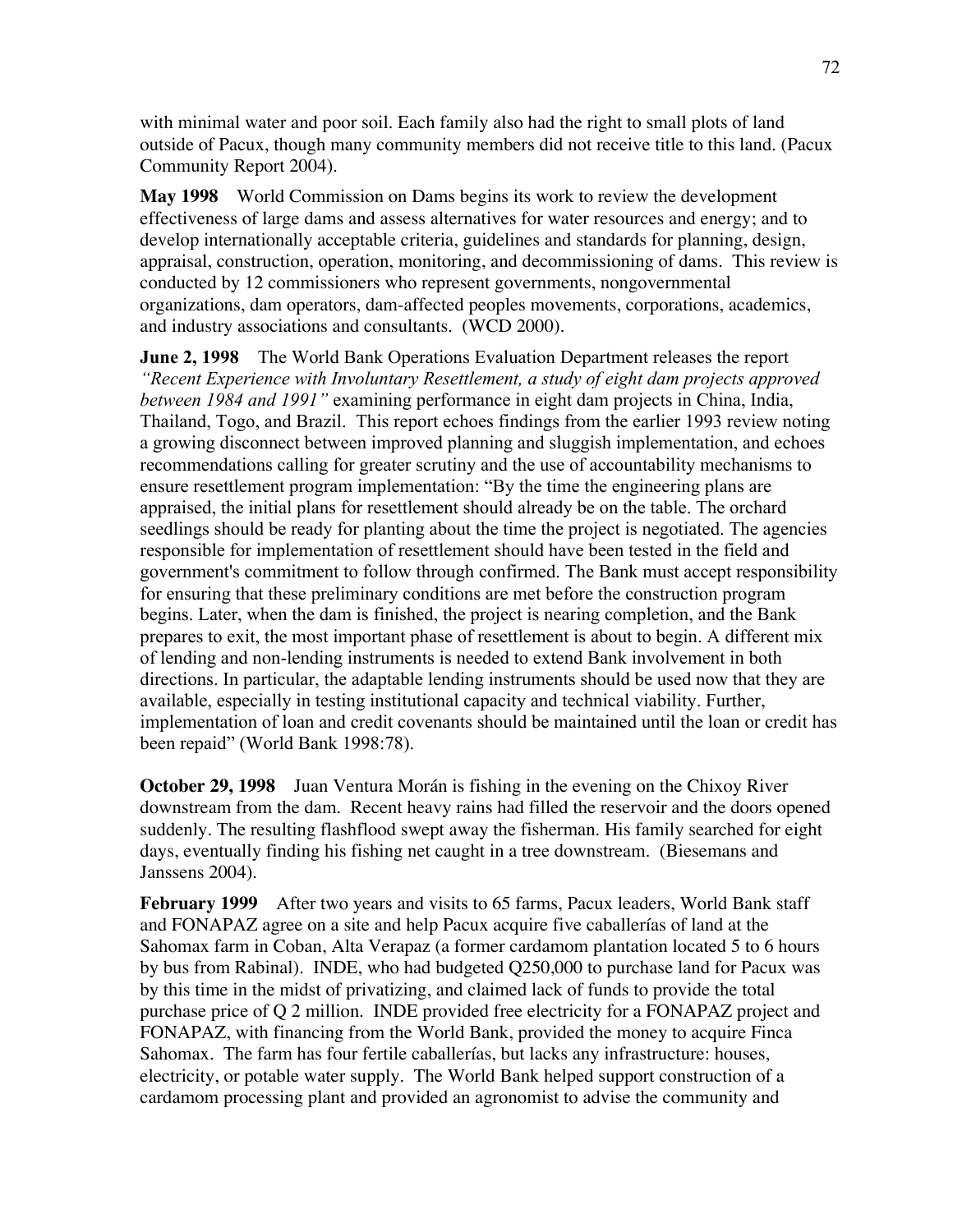provide training workshops on cardamom production. For a number of reasons, including the advice from the agronomist to plant at the wrong time of year and his resistance to hold training workshops, the venture has been difficult. While the community was able to produce a successful harvest in 2001, the market then dropped. (See Stewart 2004).<sup>58</sup>

**February 25, 1999** The Guatemalan Comision de Esclarecimiento Historico (CEH -- or "Truth Commission") releases its final report documenting the human rights abuses committed during the country's 36-year civil war. Established through the Accord of Oslo on 23 June 1994, the Truth Commission was formed with the mandate to clarify with objectivity, equity and impartiality, the human rights violations and acts of violence connected with the armed confrontation that caused suffering among the Guatemalan people. The report attributes the vast majority of violations, including genocide, torture, and forced disappearances, to Guatemalan government officials. The report also documents United States involvement in Guatemala's internal politics, including training and funding some of the worst human rights violators. And, it determines that the Guatemalan Government enacted a scorched earth campaign involving the massacre of more than 600 villages across the nation, with five areas and their associated ethnic groups identified as a having been victim to genocide. Exemplary cases are presented to illustrate and substantiate these findings. With reference to the exemplary case of Río Negro, where over a six-year period some 444 people from original population of 791 were killed, the Truth Commission found the massacres in Río Negro illustrate how "many resistant attitudes to administrative decisions, even though they were peaceful, as occurred in the relation to the construction of the hydroelectric dam, were *a priori* conceived to be instigated by the guerilla and were resolved through violent repression." (CEH 1999:Volume 1, Annex 1, Chapter VI: Exemplary Case No. 10).

**March 10, 1999** President Bill Clinton, attending a roundtable discussion on the Guatemalan Peace Process at the National Palace of Culture in Guatemala City, apologizes for the past United States support of right-wing regimes in Guatemala: "For the United States, it is important that I state clearly that support for military forces and intelligence units which engaged in violence and widespread repression was wrong, and the United States must not repeat that mistake. We must and we will instead continue to support the peace and reconciliation process in Guatemala." (CNN.COM, March 10, 1999).

**August 1999** Carlos Chen Osorio, a Río Negro massacre survivor, presents the details of his community's experience with dam construction, involuntary displacement, massacre and struggles to secure remedy to the World Commission on Dams at their regional hearings in Brazil. (See Colajacomo and Chen 1999).

**April 2000** Carlos Chen Osorio visits Washington DC and meets with James Wolfensohn and other officials at the World Bank. According to Chen, at this time, the Río Negro community has received a total of seven caballerías of land (458 hectares) including Finca Sahomax purchased by FONAPAZ. With the construction of the dam twenty-two caballerías were flooded (1,400 hectares) and access was lost to much larger areas of communal land shared with Los Pajales and Xococ, as well as communal lands shared with Finca Canchun

 <sup>58</sup> Stewart, in her assessment of the Sahomax farm acquisition and development efforts (2004:16) argues that the institutional energy focused on the acquisition of land, and relatively little attention was paid to the social and economic development necessary to support and sustain a residential community.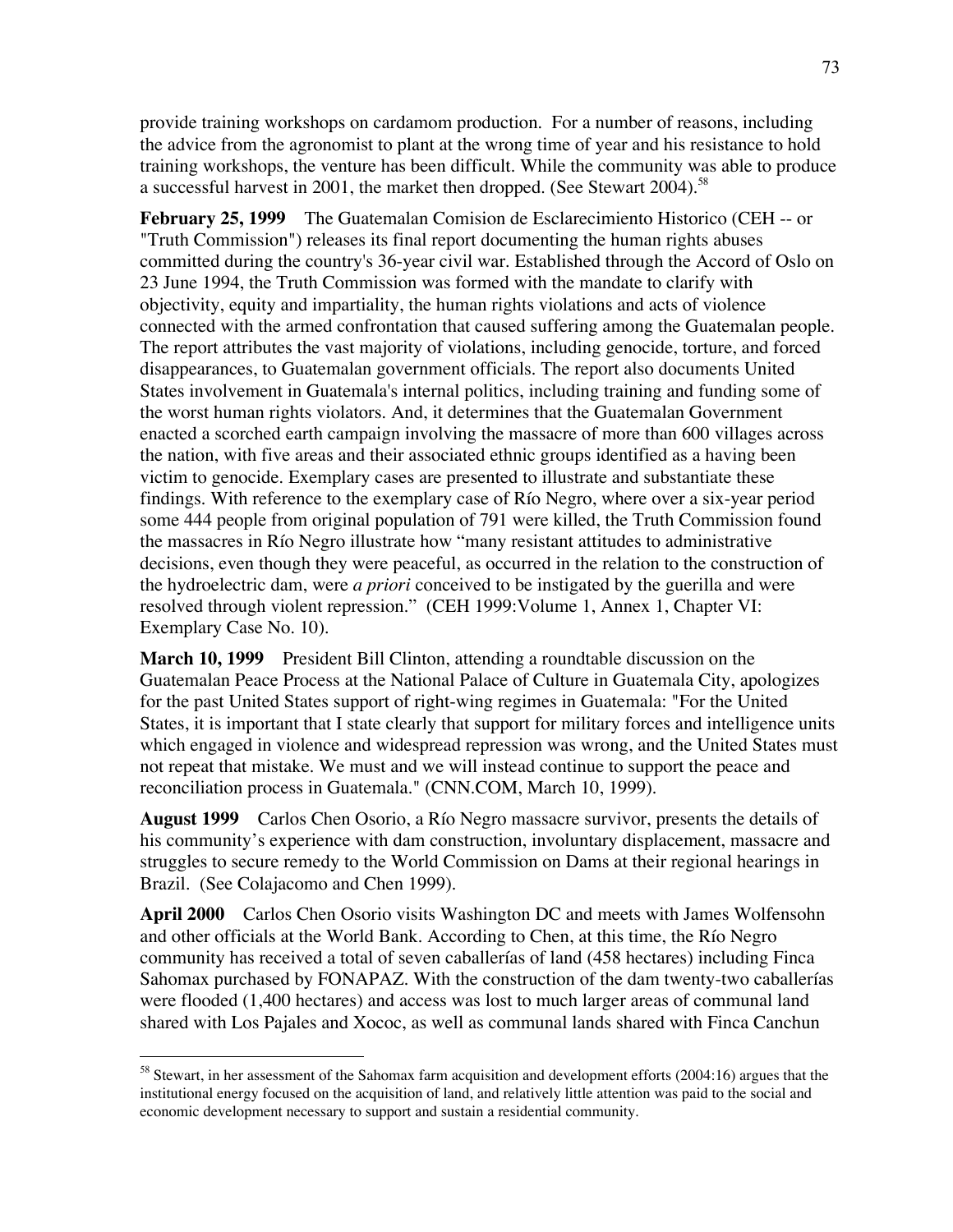and Camalmapa (reported in *On the Record Guatemala*, April 17, 2000; also, Annie Bird, Wolfensohn meeting notes, personal communication, February 23, 2005).<sup>59</sup>

**August 2000** Following a series of 36 community reconciliation workshops involving 152 displaced Río Negro families organized by Comite Pro Tierra de Pacux (Pacux Land Committee) and facilitated by Center for Investigations and Popular Education (CEPAHER) and Rights Action, the survivors of Río Negro decided to form ASCRA – Asociación Campesina Río Negro 13 de Marzo Maya Achí. This association was formed to promote the development of the survivors of Río Negro and seek reparations for the damages caused by the Chixoy Dam.

**November 2000** World Bank staff Eduardo Somesato and Mario Marroquin visit Pacux to discuss community needs. ASCRA leaders explain that before they provide a list of specific needs, it is necessary to conduct a comprehensive assessment of all the dam-affected community needs, problems and priorities. (Reported in Rights Action 2003).

**November 16, 2000** World Commission on Dams releases its final report, and in its recommendations includes a call for the development of mechanisms to provide reparations, or retroactive compensation, for those who are suffering from existing dams, and to restore damaged ecosystems. The final report reflects the findings of four public consultations, commissioned reviews reflecting 12 themes, and thousands of background papers and submissions, including a presentation from Río Negro massacre survivor Carlos Chen, a case study authored by Jaroslava Colajacomo and Carlos Chen (2000). The Chixoy case is one of three cases used to illustrate the legacy issues of inept development, and to argue that damaffected communities lack access or rights-protective forums to seek meaningful remedy for the consequential damages in those cases involving gross violations of human rights (Johnston 2000). The WCD final report recommends that mechanisms should be developed to compensate retroactively dam affected people and restore damaged ecosystems. In a press release on November 16, 2000, World Bank President James Wolfensohn announces his support for the findings of the report of the World Commission on Dams, stating: "Dams offer huge benefits but sometimes at a large cost. The Bank is currently funding less than 1 percent of dam projects worldwide within strict environmental and social guidelines. Our involvement in large dams has been decreasing and is focusing more on financing dam rehabilitation and safety and much less on financing new dams. This report will help guide our work in the future and I will immediately pass it to the Bank's shareholders. The critical test for us will be whether our borrowing countries and project financiers accept the recommendations of the Commission and want to build on them." (Quoted in World Bank 2004b:333).

**December 15, 2000** The Agua Fría community sends a letter to the World Bank office in Guatemala outlining their grievances and problems associated with their exclusion from resettlement and compensation programs. No response is ever received. (Rights Action 2003).

<sup>&</sup>lt;sup>59</sup> While in Washington DC, Carlos Chen Osorio visits the Holocaust Museum and returns to Rabinal inspired to build a similar memorial depicting the ancient and recent history of the area. The resulting Rabinal Museum, built with funds from national and international sources, includes a room with life-sized portraits of those killed in the Rio Negro massacres.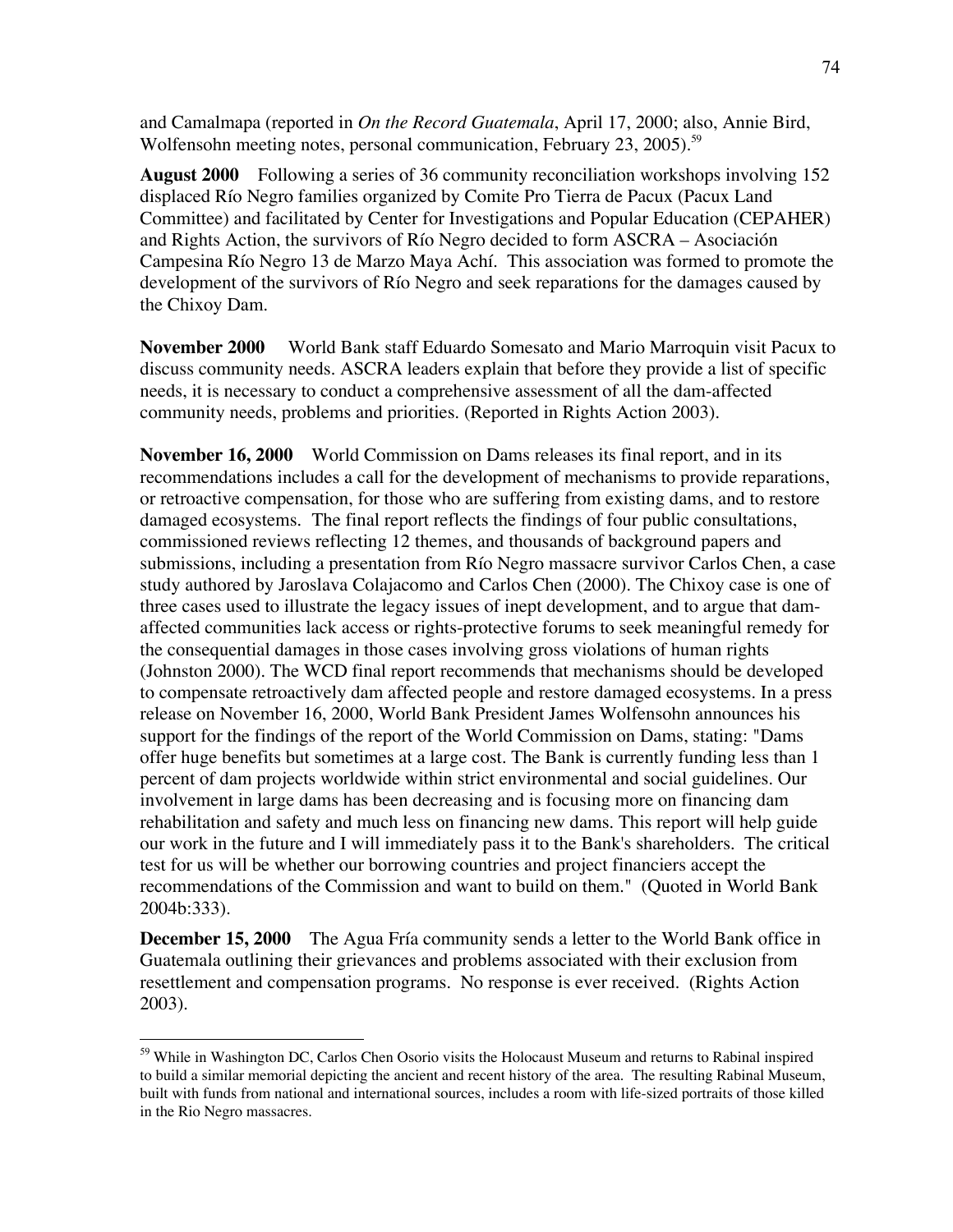**2001** Residents of El Naranjo, Chirramos, Chitomax and Chicruz meet and decide to form the Asociacíon para el Desarrollo Integral Nueva Unión Maya Achi (ADINUMA) to pursue development for the people of Cubulco who were affected by the construction of the Chixoy Dam. The organization received legal status in 2002 with the assistance of the Comité de Unidad Campesina (CUC).

**2002** Mr. Barando, a fisherman from the downstream village of Chixoy, is swept away and dies in a flash flood when the Automatic Basin doors open without warning (Biesemans and Janssens 2004).

**April 2002** Following an initial census of dam affected communities and a gathering of community representatives in Río Negro in early 2002, in April an assembly of communities met in El Naranjo and La Coordinadora de Comunidades Afectadas por la Represa Chixoy (La Coordinadora) was formed and a representative body elected. This coordinating body of the dam-affected communities was formed to pursue reparations for the damages caused by the construction of the Chixoy Dam. La Coordinadora represents the communities of San Antonio Panec, Colonia Italia, Agua Blanca, and El Zapote in Alta Verapaz; Pacux and Río Negro in Rabinal, Baja Verapaz; and El Naranjo, Chitomax, Chirramos and Chicrux in Cubulco, Baja Verapaz. In 2003-2004, a series of meetings, workshop and community research that formed this Chixoy Dam Legacy Issues Study has further expanded the number of communities involved in La Coordinadora.

**December 10, 2003** Thirty-four families from the La Campana community receive definitive title to their land from FONTIERRA (the land fund). To obtain these documents provisional titles had to be released, and the provisional titles demonstrated ownership to land flooded or damaged by INDE, including lands that were once fertile plains. New titles do not include these lands, and the community has not received compensation for these lost lands. Nor have they received compensation for lands damaged when the floodgates are opened in the rainy season to release water. Eroded and degraded flood plains have been created as a result of dam operations that extend from Pueblo Viejo to San Jose Chitzul (La Campana Community Study 2005).

**May 2003** The Compliance Advisor Ombudsman releases "Assessment by the Office of the Compliance Advisor/Ombudsman in relation to a complaint filed against IFC's investment in ENDESA Pangue S.A." a report generated in response to complaints filed with the International Finance Corporation that their financing a project in Chile resulted in gross violations of human rights experienced by the indigenous Pehuenche. The IFC is a member of the World Bank group. The complaint involved the Pangue Hydroelectric Project, a 450MW hydroelectric dam (completed in September 1996) on the Bio Bio River in Chile. With this assessment the CAO found, despite the lack of any remaining fiscal involvement in the project, there still exists some World Bank responsibility and remaining obligations with reference to social problems, and recommended that "the IFC review projects within the portfolio, in particular equity investments, where the investment agreements are out of step with the present norm in terms of their environment and social covenants or stipulations and assess whether there are risks to the projects, to project stakeholders or IFC resulting from the absence of contractual enforcement of safeguards"… "IFC review its current policy, procedural guidance and practice to ensure that there is a clear framework for cumulative and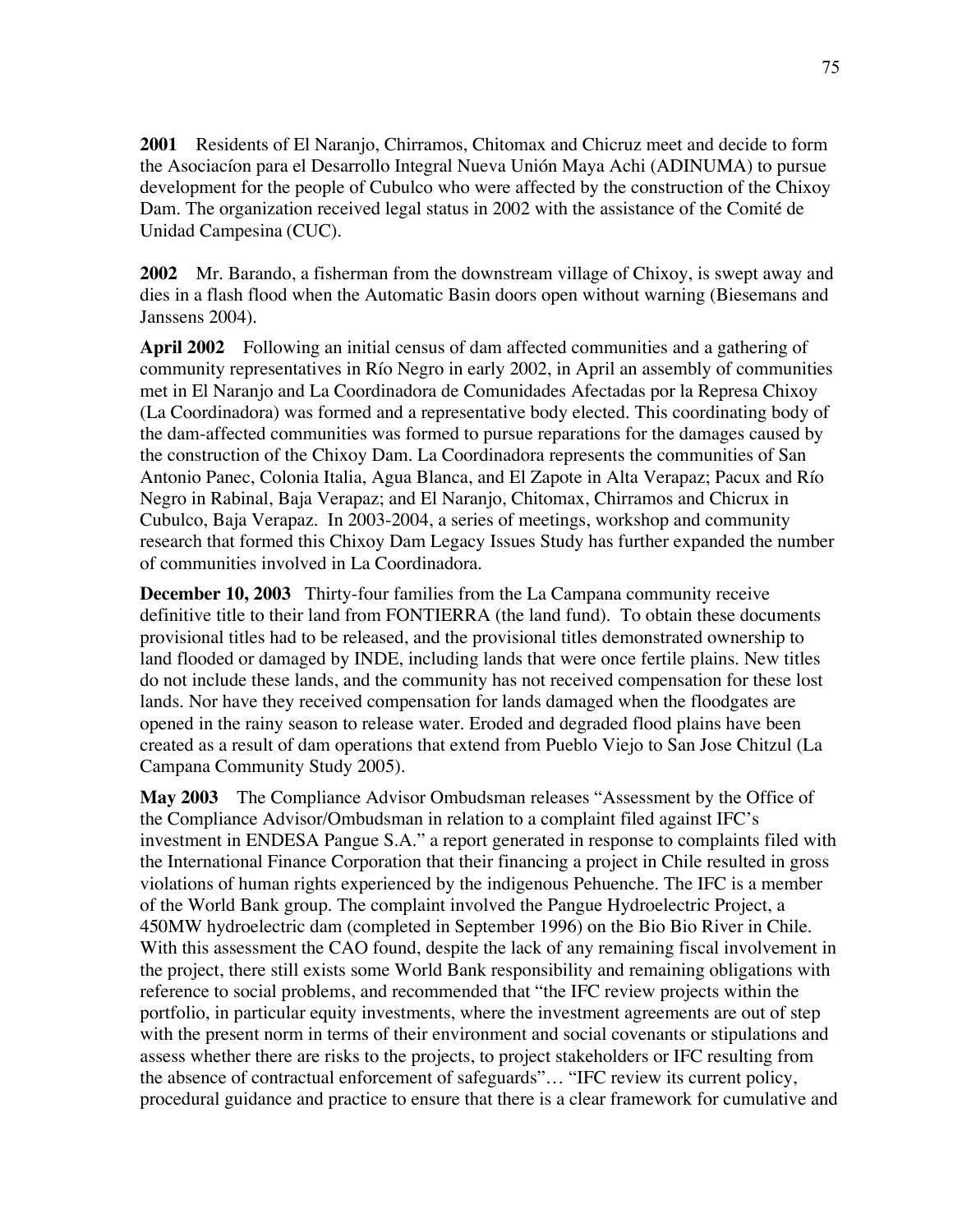strategic environmental and social impact assessment".... "IFC strengthen its sponsor due diligence to include the environment and social performance and commitment to corporate social responsibility of all potential clients, including the records of parents and subsidiaries… (World Bank Group, IFC Compliance Ombudsman 2003).

**December 21, 2003** The Army decommissions their military base in Rabinal thirty-four years after it is first established. The base guarded the single entrance road to the resettlement community of Pacux. Throughout their tenure, armed guards harassed residents accusing them of being guerillas, and harassed visitors to the community (Pacux Community Report 2004). When the base is dismantled, title is turned over to the Municipality of Rabinal, not the community.

**April 2004** FAFG begins exhumations of a clandestine mass grave located in a well on the decommissioned military base. By June 2004, 15 meters had been excavated and 45 bodies were found. In total, 73 bodies were excavated (Janssens, personal communication, June 4, 2004; March 24, 2005).

**July 2004** The Inter-American Court finds in the Plan de Sanchez vs. Guatemala case, that the Guatemalan government is responsible for the actions of the Guatemalan Army on July 18, 1982 when they massacred 188 Achi-Maya in the village of Plan de Sanchez in the mountains above Rabinal, Baja Verapaz. With this finding, the Inter-American Court rules that a genocide had taken place. (IACHR 2004. See also Sanford 2004).

**August 2004** Centre on Housing Rights and Evictions (COHRE) releases the report *Continuing the Struggle for Justice and Accountability Two Decades After the Massacres: Making Reparations a Reality in the Chixoy Dam Case.* This document provides background for the August 31, 2004 petition to the Inter-American Human Rights Commission on behalf of the Rio Negro community and other dam-affected communities, requesting that the Inter-American Commission on Human Rights hold the Guatemalan Government, the World Bank, the Inter-American Development Bank and the Government of the United States jointly and severally liable for the human rights violations suffered by the Rio Negro community and similarly situated communities from the Chixoy Dam reservoir basin.

**September 2004** Tikal, according to the Global Heritage Fund, reportedly generates some \$200 million in visitor revenues for local communities in the Peten region and the Guatemalan economy as a whole each year. (Reported in Shah 2004)

**September 7-8, 2004** On September 7, 2004, some 800 Mayan Indians occupy the Chixoy Dam in a 29-hour peaceful protest meant to draw attention to their history and their plight. Protestors threaten to shut down the power generation facility unless immediate action is taken to address the many resettlement and compensation obligations documented in current and previous studies; a negotiations process is created to provide redress for the consequential damages of project failures and related massacres; and, legally-binding actions are taken by the Guatemalan Government to insure that future projects protect the fundamental human rights of indigenous peoples. After 29 hours of occupation, with negotiations between community leadership and INDE representatives monitored and facilitated by representatives from the Guatemalan Government's Procuradoria de los Derechos Humanos, the protest is ended with the signing of the September 8, 2004 agreement. In this signing this agreement, INDE obligates itself to review and revise all the promises made with regards to compensation and resettlement; open up their archives to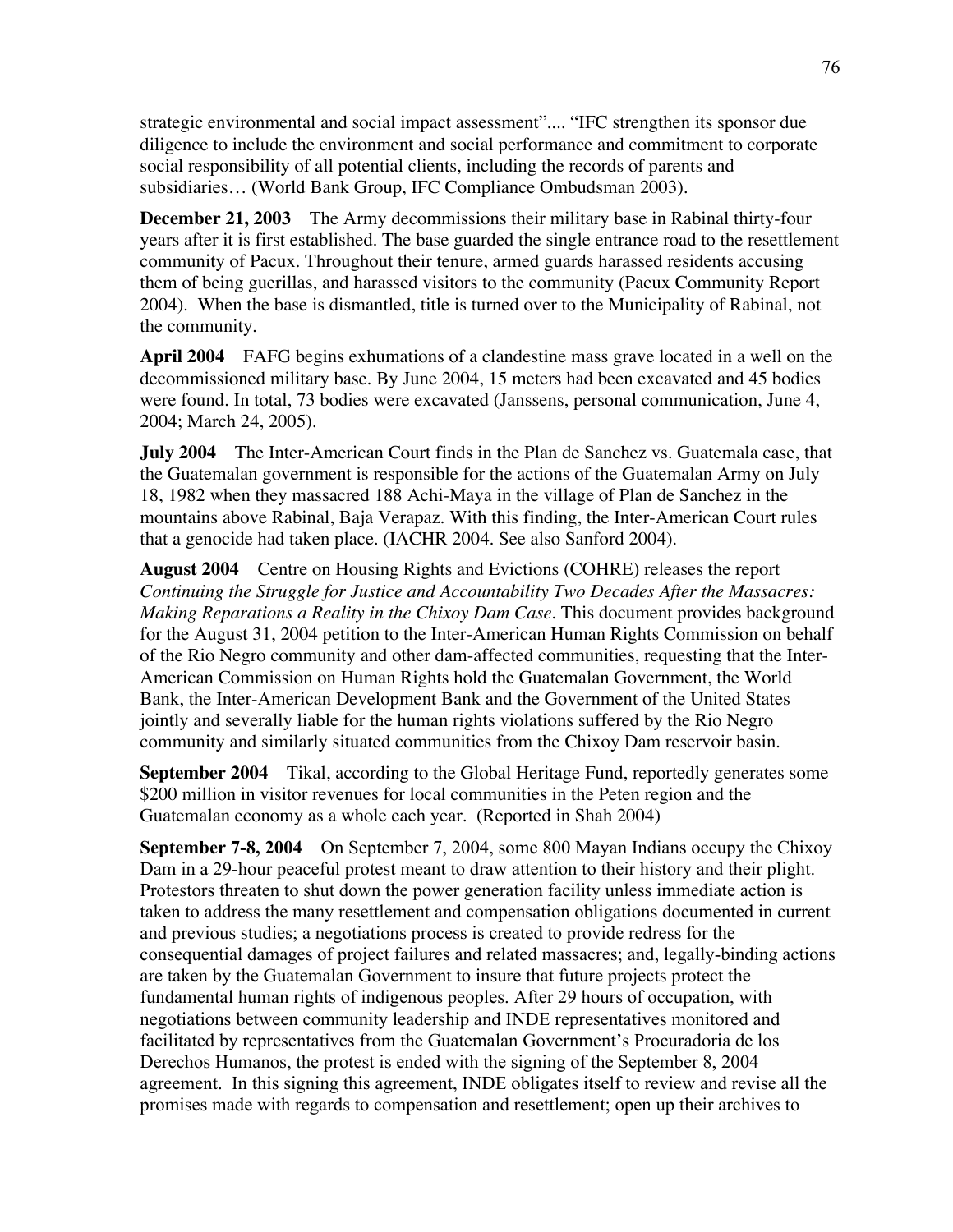make public the documentation that INDE has on the case; and, create a negotiations platform with representatives from the World Bank, InterAmerican Development Bank, the Guatemalan Executive Branch and Congress, and the private energy company DEORSA to meet with the community representatives. At issue are fulfillment of resettlement and compensation promises and compensation for loss of life to surviving members of massacre victims. This agreement is signed by the elected representatives of the dam-affected communities (Coordinadora de Comunidades Afectadas por la Represa Chixoy), the General Manager (Gerente General) of INDE, the Legal Representative of INDE, a representative of the Ministry of Energy and Mines, and representatives from the Human Rights Procurators Offices from Alta and Baja Verapaz. In the ensuing weeks and months, meetings are held with community representatives and individual parties (INDE, World Bank officials, Government representatives). Immediately following the signing of the agreement, INDE prepares arrest warrants against all seven indigenous leaders who signed the negotiations agreement, and an eighth member of the dam-affected community (an INDE worker who was fired after the protest and charged with assisting the protest).

**December 9, 2004** The Inter-American Human Rights Court rules there is sufficient evidence to hold the Guatemalan government responsible for the massacre of 268 people—mostly civilians—in the community of Plan de Sánchez, Rabinal municipality, Baja Verapaz department, on July 18, 1982. Some 60 soldiers were involved in the Plan de Sánchez massacre, which occurred under the 1982-1983 dictatorship of Gen. Efraín Ríos Montt during an intensification of the 1960-1996 counterinsurgency that killed some 200,000 Guatemalans. With this finding the Court ordered the Government of Guatemala to pay US\$7.9 million to the relatives of the victims (US\$25,000 to each of the 317 survivors). (Guatemala Human Rights Commission 2004).

**January – February, 2005** Seven members of the *Coordinadora de Comunidades Afectadas por la Represa Chixoy* and one INDE worker (also a member of the Chixoy damaffected community) are charged with 5 violations of law by INDE, and warrants issued for actions associated with the September 2004 Chixoy Dam protest. Charges include illegal detention; threats and coercion of two Chixoy dam operators; false entry into INDE offices; actions against public services; and, actions against the internal security of the nation. Carlos Chen and, two weeks later, Antonio Xitumul are arrested in January 2005, charged, and released on their own recognizance with the provision that they return to the court with all parties charged. All eight of the people with arrest warrants voluntarily present themselves to the judge in February 2005, who issues substitutive measures to the penal charges, temporarily suspending the arrest with the order that the defendants travel to the court and present themselves every two weeks until the matter is decided. INDE, upon learning of this modification, submits an additional sixth charge to the arrest warrant that defendants were trespassing (*allanamiento*) and charged with breaking and entering. As of this writing, INDE is in the process of producing evidence to the court that substantiates their charges.

**March – April 2005** Following three rounds of consultative meetings and 15 years of work on the text, the 61<sup>st</sup> meeting of the United Nations Commission on Human Rights adopts the *"Basic principles and guidelines on the right to a remedy and reparation for victims of violations of international human rights and humanitarian law"* <http://www.ohchr.org/english/bodies/chr/sessions/61/lisdocs.htm>.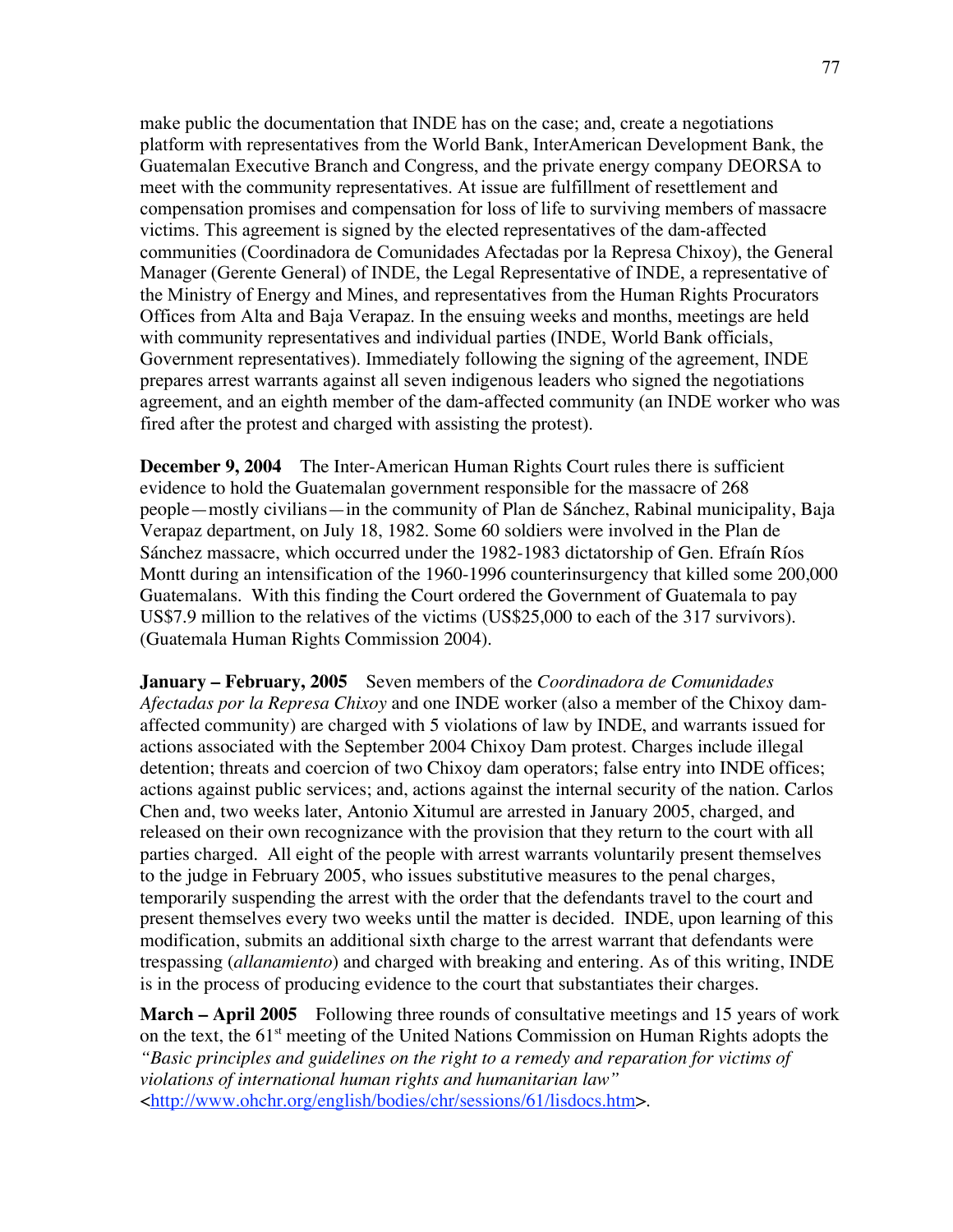## **ADDENDUM: ACKNOWLEDGEMENTS**

This review could not have been conducted without the generous donation of time, documents, ideas, and critical comment provided by scholars, students, advocates, professional groups, agencies, and nongovernmental organizations. Financial support for travel, material acquisition of the documentary record, and the development of this assessment document was provided by International Rivers Network, Reform the World Bank Italy, Rights Action Guatemala, and the Center for Political Ecology with grants from the Ford Foundation, Global Green Grants, Grassroots International, Global Fund for Human Rights, Moriah Fund, The Ruben Rausing Foundation, and the Swedish Society for the Conservation of Nature. The American Association for the Advancement of Science (AAAS) Committee for Human Rights and Scientific Freedom and the American Anthropological Association (AAA) cosponsored this independent assessment of the development project record. The AAAS Science and Human Rights Program, with support from the Goldman Fund, helped subsidize the costs of a two-day peer review workshop that explored preliminary findings.

Monti Aguirre and other staff at International Rivers Network allowed access to their document library and communication files pertaining to the Chixoy case, as did Leslie Greene at the Bank Information Center, and Todd Kolze at the Guatemala News and Information Bureau. Annie Bird and other staff and interns at Rights Action Guatemala, in addition to facilitating the development of community narratives and land tenure studies contained elsewhere in this Chixoy Dam Legacy Issues Study, provided access to their library, arranged translations, and located, scanned and reproduced key documents. Monti Aguirre traveled to Guatemalan archives to search for and obtain key documents. Monti Aguirre and Benjamin Edwards helped translate articles, community petitions, letters, and some of the narrative reports. Smithsonian intern Emiliana Donadi helped locate and develop summary reviews of early medical surveys and some of the French archaeological survey reports. Stephania Molinari helped locate and summarize key articles and reports, especially from the French archaeological team. And, Bertha Wilson and her staff at the World Bank Archives spent considerable time scanning and providing copies of the first onethird of their Chixoy archive.

A significant portion of this annotated timeline relies on the resettlement assessment conducted by William Partridge for BID in 1983, and his subsequent investigation and recommendations conducted for the World Bank in 1984. Partridge was able to access and summarize the record of BID-INDE loan contracts, memorandums, trip reports, feasibility studies, project plans, and social impact assessment and compensatory program plans and agreements up to 1983, documents that remain, to this day, largely inaccessible to the affected communities. This review was also enhanced by the contributions of Cornell University Sociologist Barbara Lynch, who spent a four month sabbatical in the fall of 2003 translating and developing assessment notes for the complete library of Spanish-language project documents on hand in Berkeley. The assessment of social program performance was greatly assisted by the AAAS Science and Human Rights Program and their sponsorship of a peer review workshop at the School for American Research in Santa Fe in November 2004. Linda Whiteford, Stephen Hansen, Thayer Scudder, William Partridge, Anthony Oliver-Smith, Ruth Krulfeld, Nick Hildyard, Carmen Garcia-Downing, Ted Downing, Michael Cernea, and Monti Aguirre all participated in the peer review of draft summary findings.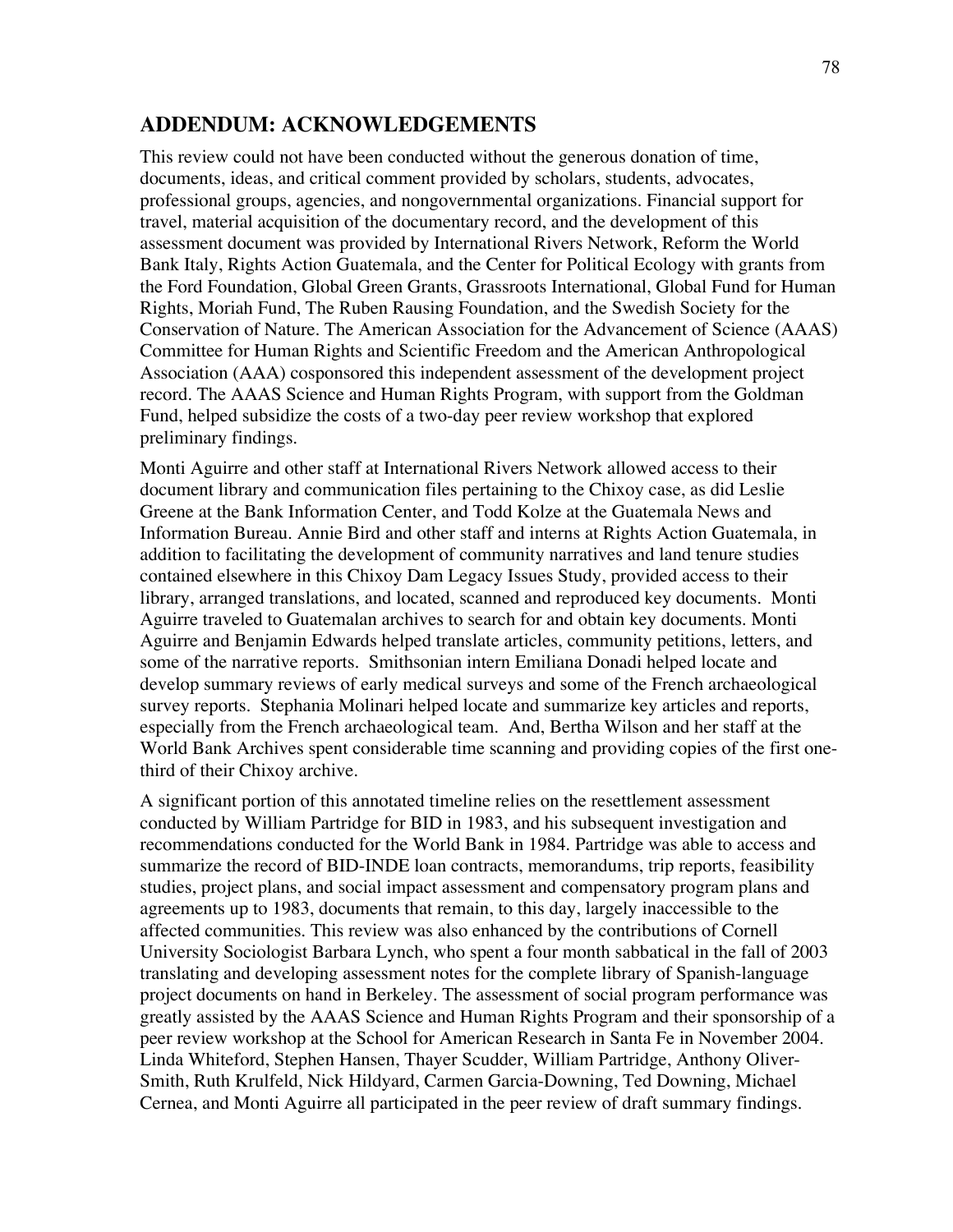And Bert Janssens, Jennifer Schrimer, William Partridge, Kathy Dill, Ted Scudder, and Alain Breton reviewed their interview notes and personal files and helped with last minute fact checking on specific entries in this timeline. Review of the entire timeline was accomplished with the critical eye of Monti Aguirre, Annie Bird, Carmen Garcia-Downing, Ruth Krulfeld, and Barbara Tedlock.

While these and many other people contributed their time and energy to locate, reproduce, translate and interpret information, the selection and articulation of relevant events and the summary findings discussed elsewhere in this Chixoy Dam Legacy Issues Study, unless otherwise noted by citation, formal declaration, or endorsement, are the sole responsibility of the author.

## **REFERENCES**

Sources cited in this chronology are listed below in alphabetical order according to author, or where there is no author, sponsoring entity. Several references from the same author or source are organized in chronological fashion, with the earliest date appearing first. This list of documents includes published sources, material published on the internet, and unpublished materials: reports developed under contract for INDE, World Bank, and other entities; and, communications between the affected communities and institutional actors including statements, petitions, and letters. Personal communications memorialized via email are noted in text. A number of entries include information published in other volumes of this Chixoy Dam Legacy Issues Study. See Volume 4 for community reports and Volume 5 for the Land Title Study.

Association for the Integral Development of the Victims of Violence - Maya Achí (ADIVIMA). 2002. "National Reparations Program, Introduction." Community Statement on Reparations. (translation of *Programa nacional de resarcimiento resumen práctico sobre medidas de resarcimiento*). August 2002.

Alliance for Progress, INDE. 1973. Estudio de Prefactibilidad para un Plan Maestro de los Recursos Naturales Renovables de Guatemala, Tomo III: Agua. INDE Contrato L-016-1-73. Alliance for Progress, Bovay.

Aguirre, Monti. 2004. "The Chixoy Dam Destroyed Our Lives." *Human Rights Dialogue*, Carnegie Council. http://www.carnegiecouncil.org/viewMedia.php/prmTemplateID/8/prmID/4456

Amnesty International. 1979. *Amnesty International Report.* London: Amnesty International.

Amnesty International. 1981. *Guatemala: A Government Program of Political Murder*, London: Amnesty International Publications.

Amnesty International. 2002. *Guatemala: Guatemala's Lethal Legacy: Past Impunity and Renewed Human Rights Violation*. London: International Secretariat.

Arnold, Charlotte M., Alain Breton, Marie-France Fauvet-Berthelot y Juan Antonio Valdes, eds. 2003. *Miscelaneas... en honor a Alain Ichon*. Centro Frances de Estudios Mexicanos y Centralamericanos Asociacion Tikal.

Ball, Patrick, Paul Kobrak, and Herbert Spirer. 1999. *State Violence in Guatemala, 1960-1996: A Quantitative Reflection*. Published by the American Academy for the Advancement of Science, http://hrdata.aaas.org/ciidh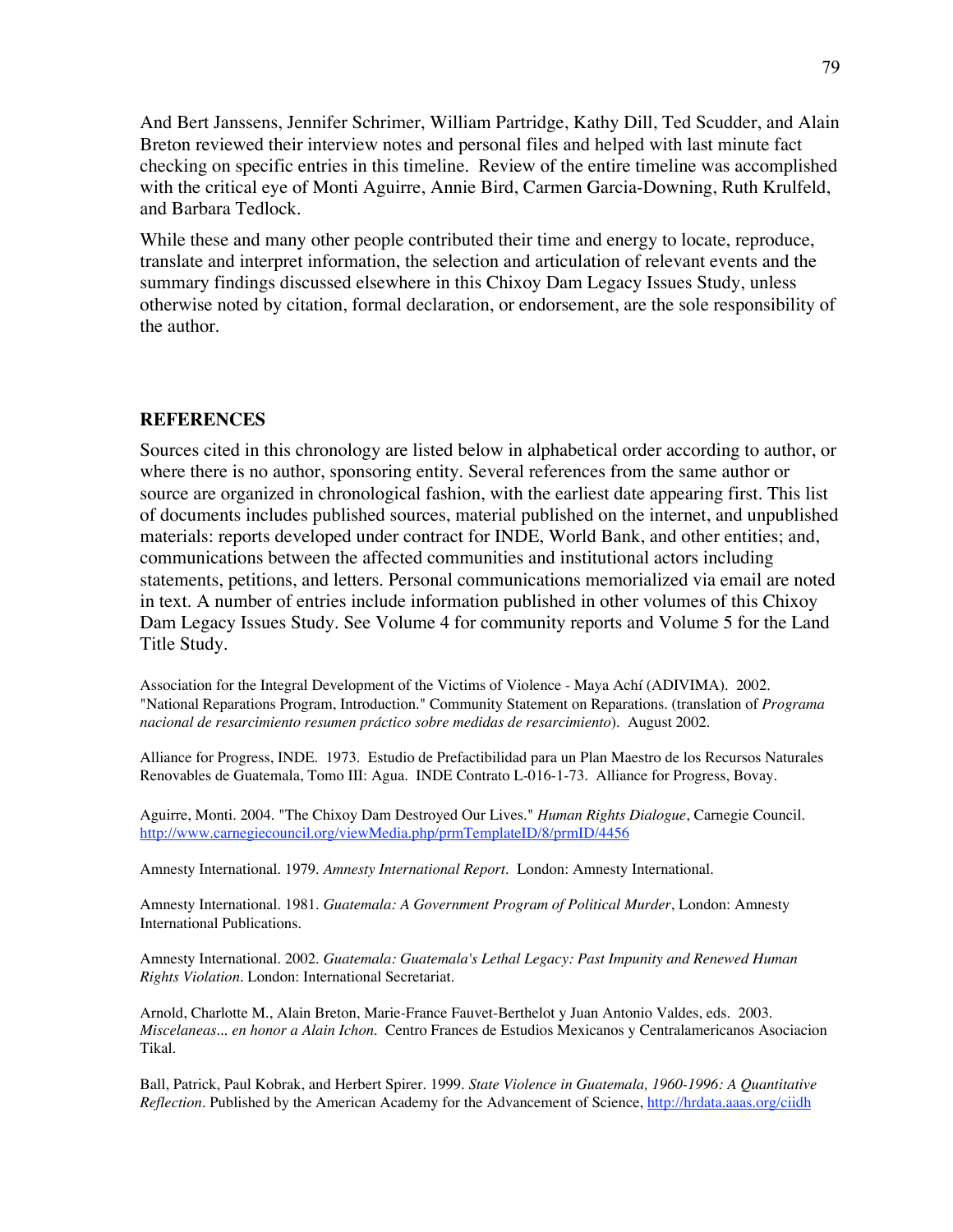Bauer, Jan. 1998. *Report on United Nations Commission on Human Rights Fifty-fourth Session, Annex II. Basic Principles and Guidelines on the Right to reparation for Victims of Gross Violations of Human Rights and Humanitarian Law*. http://www.hri.ca/uninfo/unchr98/annex2/shtml 16 March 1998.

Biesemans, Elizabeth and Bert Janssens. 2004 "Report on the Targeted Questions." Unpublished paper prepared in support of the Chixoy Dam Legacy Issues Household Survey and Consequential Damages Assessment. On file, Center for Political Ecology, Santa Cruz, California.

Bonner, Raymond. 1982. "U.S. Now Backing Guatemala Loans" *New York Times* 1982:A17.

Breton, Alain, et al. 1993. "Representationes del espacio politico en las tierras altas de Guatemala." Cuaderinos de Estudios Guatemalatecos 2. Centro de Estudios Mexicanos y Centralemericanos.

Brown, Cynthia (ed.). 1985. *With Friends Like These: The Americas Watch Report on Human Rights and U.S. Policy in Latin America.* New York: Pantheon, 1985.

Bryson, Christopher L. 1987. "Guatemala: a development dream turns into repayment nightmare." *The Christian Science Monitor*, Friday, May 1, 1987.

*Businessnews America*. 2004. "Bidding timelines for US\$1 billion are being prepared, with the first round of tenders projected for January 2005 to update the prefeasibility and feasibility studies. Operations are reportedly planned for 2008." Businessnews Americas: December 21, 2004.

Cajal, Máximo Cajal. 2000. *¡Saber quién puso fuego ahí! Masacre en la Embajada de España*. Madrid: Siddharth Mehta Ediciones.

Carmack, Robert (ed.). 1988. *Harvest of Violence: The Maya Indians and the Guatemalan Crisis*. Norman: University of Oklahoma Press.

Center for World Indigenous Studies. 1986. "International Tribunal on Genocide in Central America: Planning Document #1 Draft Action Plan." June 13, 1986.

Centre on Housing Rights and Evictions (COHRE). (2004). *Continuing the Struggle for Justice and Accountability Two Decades After the Massacres: Making Reparations a Reality in the Chixoy Dam Case*. COHRE Mission Report in Collaboration with Rights Action, August 2003. Final Report August 2004. http://www.cohre.org/downloads/Guatemala-Chixoy-report.pdf.

Cernea, Michael M. 1997. *Hydropower Dams and Social Impacts: A Sociological Perspective.* Environment Department Papers: Social assessment Series. World Bank - Environmentally Sustainable Development – Social Policy and Resettlement Division. Washington DC: World Bank.

Cernea, Michael and Christopher McDowell, eds. 2000a. *Risks and Reconstruction: Experiences of Resettlers and Refugees.* Report 20358. Washington DC: World Bank.

Cernea, Michael M. and Christopher McDowell, eds. 2000b. *Reconstructing Livelihoods: Experiences with Resettlers and Refugees.* Washington DC: World Bank.

Chen, Carlos. 2000. "Interview with Carlos Chen" Guatemala News and Information Bureau, September 28, 2000.

CNN.COM. 1999. "Clinton says U.S. did wrong in Central American wars." CNN.COM, March 10, 1999. http://www.cnn.com/WORLD/americas/9903/10/clinton.latam.02/.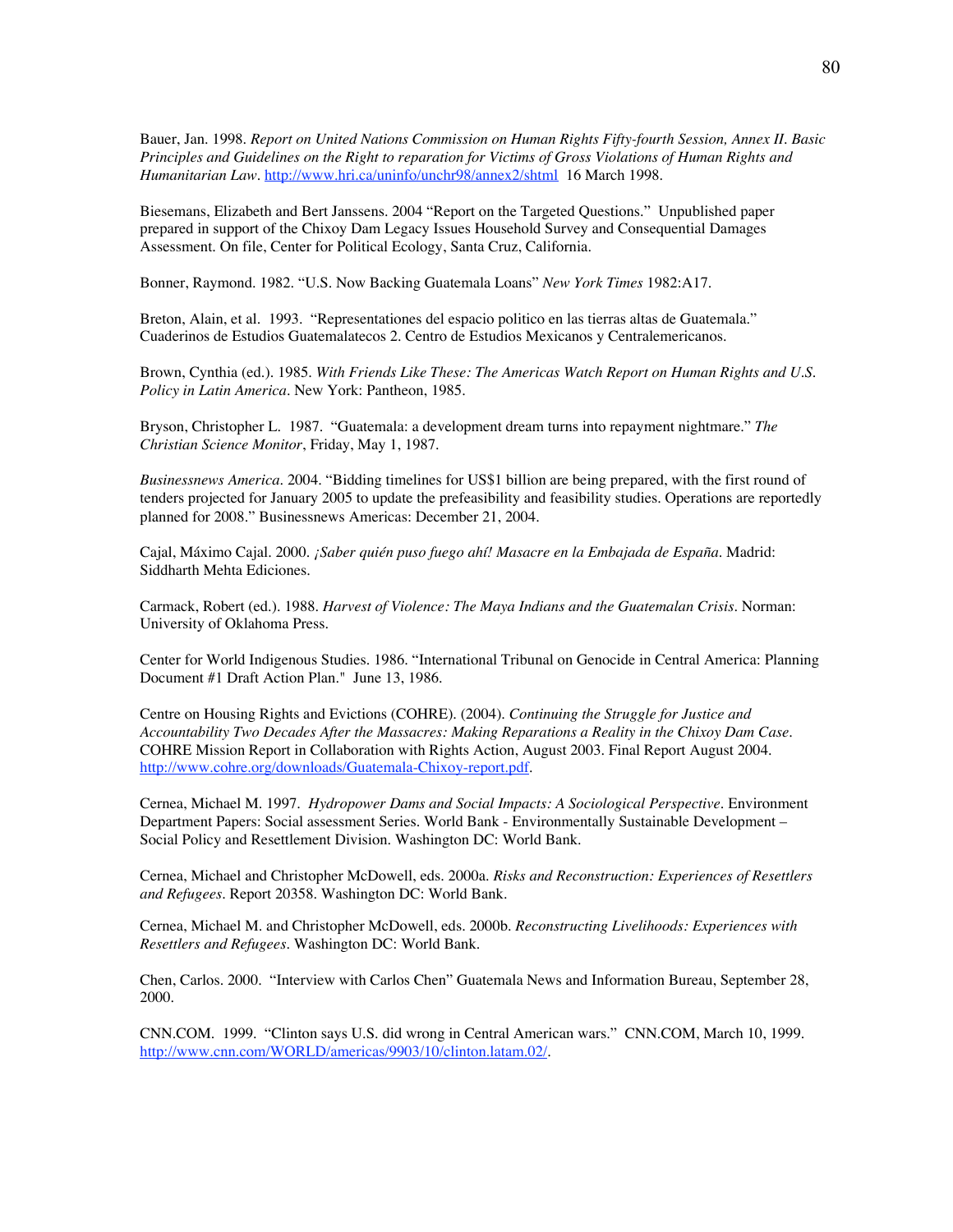Colajacomo, Jaroslava. 1999. "The Chixoy Dam in Guatemala and the Maya Achi Genocide: The Government, the World Bank and TNC's Role in Turning a Development Project into a Nightmare." Italy: Reform the World Bank Campaign Report.

Colajacomo, Jaroslava and Carlos Chen. 1999. "The Chixoy Dam: The Maya Achi' Genocide. The Story of Forced Resettlement" Thematic Review 1.2: Dams, Indigenous People and vulnerable ethnic minorities. World Commission on Dams Briefing Paper. http://www.dams.org/kbase/thematic/tr12.htm.

CEH [Comisión para el Esclarecimiento Histórico]. 1999. *Informe de la Comisión para el Esclarecimiento Histórico, Guatemala: Memoria del silencio* -Guatemala: Oficina de Servicios para Proyectos de las Naciones Unidas, 1999. 12 vol. Also published in English as *Guatemala: Memory of Silence. Report of the Historical Clarification Commission*. American Association for the Advancement of Science http://shr.aaas.org/guatemala/ceh/report/english/toc.html. Rio Negro case is detailed in *Caso ilustrativo número 10: Masacre y eliminación de la comunidad de Río Negro*, Capítulo VI, Casos ilustrativos – Anexo 1, Volumen 1, p. 48

Cockburn, Mark and Tim Yapp. 2004. "The World Bank OBA Payment Mechanisms and Risk Mitigation " Global Partnership on Output Based Aid. The World Bank Group. December 2004. http://www.gpoba.org/html/gpoba\_aboutoba\_wps.asp#2.

Cullather, Nick. 1999. *The CIA'S Classified Account of its Operations in Guatemala 1952-1954*. Stanford: Stanford University Press.

Davis, Shelton H. 1983. Environmental Impact of Multilateral Development Bank Funded Projects. House of Representatives, Subcommittee on International Development Institutions and Finance, Committee on Banking, Finance, and Urban Affairs, June 29, 1983. Statement of Shelton H. Davis, Director, Anthropology Resource Center, Boston, Massachusetts.

Davis, Shelton. 1988. "Introduction: Sowing the Seeds of Violence" in Robert M. Camarack, ed., *Harvest of Violence: The Maya Indians and the Guatemala Crisis*, 3-36. Norman: University of Oklahoma Press.

De Leon, Sergio Manfredo Belteton. 2005. "Legal Brief Concerning the Rights of the Nation to the Chixoy River According to the Constitution of Guatemala in Force in 1965 During the Land Expropriations of the communities Living in the Area Around the Chixoy River, Due to the Construction of the Chixoy Dam." Legal Brief prepares in support of the Chixoy Legacy Issues Study, March 3, 2005. Spanish original and English translations attached (Volume 11).

Diario de Centro America. 1978. "Organismo Ejecutivo: Ministerio de Comunicaciones y Obras Publicas" Acta 2054 (Declaration of National Emergency for the Resettlement of Communities Affected by the Chixoy Dam). 19 de Julio 1978: Numero 22.

Dill, Kathleen. 2004. *Mediated Pasts, Negotiated Futures: Human Rights and Social Reconstruction in a Maya Community*. PhD. Dissertation submitted to the Department of Anthropology, University of California, Davis, June 2004.

Douzant Rosenfeld, Denise. 1979. "Quelques aspects de geographie humaine dans la valleé du Río Chixoy (Cubulco, Rabinal, Baja Verapaz)." *Cahiers de la RCP 500* (1:189-222). Paris.

Douzant Rosenfeld, Denise. 1988. "La valee du Río Chixoy et la arrage de Pueblo Viejo: geographie et problemes de la population déplacée par le lac de retenure (Baja Verapaz)." In *La Vallee moyenne du Río Chixoy (Guatemala), 6: Occupation prehispanique et problemes actuels* edited by Alain Ichon. CNRS, Institut d'Ethnologie & Editorial Piedra. Santa, Paris & Guatemala.

Douzant Rosenfeld, Denise. 2003. "Requiem pour les Maya de Río Negro" in *Miscelaneas... en honor a Alain Ichon*. Edited by Charlotte M. Arnold, Alain Breton, Marie-France Fauvet-Berthelot y Juan Antonio Valdes. Centro Frances de Estudios Mexicanos y Centralamericanos Asociacion Tikal. Contains excerpts from INDE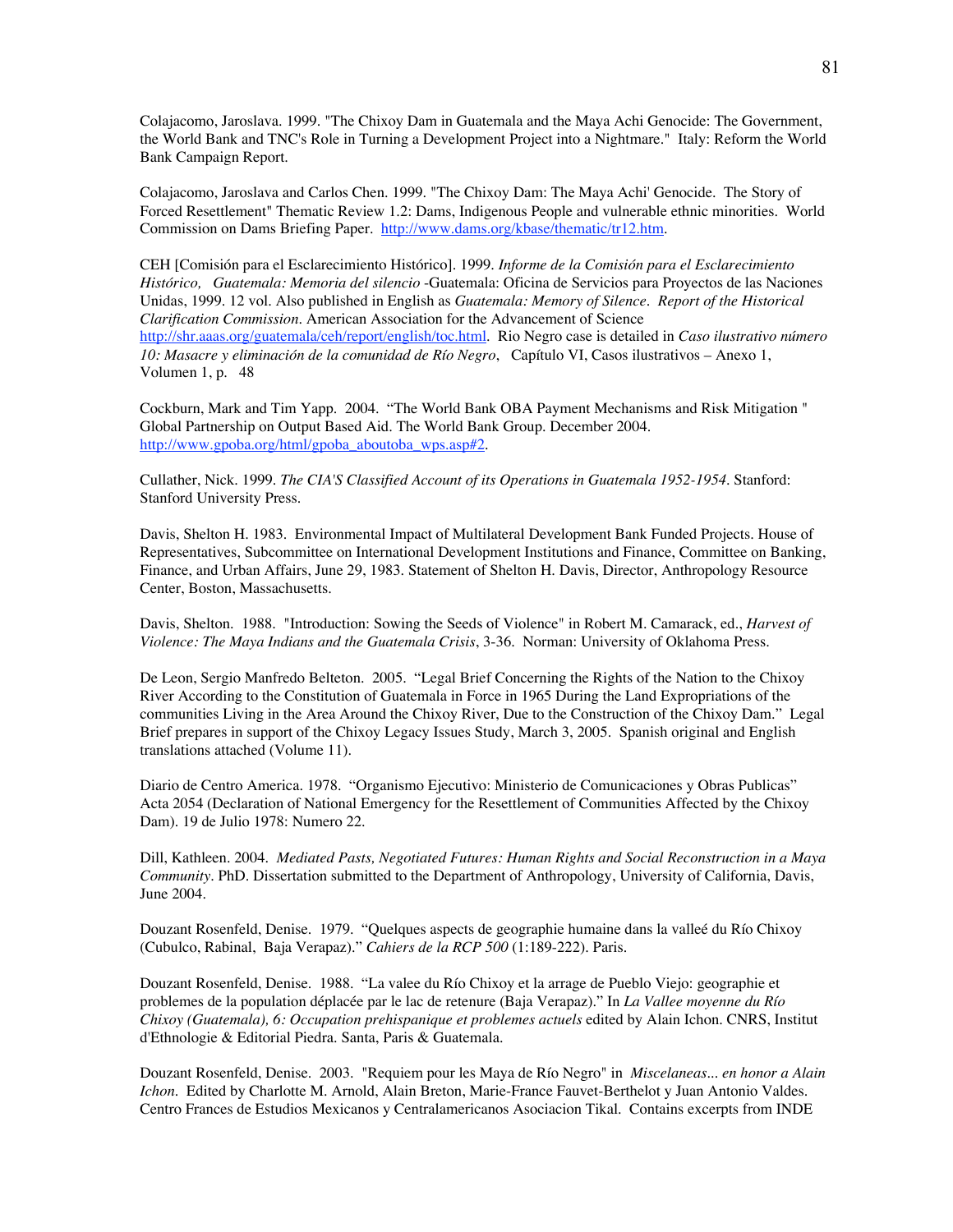resettlement officer reports (Ing. Ruben A. Estrada Giron, Informe especial, Informe periodico n. 10, 12; Ing Arturo Classon Tojo, Adedum, Informe periodico N. 13).

Economic Consulting Associates and Mercados de Energia S.A. 2002. Emerging Lessons in the Private Provision of Rural Infrastructure Services. Final Report – Guatemala. Submitted to PPIAF and the World Bank. August 2002

Égré, Dominiqu, Vincent Roquet, Carine Durocher 2002. *Benefit Sharing from Dam Projects: Interim Report.* Phase 1. Desk Study: Final Report. Washington DC: The World Bank Group. November 15, 2002. http://wwwesd.worldbank.org/documents/bnwpp/2/FinalReportBenefitSharing.pdf.

Fuentes, Myrna Ivonne. 2001. "Revolutionary Suicide or Massacre: The Spanish Embassy Occupation and Assault as History, Guatemala 1980" Paper presented to the Latin American Labor History Conference, Duke University, April 27-28, 2001 http://www.duke.edu/web/las/Council/fuentes.html.

Equipo de Antropología Forense de Guatemala (EAFG). 1997. *Las massacres en Rabinal. Estudio históricoantrológico de las massacres de Plán de Sánchez, Chichupac y Río Negro.* Equipo de Antropología Forense de Guatemala (EAFG). Guatemala City: Equipo de Antropología Forense de Guatemala.

Gaitán, Gustavo Adolfo. 1978, 1979. *Las Communidades de la Cuenca del Río Negro y Chixoy: Resultados de la encuesta socioeconomica levanyada en parajes, caserios, fincas y aldeas se construye el embalse de la hidroelectrica del Proyecto Pueblo Viejo-Quixal.* Comité de Reconstrucción Nacional. Informe presentado por el Dr. Gustavo Adolfo Gaitán Sanchez. Guatemala, March de 1978 (date submitted). February 1979 (date released).

Goldman, Paula, Casey Kelso and Monika Parikh. 2000. *The Chixoy Dam and the Massacres at Río Negro, Agua Fría and Los Encuentros: A Report on Multilateral Financial Institution Accountability*. Submitted to the United Nations High Commissioner for Human rights. The Working Group on Multilateral Institution Accountability, Graduate Policy Workshop: Human Rights and Non-State Actors, Woodrow Wilson School, Princeton University, December 2000.

Goodland, Robert and Richard Pollard. 1974. Chixoy Development Project: Environmental Impact Reconnaissance. The Cary Arboretum of the New York Botanical Garden, Environmental Protection Program.

Guatemala Human Rights Commission. 2004. "Ruling Against Government in Plan de Sanchez Massacre" *Guatemala Human Rights Update*, Vol.16:4. December 15, 2004.

Gysel, M and M. Lommatzsch. 1986. "Guatemala's Chixoy Hydroelectric Scheme." *Water, Power and Dam Construction.* June 1986.

Hanlon, Catherine L. Nolin. 1997. *Guatemala Refugees and Returnees: Local Geography and Maya Identity*. CERLA Working Paper Series, Number 11: May 1997.

Henry, James S. 2003. *The Blood Bankers*. New York: Four Walls Eight Windows.

Ichon, Alain. July 1979. "Rescate Arqueologico en la cuenca del Río Chixoy. Volume 1. Informe Preliminar" Alain Ichon, Mision Cientifica Franco-Guatemalateca, C.N.R.S.-R.C.P. 500. 1979.

Ichon, Alain et al. 1980 "Archeologie de sauvetage dans la vallee du Río Chixoy, 2: Cauinal" Alain Ichon et al. CNRS, Institut d'Ethnologie & Editorial Piedra. Santa, Paris & Guatemala.

Ichon, Alain y Rita Grignon. 1981. "Archeologie de sauvetage dans la vallee du Río Chixoy, 3: El Jocote" CNRS, Institut d'Ethnologie & Editorial Piedra. Santa, Paris & Guatemala.

Ichon, Alain et al. 1988. La Vallee moyenne du Río Chixoy (Guatemala), 6: Occupation prehispanique et problemes actuels. CNRS, Institut d'Ethnologie & Editorial Piedra. Santa, Paris & Guatemala.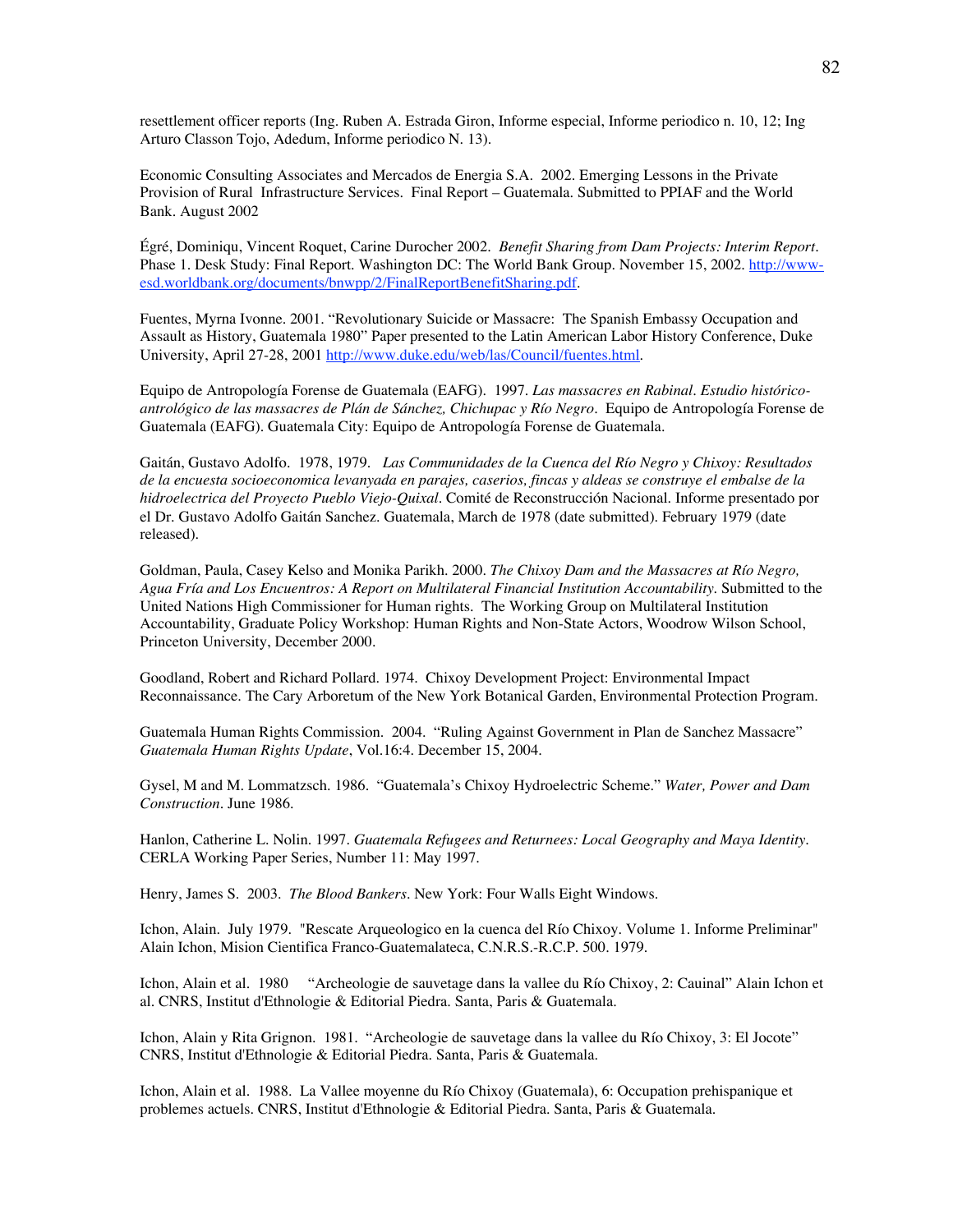Immerman, Richard. 1983. *The CIA in Guatemala*. Austin: University of Texas Press.

Instituto Nacional de Electrificacion (INDE). 1973. Departamento de Planeamiento, Guatemala City. Plan de Desarrollo 1975-85. Hydroelectrica Pueblo Viejo-Quixal (Desarrollo: Chixoy Medio).

Instituto Nacional de Electrificacion (INDE). 1974. Pueblo Viejo Feasibility Study. Volume 1, II, III, VI, VII.

Instituto Nacional de Electrificacion. 1975. "Conversacio con J. Godoy (INDE) and de Rosee (Secretaria Planificacion)" January 9, 1975 Memo.

Instituto Nacional de Electrificacion (INDE). 1975. Plan Maestro de Electrificacion Nacional Estudio de Los Recursos Hydroelectricos, August 1975, Volume I, 2 (two copies), 3, 4, 5, 6.

Instituto Nacional de Electrificacion (INDE). 1976. Plan Maestro de electrificacion Nacional, May 1976. Volume I, II, III, IV, V

Instituto Nacional de Electrificacion (INDE). 1977. Masterplan for Electricity Supply pre-investment study. July 1977. Volume I, II, IIa, IIIa

Instituto Nacional de Electrificacion (INDE). 1978. Río Chixoy Medio Part 1: Prefeasibility Study, Volume I, III, IV, V, VI

Instituto Nacional de Electrificacion (INDE). 1979 Memorandum 6 April 1979 INDE Ing. Jaime Gonzalez E. to Ing. Jose Saravia "Cronograma actualizado de Invesions del Proyecto Pueblo Viejo-Quixal, que se presentar para su consideracion..."

Instituto Nacional de Electrificacion (INDE). 1979. Presupuesto Inversiones del Proyecto Hidroelectrico Pueblo-Viejo-Quixal-Río Chixoy (revised budget, includes 2.5 million for resettlement and acquisition of replacement land, includes master list of all loans to date).

Instituto Nacional de Electrificacion (INDE). 1979 Estudio de Desarrollo de la Cuenca del Río Chixoy Informe Final. Volume III, Programa de Rescate de Sitios Arquelogicos. Guatemala, July 1979.

Instituto Nacional de Electrificacion (INDE). 1985 Guatemala Project Report: Additional Financing for the Pueblo Viejo-Quixal Hydroelectric Project on the Chixoy River (GU-0026) Instituto Nacional de Electrificacion (INDE). 10 September 1985 (translated from Spanish).

Instituto Nacional de Electrificacion (INDE). 1991 "Informe de evaluacion ex-post proyecto hid. Pueblo Viejo - quixal" Tomo 1I Anexos. Instituto Nacional de Electrificacion. Agosto de 1991.

Instituto Nacional de Electrificacion (INDE).. 1991. "Informe de evaluacion ex-post proyecto hid. Pueblo Viejo - quixal" Tomo 1I. Instituto Nacional de Electrificacion. Agosto de 1991.

Instituto Nacional de Electrificacion (INDE (1991). "Informe de evaluacion ex-post proyecto hid. Pueblo Viejo - quixal" Tomo 1. Instituto Nacional de Electrificacion. Agosto de 1991.

Inter-American Commission on Human Rights. 1981. REPORT ON THE SITUATION OF HUMAN RIGHTS IN THE REPUBLIC OF GUATEMALA, CHAPTER II RIGHT TO LIFE. Inter-American Commission on Human Rights (1981OEA/Ser.L/V/II.53 doc. 21 rev. 2 13:section D1e6). October 1981.

Inter-American Court of Human Rights. 2004. *Plan de Sánchez Massacre case v. Guatemala* Report No. 31/99, Case 11.763. 11 March 1999; 29 April 2004.

Inter-American Development Bank, World Bank, and United States Agency for International Development. 1976. *General Report on Agricultural and Rural Development in Guatemala.*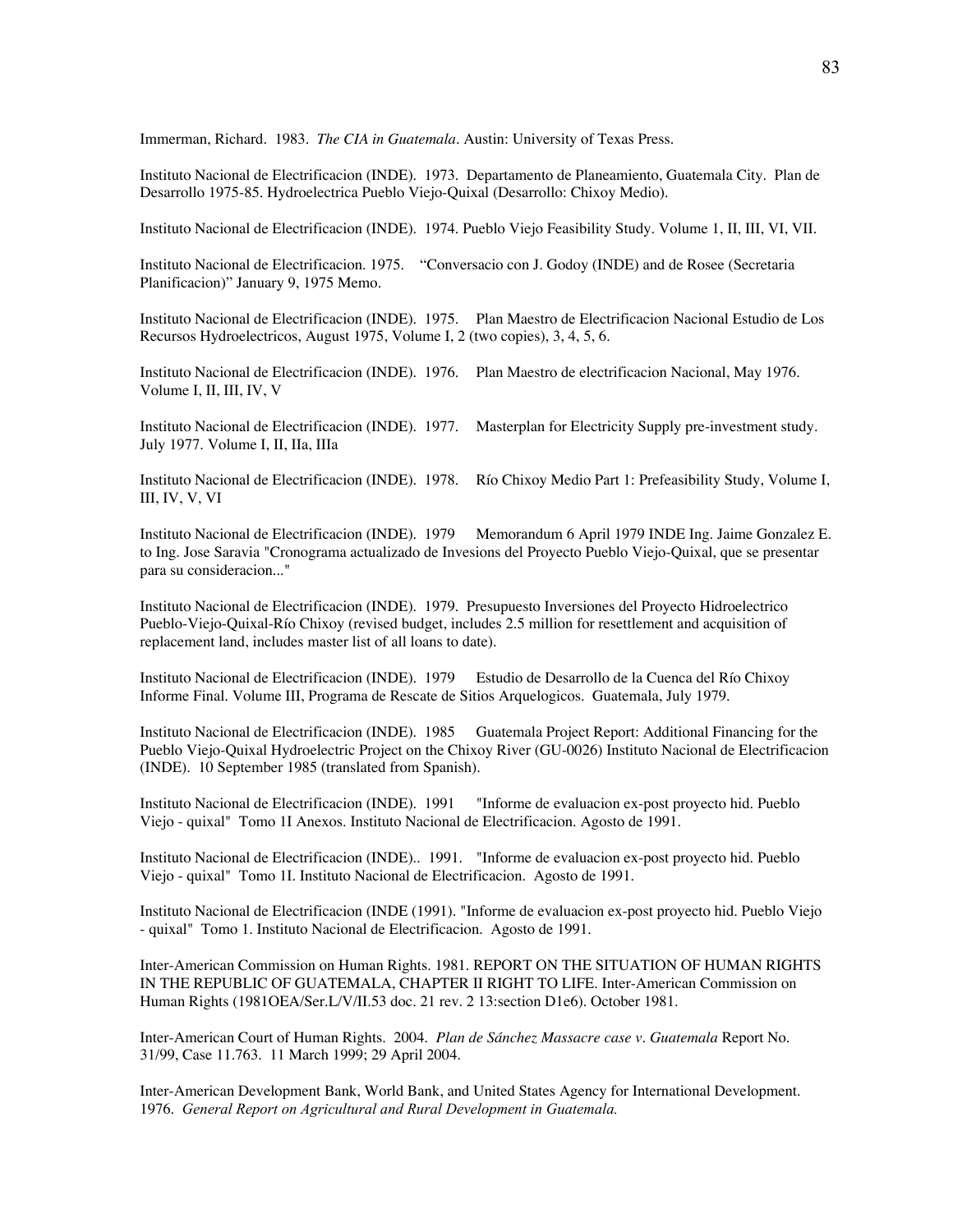Inter-American Development Bank. 1978. Guatemala: Longterm Guidelines for Bank's Activities. Working Documents.

Inter-American Development Bank. 1985. IDB Project Report: Additional Financing for the Pueblo Viejo-Quixal Hydroelectric Project on the Chixoy River (GU-0026), September 10, 1985.

Inter-American Development Bank. 2001. Guatemala Country Paper. September 2001.

Inter-American Development Bank. 2004. Ordinary Capital. Statement of Approved Loans: Guatemala. July 31, 2004. Pgs. 1-12.

International Center for Human Rights Research (CIIDH) and the Mutual Support Group (GAM). 1996. *Draining the Sea. An Analysis of Terror in Three Communities in Rural Guatemala, 1980-1984*. English translation, American Association for the Advancement of Sciences, Science and Human Rights Program, <shr.aaas.org/guatemala/ciidh/dts/rabinal.html>.

Janssens, Bert. 2004 "Report on Pajales Quiché." Unpublished paper prepared in support of the Chixoy Dam Legacy Issues Household Survey and Consequential Damages Assessment. On file, Center for Political Ecology, Santa Cruz, California.

Johnston, Barbara Rose. 2000. "Reparations and the Right to Remedy." World Commission on Dams briefing paper. http://www.dams.org/thematic/contrib\_papers.php. July 2000.

Johnston, Barbara Rose. 2003. "Reparations for Dam Displaced Communities?" *Anthropology Newsletter.* American Anthropological Association http://www.aaanet.org/press/an/0311pa-news.htm. November 2003.

Green, Linda. 1999. *Fear as a Way of Life: Mayan Widows in Rural Guatemala*. New York: Columbia University Press.

La Nacion Guatemala. 1978. "Contrato para el desarrollo de la cuenca del río Chixoy." News article. 26 Abr. 1978.

Lang, Chris, Nick Hildyard, Kate Geary, Matthew Grainger. 2000. *Dams Incorporated: The Record of Twelve European Dam Building Companies*. A Report by the CornerHouse. Stockholm: Swedish Society for Nature Conservation. February 2000.

LAVALIN. 1979. (Resettlement Plan) Estudio de desarrollo de la Cuenca Del Río Chixoy Volume III Capitulo 8 al 13. Preparado para: Instituto Nacional de Electrificacion INDE por: Lamarre, Valois International Limitee LAVALIN. Guatemala Septiembre 1979.

LAVALIN. July 1979. "Esudtio de Desarrollo de la Cuenca del Río Chixoy, Informe Final. Volume III, Chapters 8-13: Plan de Reasentamiento, Program de Rescate de Sitos Arquelogicos. Lamarre Valois International Limitee (LAVALIN).

LAVALIN. 1981. (Methods for post-project socioeconomic impact assessment) Metodologia Para la Evaluacion "ex-post" del impacto economico y social de la central hidroelectrica Pueblo Viejo - Quixal. Preparado para: Instituto Nacional de Electrificacion INDE por: Lamarre Valois International Limitee LAVALIN. Guatemala, Junio de 1981.

LAVALIN 1981. *Estudio de desarrollo de la cuenca del Río Chixoy, II etapa : metodologìa por la evaluaciòn « ex-post » del impacto econòmico y social de la central hidroeléctrica Pueblo Viejo-Quixal*. LAVALIN, Guatemala, INDE. June 1981.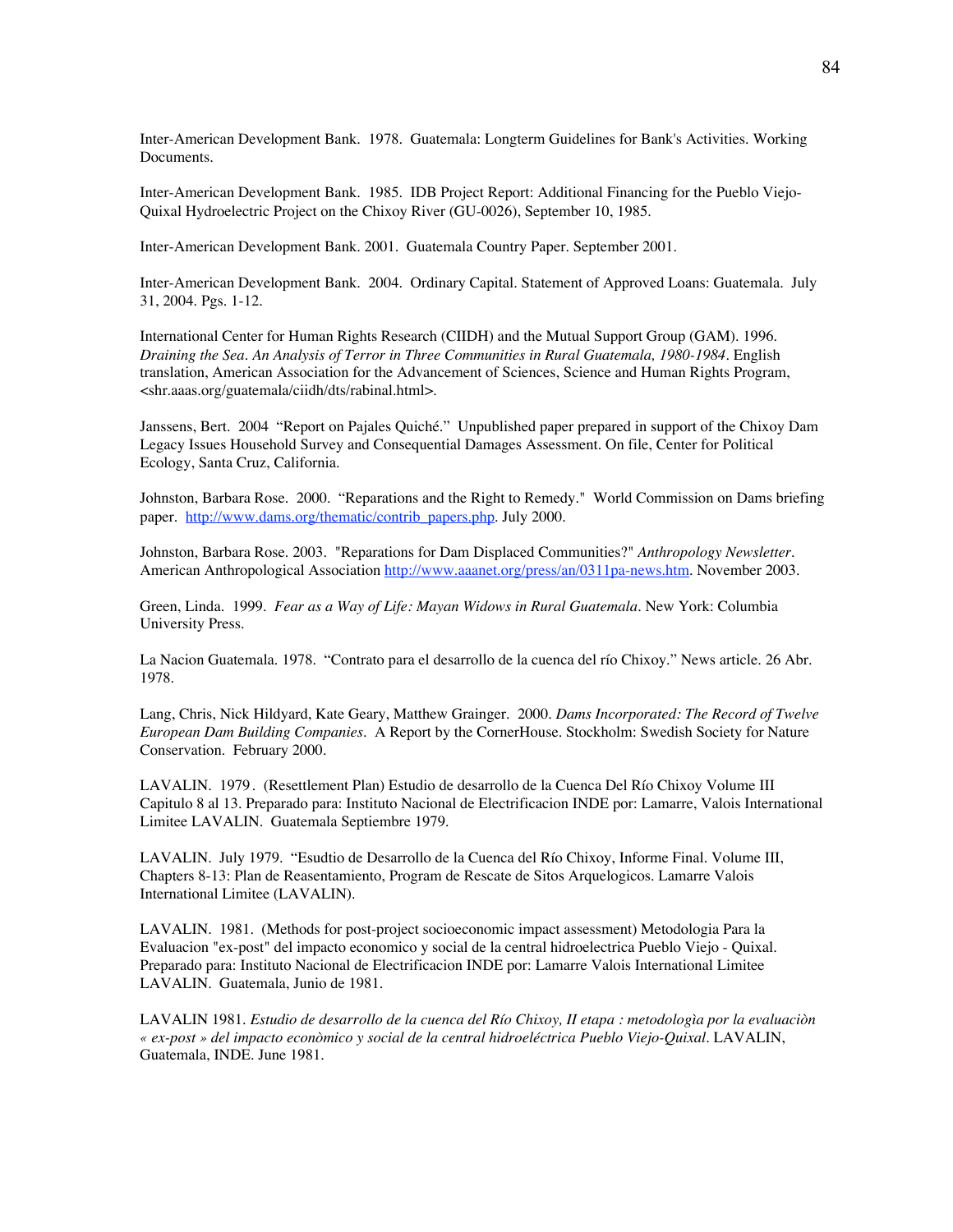Levy, Karen. 2002. *Life Submerged: The Environmental Impacts of Guatemala's Chixoy Dam*. Berkeley: International Rivers Network. http://www.irn.org/programs/chixoy/index.asp?id=0204.chixoyreport.html. April 2002.

Levy, Karen. 2002. *Utilizing Informant Interviews to Assess the Ecological Impacts of Dams: Case Study of the Chixoy Hydroelectric Project, Guatemala*. Masters Thesis, Environmental Science, Policy and Management. Berkeley: University of California. Spring 2002.

Manz, Beatriz. 1988. *Refugees of a Hidden War: The Aftermath of Counterinsurgency in Guatemala*. Albany: State University of New York Press.

Manz, Beatriz. 2004. *Paradise in Ashes: A Guatemalan Journey of Courage, Terror and Hope*. Berkeley: The University of California Press.

McClintock, Michael. 1992, 2002. *Instruments of Statecraft:U.S. Guerilla Warfare, Counterinsurgency, and Counterterrorism, 1940-1990*. New York: Pantheon Books. Published on the web in 2002. http://www.statecraft.org/.

MINUGUA. 2003. "Executive Summary: MINUGUA Report to the Consultative Group Meeting for Guatemala" May 7, 2003.

Montejo, Victor. 1987. *Testimony: Death of a Guatemalan Village*. Willimantic, CT: Curbstone Press.

Munn, Robert (editor). 1975. *Environmental Impact Assessment – principles and procedures.* SCOPE 5, second edition. Appendix 2.8 "Procedures used by the World Bank". Scientific Committee on Problems of the Environment (SCOPE) 1975.

Museo Comunita Río Rabinal Achi. 2003. *Oj K'aslik, Estamos Vivos: Recuperacion de la memoria historica de Rabinal (1944-1996)*. Bert Janssens, Project Coordinator. Rabinal, Guatemala: Museo Comunitario Rabinal Achi.

The National Security Archive. 2000. *The Guatemalan Military: What the U.S. Files Reveal*: *Volume II* Document 16. "November 1979 Military Intelligence Summary (MIS)" Defense Intelligence Agency. http://www.gwu.edu/~nsarchiv/NSAEBB/NSAEBB32/16-01.htm

The National Security Archive. 2000. *The Guatemalan Military: What the U.S. Files Reveal: Volume II* Document 17. "April 1981 [Guatemalan Soldiers Kill Civilians in Cocob]" CIA, secret cable. http://www.gwu.edu/~nsarchiv/NSAEBB/NSAEBB32/17-01.htm

The National Security Archive. 2000. *The Guatemalan Military: What the U.S. Files Reveal: Volume II* Document 19. "February 5, 1982, DCI Watch Committee Report" CIA, top secret report. http://www.gwu.edu/~nsarchiv/NSAEBB/NSAEBB32/19-01.htm

The National Security Archive. 2000. *The Guatemalan Military: What the U.S. Files Reveal: Volume II* Document 20. "Mid-February 1982 [Counterinsurgency Operations in El Quiché]" CIA, secret cable. http://www.gwu.edu/~nsarchiv/NSAEBB/NSAEBB32/20-01.htm

National Wildlife Federation. 1987. February 25, 1987 Trip Report. Document in the Chixoy Project files of International Rivers Network.

Office of Compliance Advisor/Ombudsman. 2003. *Assessment by the Office of Compliance Advisor/Ombudsman in relation to a complaint filed against IFC'S investment in ENDESA Pangue S.A.* CAO/Ombudsman, International Finance Corporation. http://www.cao-ombudsman.org/htmlenglish/archive.htm.

On the Record Guatemala. 2002. "The World Bank and the Chixoy Dam." Volume 11, Issue 5: April 17, 2000.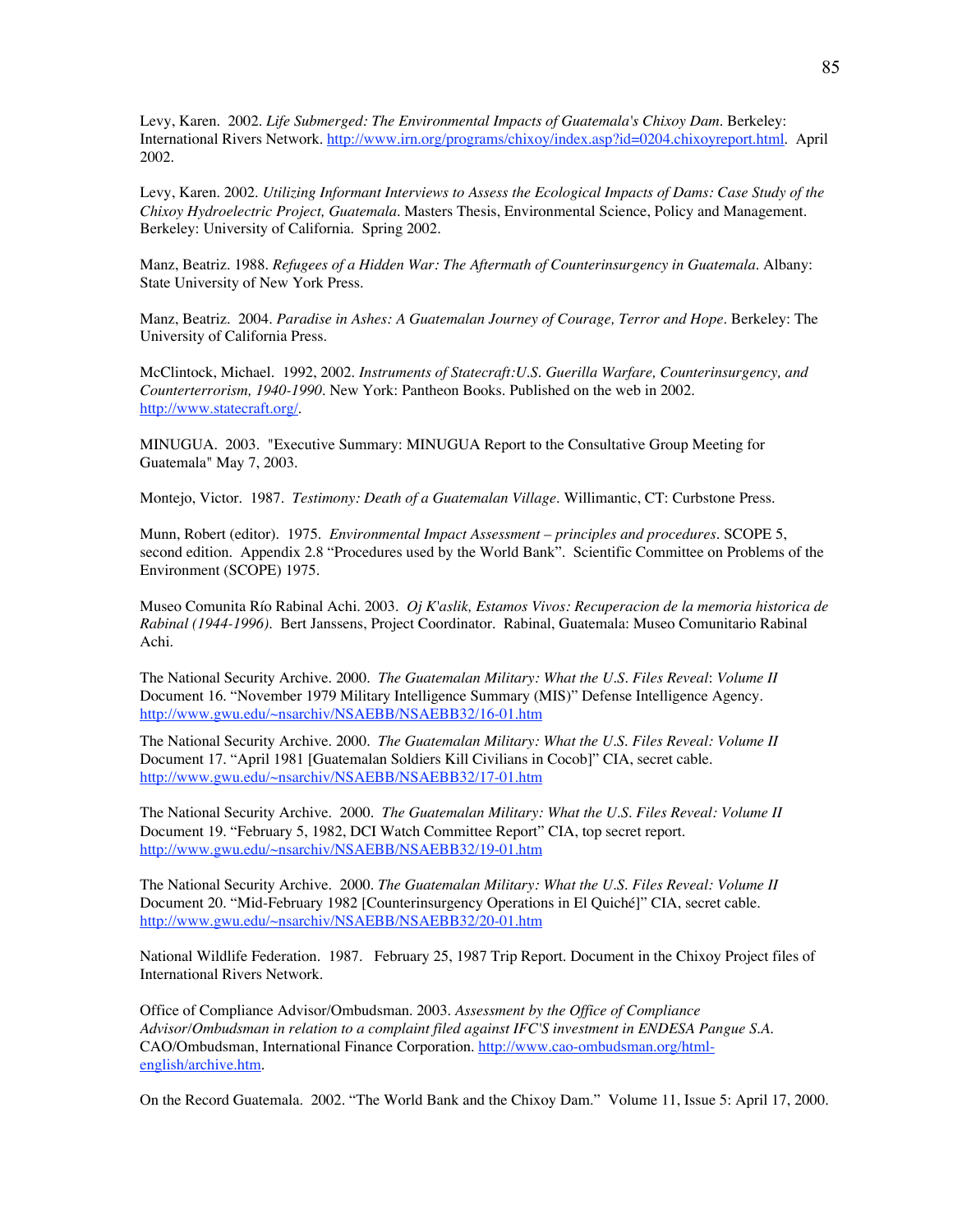Osorio, Carlos. 2000. *The Guatemalan Military: What the U.S. Files Reveal. A report compiled by The National Security Archive. Volume I: Units and Officers of the Guatemalan Army,* Presented in Guatemala City, 1 June 2000, National Security Archive Electronic Briefing Book No. 32.

Palma Ramos, D.A. 2000. "Las Communidades desplazadas del Chixoy: entra la tragedia y la esperanza" en *Estudios Sociales N. 63*, Guatemala: Universidad Rafael Landivar. Quoted at length in *Oj K'aslik, Estamos Vivos: Recuperacion de la memoria historica de Rabinal (1944-1996)* by Bert Janssens. Rabinal, Guatemala: Museo Comunitario Rabinal Achi.

Partridge, William L. 1983. "Comparative Analysis of BID Experience with Resettlement Based on Evaluations of the Arenal and Chixoy Projects." Prepared under contract for the Banco Interamericano de Desarrollo. December 1983.

Partridge, William L. 1984. "Recommendations for the Human Resettlement and Community Reconstruction Components of the Chixoy Project." Consultant Report Prepared under contract to the World Bank. Submitted June 1984.

Recovery of Historical Memory Project (REMHI). 1999. *Guatemala: Never Again! The Official Report of the Human Rights Office, Archdiocese of Guatemala.* Maryknoll: New York. English translation of *Nunca Más*, Oficina de Derechos Humanos del Arzobispado de Guatemala, Guatemala, 4 tomos. 1998.

Reding, Andrew A. 2000. "Human Rights in Guatemala Since the Signing of the Peace Accords" World Policy Institute Perspective Series. Distributed by INS Resource Information Center, Washington DC. http://uscis.gov/graphics/services/asylum/ric/documentation/PSGTM00-001.pdf.

Rights Action 2003. "Chixoy Reparations Campaign Update: May 13, 2003." Unpublished report, prepared by Annie Bird.

Russell, Grahame with Sarah Kee and Ann Butwell. 1996. *Unearthing the Truth: Exhuming a Decade of Terror in Guatemala.* Washington: Ecumenical Program on Central America and the Caribbean and the Center for Human Rights Legal Action.

Sanford, Victoria. 2000. "Civil Patrol Massacres and the 'Gray Zone' of Justice" Conference paper by Victoria Sanford prepared for the Latin American Studies Association Meetings, March 2000.

Sanford, Victoria. 2003. *Buried Secrets: Truth and Human Rights in Guatemala.* New York, London: Palgrave MacMillan.

Sanford, Victoria. 2004. "Violence and Genocide in Guatemala" http://www.yale.edu/gsp/guatemala/TextforDatabaseCharts.html# ftn1).

Schrimer, Jennifer. 1999. *The Guatemalan Military Project: A Voice Called Democracy*. Philadelphia: The University of Pennsylvania Press.

Shattuck, George Sheever. 1938. *A Medical Survey of the Republic of Guatemala. With the Collaboration of Joseph C. Bequaert Margaret M. Hilferty Jack H. Sandground [And] Samuel Drury Clark.* Washington DC: Carnegie Institute of Washington Monograph Series.

Shah, Gouri. 2004. "Heritage awards get corporate world clued into conservation" *Times News Network*. Wednesday, September 08, 2004.

Smith, A. Ledyard. 1955. *Archaeological Reconnaissance in Central Guatemala.* Washington DC: Carnegie Institute of Washington Monograph Series.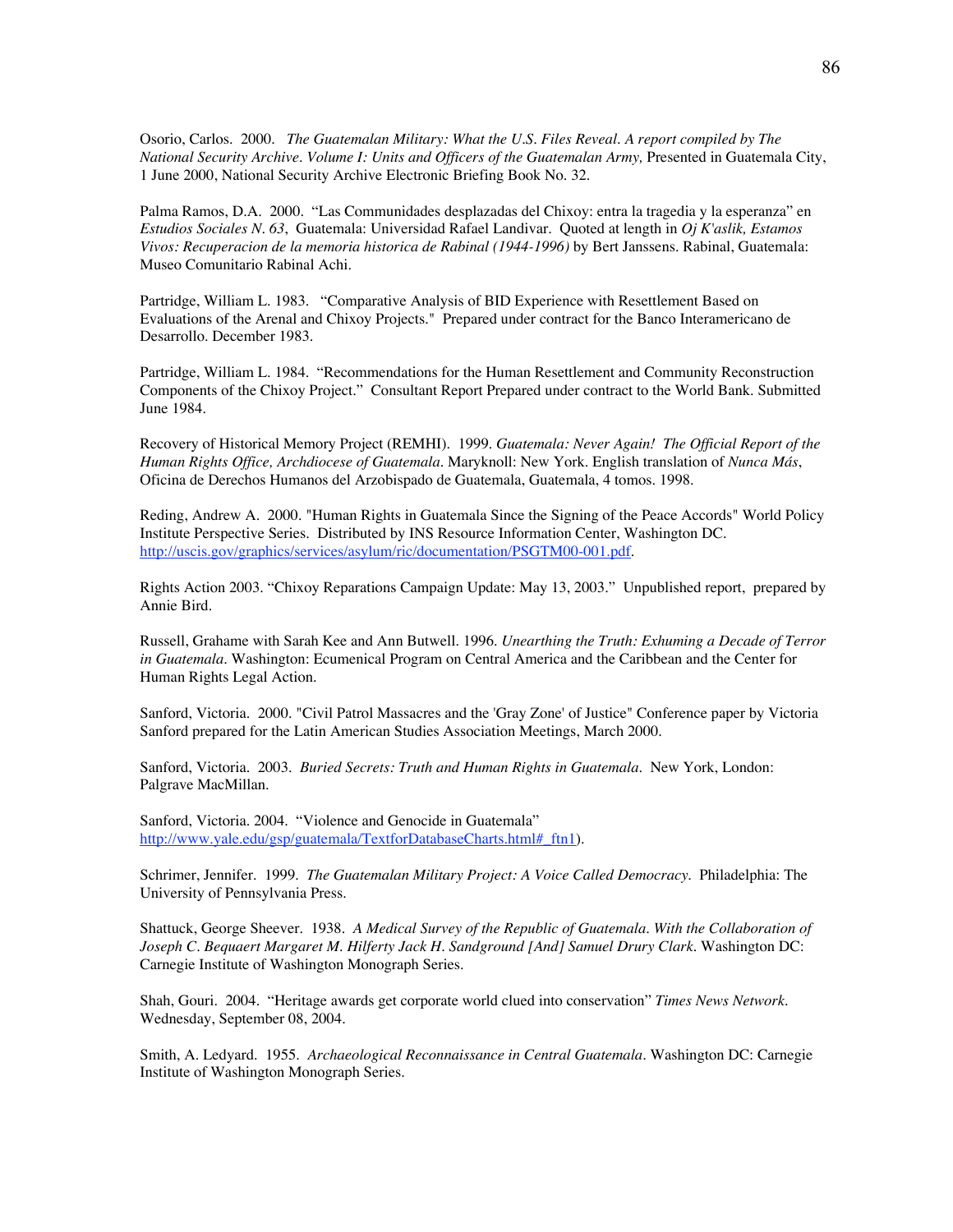Tecu Osorio, Jesus. 2002. *Memoria de las Masacres de Río Negro. Recuerdo de mis padres y memoria para mis hijos.* Rabinal: Fundacion Nueva Esperanza. English Translation, Rights Action

United Nations Commission on Human Rights. 1994. "Assistance to Guatemala in the field of human rights" Report by the Independent Expert, Mrs. Mónica Pinto, on the situation of human rights in Guatemala, prepared in accordance with Commission resolution 1994/58. UNHCR, 20 December 1994. Report E/CN.4/1995/15.

United Nations General Assembly. 1962. Resolution on Permanent Sovereignty Over Natural Resources (A/RES/1803 (XVII), 14 December 1962.

United States Agency for International Development. 1970. Agency for International Development, Spring Review, Country Paper. Land Reform in Guatemala. June 1970.

United States Agency for International Development. 2002. "Addressing the Social dimensions of power sector reform in developing countries and economies in transition." Appendix C: 72-79. A report for the Office of Energy and Information Technology. US AID Development Experience Clearinghouse. Document PN-ACT-472. http://www.dec.org/pdf\_docs/PNACT752.pdf.

United States Citizenship and Immigration Services. 2002. "Guatemala: Information on the Policia Militar Ambulante (PMA)" Response to Information Request from INS Resource Information Center. http://uscis.gov/graphics/services/asylum/ric/documentation/GTM02001.htm. February 4, 2002.

United States Senate Committee on Finance, Senate Report. 2003. REPORT OF STAFF INVESTIGATION OF ENRON CORP. AND RELATED ENTITIES REGARDING THE GUATEMALAN POWER PROJECT Prepared by the Staff of the Committee on Finance, United States Senate. Washington DC: United States Government Printing Office.

Vallette, Jim and Daphne Wysham. 2002. "Enron's Pawns: How Public Institutions Bankrolled Enron's Globalization Game" Sustainable Energy and Economy Network Report. Washington DC: Institute for Policy Studies.

Varisco, Daniel Martin (1990) Socioenvironmental Evaluation, in Chixoy Feasibility Studies. Phase 1. NY: TAMS Consultants. [Report prepared for the Government of Guatemala].

Varisco, Daniel et al. 1991 "Section 8. Socio-environmental Review for Phase I of the feasibility Studies" and "Anexo D: Estudios Socio-Ambientales." Feasibility study for a second proposed dam upstream on the Chixoy, Serchil Hydroelectric Project.

Witness for Peace. 1996. *A People Dammed*. http://www.witnessforpeace.org/publications/.

World Bank. 1951. *The Economic Development of Guatemala, Report of a Mission sponsored by the International Bank for Reconstruction and Development in collaboration with the Government of Guatemala.* Washington DC: International Bank for Reconstruction and Development.

World Bank. 1974. *Environmental, Health and Human Ecological Considerations in Economic Development Projects.* World Bank, 142 pgs.

World Bank. 1976. *Guatemala: Earthquake Reconstruction Project Technical Annex*. World Bank, June 24, 1976. Report No 1220-GU.

World Bank. 1977a. *Manual on General Environmental Protection for the Industrial Sector*

World Bank. 1977b *Guatemala: Current Economic and Social Position and Prospects.* Report No. 1678-a-GU. Latin America and Caribbean Programs. December 8, 1977.

World Bank. 1978. *Guatemala: Economic and Social Positions and Prospects" PUB-1678, August 1978.*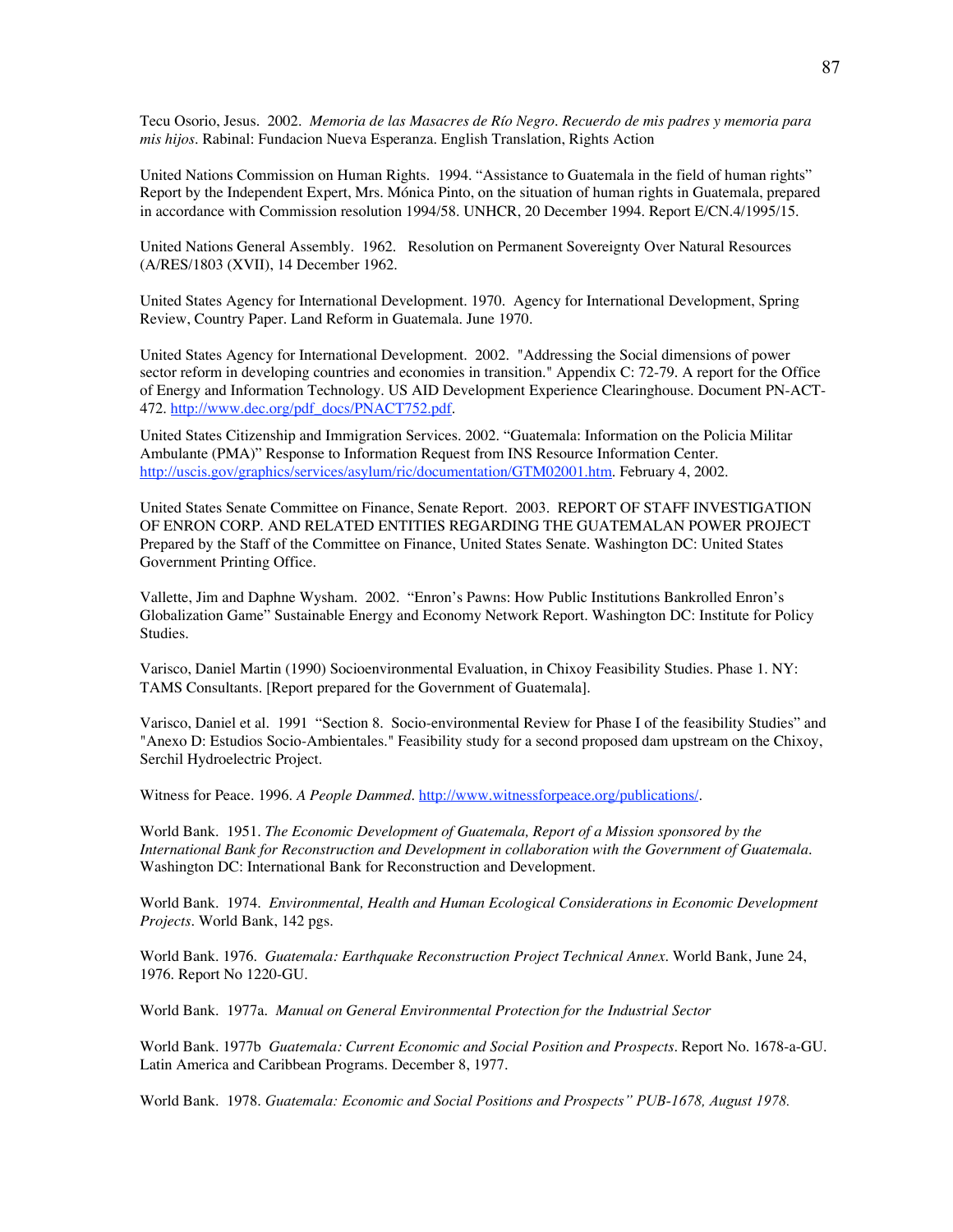World Bank. 1978. Staff Appraisal Report. Guatemala. Chixoy Power Project. World Bank Report No. 1709b-GU. June 15, 1978.

World Bank. 1980. Operational Manual Statement 2.33 on Social Issues Associated with Involuntary Resettlement in Bank-Financed Projects.

World Bank. 1985. The World Bank International Finance Corporation, Office Memorandum. To Ms. Jane Hallow (EDS) through Humayun Mirza (LC1CA) from Elio Gonella, Senior Loan Officer. Subject: Chixoy Power Project: Environmental Aspects/Questions from the U.S. State Department. December 16, 1985.

World Bank. 1991. Guatemala: Management and Conservation of Renewable Natural Resources in the Upper Chixoy River Valley (GU-0064) Loan Proposal. Document. 19 November 1991.

World Bank. 1991. Project Completion Report on Guatemala Chixoy Hydroelectric Power Project (Loan 1605-GU) Report No. 10258, Prepared by the Latin America and Caribbean Regional Office, December 31, 1991.

World Bank. 1992. Project Performance Audit Report. Guatemala: 1. Aguacapa Power Project (Loan 1426- GU), 2. Chixoy Power Project (Loans 1605-GU and 1605-I-GU). Operations Evaluation Department, International Bank for Reconstruction and Development The World Bank. June 30, 1992.

World Bank. 1994. Resettlement and Development: the Bankwide review of projects involving involuntary resettlement 1986-1993.

World Bank. 1996. Guatemala: Proyecto Hidroelectrico Chixoy. Temas Relacionados con El Proceso de Reasentamiento. Ayuda Memoria de la Visita de Una Mision del Banco Mundial. July 26, 1996. Memorandum signed by Gloria Davis and Luis Cosenza.

World Bank. 1996. Guatemala: Proyecto Hidroelectrico Chixoy. Temas Relacionados con El Proceso de Reasentamiento. Ayuda Memoria de la Visita de Una Mision del Banco Mundial. July 26, 1996. Annex 1: State of the Program of Resettlements Due to Construction of the Reservoir of the Hydroelectric Project Pueblo-Viejo Quixal.

World Bank. 1996. Guatemala: Proyecto Hidroelectrico Chixoy. Temas Relacionados con El Proceso de Reasentamiento. Ayuda Memoria de la Visita de Una Mision del Banco Mundial. July 26, 1996. Annex 2 : Propuesta de la Comunidad de Pacux al Banco Mundial.

World Bank. 1998. "Chixoy Human Resettlement" Letter from S. Zeijion, Central American Country Management Unit, World Bank to J. Monahan, Financial Times Energy Newsletter, dated 17 March 1998. Status of resettlement in five communities.

World Bank. 1998. "Recent Experience with Involuntary Resettlement, a study of eight dam projects approved between 1984 and 1991" Operations Evaluation Department. Report Number 17538. June 1998.

World Bank. 2002. "Network Expansion Using an Output-Based Scheme in Guatemala" in *Viewpoint Note Number 245*. Public Policy for the Private Sector, The World Bank, June 2002. http://rru.worldbank.org/Documents/PapersLinks/OBA\_Ruralpower.pdf

World Bank. 2002. Memorandum of the President of the International Bank for Reconstruction and Development to the Executive Directors on a Country Assistance Strategy Progress Report for the Republic of Guatemala. Central American Country Management Unit. Latin America and the Caribbean Regional Office. Report No. 24235 GU (May 31, 2002).

World Bank. 2003. Guatemala Poverty Assessment. Poverty Reduction and Economic Management Unit, Human Development Sector Management Unit, Latin America and Caribbean Region. Report No. 24221-GU (February 20, 2003).